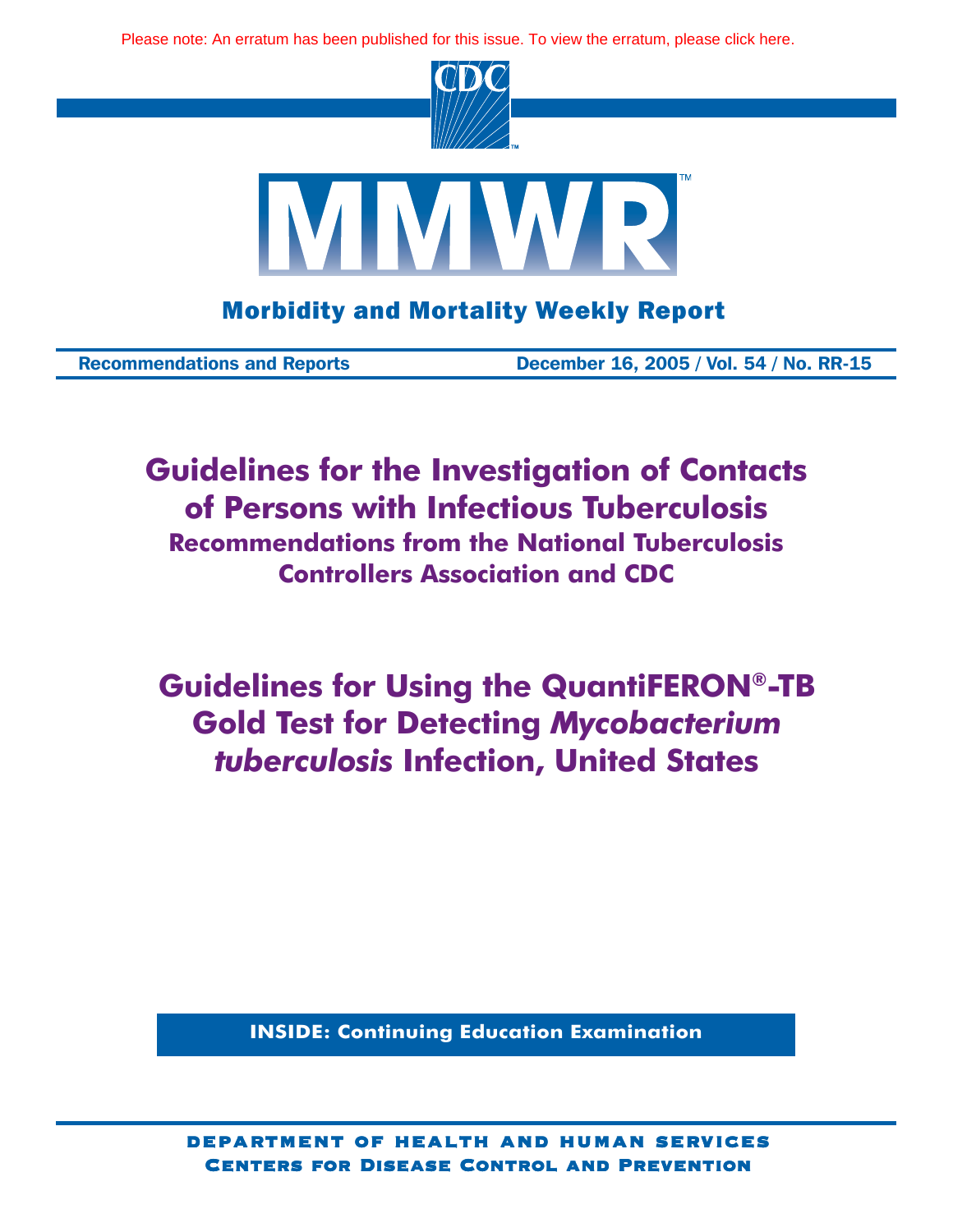#### **MMWR**

<span id="page-1-0"></span>The *MMWR* series of publications is published by the Coordinating Center for Health Information and Service, Centers for Disease Control and Prevention (CDC), U.S. Department of Health and Human Services, Atlanta, GA 30333.

#### **SUGGESTED CITATION**

Centers for Disease Control and Prevention. Guidelines for the investigation of contacts of persons with infectious tuberculosis; recommendations from the National Tuberculosis Controllers Association and CDC, and Guidelines for using the QuantiFERON®-TB Gold test for detecting *Mycobacterium tuberculosis* infection, United States. MMWR 2005;54(No. RR-15):[inclusive page numbers].

#### **Centers for Disease Control and Prevention**

Julie L. Gerberding, MD, MPH *Director*

Dixie E. Snider, MD, MPH *Chief Science Officer*

Tanja Popovic, MD, PhD *Associate Director for Science*

**Coordinating Center for Health Information and Service**

> Steven L. Solomon, MD *Director*

#### **National Center for Health Marketing**

Jay M. Bernhardt, PhD, MPH *Director*

#### **Division of Scientific Communications**

Maria S. Parker (*Acting*) *Director*

Mary Lou Lindegren, MD *Editor,* MMWR *Series*

Suzanne M. Hewitt, MPA *Managing Editor,* MMWR *Series*

Teresa F. Rutledge (*Acting*) *Lead Technical Writer-Editor*

> Jeffrey D. Sokolow, MA *Project Editor*

Beverly J. Holland *Lead Visual Information Specialist*

Lynda G. Cupell Malbea A. LaPete *Visual Information Specialists*

Quang M. Doan, MBA Erica R. Shaver *Information Technology Specialists*

#### **CONTENTS**

#### **Guidelines for the Investigation of Contacts**

| Decisions to Initiate a Contact Investigation  4             |
|--------------------------------------------------------------|
| Investigating the Index Patient and Sites of Transmission  6 |
|                                                              |
| Diagnostic and Public Health Evaluation of Contacts  11      |
|                                                              |
| When to Expand a Contact Investigation  19                   |
|                                                              |
| Data Management and Evaluation of Contact Investigations. 21 |
| Confidentiality and Consent in Contact Investigations  23    |
| Staffing and Training for Contact Investigations 23          |
| Contact Investigations in Special Circumstances  24          |
|                                                              |
|                                                              |
|                                                              |
|                                                              |
|                                                              |
|                                                              |

#### **[Guidelines for Using the QuantiFERON®-TB Gold](#page-1-0) Test for Detecting** *Mycobacterium tuberculosis*

| <u>ical ist belevility hijsemusichight ismetsuladi</u> |  |
|--------------------------------------------------------|--|
|                                                        |  |
|                                                        |  |
|                                                        |  |
|                                                        |  |
| How QFT-G Testing is Performed and Interpreted  51     |  |
|                                                        |  |
| Additional Considerations and Recommendations          |  |
|                                                        |  |
|                                                        |  |
|                                                        |  |
|                                                        |  |

#### **Disclosure of Relationship**

CDC, our planners, and our content experts wish to disclose they have no financial interests or other relationships with the manufacturers of commercial products, suppliers of commercial services, or commercial supporters. Presentations will not include any discussion of the unlabeled use of a product or a product under investigational use.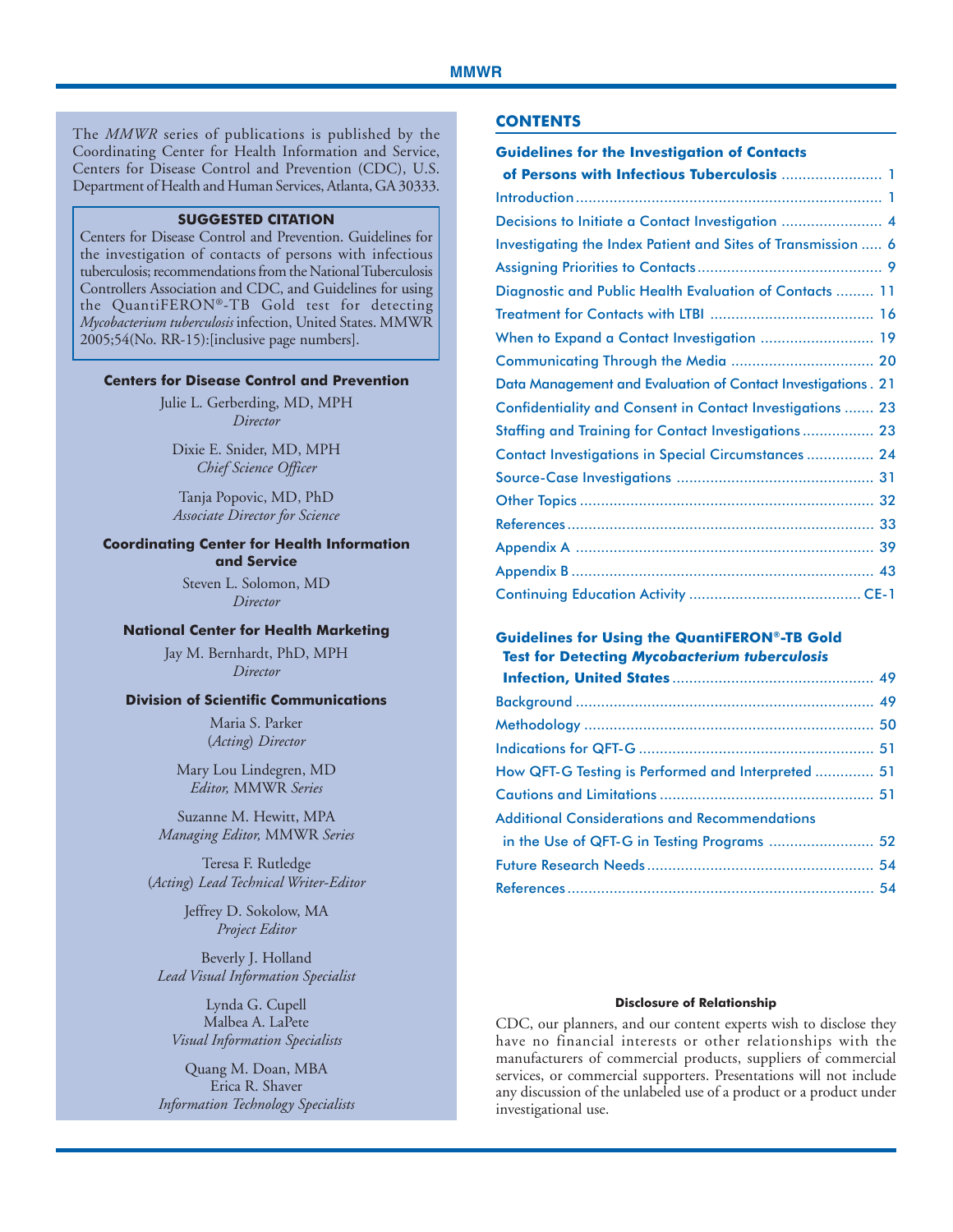# <span id="page-2-0"></span>**Guidelines for the Investigation of Contacts of Persons with Infectious Tuberculosis**

# **Recommendations from the National Tuberculosis Controllers Association and CDC**

### *Summary*

*In 1976, the American Thoracic Society (ATS) published brief guidelines for the investigation, diagnostic evaluation, and medical treatment of TB contacts. Although investigation of contacts and treatment of infected contacts is an important component of the U.S. strategy for TB elimination, second in priority to treatment of persons with TB disease, national guidelines have not been updated since 1976.*

*This statement, the first issued jointly by the National Tuberculosis Controllers Association and CDC, was drafted by a working group consisting of members from both organizations on the basis of a review of relevant epidemiologic and other scientific studies and established practices in conducting contact investigations. This statement provides expanded guidelines concerning investigation of TB exposure and transmission and prevention of future cases of TB through contact investigations. In addition to the topics discussed previously, these expanded guidelines also discuss multiple related topics (e.g., data management, confidentiality and consent, and human resources). These guidelines are intended for use by public health officials but also are relevant to others who contribute to TB control efforts. Although the recommendations pertain to the United States, they might be adaptable for use in other countries that adhere to guidelines issued by the World Health Organization, the International Union against Tuberculosis and Lung Disease, and national TB control programs.*

### **Introduction**

### **Background**

In 1962, isoniazid (INH) was demonstrated to be effective in preventing tuberculosis (TB) among household contacts of persons with TB disease (*1*). Investigations of contacts and treatment of contacts with latent TB infection (LTBI) became a strategy in the control and elimination of TB (*2,3*). In 1976, the American Thoracic Society (ATS) published brief guidelines for the investigation, diagnostic evaluation, and medical treatment of TB contacts (*4*). Although investigation of contacts and treatment of infected contacts is an important component of the U.S. strategy for TB elimination, second in priority to treatment of persons with TB disease, national guidelines have not been updated since 1976.

This statement, the first issued jointly by the National Tuberculosis Controllers Association (NTCA) and CDC, was drafted by a working group consisting of members from both organizations on the basis of a review of relevant epidemiologic and other scientific studies and established practices in conducting contact investigations. A glossary of terms and abbreviations used in this report is provided (Box 1 and Appendix A).

This statement provides expanded guidelines concerning investigation of TB exposure and transmission and prevention of future cases of TB through contact investigations. In addition to the topics discussed previously, these expanded guidelines also discuss multiple related topics (e.g., data management, confidentiality and consent, and human resources). These guidelines are intended for use by public health officials but also are relevant to others who contribute to TB control efforts. Although the recommendations pertain to the United States, they might be adaptable for use in other countries that adhere to guidelines issued by the World Health Organization, the International Union Against Tuberculosis and Lung Disease, and national TB control programs.

Contact investigations are complicated undertakings that typically require hundreds of interdependent decisions, the majority of which are made on the basis of incomplete data, and dozens of time-consuming interventions. Making successful decisions during a contact investigation requires use of a complex, multifactor matrix rather than simple decision trees. For each factor, the predictive value, the relative contribution, and the interactions with other factors have been incompletely studied and understood. For example, the dif-

The material in this report originated in the National Center for HIV, STD, and TB Prevention, Kevin Fenton, MD, PhD, Director, and the Division of Tuberculosis Elimination, Kenneth G. Castro, MD, Director. **Corresponding preparer:** Zachary Taylor, MD, National Center for HIV, STD, and TB Prevention, CDC, 1600 Clifton Road, NE, MS E-10, Atlanta, GA 30333. Telephone: 404-639-5337; Fax: 404-639-8958; E-mail: ztaylor@cdc.gov.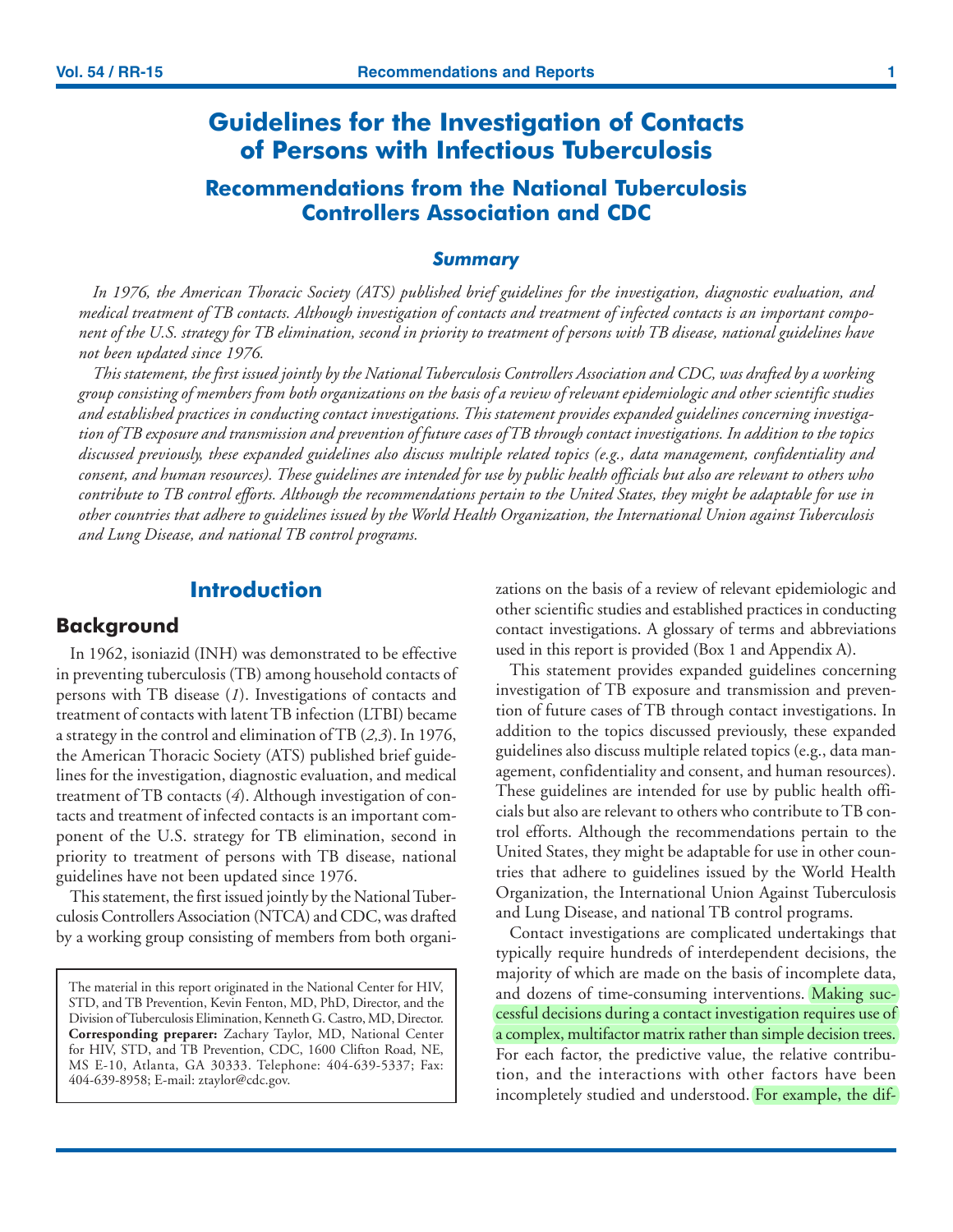|  |  | BOX 1. Terms* and abbreviations used in this report |  |  |  |  |
|--|--|-----------------------------------------------------|--|--|--|--|
|--|--|-----------------------------------------------------|--|--|--|--|

\* Terms listed are defined in the glossary (Appendix A). Acid-fast bacilli (AFB) Anergy Associate contact Bacille Calmette-Guérin (BCG) Boosting Bronchoscopy Bronchoalveolar lavage (BAL) Case Cavity (pulmonary) Contact Contagious Conversion Delayed-type hypersensitivity (DTH) Directly observed therapy (DOT) Disseminated TB Drug-susceptibility test Enabler Exposure Exposure period Exposure site Immunocompromised and immunosuppressed Incentive Index Induration Infection Infectious Isoniazid (INH) Laryngeal TB

ferences between brief, intense exposure to a contagious patient and lengthy, low-intensity exposure are unknown.

Studies have confirmed the contribution of certain factors: the extent of disease in the index patient, the duration that the source and the contact are together and their proximity, and local air circulation (*5*). Multiple observations have demonstrated that the likelihood of TB disease after an exposure is influenced by medical conditions that impair immune competence, and these conditions constitute a critical factor in assigning contact priorities (*6*).

Other factors that have as yet undetermined importance include the infective burden of *Mycobacterium tuberculosis*, previous exposure and infection, virulence of the particular *M. tuberculosis* strain, and a contact's intrinsic predisposition for infection or disease. Further, precise measurements (e.g., duration of exposure) rarely are obtainable under ordinary circumstances, and certain factors (e.g., proximity of exposure) can only be approximated, at best.

Latent *M. tuberculosis* infection (latent tuberculosis infection [LTBI]) Mantoux method Meningeal TB Miliary TB Multidrug-resistant TB (MDR TB) *Mycobacterium bovis Mycobacterium tuberculosis* Nucleic acid amplification (NAA) Purified protein derivative (PPD) tuberculin QuantiFERON®-TB test (QFT) QuantiFERON®-TB Gold test (QFT-G) Radiography Secondary (TB) case Secondary (or "second-generation") transmission Smear Source case or patient Specimen Sputum Suspected TB Symptomatic TB disease Treatment for (or of) latent (*M. tuberculosis*) infection Tuberculin Tuberculin skin test (TST) Tuberculin skin test conversion Tuberculosis (TB) Two-step (tuberculin) skin test

No safe exposure time to airborne *M. tuberculosis* has been established. If a single bacterium can initiate an infection leading to TB disease, then even the briefest exposure entails a theoretic risk. However, public health officials must focus their resources on finding exposed persons who are more likely to be infected or to become ill with TB disease. These guidelines establish a standard framework for assembling information and using the findings to inform decisions for contact investigations, but they do not diminish the value of experienced judgment that is required. As a practical matter, these guidelines also take into consideration the scope of resources (primarily personnel) that can be allocated for the work.

### **Methodology**

A working group consisting of members from the NTCA and CDC reviewed relevant epidemiologic and other scientific studies and established practices in conducting contact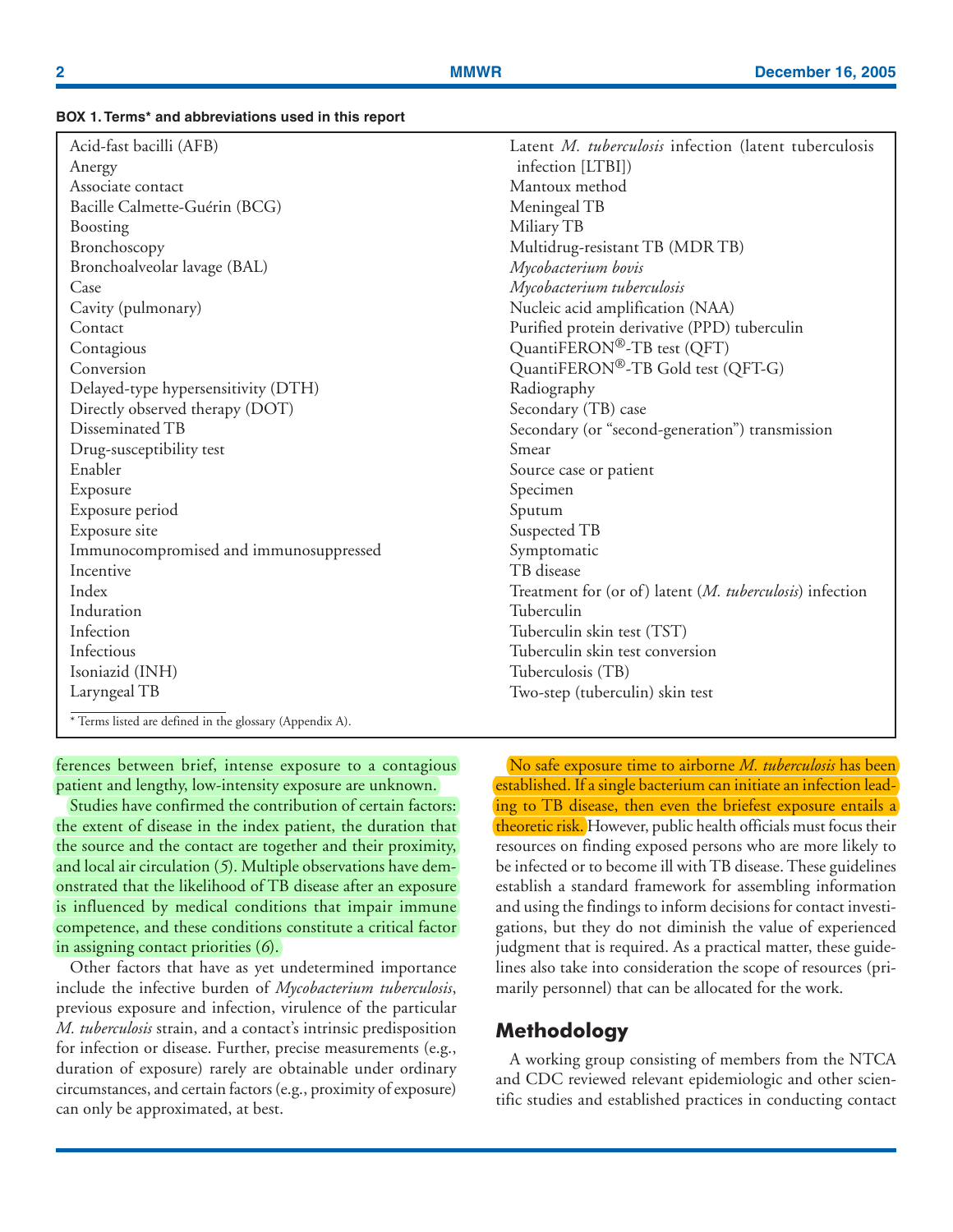investigations to develop this statement. These published studies provided a scientific basis for the recommendations. Although a controlled trial has demonstrated the efficacy of treating infected contacts with INH (*1*), the effectiveness of contact investigations has not been established by a controlled trial or study. Therefore, the recommendations (Appendix B) have not been rated by quality or quantity of the evidence and reflect expert opinion derived from common practices that have not been tested critically.

These guidelines do not fit every circumstance, and additional considerations beyond those discussed in these guidelines must be taken into account for specific situations. For example, unusually close exposure (e.g., prolonged exposure in a small, poorly ventilated space or a congregate setting) or exposure among particularly vulnerable populations at risk for TB disease (e.g., children or immunocompromised persons) could justify starting an investigation that would normally not be conducted. If contacts are likely to become unavailable (e.g., because of departure), then the investigation should receive a higher priority. Finally, affected populations might experience exaggerated concern regarding TB in their community and demand an investigation.

### **Structure of this Statement**

The remainder of this statement is structured in 13 sections, as follows:

- **Decisions to initiate a contact investigation.** This section focuses on deciding when a contact investigation should be undertaken. Index patients with positive acidfast bacillus (AFB) sputum-smear results or pulmonary cavities have the highest priority for investigation. The use of nucleic acid amplification (NAA) tests is discussed in this context.
- **Investigating the index patient and sites of transmission.** This section outlines methods for investigating the index patient. Topics discussed include multiple interviews, definition of an infectious period, multiple visits to places that the patient frequented, and the list of contacts (i.e., persons who were exposed).
- **Assigning priorities to contacts.** This section presents algorithms for assigning priorities to individual contacts for evaluation and treatment. Priority ranking is determined by the characteristics of individual contacts and the features of the exposure. When exposure is related to households, congregate living settings, or cough-inducing medical procedures, contacts are designated as high priority. Because knowledge is insufficient for providing exact recommendations, cut-off points for duration of exposure are not included; state and local program offi-

cials should determine cut-off points after considering published results, local experience, and these guidelines.

- **Diagnostic and public health evaluation of contacts.** This section discusses diagnostic evaluation, including specific contact recommendations for children aged <5 years and immunocompromised persons, all of whom should be evaluated with chest radiographs. The recommended period between most recent exposure and final tuberculin skin testing has been revised; it is 8–10 weeks, not 10–15 weeks as recommended previously (*4*).
- **Medical treatment for contacts with LTBI.** This section discusses medical treatment of contacts who have LTBI (*6,7*). Effective contact investigations require completion of therapy, which is the single greatest challenge for both patients and health-care providers. Attention should be focused on treating contacts who are assigned high or medium priority.
- **When to expand a contact investigation.** This section discusses when contacts initially classified as being a lower priority should be reclassified as having a higher priority and when a contact investigation should be expanded. Data regarding high- and medium-priority contacts inform this decision.
- **Communicating through the media.** This section outlines principles for reaching out to media sources. Media coverage of contact investigations affords the health department an opportunity to increase public knowledge of TB control and the role of the health department.
- **Data management and evaluation of contact investigations.** This section is the first of three to address health department programmatic tasks. It discusses data management, with an emphasis on electronic data storage and the use of data for assessing the effectiveness of contact investigations.
- **Confidentiality and consent in contact investigations.** This section introduces the interrelated responsibilities of the health department in maintaining confidentiality and obtaining patient consent.
- **Staffing and training for contact investigations.** This section summarizes personnel requirements and training for conducting contact investigations.
- **Contact investigations in special circumstances.** This section offers suggestions for conducting contact investigations in special settings and circumstances (e.g., schools, hospitals, worksites, and congregate living quarters). It also reviews distinctions between a contact investigation and an outbreak investigation.
- **Source-case investigations.** This section addresses sourcecase investigations, which should be undertaken only when more urgent investigations (see Decisions to Initiate a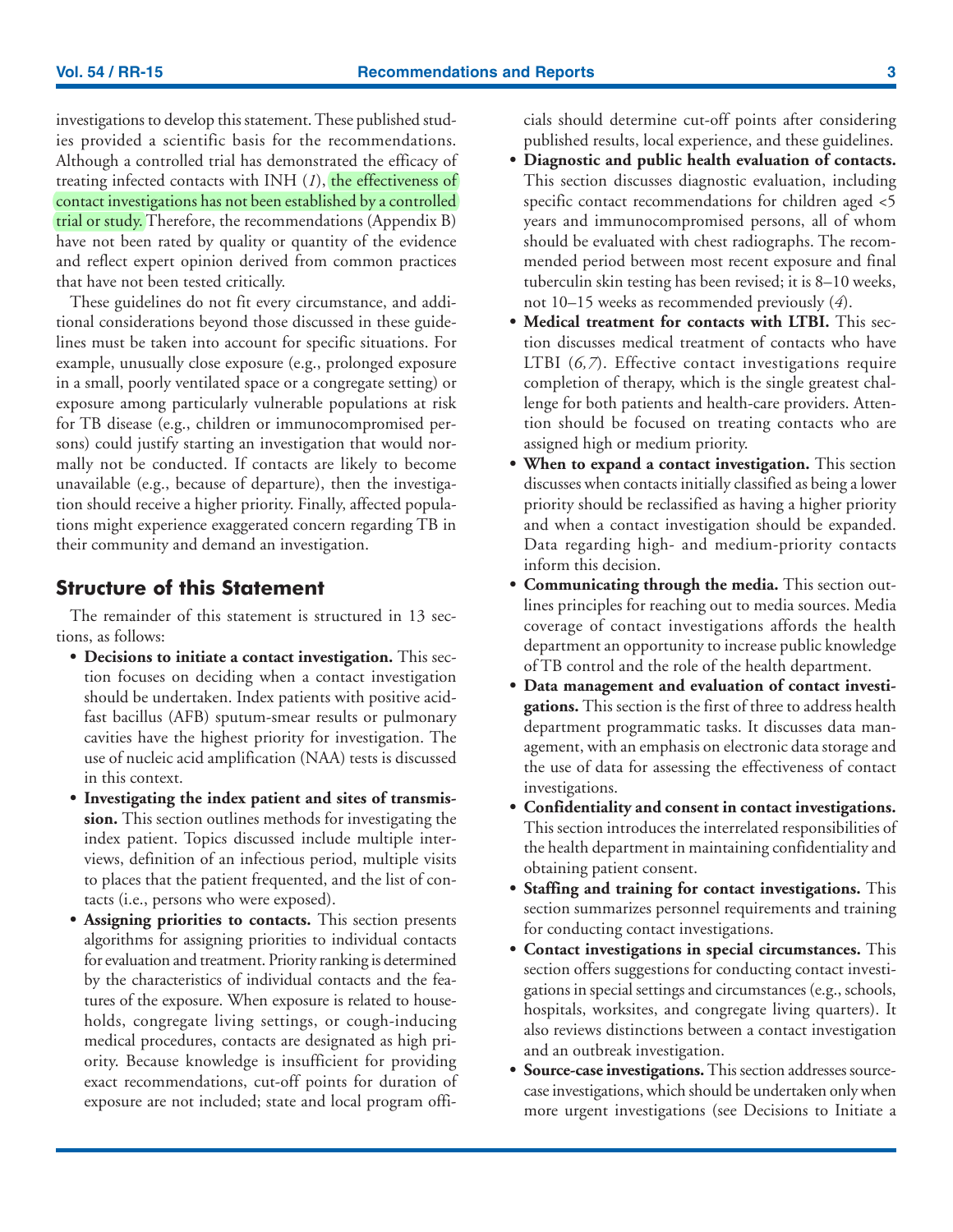<span id="page-5-0"></span>Contact Investigation) are being completed successfully. The effectiveness and outcomes of source-case investigations should be monitored critically because of their general inefficiency.

**• Other topics.** This section reviews three specialized topics: cultural competency, social network analysis, and recently approved blood tests. Newly approved blood tests for the diagnosis of *M. tuberculosis* infection have been introduced. If these tests prove to be an improvement over the tuberculin skin test (TST), the science of contact investigations will advance quickly.

# **Decisions to Initiate a Contact Investigation**

Competing demands restrict the resources that can be allocated to contact investigations. Therefore, public health officials must decide which contact investigations should be assigned a higher priority and which contacts to evaluate first (see Assigning Priorities to Contacts). A decision to investigate an index patient depends on the presence of factors used to predict the likelihood of transmission (Table 1). In addition, other information regarding the index patient can influence the investigative strategy.

# **Factors that Predict Likely Transmission of TB**

### **Anatomical Site of Disease**

With limited exceptions, only patients with pulmonary or laryngeal TB can transmit their infection (*8,9*). For contact investigations, pleural disease is grouped with pulmonary disease because sputum cultures can yield *M. tuberculosis* even when no lung abnormalities are apparent on a radiograph (*10*). Rarely, extrapulmonary TB causes transmission during medical procedures that release aerosols (e.g., autopsy, embalming, and irrigation of a draining abscess) (see Contact Investigations in Special Circumstances) (*11–15*)

#### **TABLE 1. Characteristics of the index patient and behaviors associated with increased risk for tuberculosis (TB) transmission**

| <b>Characteristic</b>                     | <b>Behavior</b>      |
|-------------------------------------------|----------------------|
| Pulmonary, laryngeal, or pleural TB       | Frequent coughing    |
| AFB* positive sputum smear                | Sneezing             |
| Cavitation on chest radiograph            | Singing              |
| Adolescent or adult patient               | Close social network |
| No or ineffective treatment of TB disease |                      |
|                                           |                      |

\* Acid-fast bacilli.

### **Sputum Bacteriology**

Relative infectiousness has been associated with positive sputum culture results and is highest when the smear results are also positive (*16–19*). The significance of results from respiratory specimens other than expectorated sputum (e.g., bronchial washings or bronchoalveolar lavage fluid) is undetermined. Experts recommend that these specimens be regarded as equivalent to sputum (*20*).

### **Radiographic Findings**

Patients who have lung cavities observed on a chest radiograph typically are more infectious than patients with noncavitary pulmonary disease (*15,16,21*). This is an independent predictor after bacteriologic findings are taken into account. The importance of small lung cavities that are detectable with computerized tomography (CT) but not with plain radiography is undetermined. Less commonly, instances of highly contagious endobroncheal TB in severely immunocompromised patients who temporarily had normal chest radiographs have contributed to outbreaks. The frequency and relative importance of such instances is unknown, but in one group of human immunodeficiency virus (HIV)–infected TB patients, 3% of those who had positive sputum smears had normal chest radiographs at the time of diagnosis (*22,23*).

### **Behaviors That Increase Aerosolization of Respiratory Secretions**

Cough frequency and severity are not predictive of contagiousness (*24*). However, singing is associated with TB transmission (*25–27*). Sociability of the index patient might contribute to contagiousness because of the increased number of contacts and the intensity of exposure.

#### **Age**

Transmission from children aged <10 years is unusual, although it has been reported in association with the presence of pulmonary forms of disease typically reported in adults (*28,29*). Contact investigations concerning pediatric cases should be undertaken only in such unusual circumstances (see Source-Case Investigations).

#### **HIV Status**

TB patients who are HIV-infected with low CD4 T-cell counts frequently have chest radiographic findings that are not typical of pulmonary TB. In particular, they are more likely than TB patients who are not HIV-infected to have mediastinal adenopathy and less likely to have upper-lobe infiltrates and cavities (*30*). Atypical radiographic findings increase the potential for delayed diagnosis, which increases transmission. However, HIV-infected patients who have pul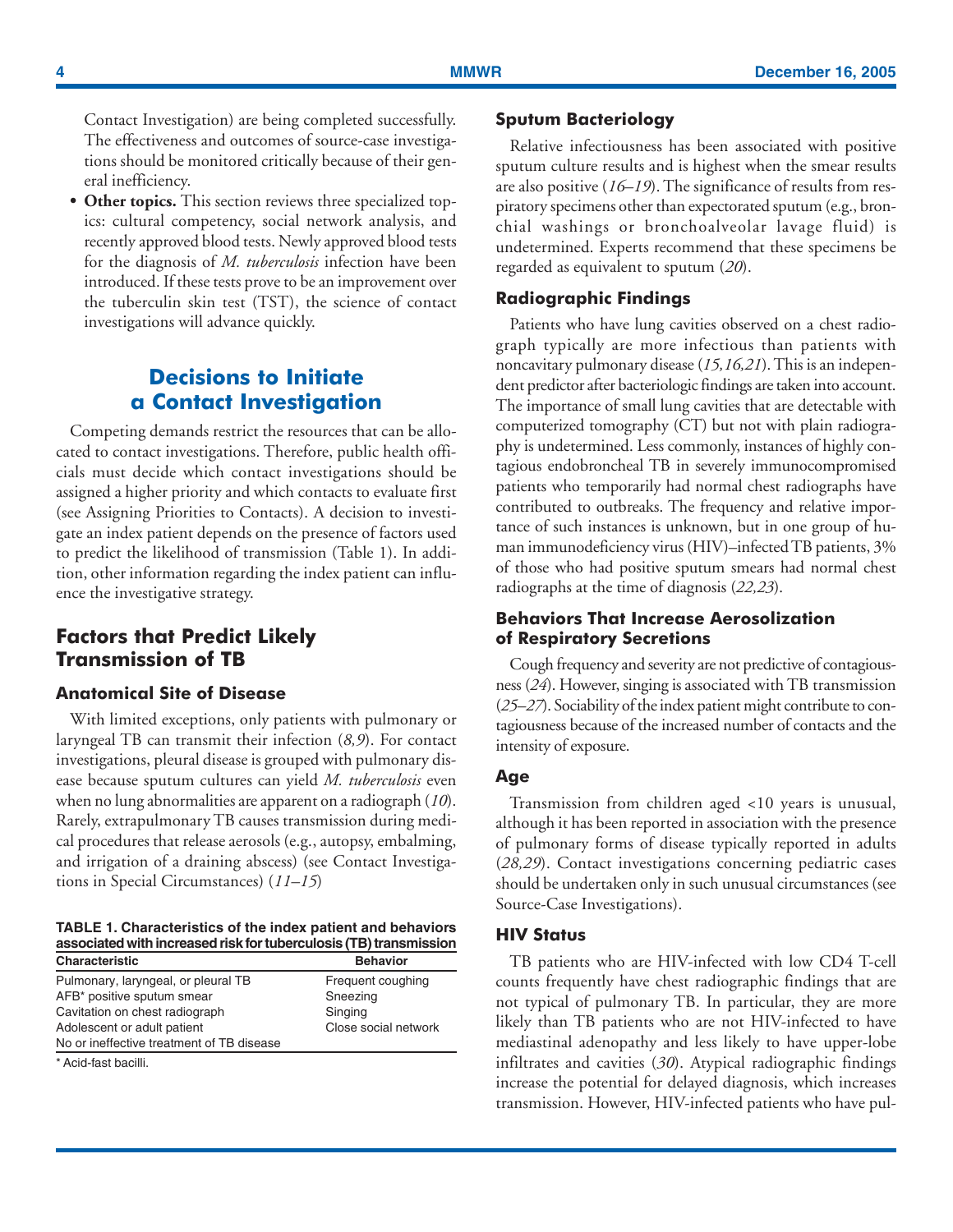monary or laryngeal TB are, on average, as contagious as TB patients who are not HIV-infected (*31,32*).

### **Administration of Effective Treatment**

That TB patients rapidly become less contagious after starting effective chemotherapy has been corroborated by measuring the number of viable *M. tuberculosis* organisms in sputa and by observing infection rates in household contacts (*33–36*). However, the exact rate of decrease cannot be predicted for individual patients, and an arbitrary determination is required for each. Guinea pigs exposed to exhaust air from a TB ward with patients receiving chemotherapy were much more likely to be infected by drug-resistant organisms (*8*), which suggests that drug resistance can delay effective bactericidal activity and prolong contagiousness.

### **Initiating a Contact Investigation**

A contact investigation should be considered if the index patient has confirmed or suspected pulmonary, laryngeal, or pleural TB (Figure 1). An investigation is recommended if the sputum smear has AFB on microscopy, unless the result from an approved NAA test (Amplified *Mycobacterium tuber-*

*culosis* Direct Test [MTD], GenProbe,® San Diego, California, and Amplicor® *Mycobacterium tuberculosis* Test [Amplicor], Roche® Diagnostic Systems Inc., Branchburg, New Jersey) for *M. tuberculosis* is negative (*37*).

If AFB are not detected by microscopy of three sputum smears, an investigation still is recommended if the chest radiograph (i.e., the plain view or a simple tomograph) indicates the presence of cavities in the lung. Parenchymal cavities of limited size that can be detected only by computerized imaging techniques (i.e., CT, computerized axial tomography scan, or magnetic resonance imaging of the chest) are not included in this recommendation.

When sputum samples have not been collected, either because of an oversight or as a result of the patient's inability to expectorate, results from other types of respiratory specimens (e.g., gastric aspirates or bronchoalveolar lavage) may be interpreted in the same way as in the above recommendations. However, whenever feasible, sputum samples should be collected (through sputum induction, if necessary) before initiating chemotherapy.

Contact investigations of persons with AFB smear or culturepositive sputum and cavitary TB are assigned the highest priority. However, even if these conditions are not present, contact





 $*$  Acid-fast bacilli.<br> $\dagger$  Nucleic acid assay.

§ According to CDC guidelines.

¶ Chest radiograph.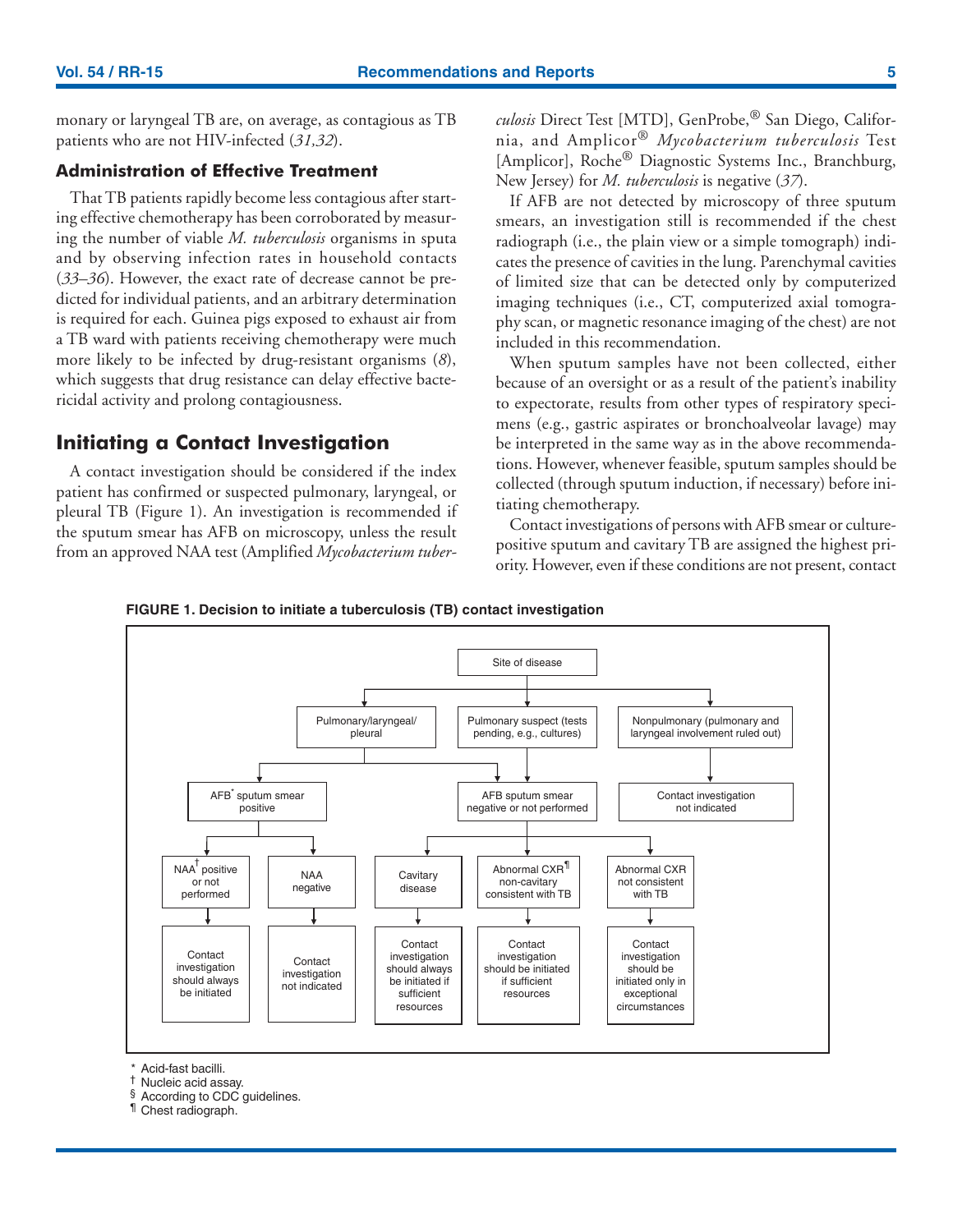<span id="page-7-0"></span>investigations should be considered if a chest radiograph is consistent with pulmonary TB. Whether to initiate other investigations depends on the availability of resources to be allocated and achievement of objectives for higher priority contact investigations. A positive result from an approved NAA test supports a decision to initiate an investigation. Because waiting for a sputum or respiratory culture result delays initiation of contact investigations, delay should be avoided if any contacts are especially vulnerable or susceptible to TB disease (see Assigning Priorities to Contacts).

Investigations typically should not be initiated for contacts of index patients who have suspected TB disease and minimal findings in support of a diagnosis of pulmonary TB. Exceptions can be justified during outbreak investigations (see Contact Investigations in Special Circumstances), especially when vulnerable or susceptible contacts are identified or during a source-case investigation (see Source-Case Investigations).

# **Investigating the Index Patient and Sites of Transmission**

Comprehensive information regarding an index patient is the foundation of a contact investigation. This information includes disease characteristics, onset time of illness, names of contacts, exposure locations, and current medical factors (e.g., initiation of effective treatment and drug susceptibility results). Health departments are responsible for conducting TB contact investigations. Having written policies and procedures for investigations improve the efficiency and uniformity of investigations.

Establishing trust and consistent rapport between public health workers and patients is critical to gain full information and long-term cooperation during treatment. Good interview skills can be taught and learned skills improved with practice. Workers assigned these tasks should be trained in interview methods and tutored on the job (see Staffing and Training for Contact Investigations and Contact Investigations in Special Situations).

The majority of TB patients in the United States were born in other countries, and their fluency in English often is insufficient for productive interviews to be conducted in English. Patients should be interviewed by persons who are fluent in their primary language. If this is not possible, health departments should provide interpretation services.

### **Preinterview Phase**

Background information regarding the patient and the circumstances of the illness should be gathered in preparation for the first interview. One source is the current medical record

(*38*). Other sources are the physician who reported the case and (if the patient is in a hospital) the infection control nurse. The information in the medical record can be disclosed to public health authorities under exemptions in the Privacy Rule of the Health Insurance Portability and Accountability Act (HIPAA) of 1996 [\(http://aspe.hhs.gov/admnsimp/pl104191.](http://aspe.hhs.gov/admnsimp/pl104191.htm) [htm\)](http://aspe.hhs.gov/admnsimp/pl104191.htm) (*39*). The patient's name should be matched to prior TB registries and to the surveillance database to determine if the patient has been previously listed.

Multiple factors are relevant to a contact investigation, including the following:

- history of previous exposure to TB,
- history of previous TB disease and treatment,
- anatomical sites of TB disease,
- symptoms of the illness,
- date of onset,
- chest radiograph results,
- other results of diagnostic imaging studies,
- diagnostic specimens that were sent for histologic or bacteriologic analysis (with dates, specimen tracking numbers, and destinations),
- current bacteriologic results,
- anti-TB chemotherapy regimen (with dates, medications, dosages, and treatment plan),
- results from HIV testing,
- the patient's concurrent medical conditions (e.g., renal failure implies that a renal dialysis center might be part of the patient's recent experience),
- other diagnoses (e.g., substance abuse, mental illness, or dementia) that impinge directly on the interview, and
- identifying demographic information (e.g., residence, employment, first language, given name and street names, aliases, date of birth, telephone numbers, other electronic links, and next-of-kin or emergency connections).

### **Determining the Infectious Period**

Determining the infectious period focuses the investigation on those contacts most likely to be at risk for infection and sets the timeframe for testing contacts. Because the start of the infectious period cannot be determined with precision by available methods, a practical estimation is necessary. On the basis of expert opinion, an assigned start that is 3 months before a TB diagnosis is recommended (Table 2). In certain circumstances, an even earlier start should be used. For example, a patient (or the patient's associates) might have been aware of protracted illness (in extreme cases, >1 year). Information from the patient interview and from other sources should be assembled to assist in estimating the infectious period. Helpful details are the approximate dates that TB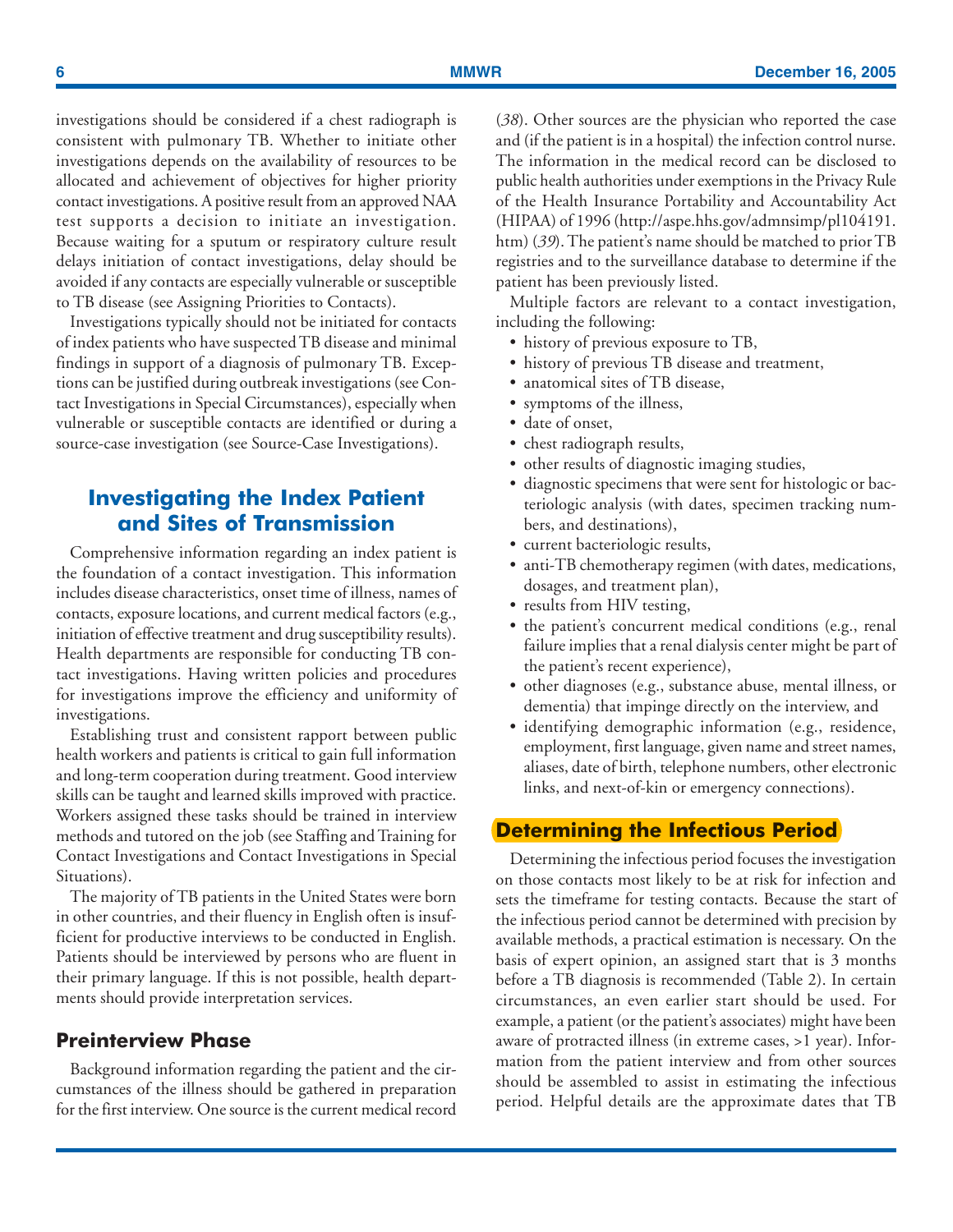|             | <b>Characteristic</b> |                  |                                                                                                                                              |
|-------------|-----------------------|------------------|----------------------------------------------------------------------------------------------------------------------------------------------|
|             | AFB* sputum           | Cavitary         |                                                                                                                                              |
| TB symptoms | smear positive        | chest radiograph | Recommended minimum beginning of likely period of infectiousness                                                                             |
| Yes         | No                    | No               | 3 months before symptom onset or first positive finding (e.g., abnormal chest<br>radiograph) consistent with TB disease, whichever is longer |
| Yes         | Yes                   | Yes              | 3 months before symptom onset or first positive finding consistent with TB<br>disease, whichever is longer                                   |
| <b>No</b>   | No                    | No               | 4 weeks before date of suspected diagnosis                                                                                                   |
| <b>No</b>   | Yes                   | Yes              | 3 months before first positive finding consistent with TB                                                                                    |

**TABLE 2. Guidelines for estimating the beginning of the period of infectiousness of persons with tuberculosis (TB), by index case characteristic**

**SOURCE:** California Department of Health Services Tuberculosis Control Branch; California Tuberculosis Controllers Association. Contact investigation guidelines. Berkeley, CA: California Department of Health Services; 1998. \* Acid-fast bacilli.

symptoms were noticed, mycobacteriologic results, and extent of disease (especially the presence of large lung cavities, which imply prolonged illness and infectiousness) (*40,41*).

The infectious period is closed when the following criteria are satisfied: 1) effective treatment (as demonstrated by *M. tuberculosis* susceptibility results) for  $\geq$  weeks; 2) diminished symptoms; and 3) mycobacteriologic response (e.g., decrease in grade of sputum smear positivity detected on sputum-smear microscopy). The exposure period for individual contacts is determined by how much time they spent with the index patient during the infectious period. Multidrugresistant TB (MDR TB) can extend infectiousness if the treatment regimen is ineffective. Any index patient with signs of extended infectiousness should be continually reassessed for recent contacts.

More stringent criteria should be applied for setting the end of the infectious period if particularly susceptible contacts are involved. A patient returning to a congregate living setting or to any setting in which susceptible persons might be exposed should have at least three consecutive negative sputum AFB smear results from sputum collected  $\geq 8$  hours apart (with one specimen collected during the early morning) before being considered noninfectious (*42*).

### **Interviewing the Patient**

In addition to setting the direction for the contact investigation, the first interview provides opportunities for the patient to acquire information regarding TB and its control and for the public health worker to learn how to provide treatment and specific care for the patient. Because of the urgency of finding other infectious persons associated with the index patient, the first interview should be conducted  $\leq$ 1 business day of reporting for infectious persons and  $\leq$ 3 business days for others. The interview should be conducted in person (i.e., face to face) in the hospital, the TB clinic, the patient's home,

or a convenient location that accommodates the patient's right to privacy.

A minimum of two interviews is recommended. At the first interview, the index patient is unlikely to be oriented to the contact investigation because of social stresses related to the illness (e.g., fear of disability, death, or rejection by friends and family). The second interview is conducted 1–2 weeks later, when the patient has had time to adjust to the disruptions caused by the illness and has become accustomed to the interviewer, which facilitates a two-way exchange. The number of additional interviews required depends on the amount of information needed and the time required to develop consistent rapport.

Interviewing skills are crucial because the patient might be reluctant to share vital information stemming from concerns regarding disease-associated stigma, embarrassment, or illegal activities. Interviewing skills require training and periodic onthe-job tutoring. Only trained personnel should interview index patients.

In addition to standard procedures for interviewing TB patients (*43*), the following general principles should be considered:

**• Establishing rapport.** Respect should be demonstrated by assuring privacy during the interview. Establishing respect is critical so rapport can be built. The interviewer should display official identification and explain the reasons for the interview. The interviewer should also discuss confidentiality and privacy (see Confidentiality and Consent in Contact Investigations) in frank terms that help the patient decide how to share information. These topics should be discussed several times during the interview to stress their importance. Sufficient time should be allocated, possibly >1 hour, for a two-way exchange of information, although the patient's endurance should be considered.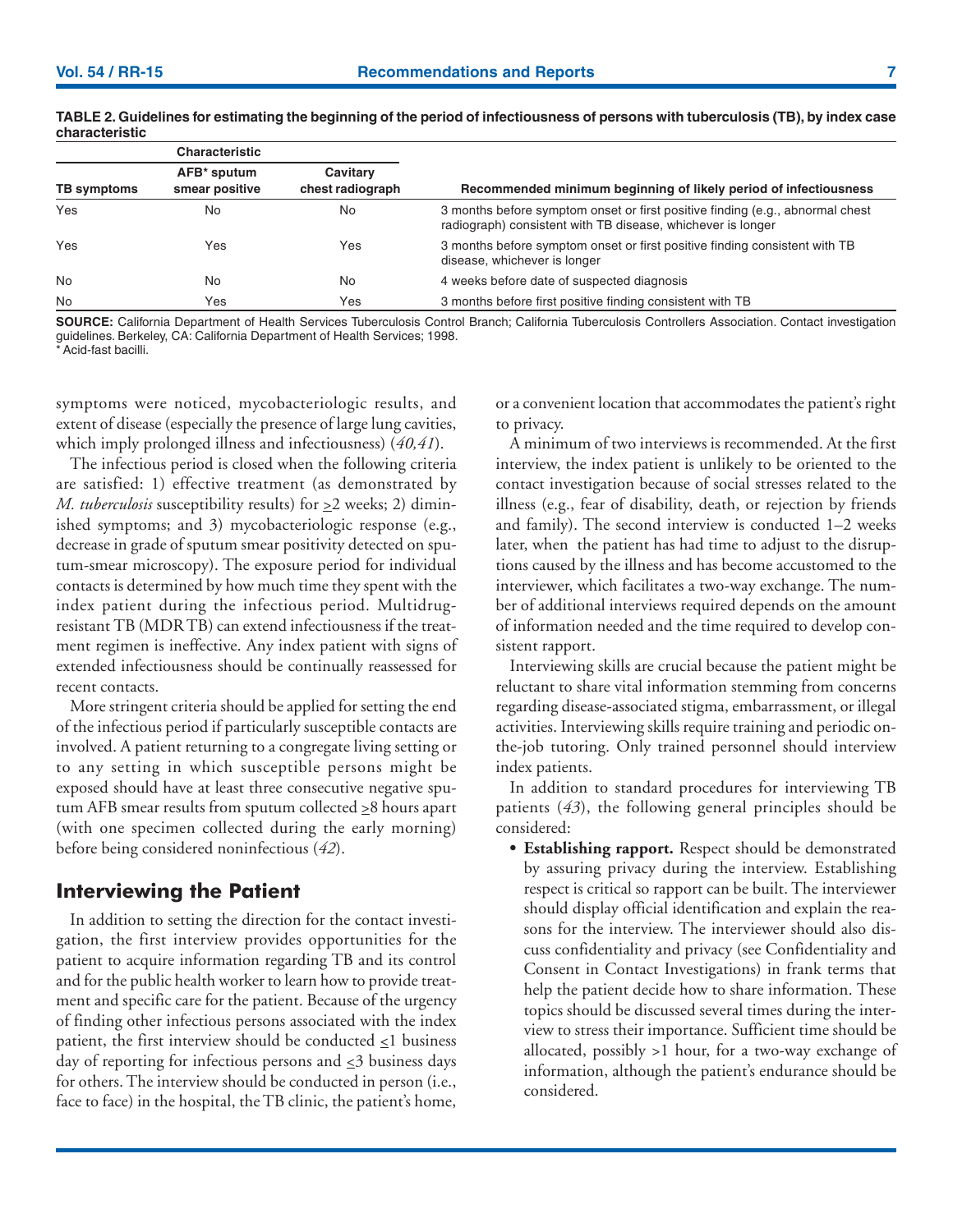- **Information exchange.** The interviewer should confirm information from the preinterview phase, obtain missing information, and resolve disparities. Obtaining information regarding how to locate the patient throughout treatment is crucial. The beginning of the infectious period should be set from the information derived from this exchange.
- **Transmission settings.** Information regarding transmission settings that the patient attended during the infectious period is needed for listing the contacts and assigning priorities (see Investigating the Index Patient and Sites of Transmission). Topics to discuss include where the patient spent nights, met with friends, worked, ate, visited, and sought health care. The interviewer should ask specifically regarding congregate settings (e.g., high school, university, correctional facility, homeless shelter, or nursing home). The interviewer also should inquire regarding routine and nonroutine travel. Contacts not previously identified might have been exposed during the patient's infectious period while the patient was traveling. Routine travel modes (e.g., carpool) could also be settings in which contacts were exposed.
- **Sites of transmission.** The key to efficient contact investigations is setting priorities. The investigator must constantly balance available resources, especially staff time, with expected yield. However, the interview with the patient should be as comprehensive as possible. All possible sites of transmission should be listed, regardless of how long the patient spent at the sites. Priorities should be set on the basis of the time spent by the index patient, and decisions regarding investigation of the sites and contacts should be made after all the information has been collected (see Assigning Priorities to Contacts and When to Expand a Contact Investigation).
- **List of contacts.** For each transmission setting, the interviewer should ask for the names of contacts and the approximate types, frequencies, and durations of exposure. Ideal information regarding each contact includes full name, aliases or street names, a physical description, location and communication information (e.g., addresses and telephone numbers), and current general health. The interviewer might need to spend more time asking regarding contacts who are difficult for the patient to remember. Recent illnesses among contacts should be discussed.
- **Closure.** The interviewer should express appreciation, provide an overview of the processes in the contact investigation, and remind the patient regarding confidentiality and its limits. The patient especially should be told how site visits are conducted and confidentiality protected.

An appointment for the next interview should be set within the context of the schedule for medical care.

**• Follow-up interviews.** The best setting for the second and subsequent interviews is the patient's residence. If the original interviewer senses incomplete rapport with the index patient, a second interviewer can be assigned. The follow-up interviews are extensions of the initial interview. If the interviewer senses resistance to meeting in certain places or discussing those places, making site visits to those places might facilitate identification of additional contacts whom the index patient had not remembered or wanted to name.

### **Proxy Interview**

Proxy interviews can build on the information provided by the index patient and are essential when the patient cannot be interviewed. Key proxy informants are those likely to know the patient's practices, habits, and behaviors; informants are needed from each sphere of the patient's life (e.g., home, work, and leisure). However, because proxy interviews jeopardize patient confidentiality, TB control programs should establish clear guidelines for these interviews that recognize the challenge of maintaining confidentiality.

# **Field Investigation**

Site visits are complementary to interviewing. They add contacts to the list and are the most reliable source of information regarding transmission settings (*17*). Failure to visit all potential sites of transmission has contributed to TB outbreaks (*25,44*). Visiting the index patient's residence is especially helpful for finding children who are contacts (*17,38*). The visit should be made  $\leq$ 3 days of the initial interview. Each site visit creates opportunities to interview the index patient again, interview and test contacts, collect diagnostic sputum specimens, schedule clinic visits, and provide education. Sometimes environmental clues (e.g., toys suggesting the presence of children) create new directions for an investigation. Certain sites (e.g., congregate settings) require special arrangements to visit (see Contact Investigations in Special Circumstances). Physical conditions at each setting contribute to the likelihood of transmission. Pertinent details include room sizes, ventilation systems, and airflow patterns. These factors should be considered in the context of how often and how long the index patient was in each setting.

# **Follow-Up Steps**

A continuing investigation is shaped by frequent reassessments of ongoing results (e.g., secondary TB cases and the estimated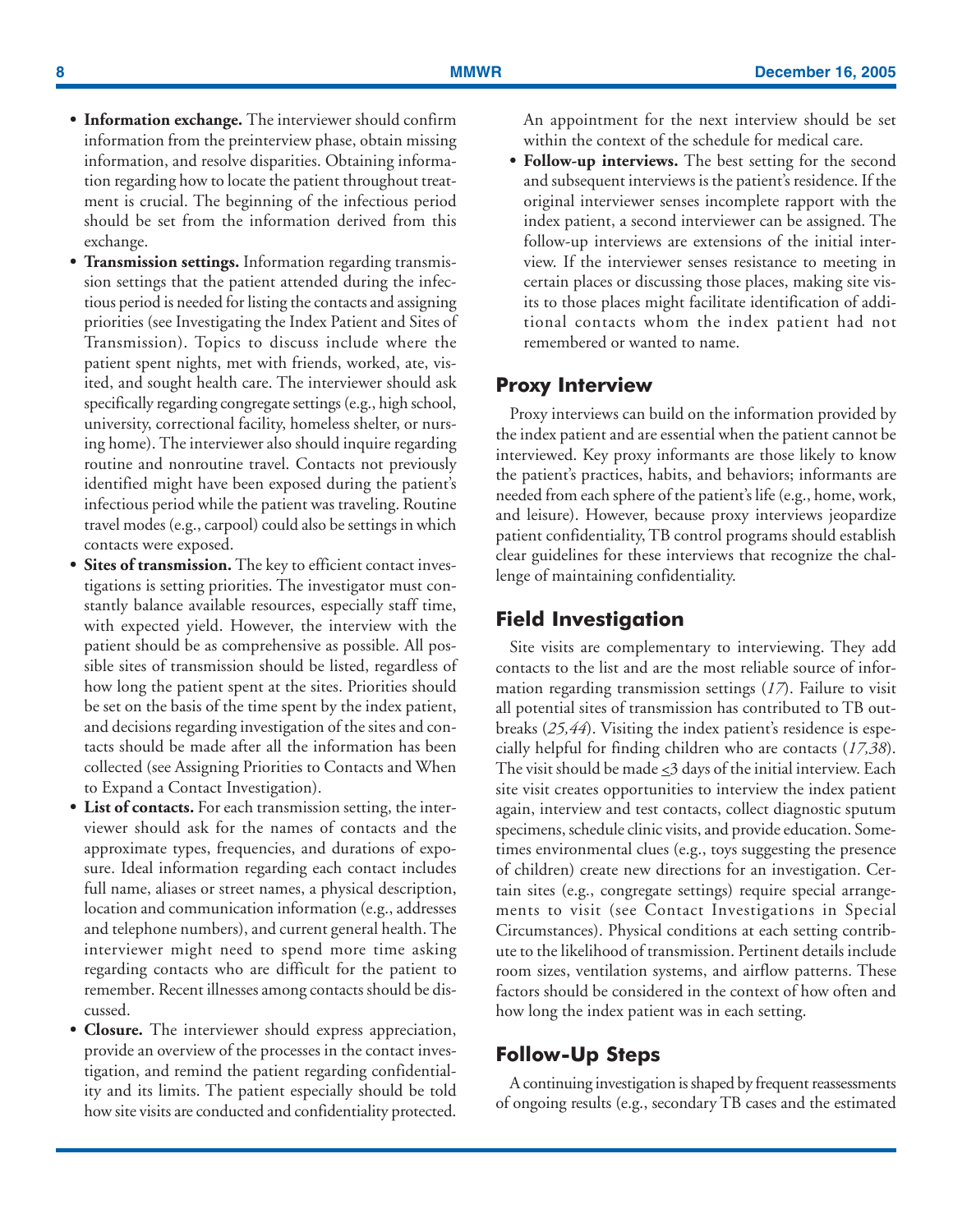<span id="page-10-0"></span>infection rate for groups of contacts). Notification and followup communications with public health officials in other jurisdictions should be arranged for out-of-area contacts.

The following organizations provide resources to make referrals for contacts and index patients who migrate across the U.S.-Mexican border between the United States and Mexico:

- Cure TB (http://www.curetb.com), a referral program provided by the County of San Diego for TB patients and their contacts who travel between the United States and Mexico;
- Migrant Clinicians' Network (TB Net) [\(http://www.](http://www.migrantclinician.org/network/tbnet) [migrantclinician.org/network/tbnet\),](http://www.migrantclinician.org/network/tbnet) a multinational TB patient tracking and referral project designed to work with mobile, underserved populations; and
- Referral System for Binational TB Patients Pilot Project [\(http://www.borderhealth.org/files/res\\_329.doc\),](http://www.borderhealth.org/files/res_329.doc) a collaborative effort between CDC and the National Tuberculosis Program in Mexico to improve continuity of care for TB patients migrating across the border (see Contact Investigations in Special Circumstances).

### **Specific Investigation Plan**

The investigation plan starts with information gathered in the interviews and site visits; it includes a registry of the contacts and their assigned priorities (see Assigning Priorities to Contacts and Medical Treatment for Contacts with LTBI). A written timeline (Table 3) sets expectations for monitoring the progress of the investigation and informs public health officials whether additional resources are needed for finding, evaluating, and treating the high- and medium-priority contacts. The plan is a pragmatic work in progress and should be revised if additional information indicates a need (see When to Expand a Contact Investigation); it is part of the permanent record of the overall investigation for later review and program evaluation. Data from the investigation should be recorded on standardized forms (see Data Management and Evaluation of Contact Investigations).

### **Assigning Priorities to Contacts**

The ideal goal would be to distinguish all recently infected contacts from those who are not infected and prevent TB disease by treating those with infection. In practice, existing technology and methods cannot achieve this goal. For example, although a relatively brief exposure can lead to *M. tuberculosis* infection and disease (*45*), certain contacts are not infected even after long periods of intensive exposure. Not all contacts with substantial exposure are identified during the contact investigation. Finally, available tests for *M. tuberculosis* infection lack sensitivity and specificity and do not differentiate between persons recently or remotely infected.

Increasing the intensity and duration of exposure usually increases the likelihood of recent *M. tuberculosis* infection in contacts. The skin test cannot discriminate between recent and old infections, and including contacts who have had minimal exposure increases the workload while it decreases the public health value of finding positive skin test results. A positive result in contacts with minimal exposure is more likely to be the result of an old infection or nonspecific tuberculin sensitivity (*46*). Whenever the contact's exposure to the index TB patient has occurred <8–10 weeks necessary for detection of positive skin tests, repeat testing 8–10 weeks after the most recent exposure will help identify recent skin test conversions, which are likely indicative of recent infection.

For optimal efficiency, priorities should be assigned to contacts, and resources should be allocated to complete all investigative steps for high- and medium-priority contacts. Priorities are based on the likelihood of infection and the potential hazards to the individual contact if infected. The priority scheme directs resources to selecting contacts who

| TABLE 3. Time frames for initial follow-up of contacts of persons exposed to tuberculosis (TB) |  |  |  |
|------------------------------------------------------------------------------------------------|--|--|--|
|------------------------------------------------------------------------------------------------|--|--|--|

| Type of contact                                                                                                                    | <b>Business days from</b><br>listing of a contact<br>to initial encounter* | <b>Business days from initial</b><br>encounter to completion<br>of medical evaluation <sup>†</sup> |
|------------------------------------------------------------------------------------------------------------------------------------|----------------------------------------------------------------------------|----------------------------------------------------------------------------------------------------|
| High-priority contact: index case AFB <sup>§</sup> sputum smear positive or cavitary disease<br>on chest radiograph (see Figure 2) |                                                                            | 5                                                                                                  |
| High-priority contact: index case AFB sputum smear negative (see Figure 3)                                                         |                                                                            | 10                                                                                                 |
| Medium-priority contact: regardless of AFB sputum smear or culture result<br>(see Figures $2-4$ )                                  | 14                                                                         | 10                                                                                                 |

**SOURCE:** California Department of Health Services Tuberculosis Control Branch; California Tuberculosis Controllers Association. Contact investigation guidelines. Berkeley, CA: California Department of Health Services; 1998.

A face-to-face meeting that allows the public-health worker to assess the overall health of the contact, administer a tuberculin skin test, and schedule further evaluation.

<sup>†</sup>The medical evaluation is complete when the contact's status with respect to Mycobacterium tuberculosis infection or TB disease has been determined. A normal exception to this schedule is the delay in waiting for final mycobacteriologic results, but this applies to relatively few contacts. §Acid-fast bacilli.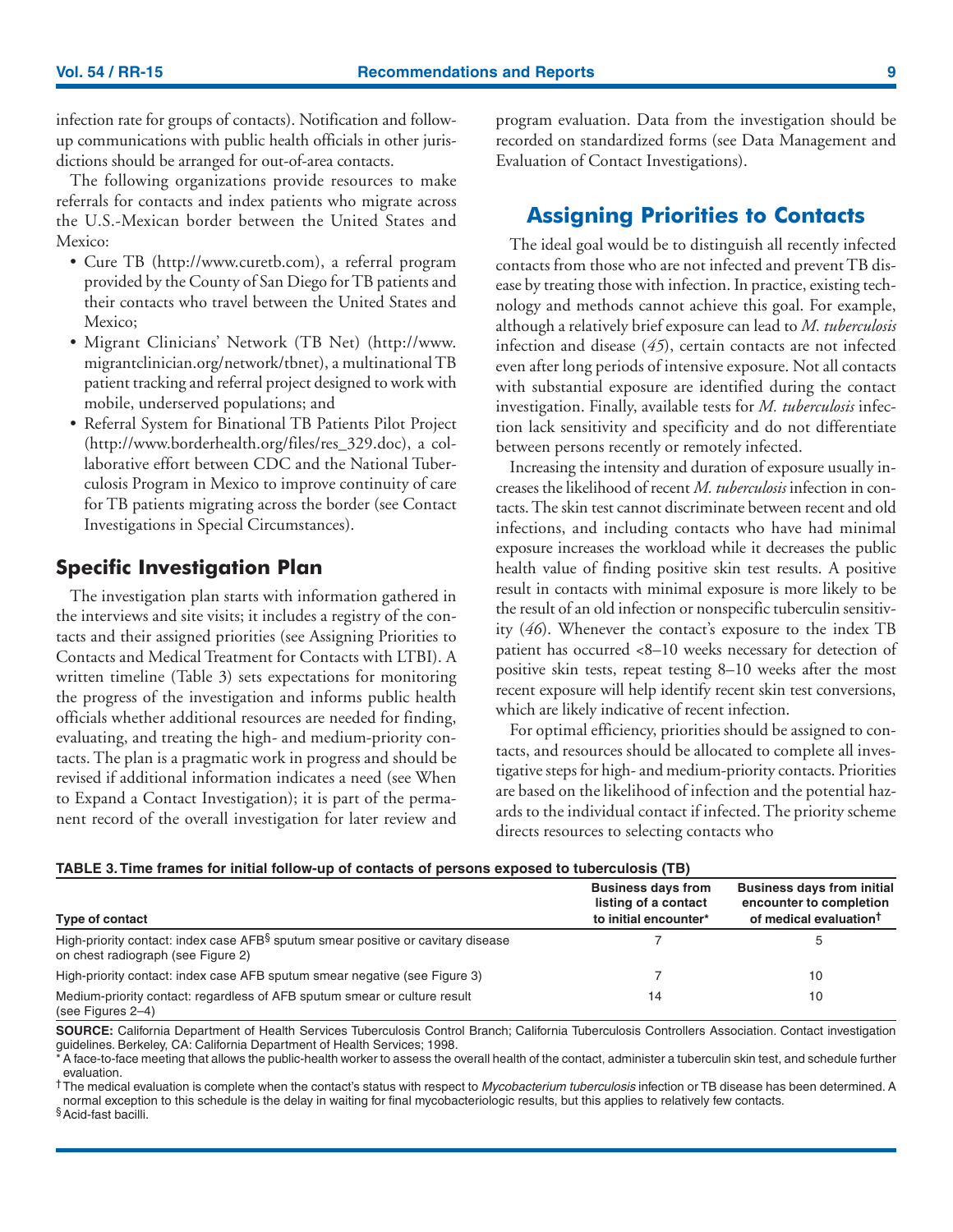- have secondary cases of TB disease,
- have recent *M. tuberculosis* infection and so are most likely to benefit from treatment, and
- are most likely to become ill with TB disease if they are infected (i.e., susceptible contacts) or who could suffer severe morbidity if they have TB disease (i.e., vulnerable contacts).

# **Factors for Assigning Contact Priorities**

### **Characteristics of the Index Patient**

The decision to initiate a contact investigation is determined on the basis of the characteristics of the index patient (see Decisions to Initiate a Contact Investigation). Contacts of a more infectious index patient (e.g., one with AFB sputum smear positive TB) should be assigned a higher priority than those of a less infectious one because contacts of the more infectious patient are more likely to have recent infection or TB disease (*19,40,47–50*).

### **Characteristics of Contacts**

Intrinsic and acquired conditions of the contact affect the likelihood of TB disease progression after infection, although the predictive value of certain conditions (e.g., being underweight for height) is imprecise as the sole basis for assigning priorities (*51,52*). The most important factors are age <5 years and immune status. Other medical conditions also might affect the probability of TB disease after infection.

**Age.** After infection, TB disease is more likely to occur in younger children; the incubation or latency period is briefer; and lethal, invasive forms of the disease are more common (*53–58*). The age-specific incidence of disease for children who have positive skin test results declines through age 4 years (*56*). Children aged <5 years who are contacts are assigned high priority for investigation.

A study of 82,269 tuberculin reactors aged 1–18 years who were control subjects in a Bacille Calmette-Guérin (BCG) trial\* in Puerto Rico indicated that peak incidence of TB occurred among children aged 1–4 years (*56*). Infants and postpubertal adolescents are at increased risk for progression to TB disease if infected, and children aged <4 years are at increased risk for disseminated disease (*57*). The American Academy of Pediatrics also recommends primary prophylaxis for children aged <4 years (*57*). Guidelines published by ATS and CDC recommend primary prophylaxis for children aged <5 years (*6,59*). These guidelines are consistent with previous CDC recommendations in setting the cut-off at age <5 years for assigning priority and recommending primary prophylaxis (*6,59*).

**Immune status.** HIV infection results in the progression of *M. tuberculosis* infection to TB disease more frequently and more rapidly than any other known factor, with disease rates estimated at 35–162 per 1,000 person-years of observation and a greater likelihood of disseminated and extrapulmonary disease (*60–64*). HIV-infected contacts are assigned high priority, and, starting at the time of the initial encounter, extra vigilance for TB disease is recommended.

Contacts receiving >15 mg of prednisone or its equivalent for >4 weeks also should be assigned high priority (*6*). Other immunosuppressive agents, including multiple cancer chemotherapy agents, antirejection drugs for organ transplantation, and tumor necrosis factor alpha (TNF-α) antagonists, increase the likelihood of TB disease after infection; these contacts also are assigned a high priority (*65*).

**Other medical conditions.** Being underweight for their height has been reported as a weakly predictive factor promoting progression to TB disease (*66*); however, assessing weight is not a practical approach for assigning priorities. Other medical conditions that can be considered in assigning priorities include silicosis, diabetes mellitus, and status after gastrectomy or jejunoileal bypass surgery (*67–76*).

**Exposure.** Air volume, exhaust rate, and circulation predict the likelihood of transmission in an enclosed space. In large indoor settings, because of diffusion and local circulation patterns, the degree of proximity between contacts and the index patient can influence the likelihood of transmission. Other subtle environmental factors (e.g., humidity and light) are impractical to incorporate into decision making. The terms "close" and "casual," which are frequently used to describe exposures and contacts, have not been defined uniformly and therefore are not useful for these guidelines.

The most practical system for grading exposure settings is to categorize them by size (e.g., "1" being the size of a vehicle or car, "2" the size of a bedroom, "3" the size of a house, and "4" a size larger than a house [*16*]). This has the added advantage of familiarity for the index patient and contacts, which enables them to provide clearer information.

The volume of air shared between an infectious TB patient and contacts dilutes the infectious particles, although this relationship has not been validated entirely by epidemiologic results (*15,77–79*). Local circulation and overall room ventilation also dilute infectious particles, but both factors can redirect exposure into spaces that were not visited by the index patient (*80–83*). These factors have to be considered.

The likelihood of infection depends on the intensity, frequency, and duration of exposure (*16,17,40,84*). For example, airline passengers who are seated for  $\geq 8$  hours in the same or adjoining row as a person who is contagious are much more The age-cohort effect was strong in this study, but this factor is beyond the<br>scope of these guidelines<br>scope of these guidelines

scope of these guidelines.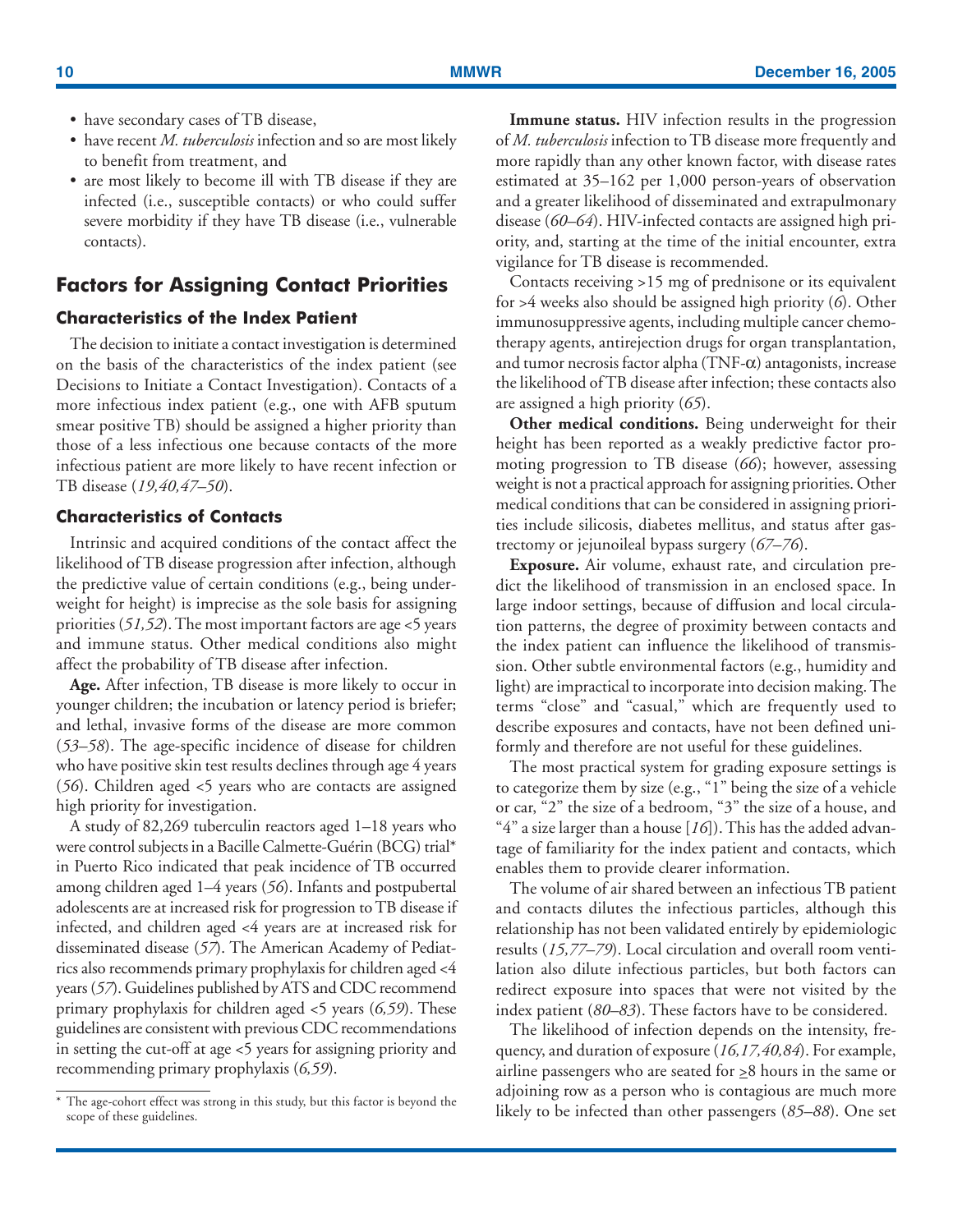<span id="page-12-0"></span>of criteria for estimating risk after exposure to a person with pulmonary TB without lung cavities includes a cut-off of 120 hours of exposure per month (*84*). However, for any specific setting, index patient, and contacts, the optimal cut-off duration is undetermined. Administratively determined durations derived from local experience are recommended, with frequent reassessments on the basis of results.

#### **Classification of Contacts**

Priorities for contact investigation are determined on the basis of the characteristics of the index patient, susceptibility and vulnerability of contacts, and circumstances of the exposures (Figures 2–4). Any contacts who are not classified as high or medium priority are assigned a low priority. Because priority assignments are practical approximations derived from imperfect information, priority classifications should be reconsidered throughout the investigation as findings are analyzed (see When to Expand a Contact Investigation).

# **Diagnostic and Public Health Evaluation of Contacts**

On average, 10 contacts are listed for each person with a case of infectious TB in the United States (*50,59,89*). Approximately 20%–30% of all contacts have LTBI, and 1% have TB disease (*50*). Of those contacts who ultimately will have TB disease, approximately half acquire disease in the first year after exposure (*90,91*). For this reason, contact investigations constitute a crucial prevention strategy.

Identifying TB disease and LTBI efficiently during an investigation requires identifying, locating, and evaluating high- and medium-priority contacts who are most at risk. Because they have legally mandated responsibilities for disease control, health departments should establish systems for comprehensive TB contact investigations. In certain jurisdictions, legal measures are in place to ensure that evaluation and follow-up of contacts occur. The use of existing communicable disease laws that protect the health of the community (if applicable to contacts) should be considered for contacts who decline examinations, with the least restrictive measures applied first.

### **Initial Assessment of Contacts**

During the initial contact encounter, which should be accomplished within 3 working days of the contact having been listed the investigation, the investigator gathers background health information and makes a face-to-face assessment of the person's health. Administering a skin test at this time accelerates the diagnostic evaluation.

The health department record should include:

- previous *M. tuberculosis* infection or disease and related treatment;
- contact's verbal report and documentation of previous TST results;
- current symptoms of TB illness (e.g., cough, chest pain, hemoptysis, fever, chills, night sweats, appetite loss, weight loss, malaise, or easy fatigability);
- medical conditions or risk factors making TB disease more likely (e.g., HIV infection, intravenous drug use, diabetes mellitus, silicosis, prolonged corticosteroid therapy, other immunosuppressive therapy, head or neck cancer, hematological and reticuloendothelial diseases, end-stage renal disease, intestinal bypass or gastrectomy, chronic malabsorption syndrome, or low body weight);
- mental health disorders (e.g., psychiatric illnesses and substance abuse disorders);
- type, duration, and intensity of TB exposure; and
- sociodemographic factors (e.g., age, race or ethnicity, residence, and country of birth) (see Data Management and Evaluation of Contact Investigations).

Contacts who do not know their HIV-infection status should be offered HIV counseling and testing. Each contact should be interviewed regarding social, emotional, and practical matters that might hinder their participation (e.g., work or travel).

When initial information has been collected, priority assignments should be reassessed for each contact, and a medical plan for diagnostic tests and possible treatment can be formulated for high- and medium-priority contacts. Lowpriority contacts should not be included unless resources permit and the program is meeting its performance goals.

In 2002, for the first time, the percentage of TB patients who were born outside the United States was >50%; this proportion continues to increase (*92*). Because immigrants are likely to settle in communities in which persons of similar origin reside, multiple contacts of foreign-born index patients also are foreign born. Contacts who come from countries where both BCG vaccination and TB are common are more likely than other immigrants to have positive skin tests results when they arrive in the United States. They also are more likely to demonstrate the booster phenomenon on a postexposure test (*17,40*). Although valuable in preventing severe forms of disease in young children in countries where TB is endemic, BCG vaccination provides imperfect protection and causes tuberculin sensitivity in certain recipients for a variable period of time (*93,94*). TSTs cannot distinguish reactions related to remote infection or BCG vaccination from those caused by recent infection with *M. tuberculosis*; boosting related to BCG or remote infection compounds the interpretation of positive results (*95*).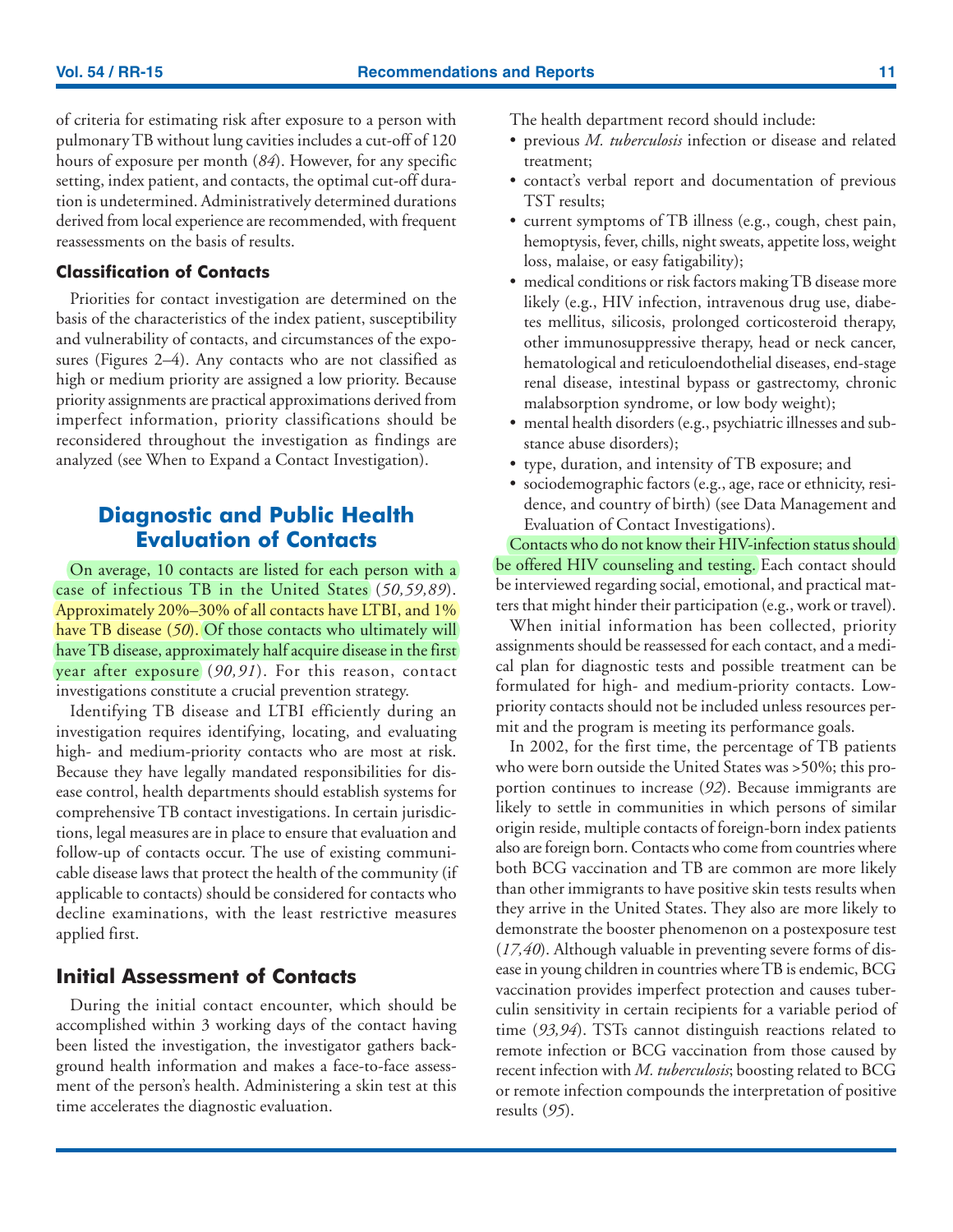

#### **FIGURE 2. Prioritization of contacts exposed to persons with acid-fast bacilli (AFB) sputum smear-positive or cavitary tuberculosis (TB) cases**

\* Human immunodeficiency virus or other medical risk factor.

†Bronchoscopy, sputum induction, or autopsy.

§Exposure exceeds duration/environment limits per unit time established by the health department for high-priority contacts.

¶Exposure exceeds duration/environment limits per unit time established by the health department for medium-priority contacts.

A positive TST in a foreign-born or BCG-vaccinated person should be interpreted as evidence of recent *M. tuberculosis* infection in contacts of persons with infectious cases. These contacts should be evaluated for TB disease and offered a course of treatment for LTBI.

# **Voluntary HIV Counseling, Testing, and Referral**

Approximately 9% of TB patients in the United States have HIV infection at the time of TB diagnosis, with 16% of TB patients aged 25–44 years having HIV infection (*96*). In addition, an estimated 275,000 persons in the United States are unaware they have HIV infection (*97*). The majority of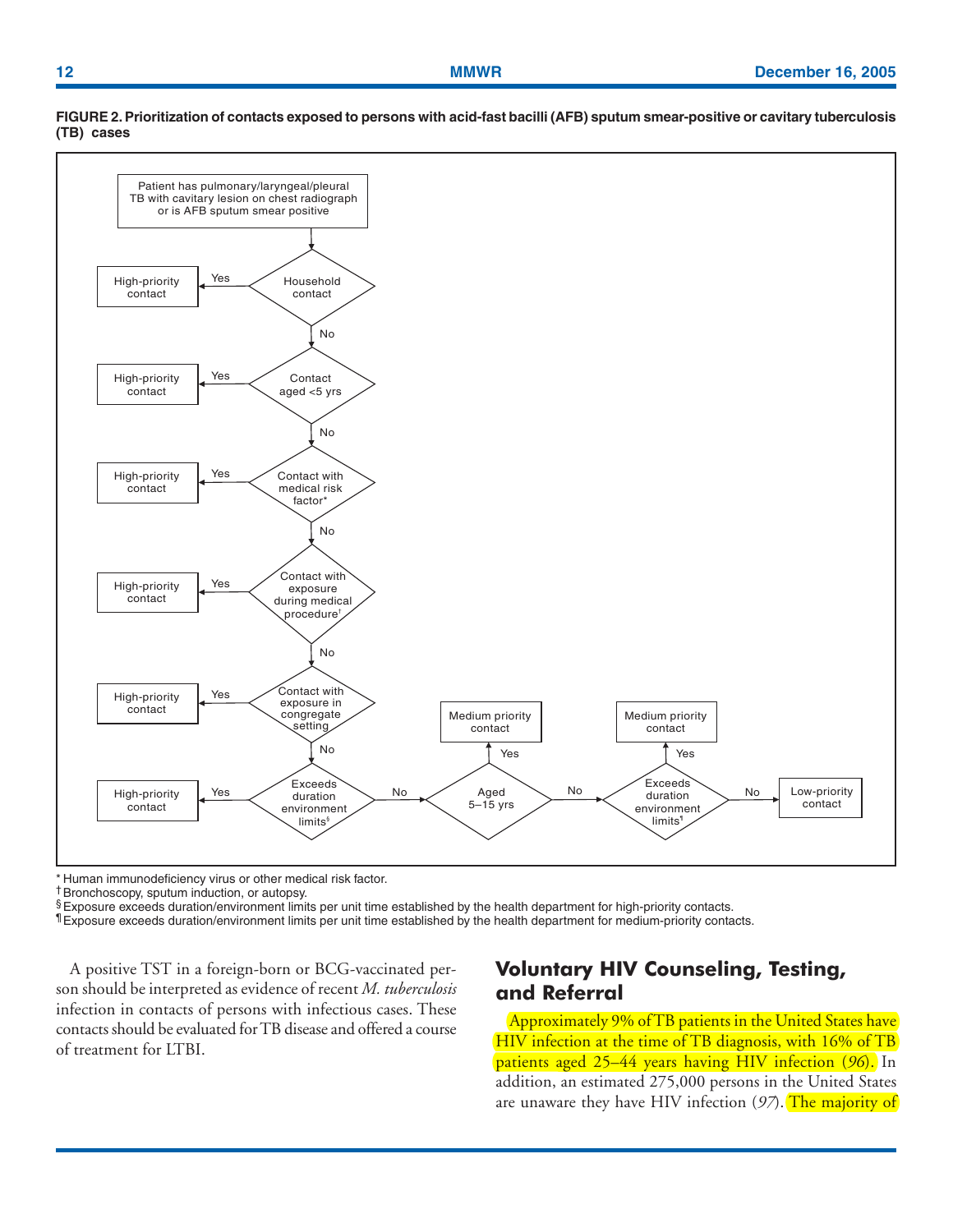

#### **FIGURE 3. Priority assignments for contacts exposed to persons with acid-fast bacilli (AFB) sputum smear-negative tuberculosis (TB) cases**

\* Nucleic acid assay.

†Human immunodeficiency virus or other medical risk factor.

§Bronchoscopy, sputum induction, or autopsy.

¶Exposure exceeds duration/environment limits per unit time established by local TB control program for medium-priority contacts.

TB contacts have not been tested for HIV infection (*98*). Contacts of HIV-infected index TB patients are more likely to be HIV infected than contacts of HIV-negative patients (*99*).

Voluntary HIV counseling, testing, and referral for contacts are key steps in providing optimal care, especially in relation to TB (*100,101*). Systems for achieving convenient HIV-related services require collaboration with health department HIV-AIDS programs. This also can improve adherence to national guidance for these activities (*100*).

# **Tuberculin Skin Testing**

All contacts classified as having high or medium priority who do not have a documented previous positive TST result or previous TB disease should receive a skin test at the initial encounter. If that is not possible, then the test should be administered  $\leq$  working days of listing high-priority contacts and  $\leq$ 14 days of listing medium-priority contacts. For interpreting the skin test reaction, an induration transverse diameter of  $\geq$ 5 mm is positive for any contact (1)

Serial tuberculin testing programs routinely administer a two-step test at entry into the program. This detects boosting of sensitivity and can avoid misclassifying future positive results as new infections. The two-step procedure typically should not be used for testing contacts; a contact whose second test result is positive after an initial negative result should be classified as recently infected.

#### **Postexposure Tuberculin Skin Testing**

Among persons who have been sensitized by *M. tuberculosis* infection, the intradermal tuberculin from the skin test can result in a delayed-type (cellular) hypersensitivity reaction. Depending on the source of recommendations, the estimated interval between infection and detectable skin test reactivity (referred to as the window period) is 2–12 weeks (*6,95*). However, reinterpretation of data collected previously indicates that 8 weeks is the outer limit of this window period (*46,102–106*). Consequently, NTCA and CDC recommend that the window period be decreased to 8–10 weeks after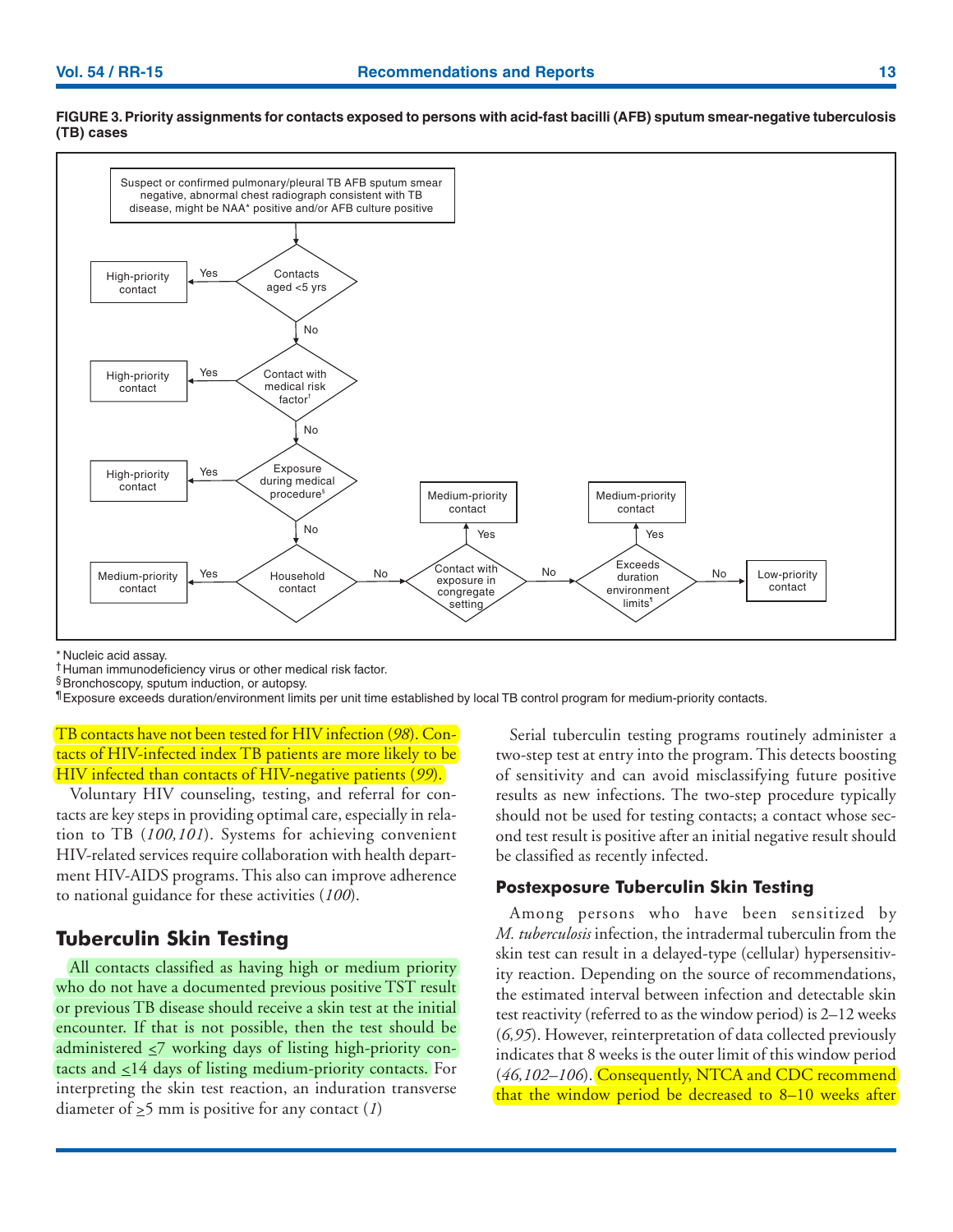**FIGURE 4. Prioritization of contacts exposed to persons with suspected tuberculosis (TB) cases with abnormal chest radiographs not consistent with TB disease**



\* Acid-fast bacilli.

†Nucleic acid assay.

§Human immunodeficiency virus infection or other medical risk factor.

¶Bronchoscopy, sputum induction, or autopsy.

exposure ends. A negative test result obtained <8 weeks after exposure is considered unreliable for excluding infection, and a follow-up test at the end of the window period is therefore recommended.

Low-priority contacts have had limited exposure to the index patient and a low probability of recent infection; a positive result from a second skin test among these contacts would more likely represent boosting of sensitivity. A single skin test, probably at the end of the window period, is preferred for these contacts. However, diagnostic evaluation of any contact who has TB symptoms should be immediate, regardless of skin test results.

Nonspecific or remote delayed-type hypersensitivity (DTH) response to tuberculin (PPD in the skin test) occasionally wanes or disappears over time. Subsequent TSTs can restore responsiveness; this is called boosting or the booster phenomenon (*95,107*). For contacts who receive two skin tests, the booster phenomenon can be misinterpreted as evidence of recent infection. This misinterpretation is more likely to occur for foreign-born contacts than it is for those born in the United States (*17,108*).

Skin test conversion refers to a change from a negative to a positive result. To increase the relative certainty that the person has been infected with *M. tuberculosis* in the interval between tests, the standard U.S. definition for conversion includes a maximum time (2 years) between skin tests and a minimum increase (10 mm) in reaction size (*6,34*). With the 5 mm cut-off size used for interpreting any single skin test result obtained in contact investigations, the standard definition for conversion typically is irrelevant. For these guidelines, contacts who have a positive result after a previous negative result are said to have had a change in tuberculin status from negative to positive.

# **Medical Evaluation**

All contacts whose skin test reaction induration diameter is  $\geq 5$  mm or who report any symptoms consistent with TB disease should undergo further examination and diagnostic testing for TB (*6*), starting typically with a chest radiograph. Collection of specimens for mycobacteriologic testing (e.g., sputa) is decided on a case-by-case basis and is not recommended for healthy contacts with normal chest radiographs. All contacts who are assigned a high priority because of special susceptibility or vulnerability to TB disease should undergo further examination and diagnostic testing regardless of whether

they have a positive skin test result or are ill.

# **Evaluation and Follow-Up of Specific Groups of Contacts**

Because children aged <5 years are more susceptible to TB disease and more vulnerable to invasive, fatal forms of TB disease, they are assigned a high priority as contacts and should receive a full diagnostic medical evaluation, including a chest radiograph (Figure 5). If an initial skin test induration diameter is <5 mm and the interval since last exposure is <8 weeks, treatment for presumptive *M. tuberculosis* infection (i.e., window prophylaxis) is recommended after TB disease has been excluded by medical examination. After a second skin test administered 8–10 weeks postexposure, the decision to treat is reconsidered. If the second test result is negative, treatment should be discontinued and the child, if healthy, should be discharged from medical supervision. If the second result is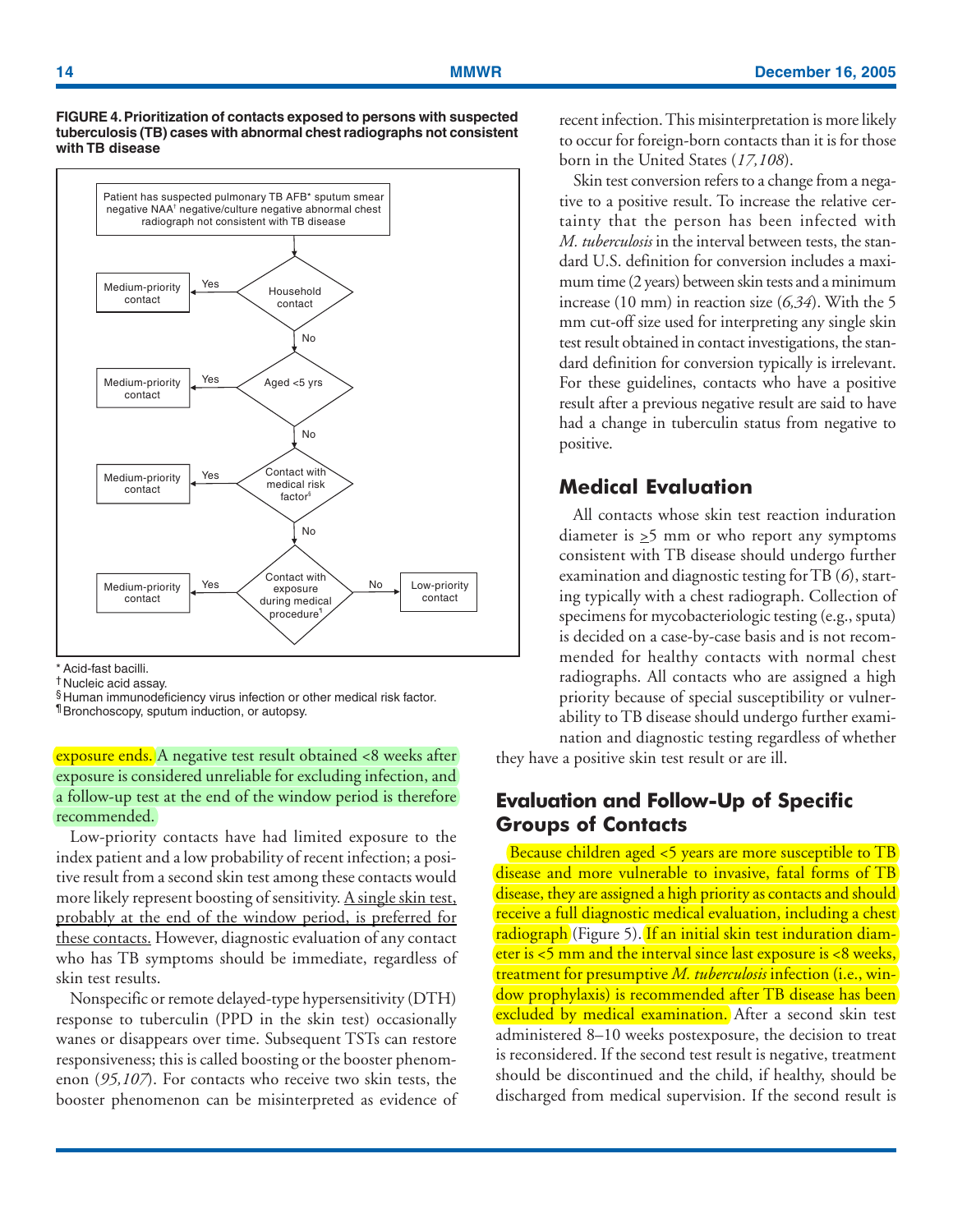

#### **FIGURE 5. Evaluation, treatment, and follow-up of tuberculosis (TB) contacts aged <5 years**

positive, the full course of treatment for latent *M. tuberculosis* infection should be completed.

Contacts with immunocompromising conditions (e.g., HIV infection) should receive similar care (Figure 6). In addition, even if a TST administered  $\geq$ 8 weeks after the end of exposure yields a negative result, a full course of treatment for latent *M. tuberculosis* infection is recommended after a medical evaluation to exclude TB disease (*16*). The decision to administer complete treatment can be modified by other evidence concerning the extent of transmission that was estimated from the contact investigation data.

The majority of other high- or medium priority contacts who are immunocompetent adults or children aged  $\geq$ 5 years can be tested and evaluated as described (Figure 7). Treatment is recommended for contacts who receive a diagnosis of latent *M. tuberculosis* infection.

Evaluation of low-priority contacts who are being tested can be scheduled with more flexibility (Figure 8). The skin test may be delayed until after the window period, thereby negating the need for a second test. Treatment is also recommended for these contacts if they receive a diagnosis of latent *M. tuberculosis* infection.

The risk for TB disease is undetermined for contacts with documentation of a previous positive TST result (whether infection was treated) or TB disease (Figure 9). Documentation is recommended before making decisions from a contact's verbal report. Contacts who report a history of infection or disease but who do not have documentation are recommended for the standard algorithm (Figure 8). Contacts who are immunocompromised or otherwise susceptible are recommended for diagnostic testing to exclude TB disease and for a full course of treatment for latent *M. tuberculosis* infection after TB disease has been excluded, regardless of their previous TB history and documentation. Healthy contacts who have a documented previous positive skin test result but have not been treated for

LTBI can be considered for treatment as part of the contact investigation. Any contact who is to be treated for LTBI should have a chest radiograph to exclude TB disease before starting treatment.

Certain guidance regarding collecting historic information from TB patients or contacts stipulates confirmation of previous TST results (e.g., a documented result from a TST) (*4*). The decision regarding requiring documentation for a specific detail involves a subtle balance. Memory regarding medi-

<sup>\*</sup> Tuberculin skin test. †Latent TB infection.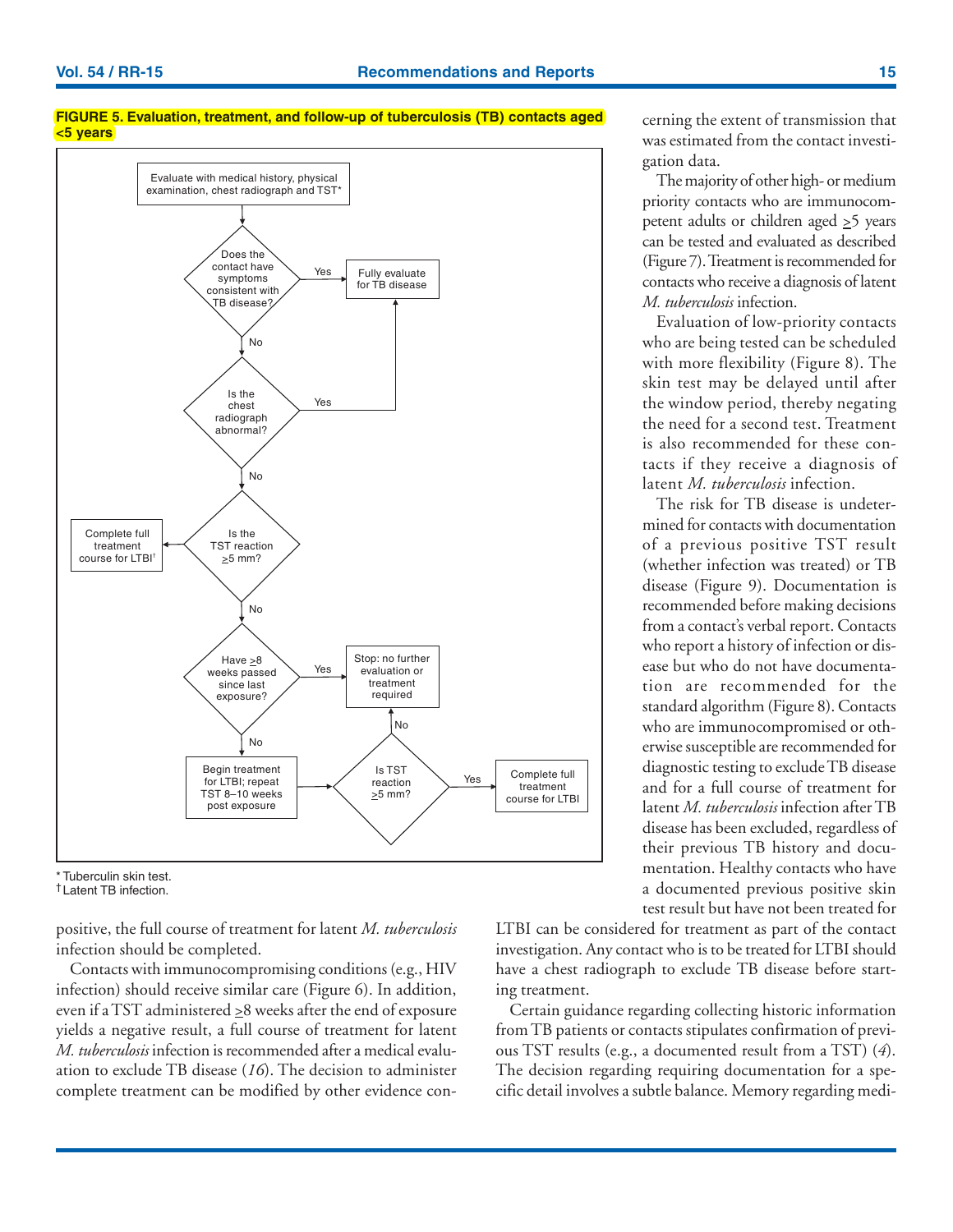

#### <span id="page-17-0"></span>**FIGURE 6. Evaluation, treatment, and follow-up of immunocompromised contacts**

\* Tuberculin skin test.

†Tuberculosis.

§Latent TB infection. ¶Human immunodeficiency virus.

cal history might be weak or distorted, even among medically trained persons. However, the accuracy of details reported by a TB patient or contact might not be relevant for providing medical care or collecting data. For previous TST results, patients can be confused regarding details from their history; routine skin tests sometimes are administered at the same time as vaccinations, and foreign-born patients might confuse a

skin test with BCG vaccination or streptomycin injections. For contacts (but not patients with confirmed TB), a skin test result is critical, and documentation of a previous positive result should be obtained before omitting the skin test from the diagnostic evaluation.

# **Treatment for Contacts with LTBI**

The direct benefits of contact investigations include 1) finding additional TB disease cases (thus potentially interrupting further transmission) and 2) finding and treating persons with LTBI. One of the national health objectives for 2010 (objective no. 14- 13) is to complete treatment in 85% of contacts who have LTBI (*107*). However, reported rates of treatment initiation and completion have fallen short of national objectives (*17,50,109,110*). To increase these rates, health department TB control programs must invest in systems for increasing the numbers of infected contacts who are completely treated. These include 1) focusing resources on the contacts most in need of treatment; 2) monitoring treatment, including that of contacts who receive care outside the health department; and 3) providing directly observed therapy (DOT), incentives, and enablers.

Contacts identified as having a positive TST result are regarded as recently infected with *M. tuberculosis*, which puts them at heightened risk for TB disease (*6,7*). Moreover, contacts with greater durations or intensities of exposure are more likely both to be infected and to have TB disease if infected. A

focus first on high-priority and next on medium-priority contacts is recommended in allocating resources for starting and completing treatment of contacts.

Decisions to treat contacts who have documentation of a previous positive skin test result or TB disease for presumed LTBI must be individualized because their risk for TB disease is unknown. Considerations for the decision include previous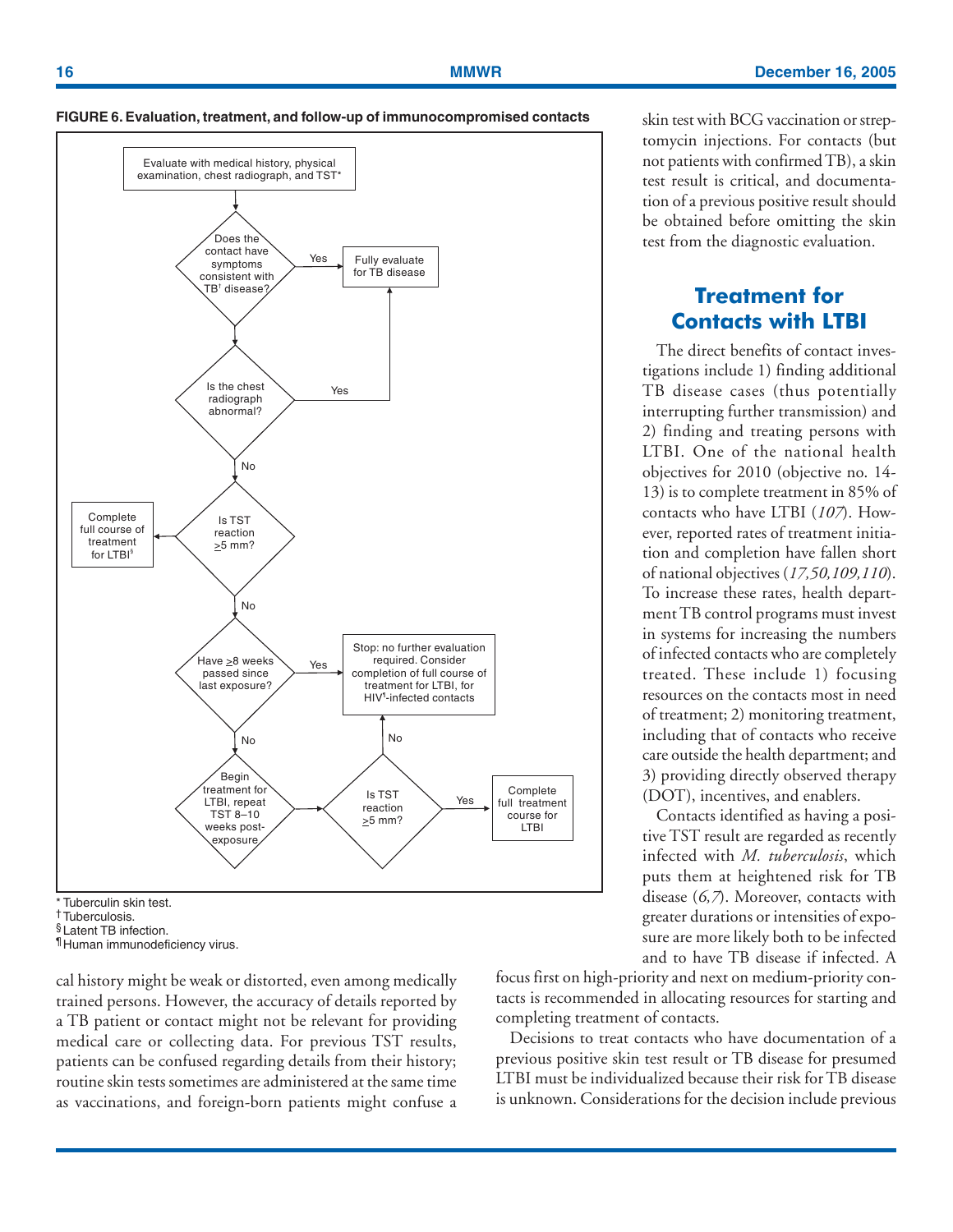

#### **FIGURE 7. Evaluation, treatment, and follow-up of immunocompetent adults and children aged >5 years (high- and medium-priority contacts)**

\* Tuberculin skin test.

†Tuberculosis.

§ Latent TB infection.

treatment for LTBI, medical conditions putting the contact at risk for TB disease, and the duration and intensity of exposure. Treatment of presumed LTBI is recommended for all HIV-infected contacts in this situation (after TB disease has been excluded), whether they received treatment previously.

# **Window-Period Prophylaxis**

Treatment during the window period (see Diagnostic and Public Health Evaluation of Contacts) has been recommended for susceptible and vulnerable contacts to prevent rapidly emerging TB disease (*4,6,56,61,111*). The evidence for this practice is inferential, but all models and theories support it. Groups of contacts who are likely to benefit from a full course of treatment (beyond just window-period treatment) include those with HIV infection, those taking immunosuppressive therapy for organ transplantation, and persons taking  $TNF-\alpha$ antagonists (*6,61,62,65*). The risks for TB are less clear for patients who chronically take the equivalent of >15 mg per day of prednisone (*6*). TB disease having been ruled out, prophylactic treatment of presumed *M. tuberculosis* infection is recommended as an option for all these groups. The decision as to whether to treat individual contacts who have negative skin test results should take into consideration two factors:

- the frequency, duration, and intensity of exposure (even brief exposure to a highly contagious TB patient in a confined space probably warrants the same concern as extended exposure to less contagious patients); and
- corroborative evidence of transmission from the index patient (a substantial fraction of contacts having positive skin test results implies contagiousness).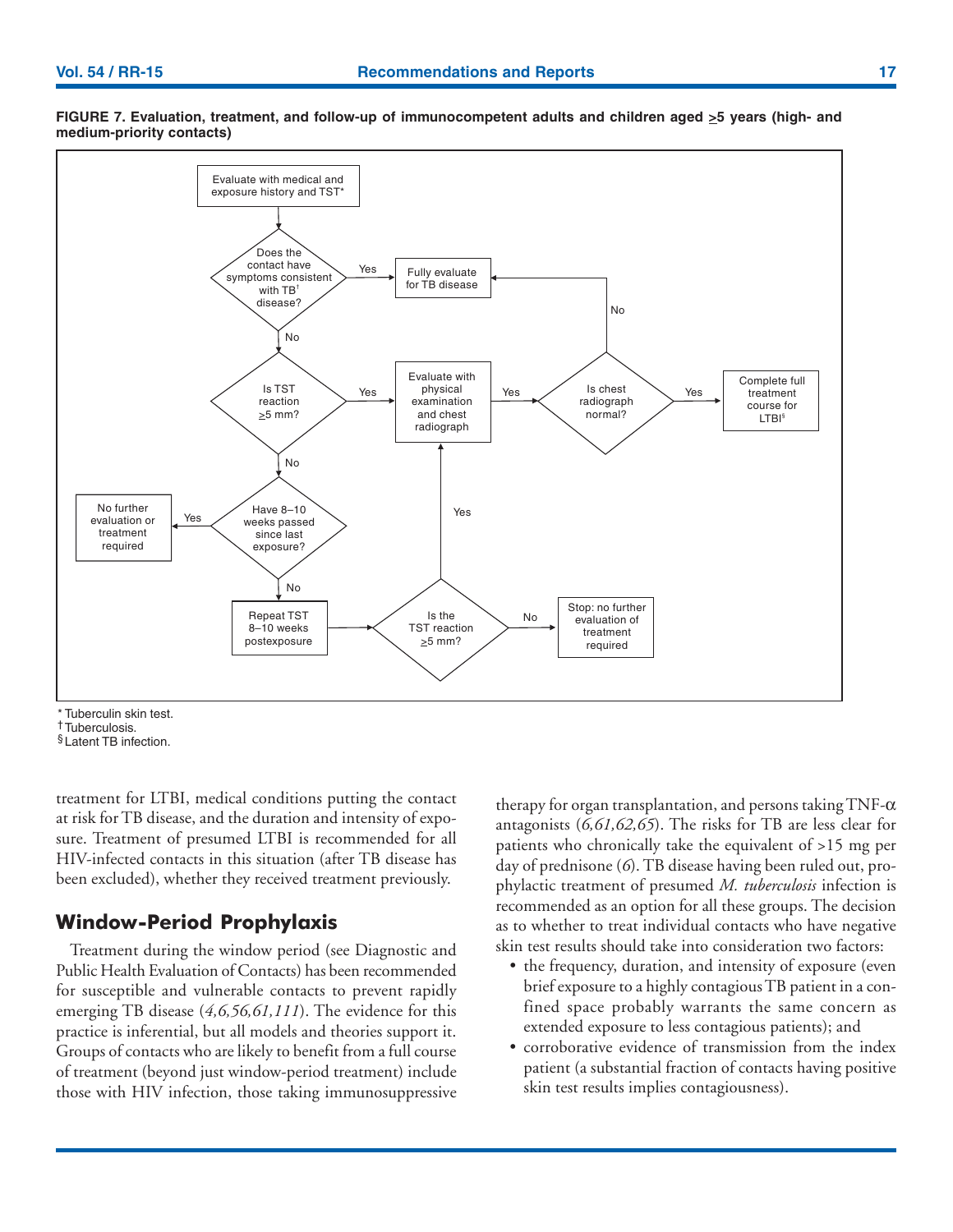

#### **FIGURE 8. Evaluation, treatment, and follow-up of low-priority contacts**

\* Tuberculosis.

†Tuberculin skin test.

§Latent TB infection.

# **Treatment after Exposure to Drug-Resistant TB**

Guidelines for providing care to contacts of drug-resistant TB patients and selecting treatment regimens have been published (*6,7,112*). Drug susceptibility results for the *M. tuberculosis* isolate from the index patient (i.e., the presumed source of infection) are necessary for selecting or modifying the treatment regimen for the exposed contact. Resistance only to INH among the first line agents leaves the option of 4 months of daily rifampin. Additional resistance to rifampin constitutes MDR TB. None of the potential regimens for persons likely infected with MDR TB has been tested fully for efficacy, and these regimens are often poorly tolerated. For these reasons, consultation with a physician with expertise in this area is recommended for selecting or modifying a regimen and managing the care of contacts (*6*). Contacts who have received a diagnosis of infection attributed to MDR TB should be monitored for 2 years after exposure; guidelines for monitoring these contacts have been published previously (*6*).

### **Adherence to Treatment**

One of the national health objectives for 2010 is to achieve a treatment completion rate of 85% for infected contacts who start treatment (objective no. 14-13) (*107*). However, operational studies indicate that this objective is not being achieved (*17,110*). Although DOT improves completion rates (*17*), it is a resource-intensive intervention that might not be feasible for all infected contacts. The following order of priorities is recommended when selecting contacts for DOT (including window-period prophylaxis):

- contacts aged <5 years,
- contacts who are HIV infected or otherwise substantially immunocompromised,
- contacts with a change in their tuberculin status from negative to positive, and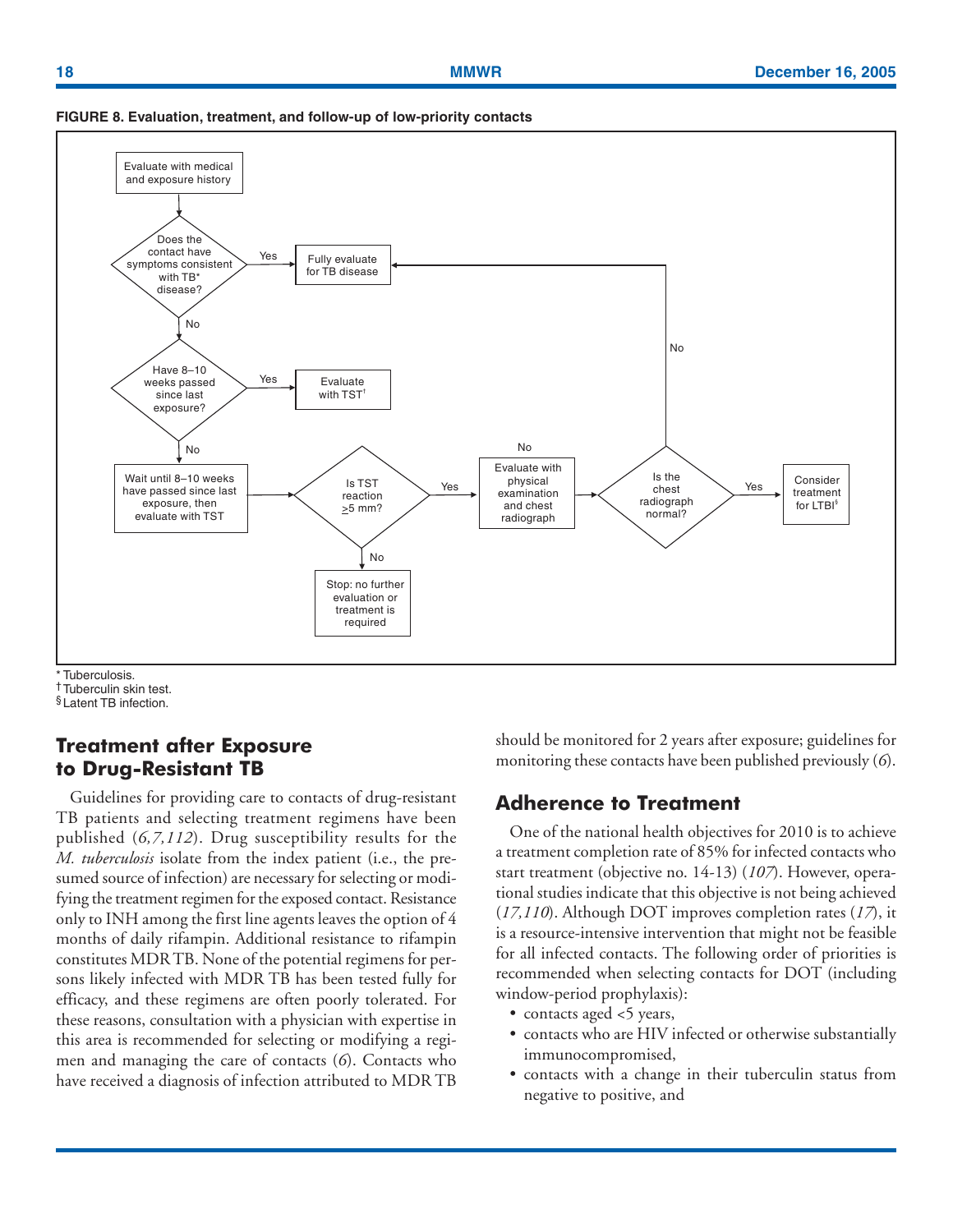

#### <span id="page-20-0"></span>**FIGURE 9. Evaluation, treatment, and follow-up of contacts with a documented previously positive tuberculin skin test**

\* Tuberculosis.

†Latent TB infection.

§Before initiation of treatment, contacts should be evaluated fully for TB disease.

• contacts who might not complete treatment because of social or behavior impediments (e.g., alcohol addiction, chronic mental illness, injection-drug use, unstable housing, or unemployment).

Checking monthly or more often for adherence and adverse effects of treatment by home visits, pill counts, or clinic appointments is recommended for contacts taking selfsupervised treatment. All contacts being treated for infection should be evaluated in person by a health-care provider at least monthly. Incentives (e.g., food coupons or toys for children) and enablers (e.g., transportation vouchers to go to the clinic or pharmacy) are recommended as aids to adherence. Incentives provide simple rewards whereas enablers increase a patient's opportunities for adherence. Education regarding TB, its treatment, and the signs of adverse drug effects should be part of each patient encounter.

# **When to Expand a Contact Investigation**

A graduated approach to contact investigations (i.e., a concentric circles model) has been recommended previously (*4,5,113*). With this model, if data indicate that contacts with

the greatest exposure have an infection rate greater than would be expected in their community, contacts with progressively less exposure are sought. The contact investigation would expand until the rate of positive skin test results for the contacts was indistinguishable from the prevalence of positive results in the community (*5*). In addition to its simplicity and intuitive appeal, an advantage to this approach is that contacts with less exposure are not sought until evidence of transmission exists. Disadvantages are that 1) surrogates for estimating exposure (e.g., living in the same household) often do not predict the chance of infection, 2) the susceptibility and vulnerability of contacts are not accommodated by the model, and 3) the estimated prevalence for tuberculin sensitivity in a specific community generally is unknown. In addition, when the prevalence for a community is known but is substantial (e.g., >10%), the end-point for the investigation is obscured.

Recent operational studies indicate that health departments are not meeting their objectives for high- and mediumpriority contacts (*17,50,109*). In these settings, contact investigations generally should not be expanded beyond high- and medium-priority contacts. However, if data from an investigation indicate more transmission than anticipated, more contacts might need to be included.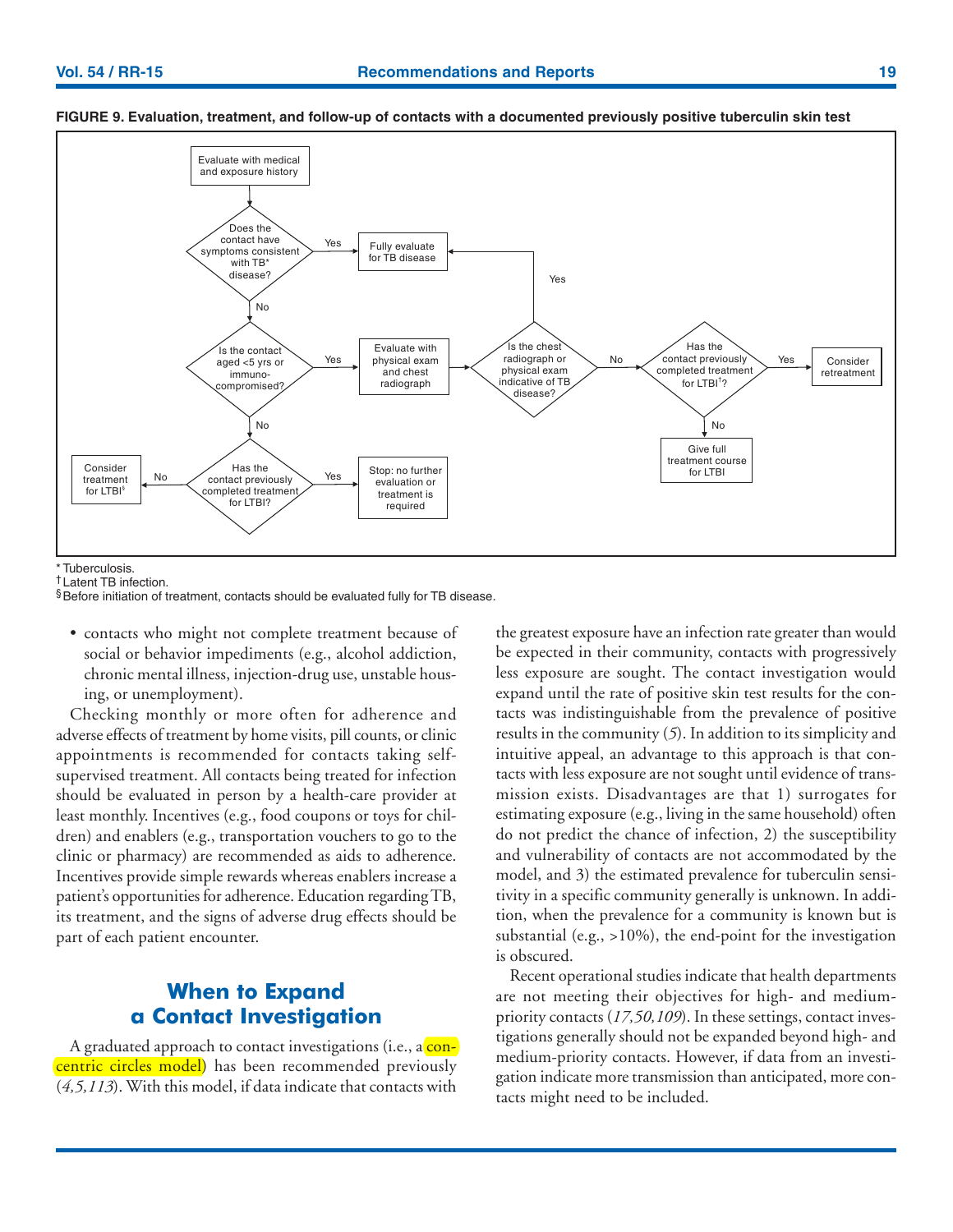<span id="page-21-0"></span>When determining whether to expand the contact investigation, consideration of the following factors is recommended:

- achievement of program objectives with high- and medium-priority contacts; and
- extent of recent transmission, as evidenced by
	- unexpectedly high rate of infection or TB disease in high-priority contacts (e.g., 10% or at least twice the rate of a similar population without recent exposure, whichever is greater),
	- evidence of secondary transmission (i.e., from TB patients who were infected after exposure to the source patient),
	- TB disease in any contacts who had been assigned a low priority,
	- infection of contacts aged <5 years, and
	- contacts with change in skin test status from negative to positive between their first and second TST.

In the absence of evidence of recent transmission, an investigation should not be expanded to lower priority contacts. When program-evaluation objectives are not being achieved, a contact investigation should be expanded only in exceptional circumstances, generally those involving highly infectious persons with high rates of infection among contacts or evidence for secondary cases and secondary transmission. Expanded investigations must be accompanied by efforts to ensure completion of therapy.

The strategy for expanding an investigation should be derived from the data obtained from the investigation previously (*4,5,43*). The threshold for including a specific contact thereby is decreased. As in the initial investigation, results should be reviewed at least weekly so the strategy can be reassessed.

At times, results from an investigation indicate a need for expansion that available resources do not permit. In these situations, seeking consultation and assistance from the next higher level in public health administration (e.g., the county health department consults with the state health department) is recommended. Consultation offers an objective review of strategy and results, additional expertise, and a potential opportunity to obtain personnel or funds for meeting unmet needs.

# **Communicating Through the Media**

Routine contact investigations, which have perhaps a dozen contacts, are not usually considered newsworthy. However, certain contact investigations have potential for sensational coverage and attract attention from the media. Typical examples include situations involving numerous contacts (especially children), occurring in public settings (e.g., schools, hospitals, prisons), occurring in workplaces, associated with TB fatalities, or associated with drug-resistant TB.

# **Reasons for Participating in Media Coverage**

Media coverage can provide both advantages and drawbacks for the health department, and careful planning is recommended before communicating with reporters. Favorable, accurate coverage

- educates the public regarding the nature of TB,
- reminds the public of the continued presence of TB in the community,
- provides a complementary method to alert exposed contacts of the need for seeking a medical evaluation,
- relieves unfounded public fears regarding TB,
- illustrates the health department's leadership in communicable disease control,
- ensures that constructive public inquiries are directed to the health department, and
- validates the need for public resources to be directed to disease control.

Potential drawbacks of media coverage are that such coverage can

- increase public anxiety, especially after alarmist or inaccurate messages,
- lead unexposed persons seeking unnecessary health care because of a perceived threat,
- contribute to unfavorable views of the health department (e.g., because of perceived delays in responding to the TB problem),
- contribute to spread of misinformation regarding the nature of TB,
- trigger unconstructive public inquiries, and
- lead to disclosure of confidential information (e.g., patient identity).

# **Strategy for Media Coverage**

Anticipatory preparation of clear media messages, coordinated among all parties for clarity and consistency, is recommended. The majority of health departments have formal policies and systems for arranging media communications, and TB control officials are advised to work with their mediacommunications services in securing training and preparing media messages anticipating news coverage. In certain instances, this will require coordination among local, state, and federal public health organizations. Issuing a press release in advance of any other media coverage is recommended so as to provide clear, accurate messages from the start. Waiting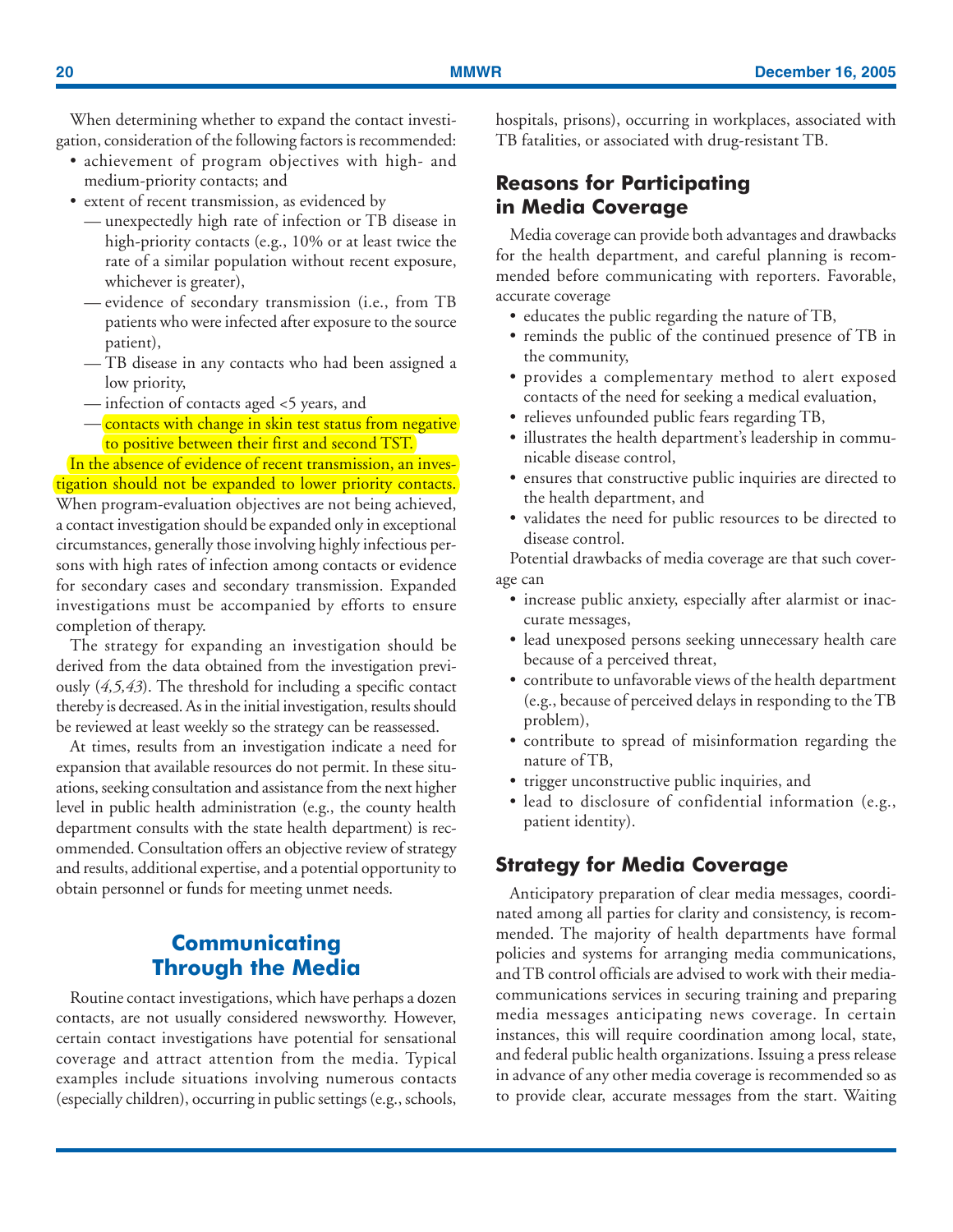<span id="page-22-0"></span>until a story reaches the media through other sources leaves the health department reacting to inaccuracies in the story and could lend credence to a perception that information is being withheld from the public.

Certain newsworthy contact investigations involve collaborators outside of the health department because of the setting (e.g., a homeless shelter). The administrators of these settings are likely to have concerns, distinct from the public health agenda, regarding media coverage. For example, a hospital administrator might worry that reports of suspected TB exposures in the hospital will create public distrust of the hospital. Collaboration on media messages is a difficult but necessary part of the overall partnership between the hospital (in this example) and the health department. Early discussions regarding media coverage are recommended for reducing later misunderstandings. In addition, development of a list of communication objectives also is recommended in preparing for media inquiries.

# **Data Management and Evaluation of Contact Investigations**

Data collection related to contact investigations has three broad purposes: 1) management of care and follow-up for individual index patients and contacts, 2) epidemiologic analysis of an investigation in progress and investigations overall, and 3) program evaluation using performance indicators that reflect performance objectives. A systematic, consistent approach to data collection, organization, analysis, and dissemination is required (*114–117*).

Data collection and storage entail both substantial work and an investment in systems to obtain full benefits from the efforts. Selecting data for inclusion requires balancing the extra work of collecting data against the lost information if data are not collected. If data are collected but not studied and used when decisions are made, then data collection is a wasted effort. The most efficient strategy for determining which data to collect is to work back from the intended uses of the data.

# **Reasons Contact Investigation Data Are Needed**

For each index patient and the patient's associated contacts, a broad amount of demographic, epidemiologic, historic, and medical information is needed for providing comprehensive care (Tables 2, 4, and 5). In certain instances, such care can last >1 year, so information builds by steps and has numerous longitudinal elements (e.g., number of clinic visits attended, number of treatment doses administered, or mycobacteriologic response to treatment). Data on certain process steps are necessary for monitoring whether the contact investigation is keeping to timeline objectives (e.g., how soon after listing the skin test is administered to a contact).

Aggregated data collected during an investigation inform public health officials whether the investigation is on time and complete. The ongoing analysis of data also contributes to reassessment of the strategy used in the investigation (e.g., whether the infection rate was greater for contacts believed to have more exposure).

Data from a completed investigation and from all investigations in a fixed period (e.g., 6 months) might demonstrate progress in meeting program objectives (Box 2). However, these core measurements for program evaluation cannot directly demonstrate why particular objectives were not

#### **TABLE 4. Minimal recommended data concerning the index patient**

**Identifiers and demographic information** Case manager Name and aliases For minors and dependents, guardian information Date of birth\* Social security number Current locating information and emergency contacts Residences during infectious period if unstably housed RVCT number\* and local case number Sex\* Race\* Ethnicity\* Country of birth\* If foreign born, length of time in United States\* Primary language and preferred language Methods of translation or interpretation **Settings in which index patient might have transmitted tuberculosis (TB) and associated timeframes** Living situation(s) Employment or school Social and recreational activities Congregate settings (e.g. jail or homeless shelter)\* Substance abuse with social implications (e.g., crack cocaine)\* **TB information** Health-care provider for TB (e.g., public health, private, both, other)\* Anatomic site of disease<sup>\*</sup> Symptoms and their dates Chest radiograph results, including presence of cavity\* TB medications with start and stop dates\* Bacteriologic results (sputum smear, culture, and drug susceptibility) with dates<sup>\*</sup>

Previous history of TB disease and treatment\*

Previous history of exposure to other persons diagnosed with TB

Infectious period (updated as new information arrives)

HIV infection status\*

HARS† number

#### **Contact investigation**

Date of initial interview with index patient Dates of follow-up interviews with the index patient

\* Data items collected on the Report of a Verified Case of Tuberculosis (RVCT) form.

<sup>†</sup>HIV/AIDS Reporting System.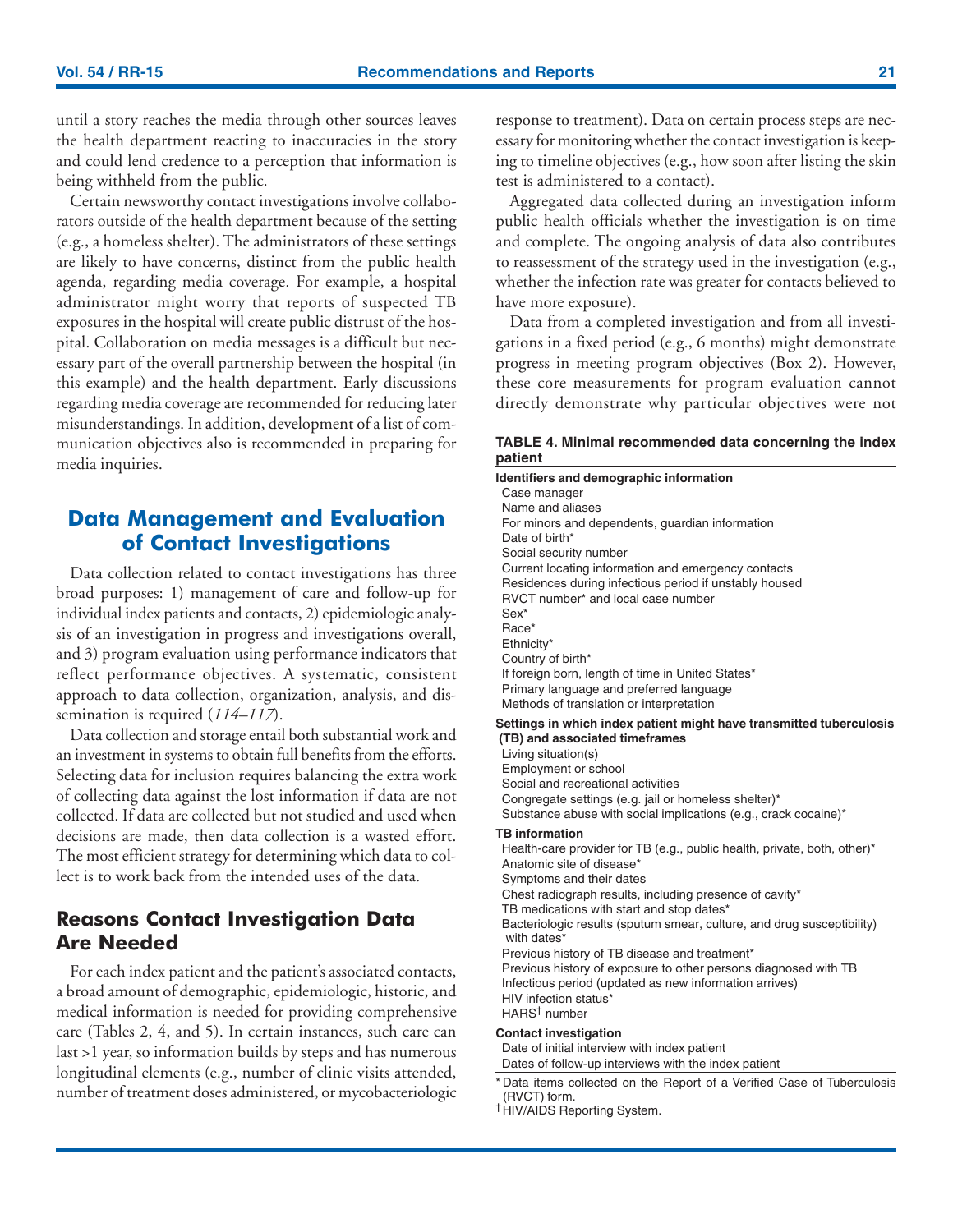#### **TABLE 5. Minimal data recommended concerning each contact of persons with tuberculosis (TB)**

#### **Investigator and dates**

Contact manager or investigator Date listed How or why contact was listed (e.g., named by index patient) Dates of interviews Start and end dates for exposure (updated as new information arrives) **Identifiers** Name and aliases For minors and dependents, guardian information

Social security number Date of birth Locating information and emergency contacts Sex Race **Ethnicity** Country of birth If foreign born, length of time in the United States Primary language and preferred language Methods of translation or interpretation

#### **Relationship or connection to index patient**

**Social affiliations (e.g., work, school, church, clubs, or activities)**

**Environmental information about exposure settings (e.g., size or ventilation)**

#### **Frequency, duration, and time frame of interactions**

**Previous history of TB disease or latent infection, and documentation**

**BCG† vaccination and date**

#### **Medical risk factors for progression of infection to TB disease\***

**Population risk factors for prevalent Mycobacterium tuberculosis infection\***

#### **Evaluation for TB disease and latent infection**

Health-care provider for TB (e.g., public health, private, both, or other) Symptoms suggesting TB disease

Tuberculin skin tests, with dates, reagents, and lot numbers,

and reaction measurement

Chest radiograph results with dates

Bacteriologic results with dates

HIV infection status

Final diagnostic classifications for latent M. tuberculosis infection or disease

#### **Treatment information for contacts with latent M. tuberculosis infection**

Dates of treatment

Treatment regimen (medication, dosing schedule, and any changes to these)

Methods of supervising treatment (e.g., directly observed treatment.) Adverse effects (specify each)

Interruptions in regimen and dates

Outcome of treatment (e.g., completion, consistent with ARPE**\***) If treatment not completed, reason**\***

†Bacille Calmette-Guérin.

achieved. If the data are structured and stored in formats that permit detailed retrospective review, then the reasons for problems can be studied. CDC's Framework for Program Evaluation in Public Health is recommended for assessing the overall activities of contact investigations (*118*).

### **BOX 2. Recommended objectives for contact investigations, by key indicators**

| Key indicator                           | Objective |
|-----------------------------------------|-----------|
| Infectious index patients with at least | 90%       |
| one contact listed                      |           |
| Contacts who are evaluated for          | 90%       |
| tuberculosis disease and latent         |           |
| infection                               |           |
| Infected contacts who begin treatment   | 85%       |
| for latent infection                    |           |
| Treated contacts who complete           |           |
| treatment for latent infection          | 75%       |

Data definitions are crucial for consistency and subsequent mutual comprehension of analytic results. However, detailed definitions that accommodate every contingency defeat the simplicity required for an efficient system. Data definitions are best when they satisfy the most important contingencies. This requires a trade-off between completeness and clarity. As with the initial selection of data, working back from the intended uses of the data is helpful in deciding how much detail the data definitions should have.

Routine data collection can indicate whether the priority assignments of contacts were a good match to the final results (e.g., infection rates and achievement of timelines). These data cannot determine whether all contacts with substantial exposure were included in the original list (i.e., whether certain contacts who should have been ranked as high priority were missed completely because of gaps in the investigation).

# **Methods for Data Collection and Storage**

Direct computer entry of all contact investigation data is recommended. Systems designed to increase data quality (e.g., through use of error checking rules) are preferred. However, technologic and resource limitations are likely to require at least partial use of paper forms and subsequent transfer at a computer console, which requires a greater level of data quality assurance because of potential errors in the transfer. Security precautions for both paper copy and electronically generated data should be commensurate with the confidentiality of the information. Ongoing training concerning systems is recommended for personnel who collect or use the data.

A comprehensive U.S. software system for contact investigation data collection and storage has not been implemented. Health department officials are advised to borrow working systems from other jurisdictions that have similar TB control programs. Any system should incorporate these recommendations.

<sup>\*</sup> Aggregate report for program evaluation.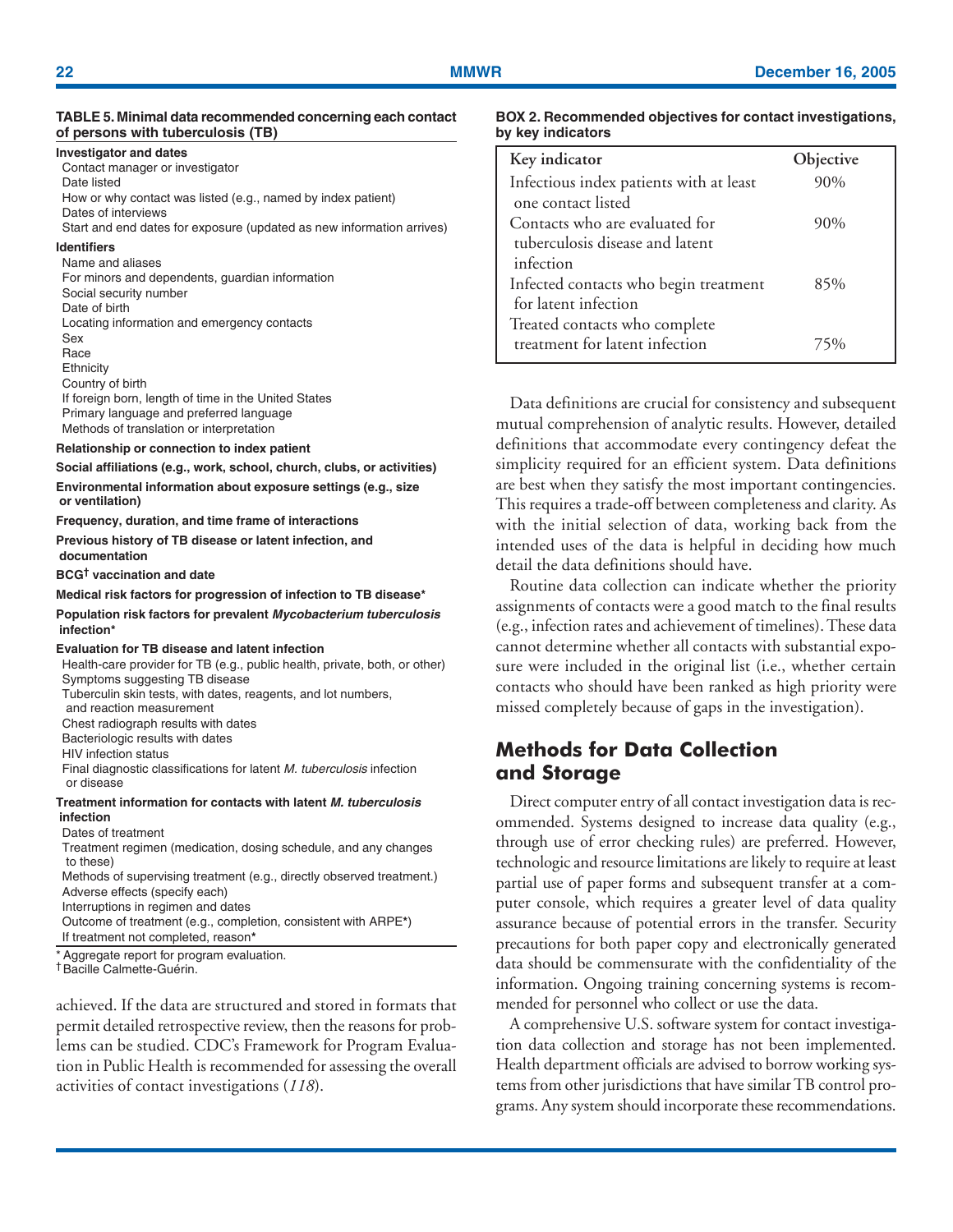<span id="page-24-0"></span>Computer storage of data offers improved performance of daily activities because a comprehensive system can provide reminders regarding the care needs of individual contacts (e.g., notification regarding contacts who need second skin tests and recommended dates). A system also can perform interim analysis of aggregate results at prescheduled intervals. This contributes both to reassessment of the investigative strategy (see When to Expand a Contact Investigation) and to program evaluation.

# **Confidentiality and Consent in Contact Investigations**

Multiple laws and regulations protect the privacy and confidentiality of patients' health care information (*119*). Applicable federal laws include Sections 306 and 308(d) of the Public Health Service Act; the Freedom of Information Act of 1966; the Privacy Act of 1974, which restricts the use of Social Security numbers; the Privacy Protection Act of 1998; and the Privacy Rule of HIPAA, which protects individually identifiable health information and requires an authorization of disclosure (*39*). Section 164.512 of HIPAA lists exemptions to the need to obtain authorization, which include communicable diseases reported by a public health authority as authorized by law (*120*). Interrelationships between Federal and State codes are complex, and consultation with health department legal counsel is recommended when preparing policies governing contact investigations.

Maintaining confidentiality is challenging during contact investigations because of the social connections between an index patient and contacts. Constant attention is required to maintain confidentiality. Ongoing discussions with the index patient and contacts regarding confidentiality are helpful in finding solutions, and individual preferences often can be accommodated. Legal and ethical issues in sharing confidential information sometimes can be resolved by obtaining consent from the patient to disclose information to specified persons and by documenting this consent with a signed form.

The index patient might not know the names of contacts, and contacts might not know the index patient by name. With the patient's consent, a photograph of the patient or of contacts might be a legal option to assist in identifying contacts. In certain places, separate consent forms are required for taking the photograph and for sharing it with other persons. In congregate settings, access to occupancy rosters might be necessary to identify exposed contacts in need of evaluation.

In their approach to confidentiality and consent issues for contact investigations, TB control programs will need to address the following:

- **Policies and training.** Policies explicitly regarding TB contact investigations are recommended for inclusion in the health department's overall policies for protecting confidentiality and breaking it when needed. Consultation with legal counsel improves the utility and validity of the policies. Periodic training in the policies is recommended for all staff who participate in contact investigations, including receptionists, interpreters, and clerical personnel.
- **Informed consent.** Consent for disclosure of information in the patient's primary language is recommended. Refusal to grant consent can threaten public health and requires documentation and sometimes legal consultation for determining acceptable interventions. Any deliberate breach of confidentiality by the health department should be authorized by law and documented. Accidental breaches should be brought to the attention of the legal counsel for advice on remediation. Obtaining informed consent presents the opportunity for learning patient preference for confidentiality. Frequent discussions between health department workers and patients regarding confidentiality can allay mistrust.
- **Site investigations.** Especially in congregate settings (e.g., the workplace), maintaining confidentiality during a TB contact investigation is threatened by site visits. Anticipatory discussions with the patient can lead to solutions for safeguarding confidentiality, and a patient's preferences should be honored when consistent with laws and good practices (*121*). In addition, to the extent that onsite administrators already know confidential information regarding an index patient or contacts, they can be asked to respect confidentiality even if they are not legally bound to do so. Employee and occupancy rosters are often shared with health department personnel to facilitate identification of contacts who should be evaluated. Confidentiality of these records also must be safeguarded.
- **Other medical conditions besides TB.** Legal and ethical concerns for privacy and confidentiality extend beyond TB. All personal information regarding an index patient and contacts is afforded the same protections.

# **Staffing and Training for Contact Investigations**

The multiple interrelated tasks in a contact investigation require personnel in the health department and other healthcare-delivery systems to fulfill multiple functions and skills (Box 3). Training and continuous on-the-job supervision in all these functions help ensure successful contact investigations.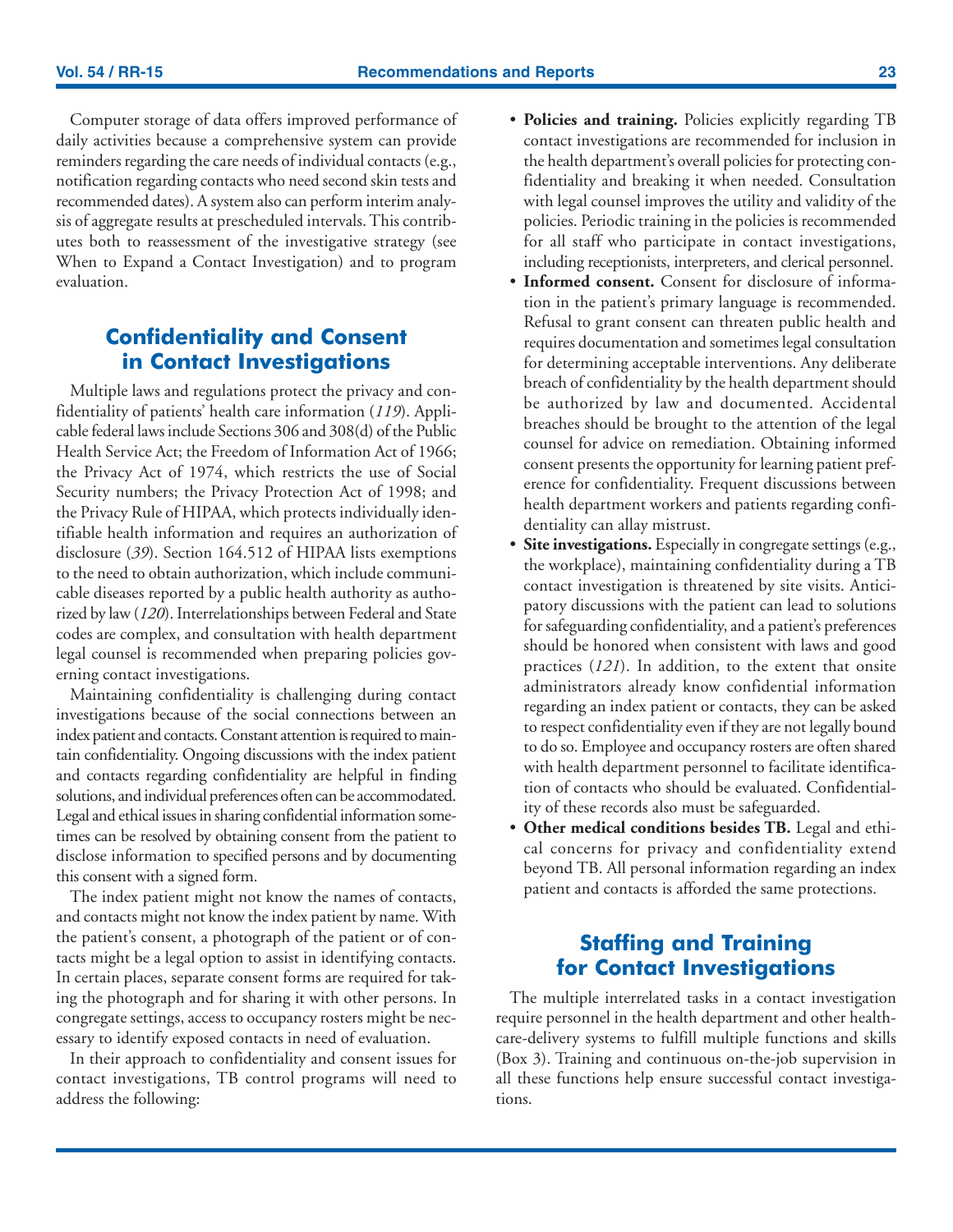#### <span id="page-25-0"></span>**BOX 3. Specialized functions for contact investigations**

| Interviewing                                                                                                                 |
|------------------------------------------------------------------------------------------------------------------------------|
| Data collection and management                                                                                               |
| Epidemiologic analysis                                                                                                       |
| Medical record review                                                                                                        |
| Tuberculin skin testing                                                                                                      |
| Exposure environment assessment                                                                                              |
| Case management                                                                                                              |
| Media relations and public education                                                                                         |
| Patient education                                                                                                            |
| Medical evaluation and assessment                                                                                            |
| Medication procurement and management                                                                                        |
| Program evaluation                                                                                                           |
| Site visits                                                                                                                  |
| Patient reception                                                                                                            |
| Protocol development                                                                                                         |
| Social assessment                                                                                                            |
| Investigation coordination                                                                                                   |
|                                                                                                                              |
| SOURCES: CDC. Essential components of a tuberculosis prevention and<br>control program MMWR 1005.44(No RR 11).1 17. CDC Core |

control program. MMWR 1995;44(No. RR-11):1–17; CDC. Core curriculum on tuberculosis: what the clinician should know. 4th ed. Atlanta, GA: US Department of Health and Human Services, CDC; 2000.

Job titles of personnel who conduct contact investigations vary among jurisdictions (Box 4). State licensing boards and other authorities govern the scope of practice of health department personnel, and this narrows the assignment of functions. Reflection of these licensure-governed functions is recommended for personnel position descriptions, with specific references to contact investigations as duties.

# **Contact Investigations in Special Circumstances**

Contact investigations frequently involve multiple special circumstances, but these circumstances typically are not of substantive concern. This section lists special challenges and suggests how the general guidance in other sections of this document can be adapted in response.

# **Outbreaks**

A TB outbreak indicates potential extensive transmission. An outbreak implies that 1) a TB patient was contagious, 2) contacts were exposed for a substantial period, and 3) the interval since exposure has been sufficient for infection to progress to disease. An outbreak investigation involves several overlapping contact investigations, with a surge in the need for public health resources. More emphasis on active case finding is recommended, which can result in more contacts than

#### **BOX 4. Positions and titles used in contact investigation literature**

| Tuberculosis (TB) program manger                                 |
|------------------------------------------------------------------|
| DOT (directly observed therapy) worker                           |
| Case manager                                                     |
| Nurse epidemiologist                                             |
| Public health nurse (PHN)                                        |
| Public information/media relations officer                       |
| Disease investigation specialist                                 |
| Physician (health department/hospital or private)                |
| Contact investigation worker                                     |
| TB medical consultant                                            |
| Medical epidemiologist                                           |
| HIV counselor                                                    |
| Outreach worker                                                  |
| Department of Health:                                            |
| Investigator                                                     |
| TB control manger                                                |
| Contact investigation interviewer                                |
| Regional nurse consultant                                        |
| Community health worker                                          |
| Licensed practical nurse                                         |
| Assessment unit epidemiologist                                   |
| Public health team                                               |
| Local health jurisdiction:                                       |
| Field staff                                                      |
| Health officer                                                   |
| Public health worker                                             |
| TB control/public health nurse                                   |
| Nursing supervisor                                               |
| Manager                                                          |
| Medical interpreter                                              |
| SOURCE: CDC. Core curriculum on tuberculosis: what the clinician |

should know. 4th ed. Atlanta, GA: US Department of Health and Human Services, CDC; 2000.

usual having chest radiographs and specimen collection for mycobacteriologic assessment.

Definitions for TB outbreaks are relative to the local context. Outbreak cases can be distinguished from other cases only when certain association in time, location, patient characteristics, or *M. tuberculosis* attributes (e.g., drug resistance or genotype) become apparent. In low-incidence jurisdictions, any temporal cluster is suspicious for an outbreak. In places where cases are more common, clusters can be obscured by the baseline incidence until suspicion is triggered by a noticeable increase, a sentinel event (e.g., pediatric cases), or genotypically related *M. tuberculosis* isolates.

On average in the United States, 1% of contacts (priority status not specified) have TB disease at the time that they are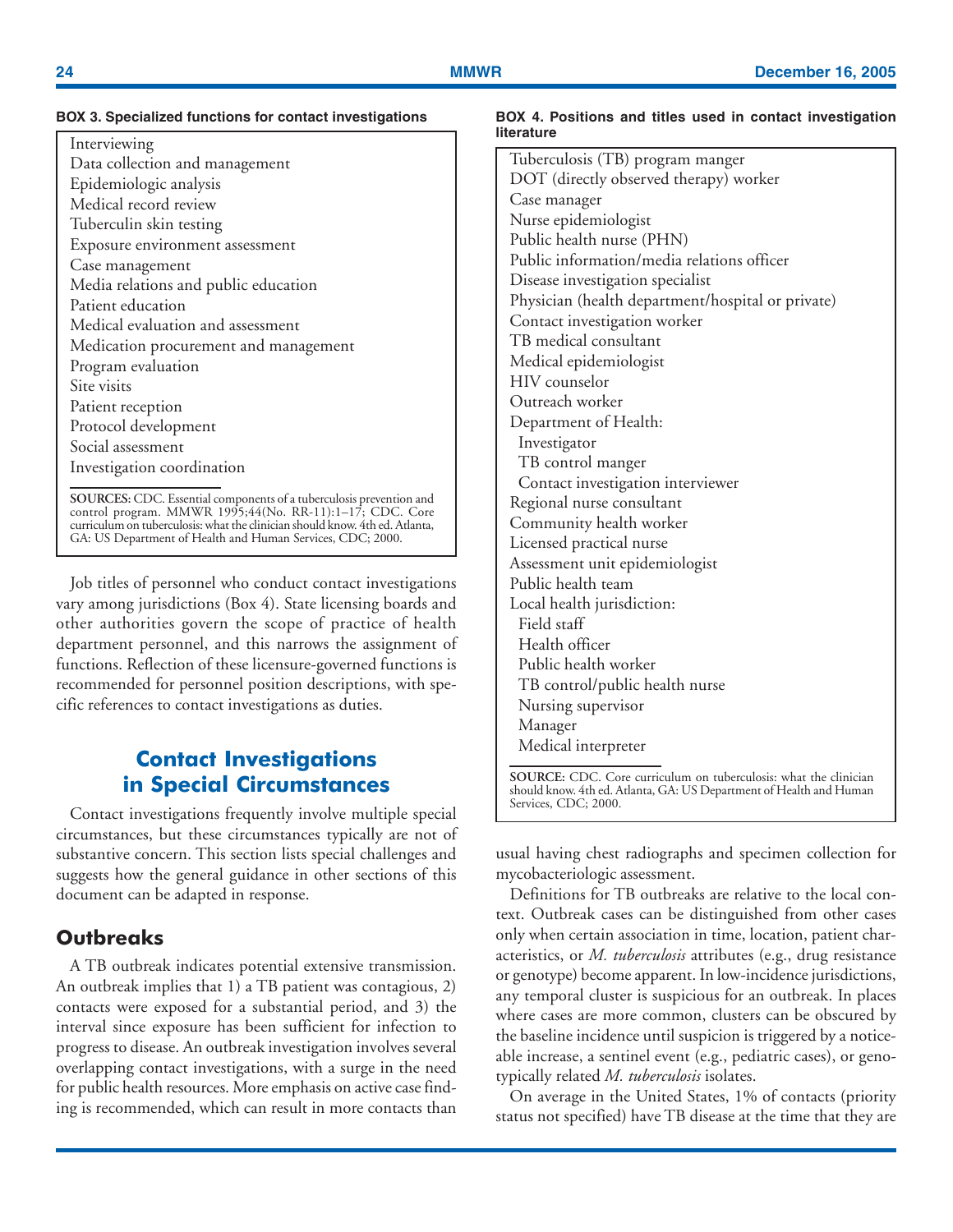evaluated (50). This disease prevalence is  $\geq$ 100 times greater than that predicted for the United States overall. Nonetheless, this 1% average rate is not helpful in defining outbreaks, because substantial numbers of contacts are required for a statistically meaningful comparison to the 1% average.

A working definition of "outbreak" is recommended for planning investigations. A recommended definition is a situation that is consistent with either of two sets of criteria:

- during (and because of) a contact investigation, two or more contacts are identified as having active TB, regardless of their assigned priority; or
- any two or more cases occurring  $\leq$ 1 year of each other are discovered to be linked, and the linkage is established outside of a contact investigation (e.g., two patients who received a diagnosis of TB outside of a contact investigation are found to work in the same office, and only one or neither of the persons was listed as a contact to the other).

The linkage between cases should be confirmed by genotyping results if isolates have been obtained (*122*). Any secondary case that is unexpectedly linked to a known index patient represents a potential failure of certain contact investigation, and therefore the strategy for the original investigation should be reassessed to determine whether the strategy for finding contacts was optimal and whether the priorities were valid or if additional contacts must be sought. If a secondary case occurred because treatment for a known contact with LTBI was not started or completed, then the strategies for treatment and completion should be reviewed.

An outbreak increases the urgency of investigations and places greater demands on the health department. Therefore, whenever possible, a suspected linkage between cases should be corroborated by genotyping results before intensifying an investigation. Even if genotypes match, an epidemiologic investigation is required for determining probable transmission linkages (*122–125*).

In an outbreak, contacts can be exposed to more than one case, and cases and contacts can be interrelated through multiple social connections which complicate efforts to set priorities. Social network analysis offers an alternative framework (see Other Topics) (*126*). The risk factors contributing to a specific outbreak should be determined, because these findings will affect the investigation and inform the strategy.

**Contagious TB undiagnosed or untreated for an extended period, or an extremely contagious case.** The challenges created by the extended infectious period include the patient's inability to remember persons and places and a greater number of contacts in a greater number of places. Social network techniques (see other topics) and setting-based investigations are proxy methods for finding contacts. A highly contagious case, sometimes with several pulmonary cavities or laryngeal disease, suggests a greater number of high-priority contacts. If an outbreak has been discovered, and if the patient has one of these forms of TB, any contacts who have indeterminate exposure data should be classified as high priority.

Sometimes a delay in treating TB is caused by failure to suspect TB or to report it. Opportunities for educating the providers should be pursued immediately, especially if contacts are likely to seek health care from the same providers.

Multidrug resistance can cause prolonged contagiousness if a standard treatment regimen for drug susceptible TB is being administered. This problem can be prevented by obtaining initial susceptibility results, by monitoring the patient's condition and response to therapy, and by suspecting MDR TB when the patient has treatment failure, relapse, or slow recovery from illness (*127*).

**Source patient visiting multiple sites.** A TB patient who has an active, complex social life and who frequents multiple sites where transmission of *M. tuberculosis* could occur is also less likely to be able to name all contacts. Proxy interviews (see Investigating the Index Patient and Sites of Transmission) and setting-based investigations are methods that supplement the patient's recall.

**Patient and contacts in close or prolonged company.** When an outbreak has been discovered, high priority is recommended for contacts having close or prolonged exposure.

**Environment promoting transmission.** A small interior space with poor ventilation can act as the focus of intense transmission of *M. tuberculosis*. High priority is recommended for all contacts who spent time with an outbreak source patient in such spaces, even if the periods of exposure were brief or unknown.

Certain larger environments (e.g., a warehouse worksite or a school bus [*128,129*]) have been reported as sites of intensive transmission when patients were highly contagious or when patients and contacts were in prolonged company. If the evidence from the investigation indicates a link between the site and transmission in an outbreak, the contacts in such a site should be designated as high priority, regardless of the site's characteristics.

**Contacts very susceptible to disease after** *M. tuberculosis* **infection.** Urgency is required when outbreak cases are diagnosed in contacts who are relatively more susceptible to progression from *M. tuberculosis* infection to TB disease. Other contacts with similar susceptibility should be sought. If such an outbreak includes children aged <5 years, a source-case investigation should be undertaken if the contagious source is unknown initially (see Source-Case Investigations). Intensified methods for active case finding among contacts are recommended.

**Gaps in contact investigations and follow-up.** Omissions, errors, and system failures can resurface later in the form of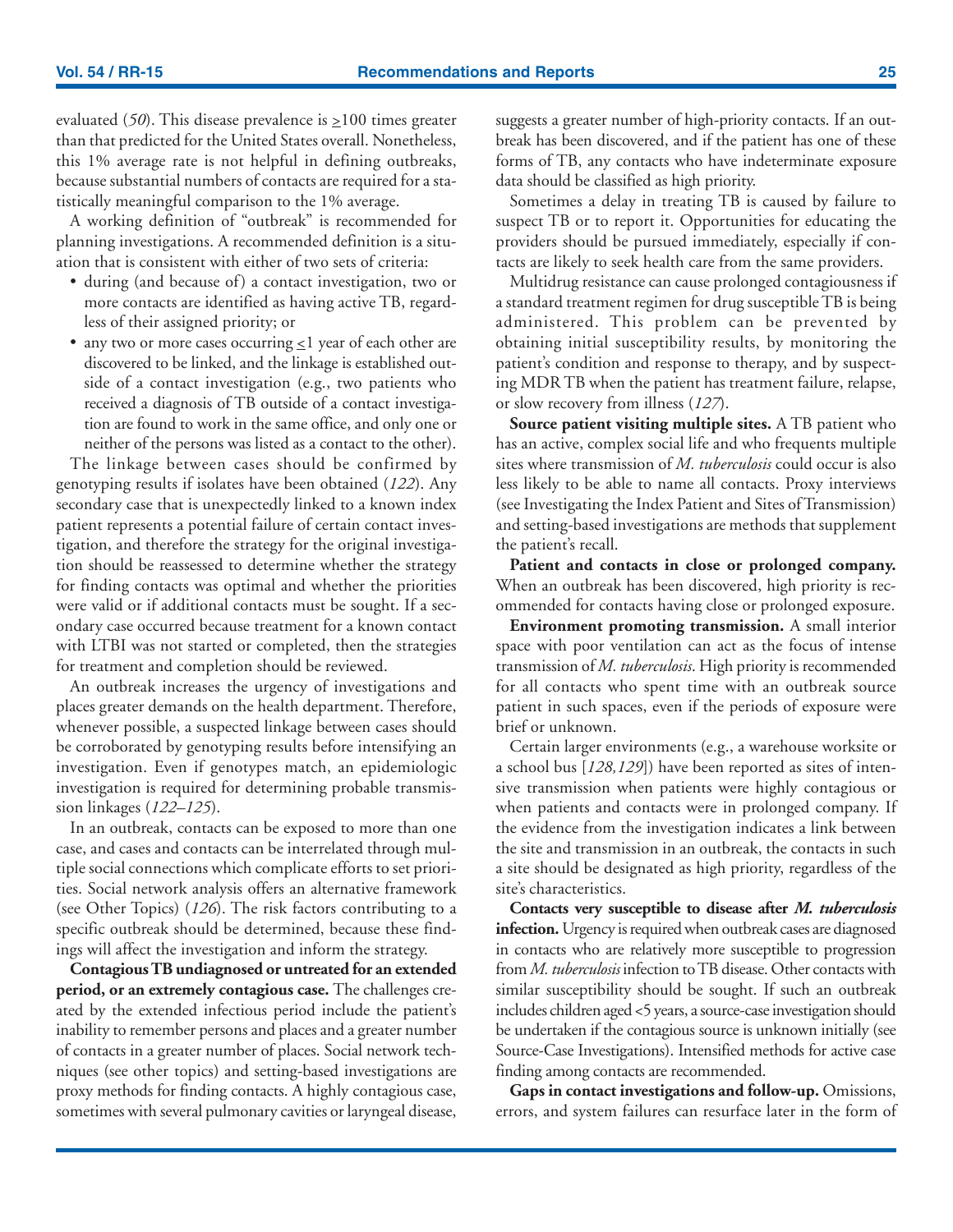secondary TB cases (i.e., an outbreak). Tracing back cases in an outbreak indicates whether prevention opportunities were missed in previous contact investigations or other prevention activities (e.g., targeted testing).

**Extra-virulent strain of** *M. tuberculosis***.** The existence of such strains has not been demonstrated. Determining which strains are more infective or pathogenic for humans is not yet possible, and the relevance of greater/faster pathogenicity of certain strains in laboratory animals is not fully understood yet (*58,128,130*).

### **Congregate Settings**

Overall concerns associated with congregate settings include 1) the substantial numbers of contacts, 2) incomplete information regarding contact names and locations, 3) incomplete data for determining priorities, 4) difficulty in maintaining confidentiality, 5) collaboration with officials and administrators who are unfamiliar with TB, 6) legal implications, and 7) media coverage. Certain settings require intensified onsite approaches for ensuring that contacts are completely evaluated and for meeting objectives for treating LTBI. Requests for supplemental resources are recommended when the scope or duration of an investigation is expected to disrupt other essential TB control functions.

Maintaining confidentiality for an index patient is difficult if the patient was conspicuously ill or was absent from the setting while ill (see Data Management and Evaluation of Contact Investigations). Permission should be sought from the index patient before sharing information with any officials (e.g., supervisors, managers, or administrators) at the setting. Collaboration with officials at the setting is essential for obtaining access to employee and occupancy rosters, ascertaining contacts, performing onsite diagnostic evaluations or treatment, and offering education to associates (e.g., classmates, friends, or coworkers) of the index patient.

For congregate settings, the types of information for designating priorities are site specific, and therefore a customized algorithm is required for each situation. The general concepts of source-case characteristics, duration and proximity of exposure, environmental factors that modify transmission, and susceptibility of contacts to TB should be included in the algorithm (see Decisions to Initiate a Contact Investigation, Index Patient and Sites of Transmission, and Assigning Priorities to Contacts).

The optimum approach for a setting-based investigation is to interview and test contacts on site. If this is not possible, then the contacts should be invited for evaluation at the health department, which should consider having additional personnel or extended hours. As a last resort, contacts can be notified in writing to seek diagnostic evaluation with their own health-care providers. In this case, the letter should inform health-care providers regarding the TB exposure (including drug susceptibility results), diagnostic methods (including a 5 mm skin test cut point), treatment recommendations for LTBI, and a reference telephone number at the health department for obtaining consultation. Health-care providers also should receive a form for each contact that can be used to return diagnostic results and treatment decisions to the health department.

Certain congregate settings create opportunities for efficient onsite supervision of treatment for numerous contacts. Treatment can be delivered by having health department personnel visit the setting twice weekly for intermittent therapy, or by collaborating with a health professional hired by the setting. Arrangements are needed to maintain confidentiality with this approach. Officials and administrators at the setting are likely to be concerned regarding liability, which can be addressed in advance with legal counsel.

For constructive media coverage, the health department should collaborate with the setting in focusing on clear, consistent information. News reports that are factually accurate and that correctly describe the role of the health department can facilitate the investigation (see Communicating Through the News Media).

### **Correctional Facilities**

The Advisory Council for the Elimination of Tuberculosis (ACET) has issued guidance on preventing and controlling TB in correctional facilities (*131*). Jails and prisons have been implicated in TB outbreaks (*132–135*). Multiple factors can hinder contact investigations. The best preparation for conducting contact investigations in jails and prisons is preexisting formal collaboration between correctional and public health officials. If collaboration has not been established before a contact investigation is needed, creating it as part of the investigation is necessary.

Certain correctional populations have a high prevalence of HIV infection, and reviewing the HIV testing policies, procedures, and aggregate statistics is recommended. If inmates have not been offered voluntary counseling, testing, and referral for HIV infection, and TB exposure is suspected, offering voluntary HIV counseling, testing, and referral is strongly recommended.

Inmates move about within correctional facilities on both daily and weekly schedules that can affect TB exposures. In addition, inmates are transferred within and between jails or prisons. Certain correctional settings have convenient, comprehensive longitudinal records for the locations of inmates that are essential for drawing up contact lists, estimating ex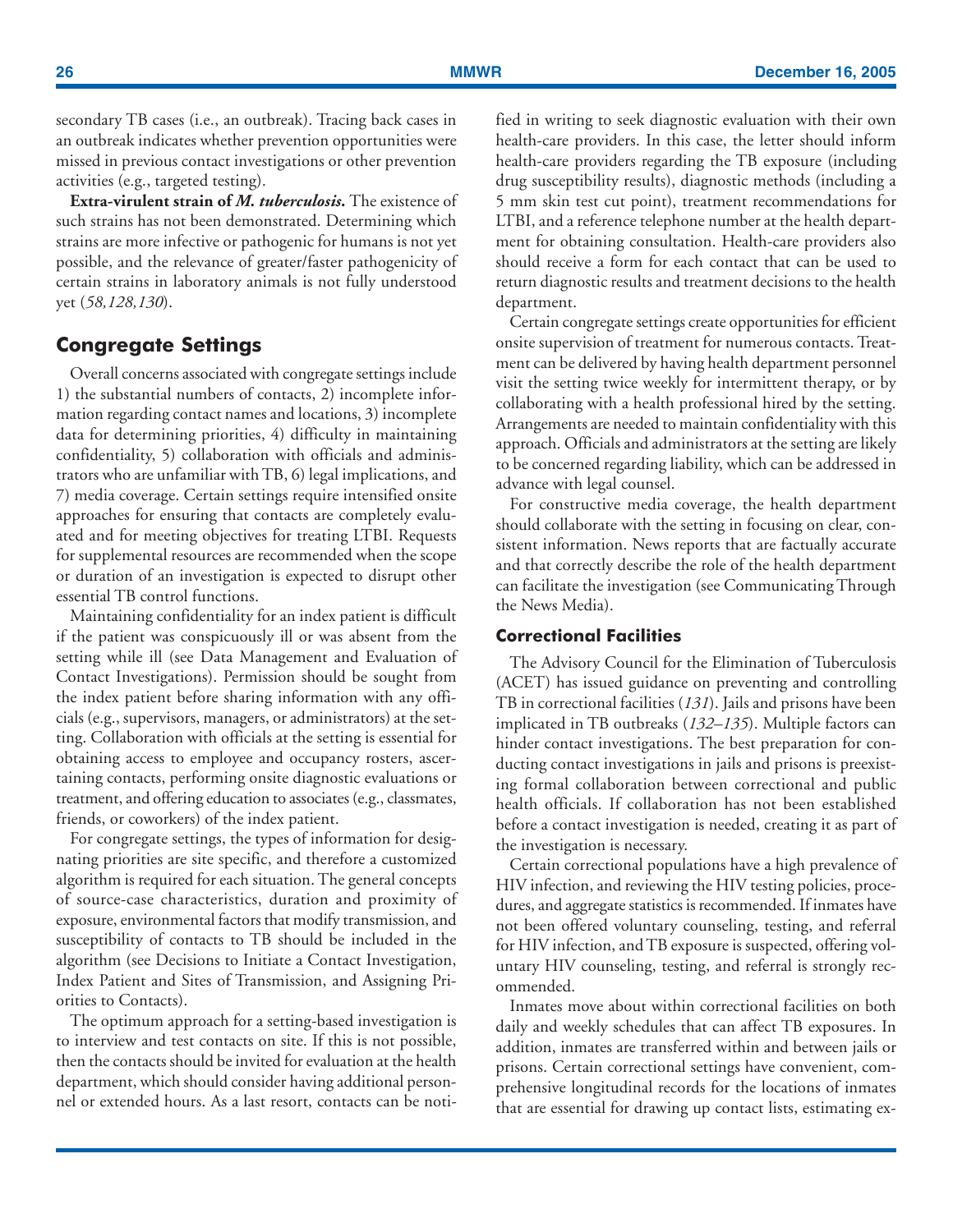posure periods, and assigning priorities to contacts. A tour of exposure sites within each setting helps in estimating exposure intensity.

Prisons typically have onsite health services, but jails might not. Certain prisons and jails test new inmate admissions and employees for *M. tuberculosis* infection, and certain prisons have periodic surveillance testing of employees, inmates, or both. Health-care providers in an onsite system can provide invaluable assistance in reviewing health records and evaluating and treating contacts. If medical record data (e.g., previous exposure and skin test results) cannot be retrieved rapidly, health department officials should consider requesting additional resources.

Investigations in jails can be especially challenging because of rapid turnover of inmates and crowding. The number of contacts who had close proximity to an index patient/inmate can be great, and yet exposure might be brief. This complicates the process of assigning priorities. Unless tracking records for inmates who were in a confined space with an infectious TB patient allow a determination that aggregate exposure was brief (e.g., <8 hours), these contacts should be assigned high priority. High-priority contacts who are transferred, released, or paroled from a correctional facility before medical evaluation for TB should be traced.

Unless they have been released or paroled, prison inmates with LTBI can complete a treatment regimen while incarcerated. In contrast, inmates in jails who are contacts are unlikely to be able to complete treatment while incarcerated. A low completion rate is anticipated when inmates are released or paroled unless follow-through supervision can be arranged.

#### **Workplaces**

A substantial number of persons spend the majority of their waking hours in their workplaces, which can be crowded. Duration and proximity of exposure can be greater than for other settings. Details regarding employment, hours, working conditions, and workplace contacts should be obtained during the initial interview with the index patient (see Investigating the Index Patient and Sites of Transmission), and the workplace should be toured after accounting for confidentiality and permission from workplace administrators or managers. Employee lists are helpful for selecting contacts, but certain employees might have left the workplace and thus been omitted from current employee lists.

Occasional customers of a business workplace (e.g., intermittent visitors to a fast-food restaurant) should be designated as low-priority contacts. Customers who visit a business workplace repeatedly should be assigned priorities as in other investigations (see Assigning Priorities to Contacts), especially susceptible or vulnerable contacts.

Workplace administrators or managers are likely to express concern regarding liability, lost productivity, and media coverage. In addition, they might have limited obligations to protect patient confidentiality. All these issues can be addressed during planning. For example, the assistance of the health department's media relations specialist can be offered to the workplace. For questions of liability and requirements under law, discussions between the health department's and the workplace's legal counsels are recommended.

#### **Hospitals and Other Health-Care Settings**

Nearly every type of health-care setting has been implicated in transmission of *M. tuberculosis*, and guidance on preventing transmission has been provided by CDC, the Healthcare Infection Control Practices Advisory Committee, and other organizations (*42,136*). State governments have different degrees of regulatory authority over health-care settings. Personnel collaborating with hospitals and other health-care entities should have knowledge of applicable legal requirements.

Infection control practitioners, although vital partners in these settings, might not be familiar with TB contact investigations. Multiple settings have engineers who can describe and test the environmental systems. Such an investigation should be planned jointly as a collaboration between the setting and the health department. Initial discussions should include data sharing and divisions of responsibilities. Liability, regulations, confidentiality, media coverage, and occupational safety are complex for health-care settings. Occupational Safety and Health Administration rules, which are interpreted differently by different jurisdictions, might require hospital administrators to report when employees are reported to be infected from occupational exposure. Public health officials should consider inviting legal counsel to the initial planning sessions with health-care administrators.

The majority of health-care settings have policies for testing employees for *M. tuberculosis* infection at the time of employment and, in settings where exposure is anticipated, periodically thereafter. Test results are helpful as baseline data. The availability of baseline results for contacts who were patients or clients of the setting is variable; long-term care facilities might have these data.

#### **Schools**

This category includes child care centers, preschools, primary through secondary schools, vocational schools that replace or immediately follow secondary school, and colleges or universities. Contact investigations at juvenile detention centers and adult education systems should be managed along the same lines as investigations conducted in correctional settings and in workplaces, respectively.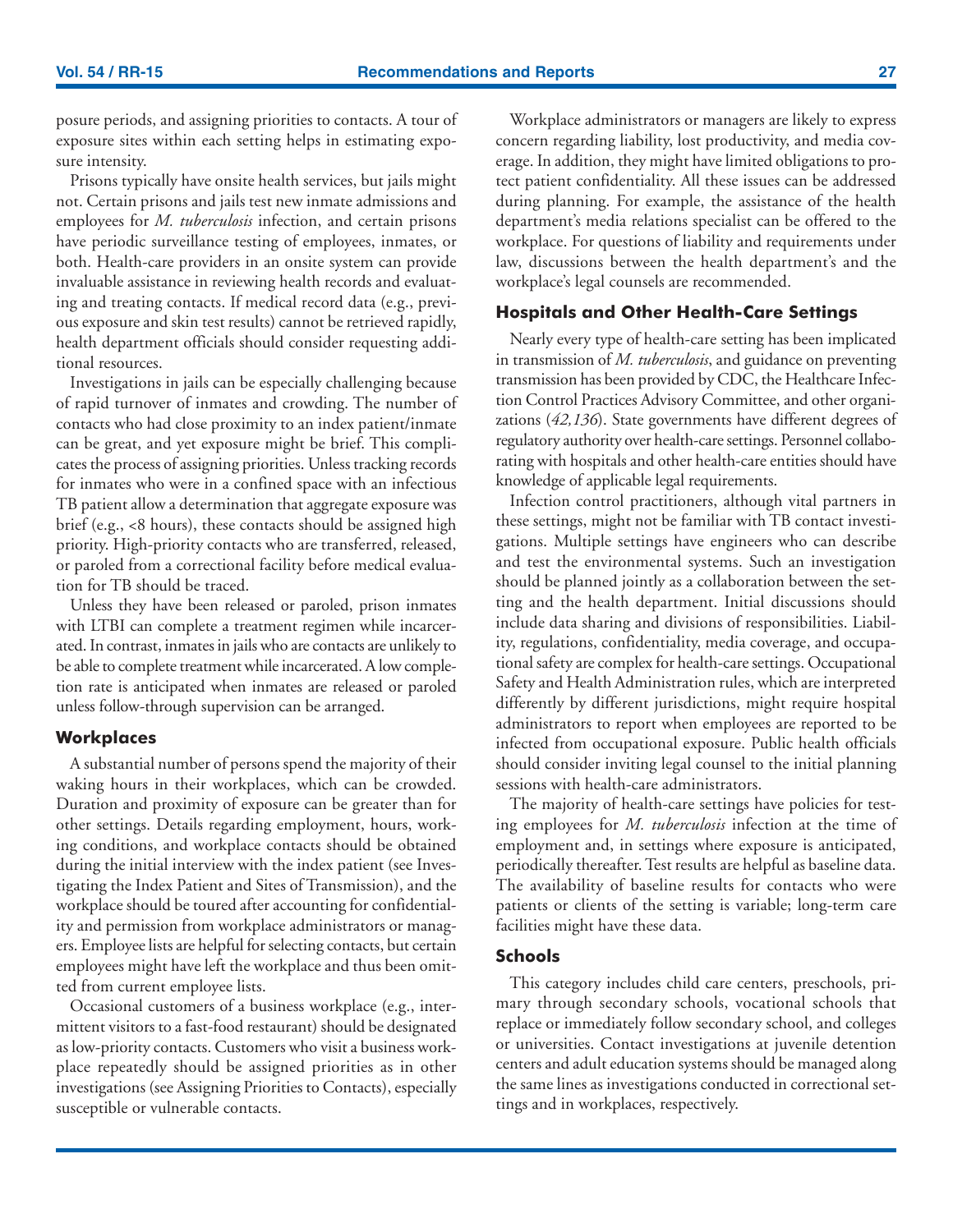Early collaboration with school officials and community members is recommended when considering an investigation related to a school, even if preliminary information suggests that an investigation is unnecessary. The typical features of contact investigations in schools are the potentially substantial numbers of contacts and difficulties in assigning priorities to contacts who have undetermined durations and proximities of exposure. The potential is great for controversies among public health officials, school officials, and the guardians of the children.

The presence of TB in schools often generates publicity. Ideally, the health department should communicate with the school and parents (and guardians) before any media report a story. TB control officials should anticipate media coverage and plan a collaborative strategy (see Communicating Through the News Media).

Consent, assent, and disclosure of information are more complex for nonemancipated minors than for adults. Each interaction with a minor is also a potential interaction with the family. The health department typically has limited alternatives for evaluating a minor if permission is not granted. Anticipatory legal consultation is recommended.

Public health officials should visit the school to check indoor spaces, observe general conditions, and interview maintenance personnel regarding ventilation. Class assignment records help in listing contacts, estimating durations of exposure, and setting priorities. However, certain schools purge these files at the end of each school year, in which case interviews with students and personnel are necessary to list contacts.

Extramural activities add other exposure sites and contacts. Clubs, sports, and certain classes require additional information gained from interviewing the patient, the patient's guardians, and school personnel. For patients who ride school buses, a bus company might keep a roster of riders with addresses.

The strategy for contact investigations in child care centers, preschools, and primary schools depends on whether the index patient is a child (i.e., preadolescent) or an adult (e.g., a teacher or caregiver). The potential infectiousness of an adult in the school should be determined (see Decisions to Initiate a Contact Investigation and Investigating the Index Patient and Sites of Transmission).

In a source-case investigation of a child aged <5 years who has TB and who attends preschool or child care, all adults in these settings should be included if the source case has not been located in the family or household (see Source-Case Investigations). Certain home-based child care centers include adults who do not provide child care but who still share airspace with the children. Source-case investigations should not be pursued in primary and higher-level schools unless other evidence points to the school as the focus.

In secondary and higher levels of education, students usually have adult-form TB, and infectiousness can be estimated by the standard criteria (see Decisions to Initiate a Contact Investigation and Investigating the Index Patient and Sites of Transmission). With advancing education, academic schedules and extramural social schedules become more complex, and the information reported by the index patient is more important for a thorough investigation than it is for younger children.

Multiple jurisdictions have pre-employment requirements for TB clearance screening (e.g., a test for *M. tuberculosis* infection) at schools or daycare settings, and certain jurisdictions require TB clearance for entering students. Certain colleges and universities also have these requirements. These baseline data are helpful for interpreting results from the investigation.

Schools that have onsite health services can administer DOT to students with LTBI, or the health department can send workers twice weekly to provide intermittent therapy. This approach should be coordinated with the annual school cycle.

School breaks, vacations, graduations, and transfers disrupt the contact investigation. In collaboration with school officials, the health department can notify, by mail, students and other contacts who will be unavailable at the school. These contacts should be referred for evaluation at the health department. Contacts seeking care from their own health-care providers should receive written instructions to give their providers.

### **Shelters and Other Settings Providing Services for Homeless Persons**

ACET and CDC have provided guidance for providing TB control services to homeless persons and for preventing TB transmission at settings providing services to them (*137*). The challenges that can be anticipated for a contact investigation involving a homeless TB patient include difficulty locating the patient and contacts if they are mobile, episodic incarceration, migration from one jurisdiction to another, psychiatric illnesses (including chemical dependency disorders) that hinder communication or participation, and preexisting medical conditions (in particular, HIV infection). When names or locations of specific contacts are unknown, interviews with the patient and potential contacts should focus on social networks and settings, including correctional facilities.

One surrogate for degree of exposure at an overnight shelter is the bed/cot assignment. The proximity and duration of overlap should be estimated as closely as possible for selecting highpriority contacts. Certain daytime-use settings keep sign-in lists, but these might lack information regarding overlap of visits.

Homeless persons frequently seek health care from multiple volunteer providers, halfway houses, chemical dependency treatment programs, community clinics, urgent care centers,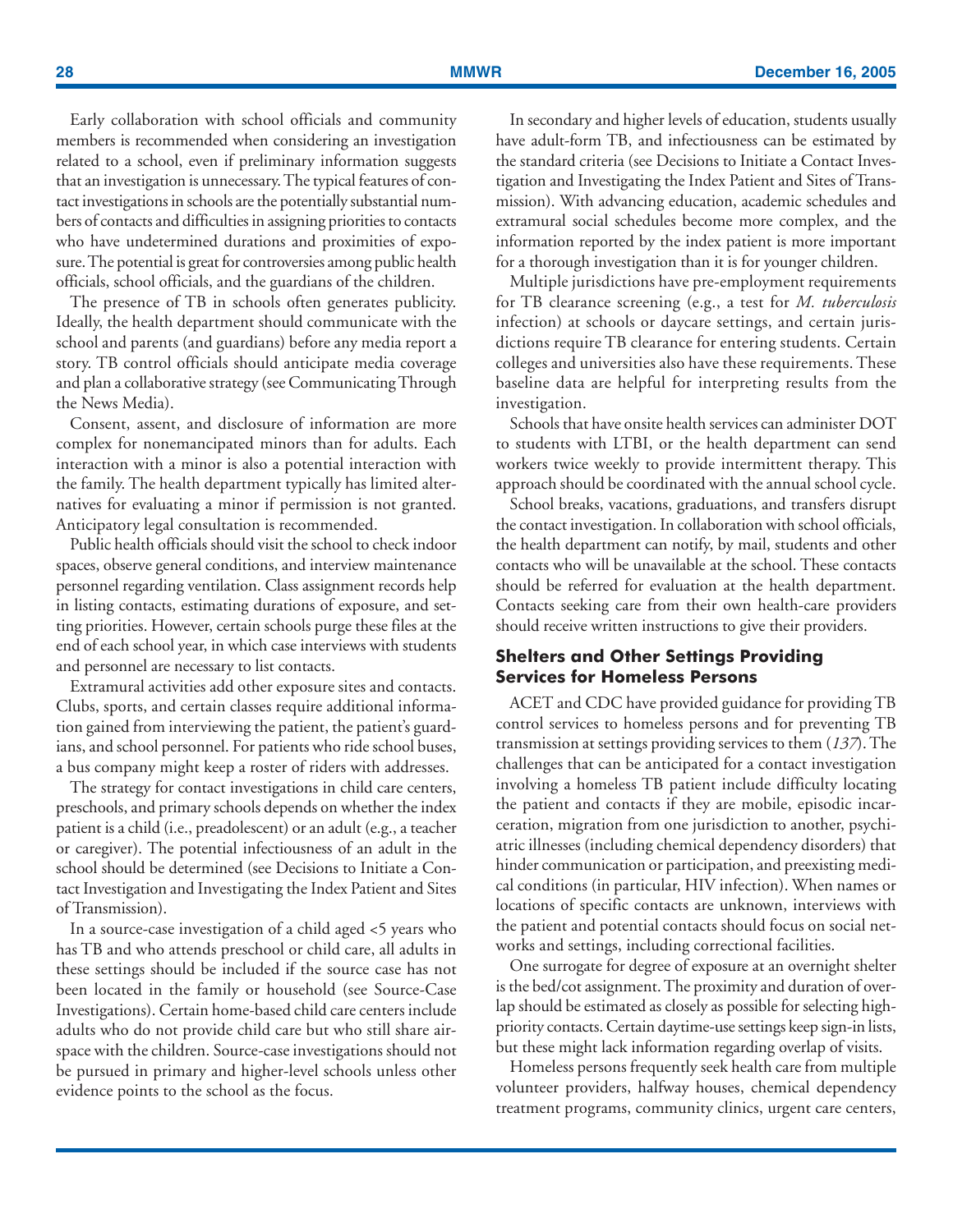and hospital emergency departments. Consultation and assistance from health-care providers in these systems can be helpful. This also creates an opportunity for collaboration, contact ascertainment, and mutual education.

Site visits and interviews are crucial, because the social communities of homeless persons are likely to vary by situation. A contact investigation presents an opportunity to review the screening and testing services and to offer assistance with these and other means of decreasing transmission of *M. tuberculosis* (e.g., environmental controls). However, transmission also could occur at sites besides shelters (e.g., jails, taverns, abandoned buildings, and cars).

Settings providing services to homeless persons are affected by policies, laws, and regulations according to their service population, location, and funding sources, and certain of these issues are relevant for the contact investigation. Access to visitation and occupancy rosters (or logs) and to other information regarding persons, vital for listing contacts and determining priorities, might be restricted by law (e.g., at settings that provide treatment for substance-abuse disorders), and the terms of access should be negotiated.

Low treatment-completion rates have been reported for treatment of LTBI diagnosed at homeless shelters (*137–140*). TB control officials should work with setting administrators to offer onsite supervised intermittent treatment. Sites with more stable populations are likely to benefit most from this approach.

#### **Transportation Modes**

Transmission of *M. tuberculosis* has been confirmed on military vessels at sea, commercial aircraft, passenger trains, and school buses (*85,129,141–144*). However, transmission is unlikely unless ventilation is restricted or exposure is long or repetitive. Investigations for these settings should be assigned low priority unless ventilation is restricted or single-trip exposure time is >8 hours (cumulative if the trip has multiple segments) as currently recommended for commercial airline travel, or at least two separate trips were taken with the index patient (*145*).

#### **Drug or Alcohol Usage Sites**

Shared sites of drug or alcohol usage (e.g., taverns and crack houses), have been implicated as sites of *M. tuberculosis* transmission (*146,147*). Potential factors are close person-toperson proximity, repetitive exposure, and poor ventilation. Routine interviews might not generate a complete contact list for these settings, and the patient's social network should be explored for other information sources. Connections to correctional settings should be sought. HIV infection is associated with multiple forms of substance abuse, and HIV counseling, testing, and referral services are recommended.

### **Special Sites Not Under Jurisdiction**

Examples of sites that are not under the jurisdiction of the local or state health department are those under the jurisdiction of the U.S. government (e.g., military bases), diplomatic missions, or reservations for American Indian/Alaska Native tribes. If these sites have their own health-care systems, the health department can offer technical consultation and can request data from contact investigations. At sites that do not have health-care systems, agreements can be made between local TB control officials and the onsite authorities to delegate the public health response to the health department.

### **Index Patient Unable to Participate**

Approximately 8% of pulmonary TB patients with AFB detected on sputum microscopy have no contacts listed (*17,50*). TB patients who have few or no contacts listed are more likely to be homeless or to have died (i.e., before an interview could be conducted). This implies that the patients might have had contacts, but learning who the contacts were is difficult. Social-network information, setting-based investigations, and proxy methods are recommended to supplement the contact list. In addition, any person in whom a case of pulmonary TB was diagnosed at death indicates that a possible delay in diagnosis has occurred, which could infer increased and prolonged infectiousness and a need to increase the scope of the investigation.

### **MDR TB**

The occurrence of MDR TB does not change recommendations for assigning contact priorities. Special consideration should be given to instances when resistance is acquired during treatment or when drug resistance was detected late during the treatment course, because these patients might have had prolonged periods of infectiousness. Treatment regimens for infected contacts require expert consultation (see Treatment for Contacts with LTBI) (*6*).

### **Interjurisdictional Contact Investigations**

Contact investigations that overlap multiple jurisdictional areas require joint strategies for finding contacts, having them evaluated, treating the infected contacts, and gathering data. A different solution usually is required for each situation.

**Multiple jurisdictions within the United States.** The index patient and associated contacts might have stable residences, but travel among sites in different jurisdictions. The health department that counts the index patient is responsible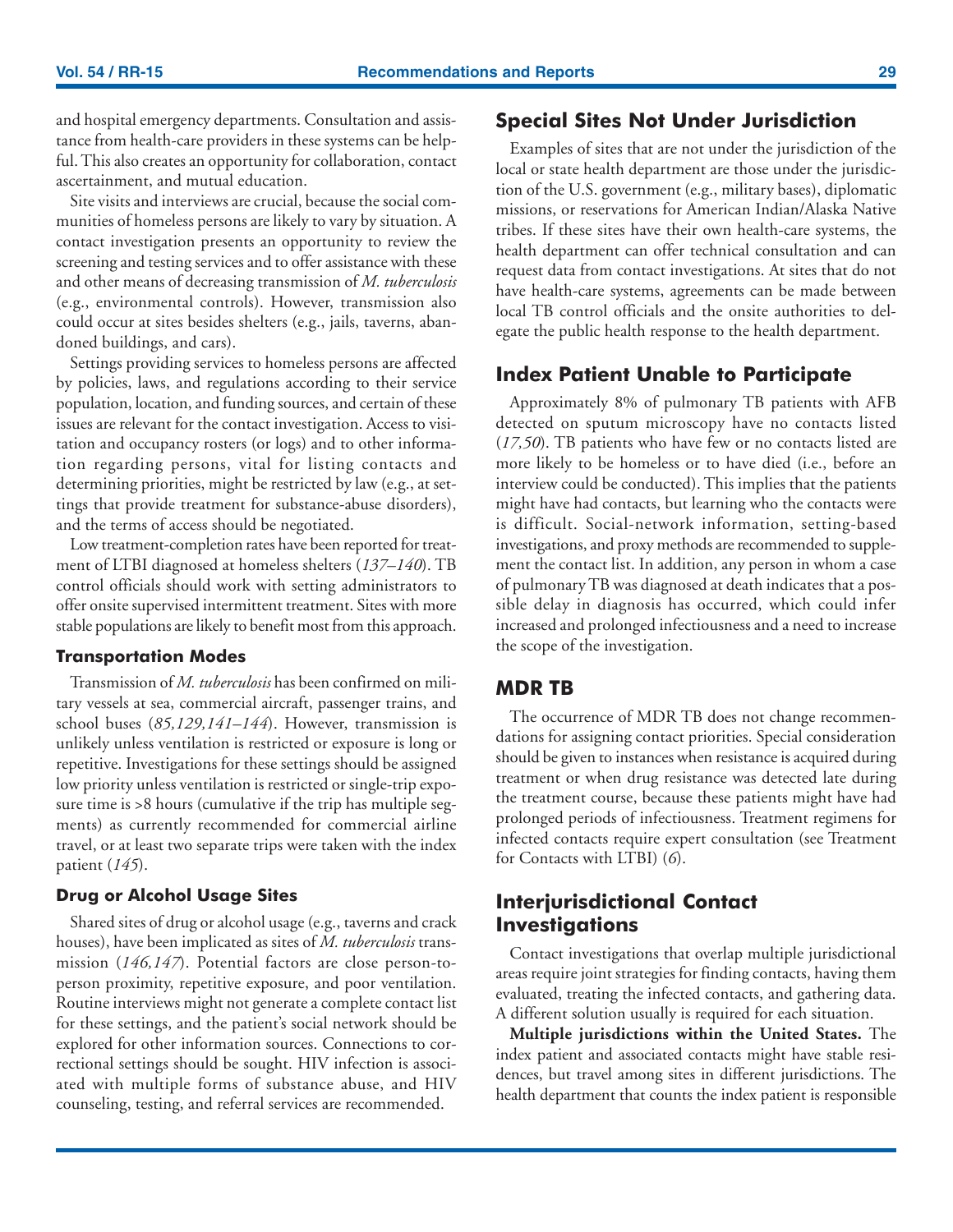for leading the investigation and notifying the health departments in other jurisdictions regarding contacts residing in those jurisdictions. Notifications should include requests for followthrough results of contact evaluation and treatment. A team of representatives from the multiple health departments can increase the efficiency of such an investigation by planning the overall strategy together and monitoring the progress.

**Migratory workers.** ACET has issued specific TB prevention and control recommendations for migratory agricultural workers (*148*). An investigation for any migratory workers requires a strategy that is adjusted to their migration and work schedule. The workers' itinerary should be ascertained during initial planning, and health departments in successive destinations should be notified. A selection from among three general types of contact record management is recommended: 1) the transfer of patient records from one health department to the next on the itinerary; 2) the continual referral of information to a single coordinating health department throughout the investigation; or 3) patient ownership of records, with each patient responsible for keeping information while moving. Because of the duration of treatment, treating LTBI is the most difficult phase. Certain seasonal workers remain in one place as long as several months during off-season, and this period should be used to deliver as much treatment as possible.

**Contagious TB patient traveling within the United States.** Officials from the health department that initially encountered the patient should interview the patient to gather as much identifying and locating information as possible for contacts who were visited during the patient's travels. These data should be referred to the jurisdictions in which the contacts are located. The jurisdiction that counts the index patient is assigned responsibility for managing the contact investigation overall.

**International contact investigations.** The United States and Mexico participate in the Referral System for Binational TB Patients Pilot Project, which coordinates follow-up care when a TB patient moves between these two countries, mainly between participating jurisdictions. Cure TB also contributes to continuity of care in other regions of the two countries. Neither of these systems includes contact investigations at present. TBNet is a health-care system for migratory agricultural workers who are receiving treatment for LTBI and thus includes contacts. For cases or contacts in Canada, U.S. health departments should notify TB control coordinators in provincial health departments.

### **Unusual Events Causing Exposure to** *M. tuberculosis* **Complex**

The normal mode of transmission is person to person by the airborne route. Unusual events (e.g., laboratory accidents) also can cause *M. tuberculosis* transmission. In contrast, *M. bovis* transmission usually occurs via infected dairy products, which is preventable by pasteurization.

**Animals with human-type or bovine TB.** Multiple mammalian and certain nonmammalian species are susceptible to human-type TB, presumably through exposure to persons with TB who are contagious. Multiple animal hosts also can contract bovine TB (i.e., infection with *M. bovis*), probably from exposure to other infected animals or from consuming infected dairy products or contaminated feed.

Standard methods for diagnosing *M. tuberculosis* infection and disease have not been described for the majority of species. Evaluation and management of an animal exposed to *M. tuberculosis* should be referred to a veterinarian, who can consult with the state veterinarian. Animal-to-human transmission of human TB in a household has not been confirmed, and the human contacts should be designated as low priority. However, determining the source of *M. tuberculosis* infection for an animal with TB is recommended.

The degree of risk for aerosol-inducing procedures (e.g., intubation, bronchoscopy, or necroscopy) performed on an animal having TB is unknown. However, these procedures are likely to create infectious aerosols. If infection control precautions for preventing *M. tuberculosis* transmission were not implemented during the procedures, then in-room contacts are assigned high priority.

The evaluation and management of animals exposed to *M. bovis* should be referred to a veterinarian. Cases of *M. bovis* in animals should be reported to the state veterinarian. Animalto-human transmission of *M. bovis* from necropsy procedures has been confirmed (*149*).

Patients who acquire *M. bovis* infection from ingestion are more likely to have extrapulmonary TB (e.g., scrofula or peritonitis), but pulmonary disease is possible. Contact investigations regarding persons who have pulmonary TB caused by *M. bovis* should be planned according to the guidelines provided in this report. However, the potential for transmission is less clear. Current and proposed tests for infection (e.g., the TST and QuantiFERON®-TB Gold [QFT-G, manufactured by Cellestis Limited, Carnegie, Victoria, Australia]) detect *M. bovis* infection, but the tests are not approved specifically for this indication. After active *M. bovis* disease has been excluded by symptom review, examination, and tests as indicated by findings, suspected latent *M. bovis* infection should be treated as ordinary *M. tuberculosis* infection.

Multiple laboratory mammals, especially nonhuman primates, are highly susceptible to human-type TB. Federal animal welfare regulations administered by the U.S. Department of Agriculture [\(http://www.nal.usda.gov/awic/legislat/awicregs.htm\)](http://www.nal.usda.gov/awic/legislat/awicregs.htm) apply to laboratory animals and certain animals used in exhibi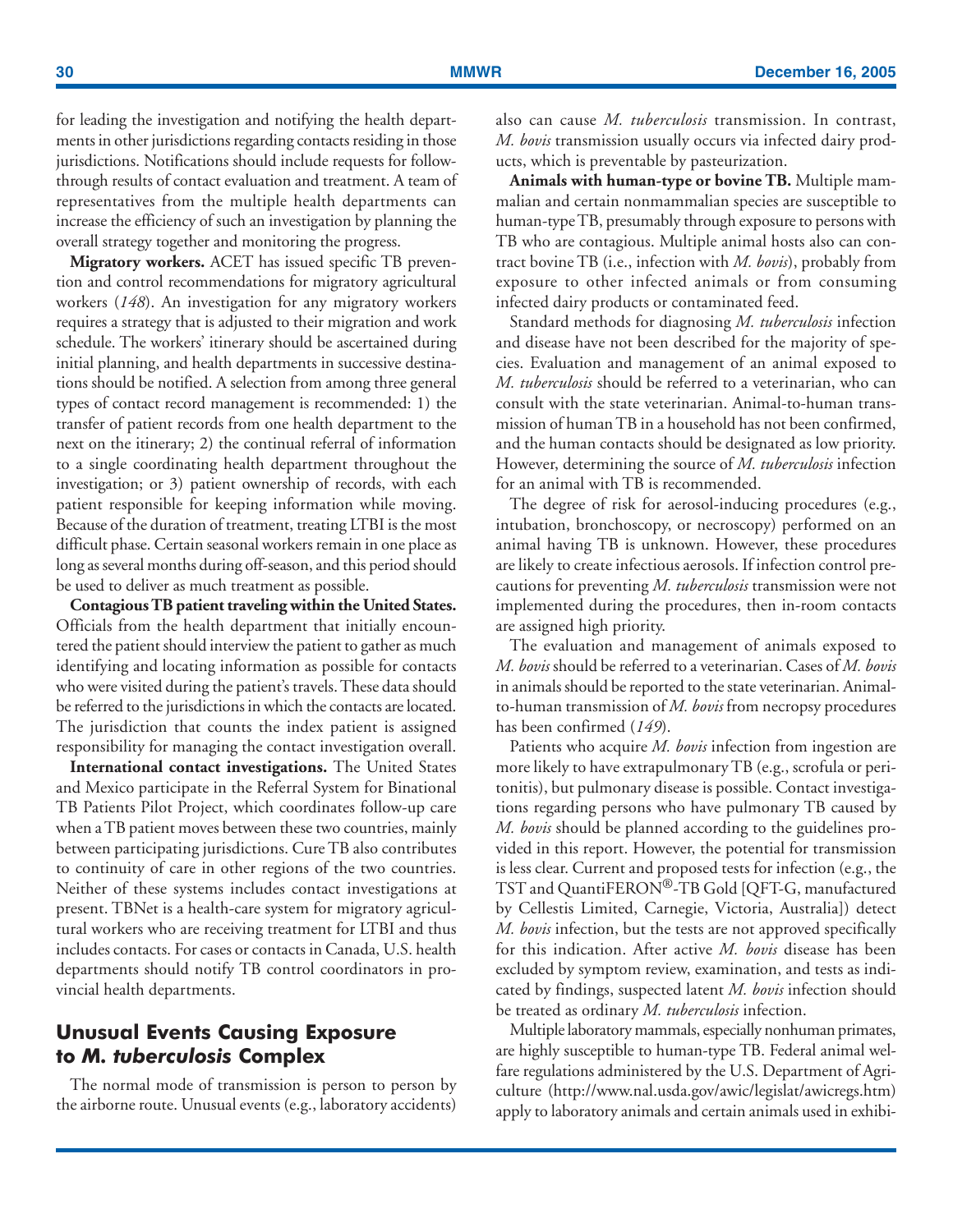<span id="page-32-0"></span>tions. If such animals are exposed to infectious TB, consultation with the state veterinarian is recommended.

**Microbiology laboratory accidents.** Routine laboratory procedures for manipulating either patient specimens or cultured isolates of *M. tuberculosis* generate infectious aerosols. Unintentional events (e.g., spills outside containment areas) and system failures can cause exposure. A contact investigation for such scenarios should be based on the location of persons in the room at the time of the event and the airflow in the room. Consultation with a microbiologist is recommended. In general, baseline skin test results are available for workers in laboratories in which *M. tuberculosis* is cultured or kept.

**Surgical wounds, abscesses, embalming, and autopsies.** Diseased tissues are not typical sources of infection unless procedures create aerosols: water-jet irrigation, dripping fluids, electrical cauterization, and cutting with power tools. If procedures were performed on infected tissues before infection control precautions were instituted, then persons in the room at the time should be designated as high-priority contacts.

**Percutaneous inoculations.** *M. tuberculosis* can cause infection and local disease in skin or deeper tissue after direct inoculation by a contaminated object. Percutaneous exposure would be highly unusual in anyone except a health-care worker, who should have a previous result from baseline testing for infection. A 9-month INH treatment regimen should be started if the *M. tuberculosis* is likely to be susceptible to it. Treatment should be stopped if a repeat test for *M. tuberculosis* is negative  $\geq$ 8 weeks after exposure, and treatment should be extended to the full course if the test result is positive. If the baseline test result was positive, the full 9 months of treatment is recommended. During treatment, the person should be examined monthly for signs of local infection or spread to regional lymph nodes.

### **Source-Case Investigations**

A source-case investigation seeks the source of recent *M. tuberculosis* infection, perhaps newly diagnosed TB disease (*43*). TB disease in children aged <5 years typically indicates that the infection must be recent. For this reason, it is a sentinel public health event. Young children usually do not transmit TB to others, and their contacts are unlikely to be infected because of exposure to them (*150*). A source-case investigation moves in the opposite direction of contact investigation, but the principles used in contact investigation apply. Sourcecase investigations concerning adults with TB disease are not discussed in this report (*42,131,151*).

Source-case investigations typically have low yield for the effort required. They are not recommended unless a TB control program is achieving its objectives (in particular, treatment of infected contacts) when investigating infectious cases.

# **Source-Case Investigation for a Child with TB Disease**

The yield of source-case investigations for children who have TB disease varies, typically <50% on average (*152–156*). Sourcecase investigations can be considered for children aged <5 years. A younger age cut-off might be advisable because the focus would be on more recent transmission. An investigation may be started before the diagnosis of TB is confirmed because waiting for confirmation can decrease the chances of finding associates.

# **Source-Case Investigation for a Child with Latent** *M. tuberculosis* **Infection**

A search for the source of infection for a child who has LTBI is unlikely to be productive (*157–159*). These kinds of investigations are recommended only regarding infected children aged <2 years and only if data are monitored to determine the value of the investigation.

# **Procedures for Source-Case Investigation**

Seeking a source case follows the same overall procedures as a standard contact investigation. Parents or guardians usually are the best informants. Such persons are termed associates. Attention focuses on ill associates who have symptoms of TB disease. A source-case investigation should begin with the closest associates (e.g., household members).

Limited data are needed for assessing the productivity of source-case investigations. These data include the number of index patients investigated for their sources, the number of associates screened for TB disease, and the number of times that a source is found.

# **Other Topics**

### **Cultural Competence**

Culture refers to the integrated pattern of knowledge, beliefs, and behavior that is passed from one generation to another (*160*), including how persons act and interact. If contact investigations are to be productive, cultural differences must be respected and understood. Cultural competence is the knowledge and interpersonal skills that allow health-care providers to appreciate and work with persons from cultures other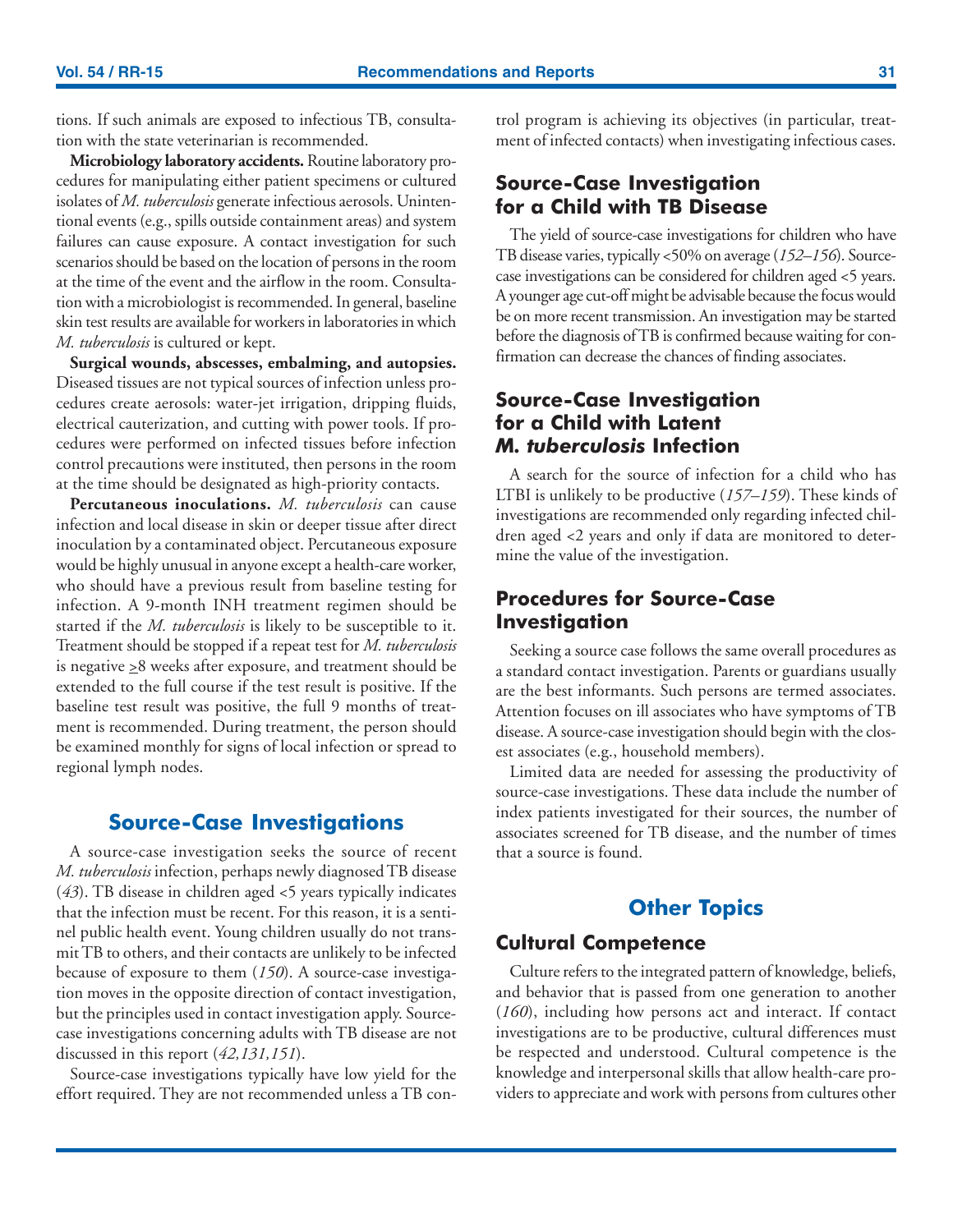<span id="page-33-0"></span>than their own. It involves awareness of cultural differences, self-awareness, and sensitivity to a patient's culture and adaptation skills.

Language and culture are important factors in TB contact investigations. The ability to understand cultural norms and to bridge the gaps that exist between cultures requires training and experience. Influencing patients to participate in a contact investigation increasingly depends on the cultural competency of the health-care worker. Training that is derived from the National Standards for Culturally and Linguistically Appropriate Services in Health Care is recommended (*161*).

Language interpreters need basic knowledge regarding TB, transmission, contact investigations, and the medical care of contacts. Patient confidentiality is a critical element of training. The use of family-member interpreters is discouraged. The majority of family members do not have a medical orientation. Patients might feel reluctant to reveal contacts of a family member.

### **Social Network Analysis**

Social network analysis might offer an effective way to list TB contacts and assign priorities to them (*162–166*). Social network analyses have been tested retrospectively on TB outbreak investigations (*126,167–170*) and contact investigations (*171,172*). However, the use of social network analysis to improve contact investigations has not been tested prospectively, the methods might require additional labor, and further operational research is needed.

# **Use of Blood Tests for the Detection of Latent** *M. tuberculosis* **Infection**

The majority of experience with diagnosing *M. tuberculosis* infection, especially LTBI, in contacts has been with the TST. Newly released blood tests now have potential use for this purpose. The initial QuantiFERON®-TB test (QFT) is a whole blood assay that measures IFN- $\gamma$  release in response to purified protein derivative (PPD). Good agreement was reported with the skin test in healthy adults being tested for LTBI, and QFT was approved by the U.S. Food and Drug Administration (FDA) (*173,174*). Data are insufficient to demonstrate the accuracy of QFT test for testing contacts, and it was not recommended for this situation (*175*).

Recently, QFT-G was approved by FDA for use as an in vitro diagnostic to aid in diagnosing *M. tuberculosis* infection, including both LTBI and TB disease. This test detects the release of IFN-γ from lymphocytes of sensitized persons when their blood is incubated with peptide mixtures simulating two *M. tuberculosis* proteins called ESAT-6 and CFP-10. These proteins are secreted by all *M. tuberculosis* and pathogenic *M. bovis* strains, but are absent from all BCG vaccine strains and commonly encountered non-tuberculous mycobacteria. Therefore, QFT-G offers the possibility of detecting *M. tuberculosis* infection with greater specificity than has been possible previously with tests that used tuberculin PPD as the TB antigen (*175,176*).

CDC recommends that QFT-G can be used in all circumstances in which the TST is currently used, including contact investigations (*177*). QFT-G can be used in place of and not in addition to the TST. A positive QFT-G result should prompt the same evaluation and management as a positive TST. No reason typically exists to follow a positive QFT-G with a TST. For persons with recent contact to infectious TB, negative QFT-G results typically should be confirmed with a repeat test performed 8–10 weeks after the end of exposure. Studies to identify the most appropriate times to re-test contacts with QFT-G have not been reported. Until more specific data are available, the timing of QFT-G testing should be similar to that used for the TST.

Concern has been expressed that the QFT-G test might be somewhat less sensitive than the TST in detecting LTBI (*177*). As with a negative TST, a negative QFT-G result alone should not be used to exclude *M. tuberculosis* infection in severely immunosuppressed adults, children aged <5 years, or patients about to undergo treatment with  $TNF-\alpha$  inhibitors, in whom the consequences of accepting a false-negative result could be especially severe.

Another blood test for detection of infection, the ELISPOT test (marketed as T-SPOT-TB), is similar in principle to QFT ELISPOT results correlate with TB exposure risk better than skin test results for contacts of pulmonary TB patients), and like QFT-G, it appears able to differentiate between BCG vaccination and *M. tuberculosis* infection (*178,179*). ELISPOT has not yet been approved for use in the United States.

Additional resources regarding tuberculosis (TB) contact investigations are available from the following organizations:

- CDC, National Center for HIV, STD, and TB Prevention, Division of Tuberculosis Elimination (available at [http://www.cdc.gov/nchstp/tb\)](http://www.cdc.gov/nchstp/tb)
	- Self-Study Modules on Tuberculosis 6–9 [Module 6: Contact Investigations]
	- Effective TB Interviewing for TB Contact Investigations
	- Effective TB Interviewing for Contact Investigation: Facilitator-Led Training Guide
	- Effective TB Interviewing for Contact Investigation: Facilitator-Self-Study Modules
	- Patient Education Booklet, "Contact Investigations" (Languages: English, Tagalog, Vietnamese, and Spanish)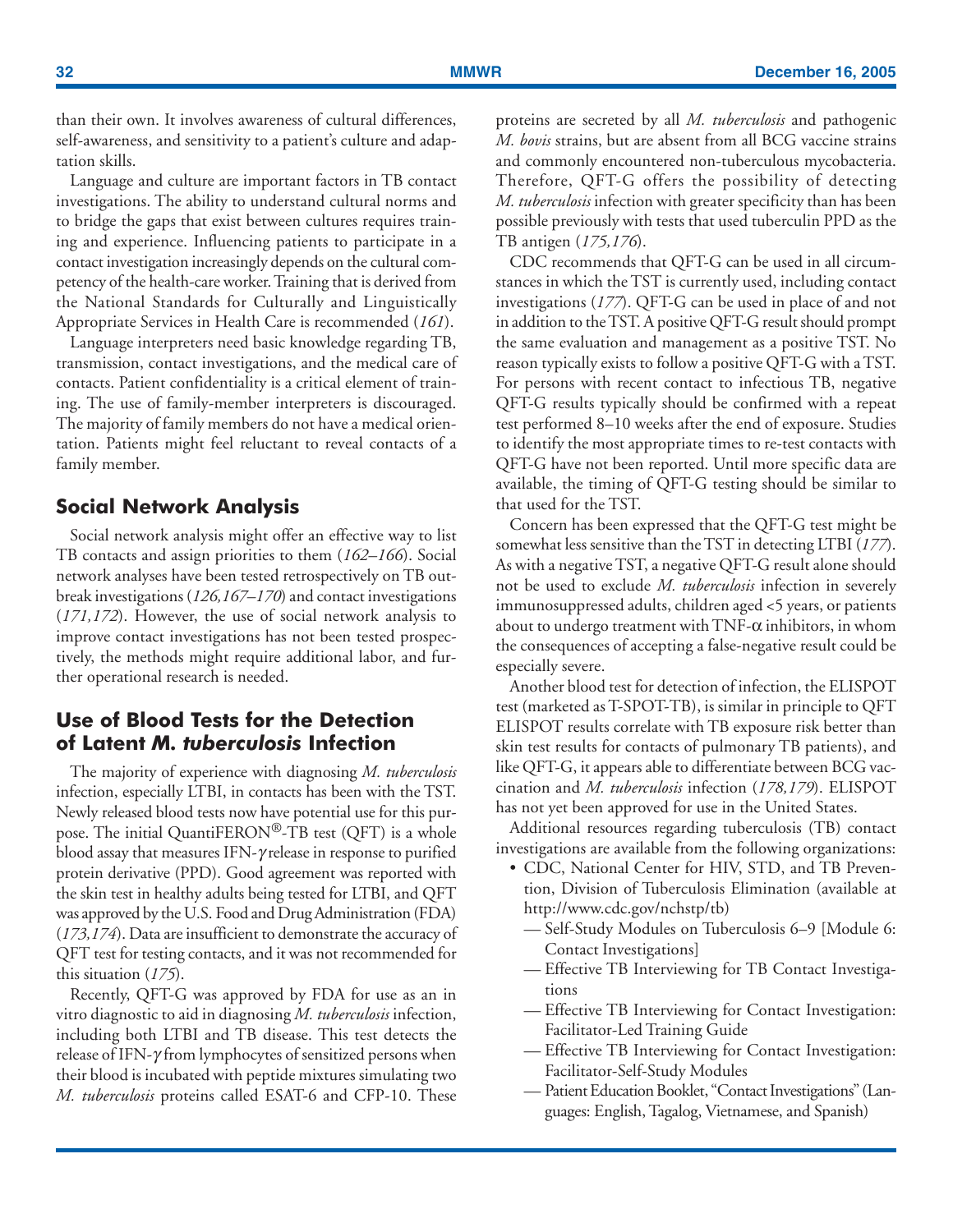- <span id="page-34-0"></span>— TB Education and Training resources Web Site (available a[t http://www.findTBresources.org\);](http://www.findTBresources.org)
- Northeastern National Tuberculosis Center (available at [http://www.umdnj.edu/ntbcweb\)](http://www.umdnj.edu/ntbcweb)
	- Performance Guidelines for Contact Investigation: The TB Interview—A Supervisor's Guide for the Development and Assessment of Interviewing Skills
	- TB Interviewing for Contact Investigation: A Practical Resource for the Healthcare Worker
	- TB Simulated Patients: A Training Resource for the Contact Investigation Interview
	- Performance Guidelines: A Supervisor's Guide for the Development and Assessment of Field Investigation Skills
	- TB Field Investigation: A Resource for the Investigator
	- Conducting a TB-Education Session as Part of the Congregate Setting Investigation
	- Evaluating Congregate Setting Investigations in Tuberculosis Control;
- Charles P. Felton Model TB Center (available at [http://](http://www.harlemtbcenter.org) [www.harlemtbcenter.org\)](http://www.harlemtbcenter.org)
	- Addressing HIV/AI[DS](http://www.harlemtbcenter.org) Issues in TB Contact Investigations;
- Francis J. Curry National Tuberculosis Center (available at [http://www.nationaltbcenter.edu\)](http://www.nationaltbcenter.edu)
	- Contact Investigation in a Worksite Toolbox
	- Quality Improvement for TB Case Management: An Online Course
	- Making the Connection: An Introduction to Interpretation Skills for TB Control
	- Facilitating TB Outreach: Community Workers and Hard-To-Reach TB Populations;
- Southeastern National Tuberculosis Center (available at [http://http://SNTC.medicine.ufl.edu\); and](http://SNTC.medicine.ufl.edu)
- Heartland National Tuberculosis Center (available at http://www.heartlandtbcenter.edu).

#### **Acknowledgments**

The following persons provided vital assistance in the preparation of this report: John Jereb, MD, Philip Lobue, MD, Michael F. Iademarco, MD, Division of TB Elimination; Terrence L. Chorba, MD, Ronald O. Valdiserri, MD, National Center for HIV, STD, and TB Prevention, CDC.

#### **References**

- 1. Ferebee SH, Mount FW. Tuberculosis morbidity in a controlled trial of the prophylactic use of isoniazid among household contacts. Am Rev Respir Dis 1962;85:490–510.
- 2. Hsu KHK. Contact investigation: a practical approach to tuberculosis eradication. Am J Pub Health 1963;53:1761–9.
- 3. CDC. Essential components of a tuberculosis prevention and control program. MMWR 1995;44(No. RR-11):1–17.
- 4. American Thoracic Society. Guidelines for the investigation and management of tuberculosis contacts. Am Rev Resp Dis 1976;114:1–5.
- 5. Etkind SC. Contact tracing in tuberculosis. In: Reichman LB, Hershfield ES, eds. Tuberculosis: a comprehensive international approach. New York, NY: Marcel Dekker, Inc; 1993:275–89.
- 6. CDC. Targeted tuberculin testing and treatment of latent tuberculosis infection. MMWR 2000;49(No. RR-6):1–51.
- 7. CDC. Adverse event data and revised American Thoracic Society/ CDC recommendations against the use of rifampin and pyrazinamide for treatment of latent tuberculosis infection—United States, 2003. MMWR 2003;52:735–9.
- 8. Riley RL, Mills CC, O'Grady F, Sultan LU, Wittstadt F, Shivpuri DN. Infectiousness of air from a tuberculosis ward. Am Rev Respir Dis 1962;85:511–25.
- 9. Braden CR. Infectiousness of a university student with laryngeal and cavitary tuberculosis. Clin Infect Dis 1995;21:565–70.
- 10. Conde MB, Loivos AC, Rezende VM, et al. Yield of sputum induction in the diagnosis of pleural tuberculosis. Am J Respir Crit Care Med 2003;167:723–5.
- 11. Hutton MD, Stead WW, Cauthen GM, Bloch AB, Ewing WM. Nosocomial transmission of tuberculosis associated with a draining abscess. J Infect Dis 1990;161:286–95.
- 12. Templeton GL, Illing LA, Young L, Cave D, Stead WW, Bates JH. The risk for transmission of *Mycobacterium tuberculosis* at the bedside and during autopsy. Ann Intern Med 1995;122:922–5.
- 13. Sterling TR, Pope DS, Bishai WR, Harrington S, Gershon RR, Chaisson RE. Transmission of *Mycobacterium tuberculosis* from a cadaver to an embalmer. N Engl J Med 2000;342:246–8.
- 14. Lauzardo M, Lee P, Duncan H, Hale Y. Transmission of *Mycobacterium tuberculosis* to a funeral director during routine embalming. Chest 2001;119:640–2.
- 15. Catanzaro A. Nosocomial tuberculosis. Am Rev Respir Dis 1982; 125:559–62.
- 16. Bailey WC, Gerald LB, Kimerling ME, et al. Predictive model to identify positive tuberculosis skin test results during contact investigations. JAMA 2002;287:996–1002.
- 17. Marks SM, Taylor Z, Qualls NL, Shrestha-Kuwahara RJ, Wilce MA, Nguyen CH. Outcomes of contact investigations of infectious tuberculosis patients. Am J Respir Crit Care Med 2000;162:2033–8.
- 18. Loudon RG, Williamson J, Johnson JM. An analysis of 3,485 tuberculosis contacts in the city of Edinburgh during 1954–1955. Am Rev Tuberc 1958;77:623–43.
- 19. Liippo KK, Kulmala K, Tala EO. Focusing tuberculosis contact tracing by smear grading of index cases. Am Rev Respir Dis 1993;148:235–6.
- 20. Menzies D. Issues in the management of contacts of patients with active pulmonary tuberculosis. Can J Public Health 1997;88:197–201.
- 21. Madhi F, Fuhrman C, Monnet I, et al. Transmission of tuberculosis from adults to children in a Paris suburb. Pediatr Pulmonol 2002; 34:159–63.
- 22. Perlman DC, El-Sadr WM, Nelson ET, et al. Variation of chest radiographic patterns in pulmonary tuberculosis by degree of human immunodeficiency virus–related immunosuppression. Clin Infect Dis 1997;25:242–6.
- 23. CDC. Tuberculosis outbreak in a community hospital—District of Columbia, 2002. MMWR 2004;53:214–6.
- 24. Loudon RG, Spohn SK. Cough frequency and infectivity in patients with pulmonary tuberculosis. Am Rev Respir Dis 1969;99:109–11.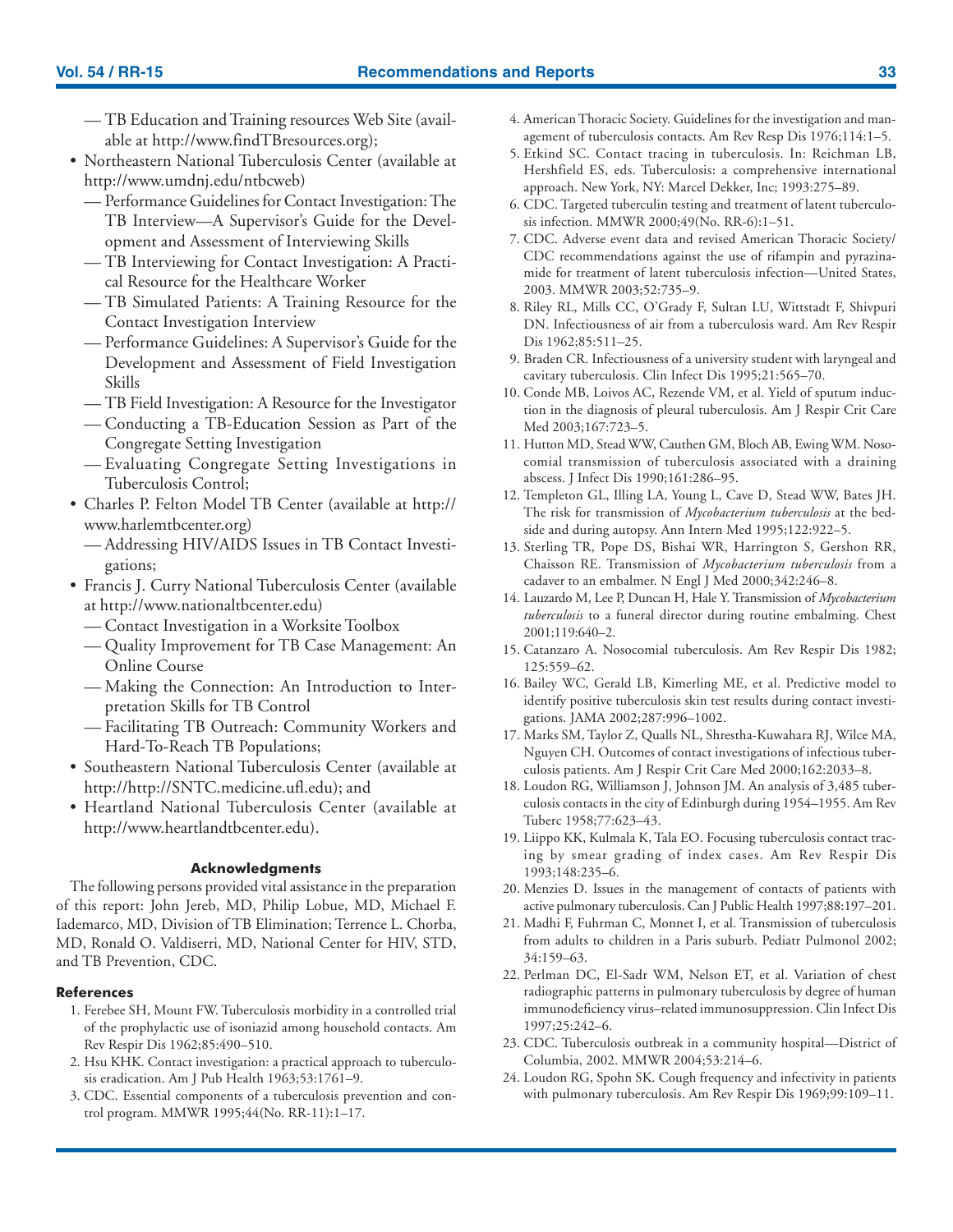- 25. Bates JH, Potts WE, Lewis M. Epidemiology of primary tuberculosis in an industrial school. N Engl J Med 1965;272:714–7.
- 26. Mangura BT, Napolitana EC, Passannante MR, McDonald RJ, Reichman LB. *Mycobacterium tuberculosis* miniepidemic in a church gospel choir. Chest 1998;113:234–7.
- 27. Loudon RG, Roberts RM. Singing and the dissemination of tuberculosis. Am Rev Respir Dis 1968;98:297–300.
- 28. Lawrence RM. Tuberculosis in children. In: Rom WN, Garay SM, eds. Tuberculosis. Boston, MA: Little, Brown, and Company; 1996.
- 29. Curtis AB, Ridzon R, Vogel R, et al. Extensive transmission of *Mycobacterium tuberculosis* from a child. N Engl J Med 1999;341:1491–5.
- 30. Garay SM. Tuberculosis and the human immunodeficiency virus infection. In: Rom WN, Garay SM, eds. Tuberculosis. Boston, MA: Little, Brown, and Company; 1996.
- 31. Carvalho AC, DeRiemer K, Nunes ZB, et al. Transmission of *Mycobacterium tuberculosis* to contacts of HIV-infected tuberculosis patients. Am J Respir Crit Care Med 2001;164:2166–71.
- 32. Cruciani M, Malena M, Bosco O, Gatti G, Serpelloni G. The impact of human immunodeficiency virus type 1 on infectiousness of tuberculosis: a meta-analysis. Clin Infect Dis 2001;33:1922–30.
- 33. Dietze R, Teixeira L, Rocha LMC, et al. Safety and bactericidal activity of rifalazil in patients with pulmonary tuberculosis. Clin Infect Dis 2001;45:1972–6.
- 34. Gunnels JJ, Bates JH, Swindoll H. Infectivity of sputum-positive tuberculous patients on chemotherapy. Am Rev Respir Dis 1974; 109:323–30.
- 35. Riley RL, Moodie AS. Infectivity of patients with pulmonary tuberculosis in inner city homes. Am Rev Respir Dis 1974;110:810–2.
- 36. Sultan L, Nyka W, Mills C, O'Grady F, Wells W, Riley RL. Tuberculosis disseminators: a study of the variability of aerial infectivity of tuberculosis patients. Am Rev Respir Dis 1960;82:359–69.
- 37. CDC. Update: nucleic acid amplification tests for tuberculosis. MMWR 2000;49:593–4.
- 38. Wilce M, Shrestha-Kuwahara R, Taylor Z, Qualls N, Marks S. Tuberculosis contact investigation policies, practices, and challenges in 11 U.S. communities. J Public Health Management Practices 2002;8:69–78.
- 39. CDC. HIPPA privacy rule and public health: guidance from CDC and the US Department of Health and Human Services. MMWR 2003;52(S-1):1–12.
- 40. Reichler MR, Reves R, Bur S, et al. Evaluation of investigations conducted to detect and prevent transmission of tuberculosis. JAMA 2002;287:991–5.
- 41. California Department of Health Services, California Tuberculosis Controllers Association. Contact investigation guidelines. Berkeley, CA: California Department of Health Services; 1998.
- 42. CDC. Guidelines for preventing the transmission of *Mycobacterium tuberculosis* in health-care facilities, 1994. MMWR 1994;43 (No. RR-13):1–132.
- 43. CDC. Self-study modules on tuberculosis: contact investigations for tuberculosis. Atlanta, GA; US Department of Health and Human Services, Public Health Service, CDC; 1999.
- 44. Bock NN, Mallory JP, Mobley N, DeVoe B, Taylor BB. Outbreak of tuberculosis associated with a floating card game in the rural south: lessons for tuberculosis contact investigations. Clin Infect Dis 1998;27:1221–6.
- 45. Golub JE, Cronin WA, Obasanjo OO, et al. Transmission of *Mycobacterium tuberculosis* through casual contact with an infectious case. Arch Intern Med 2001;161:2254–8.
- 46. Menzies D. Interpretation of repeated tuberculin tests. Boosting, conversion, and reversion. Am J Respir Crit Care Med 1999;159:15–21.
- 47. Rose CE, Zerbe GO, Lantz SO, Bailey WC. Establishing priority during investigation of tuberculosis contacts. Am Rev Respir Dis 1979;119:603–9.
- 48. Capewell S, Leitch AG. The value of contact procedures for tuberculosis in Edinburgh. Br J Dis Chest 1984;78:317–29.
- 49. Rouillon A, Perdrizet S, Parrot R. Transmission of tubercle bacilli: the effects of chemotherapy. Tubercle 1976;57:275–99.
- 50. Jereb J, Etkind SC, Joglar OT, Moore M, Taylor Z. Tuberculosis contact investigations: outcomes in selected areas of the United States, 1999. Int J Tuberc Lung Dis 2003;7:S384–90.
- 51. Stead WW, Senner JW, Reddick WT, Lofgren JP. Racial differences in susceptibility to infection by *Mycobacterium tuberculosis*. N Engl J Med 1990;322:422–7.
- 52. Comstock G. Tuberculosis in twins: a re-analysis of the Prophit Survey. Am Rev Respir Dis 1978;117:621–4.
- 53. Grzybowski S, Barnett, GD, Styblo K. Contacts of cases of active pulmonary tuberculosis. Bull Int Union Tuberc 1975;50:90–106.
- 54. Krishna Murthy VV, Nair SS, Gothi GD, Chakraborty AK. Incidence of tuberculosis among newly infected population and in relation to the duration of infected status. Ind J Tub 1976;23:3–7.
- 55. Starke JR. Tuberculosis in infants and children. In: Schlossberg D, ed. Tuberculosis and nontuberculous mycobacterial infections. 4th ed. Philadelphia, PA: W.B. Saunders Company; 1999.
- 56. Comstock GW, Cauthen GM. Epidemiology of tuberculosis. In: Reichman LB, Hershfield ES, eds. Tuberculosis: a comprehensive international approach. New York, NY: Marcel Dekker, Inc.; 1993.
- 57. American Academy of Pediatrics/Committee on Infectious Diseases. Tuberculosis. In: Pickering LK, ed. 2003 redbook: report of the Committee on Infectious Diseases. 26th ed. Elk Grove Village, IL: American Academy of Pediatrics; 2003:642–60.
- 58. Iseman MD. Pediatric tuberculosis. In: A clinician's guide to tuberculosis. Philadelphia, PA: Lippincott Williams and Wilkins; 2000.
- 59. American Thoracic Society, CDC, Infectious Diseases Society of America. Controlling tuberculosis in the United States: recommendations from the American Thoracic Society, CDC, and the Infectious Disease Society of America. MMWR 2005;54(No. RR-12).
- 60. Cohn DL, El-Sadr WM. Treatment of latent tuberculosis infection. In: Reichman LB, Hershfield ES, eds. Tuberculosis: a comprehensive international approach. New York, NY: Marcel Dekker, Inc.; 2000.
- 61. Markowitz N, Hansen NI, Hopewell PC, et al. Incidence of tuberculosis in the United States among HIV-infected persons. Ann Intern Med 1997;126:123–32.
- 62. Daley CL, Small PM, Schecter GK, et al. An outbreak of tuberculosis with accelerated progression among persons infected with the human immunodeficiency virus: an analysis using restrictionfragment-length polymorphisms. N Engl J Med 1992;326:231–5.
- 63. CDC. Nosocomial transmission of multidrug-resistant tuberculosis among HIV-infected persons—Florida and New York, 1988–1991. MMWR 1991;40:585–91.
- 64. Fischl MA, Uttamchandani RB, Daikos GL, et al. An outbreak of tuberculosis caused by multiple-drug-resistant tubercle bacilli among patients with HIV infection. Ann Intern Med 1992;117:177–83.
- 65. Gardam MA, Keystone EC, Menzies R, et al. Anti-tumor necrosis factor agents and tuberculosis risk: mechanisms of action and clinical management. Lancet 2003;3:148–55.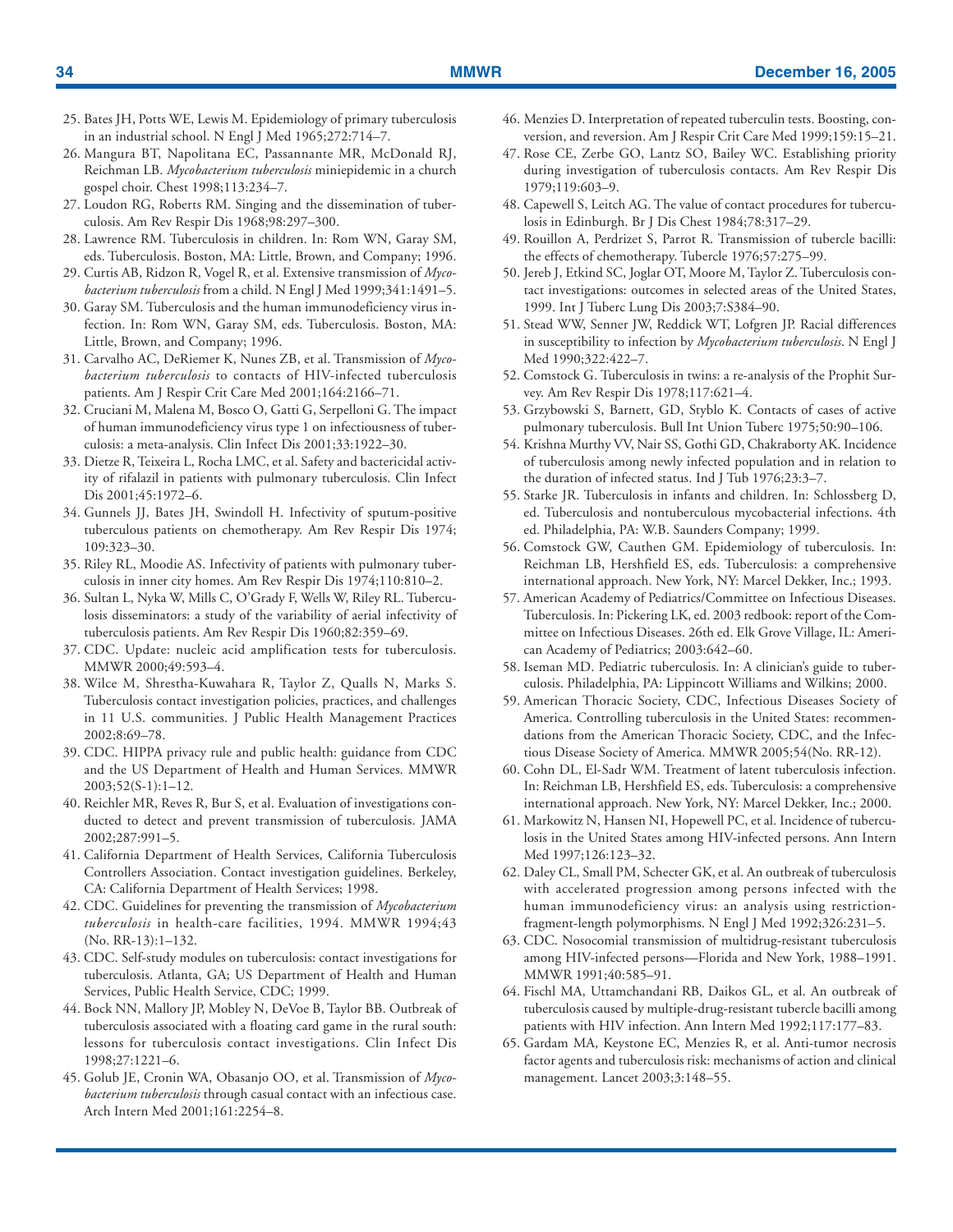- 66. Palmer CE, Jablon S, Edwards PQ. Tuberculosis morbidity of young men in relation to tuberculin sensitivity and body build. Am Rev Tuberc 1957;76:517–39.
- 67. Paul R. Silicosis in northern Rhodesia copper miners. Arch Environ Health 1961;2:96–109.
- 68. Westerholm P, Ahlmark A, Maasing R, Segelberg I. Silicosis and risk of lung cancer or lung tuberculosis: a cohort study. Environ Res 1986;41:339–50.
- 69. Pablos Mendez A, Blustein J, Knirsch CA. The role of diabetes mellitus in the higher prevalence of tuberculosis among Hispanics. Am J Public Health 1997;87:574–9.
- 70. Boucot KR, Dillon ES, Cooper DA, Meier P, Richardson R. Tuberculosis among diabetics: the Philadelphia Survey. Am Rev Tuberc 1952;65:1–50.
- 71. Lundin AP, Adler AJ, Berlyne GM, Friedman EA. Tuberculosis in patients undergoing maintenance hemodialysis. Am J Med 1979;67:597–602.
- 72. Chia S, Karim M, Elwood RK, FitzGerald JM. Risk of tuberculosis in dialysis patients: a population-based study. Int J Tuberc Lung Dis 1998;2:989–91.
- 73. Thorn PA, Brookes VS, Waterhouse JA. Peptic ulcer, partial gastrectomy, and pulmonary tuberculosis. Br Med J 1956;1:603–8.
- 74. Snider DE. Tuberculosis and gastrectomy. Chest 1985;87:414–5.
- 75. Pickleman JR, Evans LS, Kane JM, Freeark RJ. Tuberculosis after jejunoileal bypass for obesity. JAMA 1975;234:744.
- 76. Bruce RM, Wise L. Tuberculosis after jejunoileal bypass for obesity. An Intern Med 1977;87:574–6.
- 77. Riley EC, Murphy G, Riley RL. Airborne spread of tuberculosis in a suburban elementary school. Am J Epidemiol 1978;107:421–32.
- 78. Nardell EA, Keegan J, Cheney SA, Etkind SC. Airborne infection: theoretical limits of protection achievable by building ventilation. Am Rev Respir Dis 1991;144:302–6.
- 79. Gammaitoni L, Nucci MC. Using a mathematical model to evaluate the efficacy of TB control measures. Emerg Infect Dis 1997;3:335–42.
- 80. Stead WW. Management of health care workers after inadvertent exposure to tuberculosis: a guide for the use of preventive therapy. Ann Intern Med 1995;123:906–12.
- 81. Rieder HL. Risk of travel-associated tuberculosis. Clin Infect Dis 2001;33:1393–6.
- 82. Houk VH, Baker JH, Sorensen K, Kent DC. The epidemiology of tuberculosis infection in a closed environment. Arch Environ Health 1968;16:26–35.
- 83. Houk VH, Kent DC, Baker JH, Sorensen K, Hanzel GD. The Byrd study: in-depth analysis of a micro-outbreak of tuberculosis in a closed environment. Arch Environ Health 1968;16:4–6.
- 84. Gerald LB, Tang S, Bruce F, et al. A decision tree for tuberculosis contact investigation. Am J Respir Crit Care Med 2002;166:1122–7.
- 85. Kenyon TA, Valway SE, Ihle WW, Onorato IM, Castro KG. Transmission of multidrug-resistant *Mycobacterium tuberculosis* during a long airplane flight. N Engl J Med 1996;334:933–8.
- 86. Driver CR, Valway SE, Morgan WM, Onorato IM, Castro KG. Transmission of *Mycobacterium tuberculosis* associated with air travel. JAMA 1994;272:1031–5.
- 87. World Health Organization. Tuberculosis and air travel: guidelines for prevention and control. Geneva, Switzerland: World Health Organization; 1998.
- 88. CDC. Exposure of passengers and flight crew to *Mycobacterium tuberculosis* on commercial aircraft, 1992–1995. MMWR 1995;44:137–40.
- 89. CDC. Essential components of a tuberculosis prevention and control program. MMWR 1995;44(No. RR-11):1–16.
- 90. Ferebee SH. Controlled chemoprophylaxis trials in tuberculosis: a general review. Adv Tuberc Res 1970;17:28–106.
- 91. Sutherland I. The ten-year incidence of clinical tuberculosis following "conversion" in 2550 individuals aged 14 to 19 years. Tuberculosis Surveillance Research Unit progress report. The Hague, Netherlands: Royal Netherlands Tuberculosis Association (KNCV); 1968.
- 92. CDC. Reported tuberculosis in the United States, 2002. Atlanta, GA: US Department of Health and Human Services, CDC; 2003.
- 93. Fine PEM. Variation in protection by BCG: implications of and for heterologous immunity. Lancet 1995;346:1339–45.
- 94. CDC. The role of BCG vaccine in the prevention and control of tuberculosis in the United States: a joint statement by the Advisory Council for the Elimination of Tuberculosis and the Advisory Committee on Immunization Practices. MMWR 1996;45(No. RR-4):1–18.
- 95. Huebner RE, Schein MF, Bass JB. The tuberculin skin test. Clin Infect Dis 1993;17:968–75.
- 96. CDC. Reported tuberculosis in the United States, 2003. Atlanta, GA: U.S. Department of Health and Human Services, CDC; 2004.
- 97. CDC. Guidelines for national human immunodeficiency virus case surveillance, including monitoring for human immunodeficiency virus infection and acquired immunodeficiency syndrome. MMWR 1999;48(No. RR-13):1–28.
- 98. CDC. Missed opportunities for prevention of tuberculosis among persons with HIV infection—United States, 1996–1997. MMWR 2000;49:685–7.
- 99. Reichler MR, Bur S, Reves R, et al. Results of testing for human immunodeficiency virus infection among recent contacts of infectious tuberculosis cases in the United States. Int J Tuber Lung Dis 2003;7:S471–8.
- 100. CDC. Revised guidelines for HIV counseling, testing, and referral. MMWR 2001;50(No. RR-19):1–58.
- 101. CDC. Prevention and treatment of tuberculosis among patients infected with human immunodeficiency virus: principles of therapy and revised recommendations. MMWR 1998;47(No. RR-20):1–51.
- 102. Edwards LB, Palmer CE, Magnus K. BCG vaccination: studies by the WHO Tuberculosis Research Office, Copenahgen. Geneva, Switzerland: World Health Organization; 1953.
- 103. Griep WA. De tuberculinreacti [Dutch]. The Hague, Netherlands: Royal Netherlands Tuberculosis Association (KNCV); 1957.
- 104. Wasz-Hockert O. On the period of incubation in tuberculosis. Ann Med Fenn 1947;96:764–72.
- 105. Wallgren A. The time-table of tuberculosis. Tuberc 1948;29:245–51.
- 106. Poulsen A. Some clinical features of tuberculosis: I. Incubation period. Acta Tuberc Scand 1950;24:311–46.
- 107. Dunlap NE, Bass J, Fujiwara P, et al. Diagnostic standards and classification of tuberculosis in adults and children. Am J Respir Crit Care Med 2000;161:1376–95.
- 108. Cauthen GM, Snider DE, Onorato IM. Boosting of tuberculin sensitivity among Southeast Asian refugees. Am J Respir Crit Care Med 1994;149:1597–600.
- 109. US Department of Health and Human Services. Healthy people 2010. 2nd ed. With understanding and improving health and objectives for improving health [2 vols.]. Washington, DC, US Department of Health and Human Services; 2000.
- 110. Reichler MR, Reves R, Bur S, et al. Treatment of latent tuberculosis infection in contacts of new tuberculosis cases in the United States. South Med J 2002;95:414–20.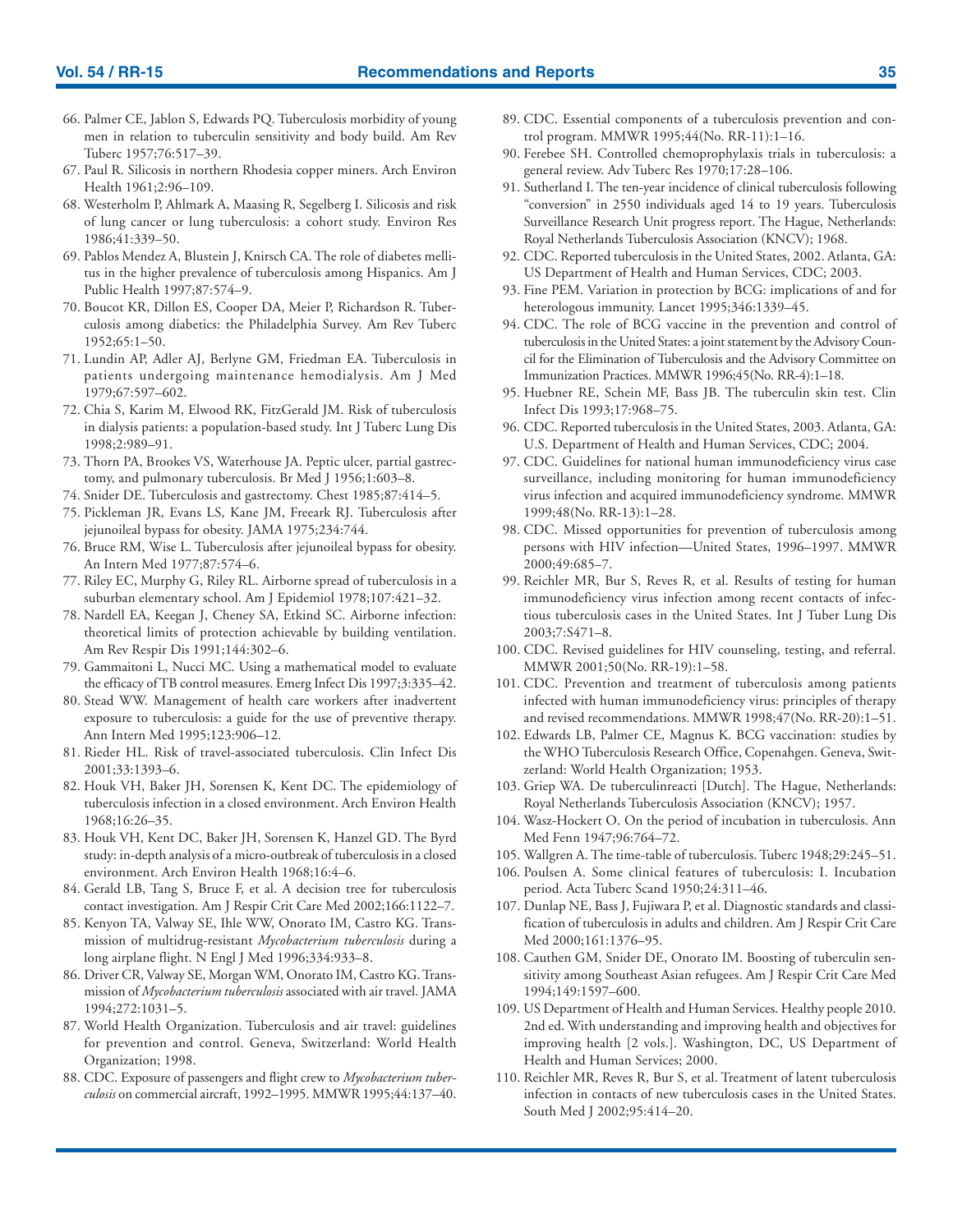- 111. Lincoln EM, Sewell EM. Tuberculosis in children. New York, NY: McGraw-Hill Book Company, Inc.; 1963.
- 112. CDC. Management of persons exposed to multidrug-resistant tuberculosis. MMWR 1992;41(No. RR-11):59–71.
- 113. American Thoracic Society, CDC, Infectious Diseases Society of America. Control of tuberculosis in the United States. Am Rev Resp Dis 1992;146:1623–33.
- 114. Institute of Medicine. Ending neglect: the elimination of tuberculosis in the United States. Washington, DC: National Academy Press; 2000.
- 115. Etkind SC, Veen J. Contact follow-up in high- and low-prevalence countries. In: Reichman LB, Hershfield ES, eds. Tuberculosis: a comprehensive international approach. New York, NY: Marcel Dekker, Inc.; 2000.
- 116. CDC. Aggregate reports for tuberculosis program evaluation: training manual and user's guide. Atlanta, GA: US Department of Health and Human Services, CDC; 2005. Available at [http://www.cdc.gov/](http://www.cdc.gov/nchstp/tb/pubs/PDF/ARPEs_manual.pdf) [nchstp/tb/pubs/PDF/ARPEs\\_manual.pdf.](http://www.cdc.gov/nchstp/tb/pubs/PDF/ARPEs_manual.pdf)
- 117. Arias KM. Collecting, organizing, and displaying epidemiologic data. In: Quick reference to outbreak investigation and control in health care facilities. Gaithersburg, MD: Aspen Publishers; 2000.
- 118. CDC. Framework for program evaluation in public health. MMWR 1999;48(No. RR-11):1–40.
- 119. National Center for Health Statistics. NCHS staff manual on confidentiality. Hyattsville, MD: US Department of Health and Human Services, Public Health Service, National Center for Health Statistics; 1984.
- 120. Public law 104-191. Section 164.512. Available at http://aspe.hhs.gov/ pl104191.htm.
- 121. CDC. Self-study modules on tuberculosis: confidentiality in tuberculosis control. Atlanta, GA: US Department of Health and Human Services, Public Health Service, CDC; 1999.
- 122. National TB Controllers Association/CDC Advisory Group on Tuberculosis Genotyping. Guide to the application of genotyping to tuberculosis prevention and control. Atlanta, GA: US Department of Health and Human Services, CDC; 2004.
- 123. Crawford JT. Genotyping in contact investigations: a CDC perspective. Int J Tuberc Lung Dis 2003;7:S453–7.
- 124. Daley CL, Kawamura LM. The role of molecular epidemiology in contact investigations: a US perspective. Int J Tuberc Lung Dis 2003; 7:S458–62.
- 125. Lambregts-van Weezenbeek CS, Sebek MM, van Gerven PJ, et al. Tuberculosis contact investigation and DNA fingerprint surveillance in The Netherlands: 6 years' experience with nation-wide cluster feedback and cluster monitoring. Int J Tuberc Lung Dis 2003;7:S463–70.
- 126. McElroy PD, Rothenberg RB, Varghese R, et al. A network-informed approach to investigating a tuberculosis outbreak: implications for enhancing contact investigations. Int J Tuberc Lung Dis 2003;7:S486–493.
- 127. American Thoracic Society, CDC, Infectious Diseases Society of America. Treatment of tuberculosis. MMWR 2003;52(No. RR-11):1–77.
- 128. Valway SE, Sanchez MPC, Shinnick TF, et al. An outbreak involving extensive transmission of a virulent strain of *Mycobacterium tuberculosis*. N Engl J Med 1998;338:633–9.
- 129. Yusuf HR, Braden CR, Greenberg AJ, Weltman AC, Onorato IM, Valway SE. Tuberculosis transmission among five school bus drivers and students in two New York counties. Pediatrics 1997;100:E9.
- 130. Prabhakar R, Venkataraman P, Vallishayee RS, et al. Virulence for guinea pigs of tubercle bacilli isolated from the sputum of participants in the BCG trial, Chingleput District, South India. Tubercle 1987;68:3–17.
- 131. CDC. Prevention and control of tuberculosis in correctional facilities: recommendations of the Advisory Council for the Elimination of Tuberculosis. MMWR 1996;45(No. RR-8):1–27.
- 132. Valway SE, Richards SB, Kovacovich J, Greifinger RB, Crawford JT, Dooley SW. Outbreak of multi-drug-resistant tuberculosis in a New York State prison, 1991. Am J Epidemiol 1994;140:113–22.
- 133. CDC. Probable transmission of multidrug-resistant tuberculosis in a correctional facility—California. MMWR 1993;42:48–51.
- 134. Jones TF, Craig AS, Valway SE, Woodley CL, Schaffner W. Transmission of tuberculosis in a jail. Ann Intern Med 1999;131:557–63.
- 135. Spradling P, Drociuk D, McLaughlin S, et al. Drug-drug interactions in inmates treated for human immunodeficiency virus and *Mycobacterium tuberculosis* infection or disease: an institutional tuberculosis outbreak. Clin Infect Dis 2002;35:1106–12.
- 136. CDC. Guidelines for environmental infection control in health-care facilities: recommendations of CDC and the Healthcare Infection Control Practices Advisory Committee (HICPAC). MMWR 2003;52(No. RR-10):1–42.
- 137. CDC. Prevention and control of tuberculosis among homeless persons: recommendations of the Advisory Council for the Elimination of Tuberculosis. MMWR 1992;41(No. RR-5):13–21.
- 138. CDC. Tuberculosis among residents of shelters for the homeless— Ohio, 1990. MMWR 1991;40:869–71, 877.
- 139. McElroy PD, Southwick KL, Fortenberry ER, et al. Outbreak of tuberculosis among homeless persons coinfected with human immunodeficiency virus. Clin Infect Dis 2003;36:1305–12.
- 140. Yun LW, Reves RR, Reichler MR, et al. Outcomes of contact investigation among homeless persons with infectious tuberculosis. Int J Tuberc Lung Dis 2003;7:S405–11.
- 141. Houk VN. Spread of tuberculosis via recirculated air in a naval vessel: the Byrd study. Ann N Y Acad Sci 1980;353:10–24.
- 142. DiStasio AJ, Trump DH. The investigation of a tuberculosis outbreak in the closed environment of a U.S. navy ship, 1987. Mil Med 1990;155:347–51.
- 143. Moore M, Valway SE, Ihle W, Onorato IM. A train passenger with pulmonary tuberculosis: evidence of limited transmission during travel. Clin Infect Dis 1999;28:52–6.
- 144. Rogers EFH. Epidemiology of an outbreak of tuberculosis among school children. Public Health Rep 1962;77:401–9.
- 145. Miller MA, Valway S, Onorato IM. Tuberculosis risk after exposure on airplanes. Tubercle Lung Dis 1996;77:414–9.
- 146. Kline SE, Hedemark LL, Davies SF. Outbreak of tuberculosis among regular patrons of a neighborhood bar. N Engl J Med 1995;333:222–7.
- 147. CDC. Crack cocaine use among persons with tuberculosis—Contra Costa County, California, 1987–1990. MMWR 1991;40:485–9.
- 148. CDC. Prevention and control of tuberculosis in migrant farm workers: recommendations of the Advisory Council for the Elimination of Tuberculosis. MMWR 1992;41(No. RR-10):1–11.
- 149. Fanning A, Edwards S. *Mycobacterium bovis* infection in human beings in contact with elk (*Cervus elaphus*) in Alberta, Canada. Lancet 1991;338:1253–5.
- 150. American Academy of Pediatrics/Committee on Infectious Diseases. Tuberculosis. In: Pickering LK, ed. 2000 red book: report of the Committee on Infectious Diseases. 25th ed. Elk Grove Village, IL: American Academy of Pediatrics; 2000:595, 611.
- 151. CDC. Prevention and control of tuberculosis in facilities providing long-term care to the elderly: recommendations of the Advisory Committee for the Elimination of Tuberculosis. MMWR 1990;39 (No. RR-10):7–20.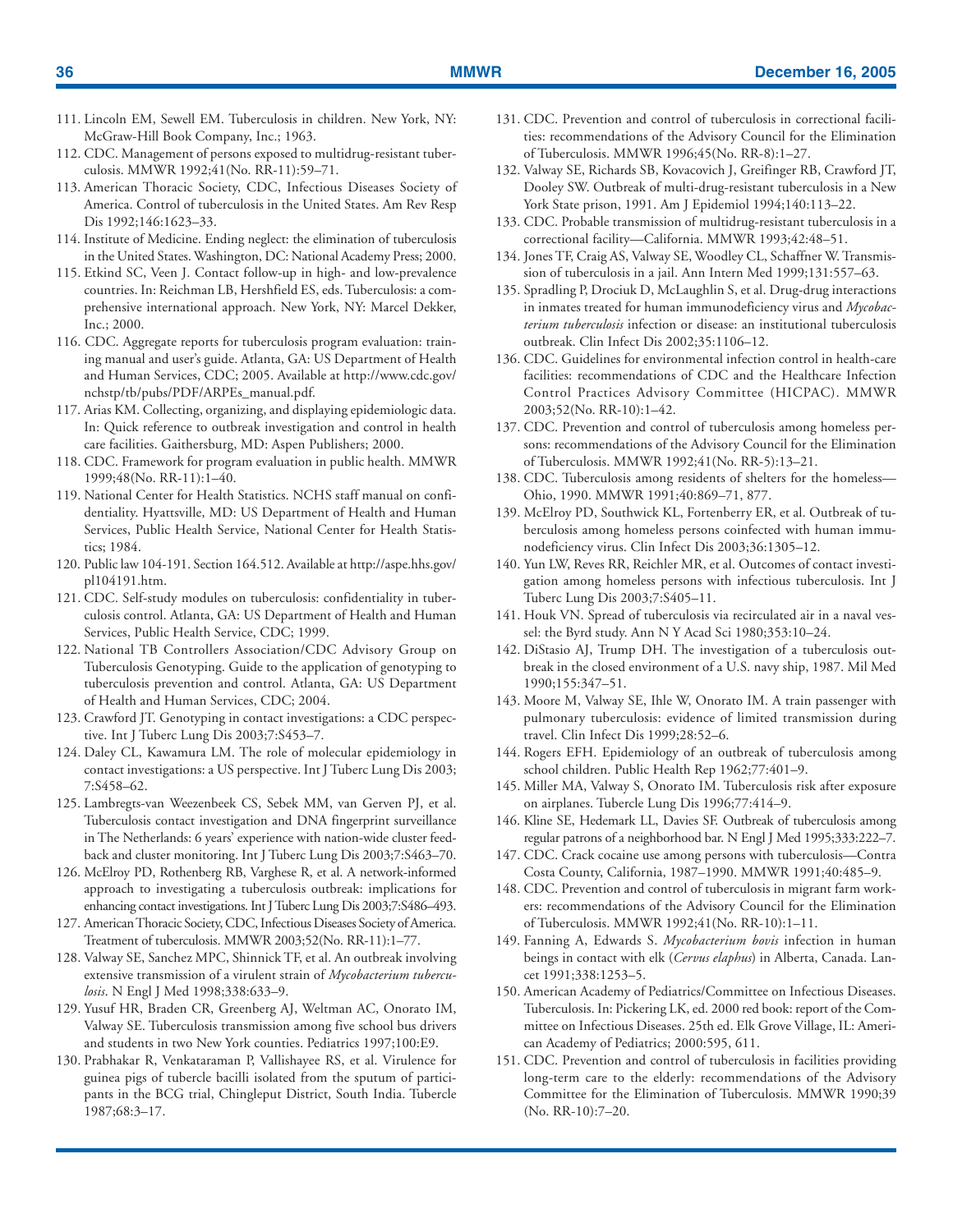- 152. Lobato MN, Mohle-Boehtani JC, Royce SE. Missed opportunities for preventing tuberculosis among children younger than five years of age. Pediatrics 2000;6:E75.
- 153. Driver CR, Luallen JJ, Good WE, Valway SE, Frieden TR, Onorato IM. Tuberculosis in children younger than five years old: New York City. Pediatr Infect Dis J 1995;14:112–7.
- 154. Kimerling ME, Vaughn ES, Dunlap NE. Childhood tuberculosis in Alabama: epidemiology of disease and indicators of program effectiveness, 1983 to 1993. Pediatr Infect Dis J 1995;14:678–84.
- 155. Watchi R, Kahlstrom E, Vachon LA, Barnes PF. Pediatric tuberculosis: clinical presentation and contact investigation at an urban medical center. Respiration 1998;65:192–4.
- 156. Lobato MN, Royce SE, Mohle-Boetani JC. Yield of source-case and contact investigations in identifying previously undiagnosed childhood tuberculosis. Int J Tuberc Lung Dis 2003;7:S391–6.
- 157. Soren K, Saiman L, Irigoyen M, Gomez-Duarte C, Levison MJ, McMahon DJ. Evaluation of household contacts of children with positive tuberculin skin tests. Pediatr Infect Dis J 1999;18:949–55.
- 158. Ford J, Boutotte J, Etkind S, Nardell E. Source case investigation in Massachusetts children under age 5 [Abstract]. Am J Respir and Crit Care Med 2000;161:A298.
- 159. Besser RE, Pakiz B, Schulte JM, et al. Risk factors for positive mantoux tuberculin skin tests in children in San Diego, California: evidence for boosting and possible foodborne transmission. Pediatrics 2001;108:305–10.
- 160. Kleinman A. Patients and healers in the context of culture: an exploration of the borderland between anthropology, medicine, and psychiatry. Berkeley, CA: University of California Press; 1980.
- 161. US Department of Health and Human Services. National standards for culturally and linguistically appropriate services in health care: final report. Rockville, MD: US Department of Health and Human Services, Office of Minority Health; 2001. Available a[t http://www.](http://www.omhrc.gov/omh/programs/2pgprograms/finalreport.pdf) [omhrc.gov/omh/programs/2pgprograms/finalreport.pdf.](http://www.omhrc.gov/omh/programs/2pgprograms/finalreport.pdf)
- 162. MacQueen K. Social network analysis techniques for contact investigation [Presentation]. National Tuberculosis Controllers Workshop. Atlanta, GA; August 30–September 1, 2000.
- 163. Israel BA. Social networks and health status: linking theory, research, and practices. Patient Couns Health Educ 1982;4:65–79.
- 164. Morris M, Kretzschmar M. Concurrent partnerships and transmission dynamics in networks. Social Networks 1995;17:299–318.
- 165. Bell DC, Montoya ID, Atkinson JS, Yang SJ. Social networks and forecasting the spread of HIV infection. J Acquir Immune Defic Syndr 2002;31:218–29.
- 166. Rothenberg RB, Long DM, Sterk CE, et al. The Atlanta Urban Networks Study: a blueprint for endemic transmission. AIDS 2000;14:2191–200.
- 167. CDC. HIV-related tuberculosis in a transgender network—Baltimore, Maryland and New York City Area, 1998–2000. MMWR 2000;49:317–20.
- 168. Fitzpatrick LK, Hardacker WH, Agerton T, et al. A preventable outbreak of tuberculosis investigated through an intricate social network. Clin Infect Dis 2001;33:1801–6.
- 169. Klovdahl AS, Graviss EA, Yaganehdoost A, et al. Networks and tuberculosis: an undetected community outbreak involving public places. Soc Sci Med 2001;52:681–94.
- 170. CDC. Cluster of tuberculosis cases among exotic dancers and their close contacts—Kansas, 1994–2000. MMWR 2001;50:291–3.
- 171. Jeske L. Social networking in contact investigation: source case investigation, Tacoma-Pierce County, Washington State [Poster]. Presented at the National Tuberculosis Controllers Workshop, Atlanta, GA; August 30–September 1, 2000.
- 172. Gournis E. Going beyond the traditional contact investigation circle in San Francisco [Poster]. Presented at the National Tuberculosis Controllers Workshop, Atlanta GA.; August 30–September 1, 2000.
- 173. Mazurek GH, LoBue PA, Daley CL, et al. Comparison of a wholeblood interferon gamma assay with tuberculin skin testing for detecting latent *Mycobacterium tuberculosis* infection. JAMA 2001; 286:1740–7.
- 174. CDC. Guidelines for using the QuantiFERON®-TB test for diagnosing latent *Mycobacterium tuberculosis* infection. MMWR 2003;52 (No. RR-2):15–8.
- 175. Mori T, Sakatani M, Yamagishi F, et al. Specific detection of tuberculosis infection with an interferon-gamma based assay using new antigens. Am J Respir Crit Care Med 2004;170:59–64.
- 176. Brock I, Weldingh K, Lillebaek T, Follmann F, Andersen P. Comparison of tuberculin skin test and new specific blood test in tuberculosis contacts. Am J Respir Crit Care Med 2004;170:65–9.
- 177. CDC. Guidelines for using the QuantiFERON®-TB gold test for detecting *Mycobacterium tuberculosis* infection, United States. MMWR 2005;54 (No. RR-15):49–56.
- 178. Lalvani A, Pathan AA, Durkan H, et al. Enhanced contact tracing and spatial tracking of *Mycobacterium tuberculosis* infection by enumeration of antigen-specific T cells. Lancet. 2001;357:2017–21.
- 179. Ewer K, Deeks J, Alvarez L, et al. Comparison of T-cell-based assay with tuberculin skin test for diagnosis of *Mycobacterium tuberculosis* infection in a school tuberculosis outbreak. Lancet 2003;361:1168–73.

### **National Tuberculosis Controllers Association/CDC Workgroup on Contact Investigations Membership List, December, 2005**

**Co-Chairs:** Jon Tilinghast, MD, Oklahoma State Department of Health, Oklahoma City, Oklahoma; Zachary Taylor, MD, Division of Tuberculosis Elimination, National Center for HIV, STD, and TB Prevention, CDC.

**Members:** Suzanne Banda, MPH, Evelyn Lancaster, Oregon Department of Human Resources, Portland, Oregon; Rajita Bhavaraju, MPH, Mark Wolman, MPH, Global Tuberculosis Institute, New Jersey Medical School, Newark, New Jersey; Sue Etkind, MS, Massachusetts Department of Public Health, Boston, Massachusetts; Kimberly W. Field, MSN, Lorena Jeske, MN, Washington State Department of Health, Olympia, Washington; Teresa Garrett, MS, Utah Department of Health, Salt Lake City, Utah; James M. Holcombe, MPPA, Mississippi State Department of Health, Jackson, Mississippi; Jennifer Flood, MD, Lisa Pascopella, PhD, Joan Sprinson, MPH, California Department of Health Services, Richmond, California; Dennis Minnice, MA, Chicago Department of Health, Chicago, Illinois; Jeff Taylor, MPH, Charles Wallace, PhD, Texas Department of State Health Services, Austin, Texas; Frank Wilson, MD, Arkansas Department of Health, Little Rock, Arkansas; John Jereb, MD, Nickolas DeLuca, PhD, Mary Reichler, MD, Phil LoBue, MD, Suzanne Marks, MPH, Scott McCoy, Maureen Wilce, MS, Division of Tuberculosis Elimination, National Center for HIV, STD, and TB Prevention, CDC.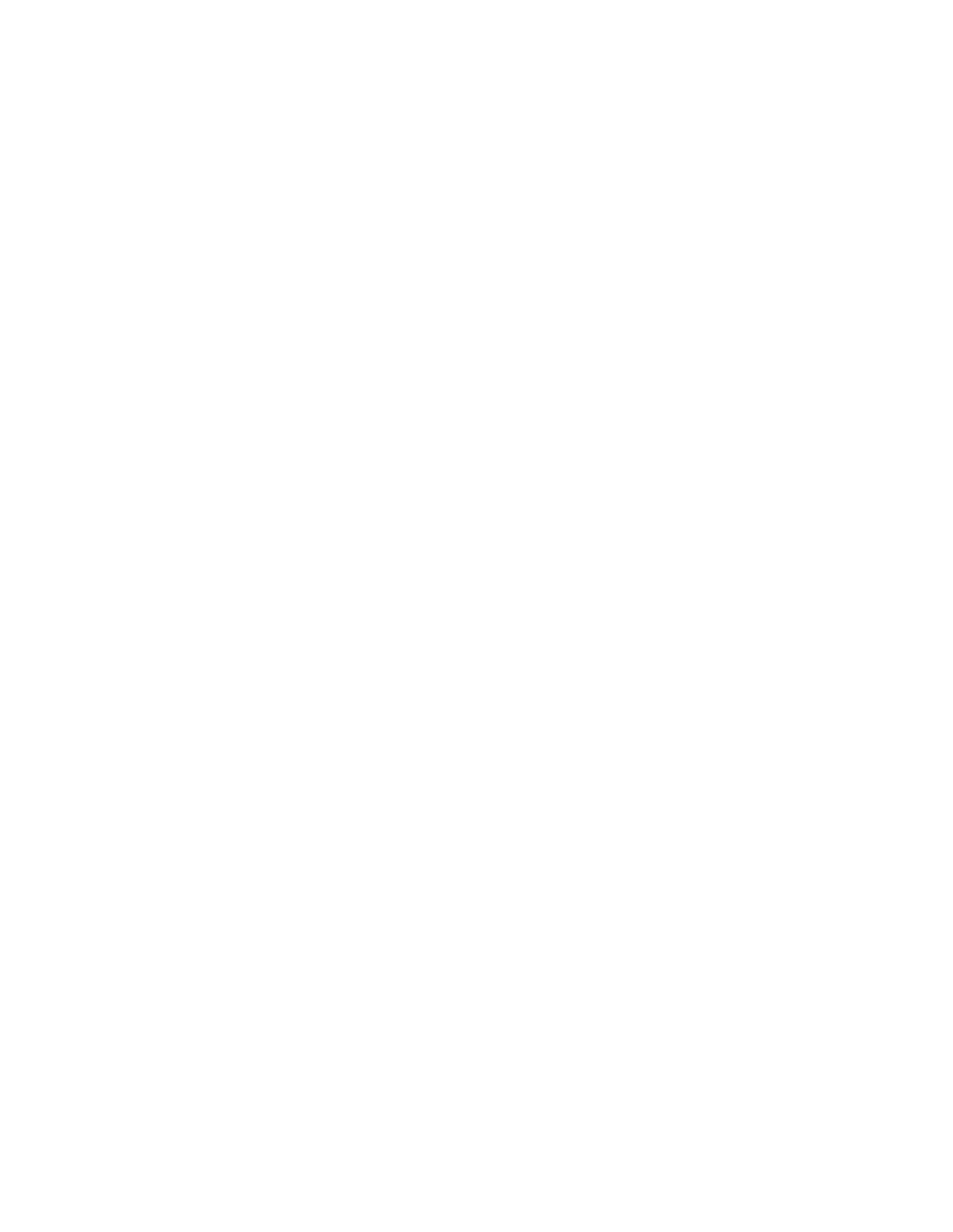# **Appendix A Glossary**

<span id="page-40-0"></span>The following terms and abbreviations are used in this report.

**Acid-fast bacilli (AFB).** Microorganisms that are distinguished by their retention of specific stains even after being rinsed with an acid solution. The majority of AFB in patient specimens are mycobacteria, including species other than *Mycobacterium tuberculosis* complex. A positive nucleic acid amplification (NAA) or culture result is needed for confirmation of *M. tuberculosis* complex. The relative concentration of AFB per unit area on a slide (the smear grade) is associated with infectiousness.

**Anergy.** A condition wherein a person has diminished ability to exhibit delayed T-cell hypersensitivity reaction to antigens because of a condition or situation resulting in altered immune function. When referring to inability to react to a skin test, the correct term is cutaneous anergy. Skin tests for anergy (i.e., control antigens) have poor predictive value and are not recommended.

**Associate contact.** A person who is somehow affiliated with a patient who has noninfectious tuberculosis (TB) or with another contact. Often used in connection with source-case investigations; does not imply an *M. tuberculosis* transmission pathway.

**Bacille Calmette-Guérin (BCG).** A vaccine for tuberculosis named after the French scientists Calmette and Guérin. The vaccine is effective in preventing disseminated and meningeal TB disease in infants and young children. It might have approximately 50% efficacy for preventing smeardiagnosed pulmonary TB in adults. It is used in multiple countries where TB disease is endemic.

**Boosting.** When nonspecific or remote sensitivity to tuberculin (purified protein derivative [PPD] in the skin test) wanes or disappears with time, subsequent tuberculin skin tests can restore the sensitivity. This is called boosting or the booster phenomenon. An initially limited reaction size is followed by a larger reaction size on a later test, which can be confused with a conversion or a recent *M. tuberculosis* infection. Two-step testing is used to distinguish new infections from boosted reactions in infection-control surveillance programs, but this method is not recommended for testing contacts.

**Bronchoscopy.** A procedure for examining the lower respiratory tract that requires inserting the end of an endoscopic instrument through the mouth or nose (or tracheostomy) and into the respiratory tree. It can be used to obtain diagnostic specimens. It also creates a high risk for *M. tuberculosis* transmission to health-care workers if it is used on a patient who has TB (even if the patient is smear negative), because the procedure induces coughing.

**Bronchoalveolar lavage (BAL).** A procedure for collecting respiratory specimens from the airway, typically during bronchoscopy. Sterile saline is flushed through an airway, and the resultant mixture of cells, secretions, and saline is aspirated for studies (e.g., microscopy and culture).

**Case.** A particular instance of a disease (e.g., TB). A case is detected, documented, and reported.

**Cavity (pulmonary).** A hole in the lung parenchyma, typically not involving the pleural space. Although multiple causes can account for a lung cavity, and its appearance is similar regardless of its cause, in pulmonary TB, it results from the destruction of pulmonary tissue by direct bacterial invasion and an immune interaction triggered by *M. tuberculosis*. A tuberculous cavity large enough to see with a normal chest radiograph predicts infectiousness.

**Contact.** Refers to someone who has been exposed to *M. tuberculosis* infection by sharing air space with a person with infectious TB.

**Contagious.** Refers to TB disease of either the lungs or the throat that has been demonstrated to have caused transmission to other persons or the patient who has TB disease.

**Conversion.** A change in the result of a test for *M. tuberculosis* infection that is interpreted to indicate a change from being uninfected to infected. With the tuberculin skin test, an increase of  $\geq 10$  mm in induration size during  $\leq 2$  years is defined as a conversion. A conversion is presumptive evidence of new *M. tuberculosis* infection and poses an increased risk for progression to TB disease. The term is applied to contacts only when previous skin test results are available. A change in tuberculin status during the window period is not necessarily consistent with this definition.

**Delayed-type hypersensitivity (DTH).** Cell-mediated inflammatory reaction to an antigen that is recognized by the immune system, typically because of previous exposure to the same or similar antigens. Cell-mediated reactions are contrasted with an antibody (or humoral) response. DTH typically peaks 48–72 hours after exposure to the antigen.

**Directly observed therapy (DOT).** An adherence-enhancing strategy in which a health-care worker or other trained person watches a patient swallow each dose of medication and is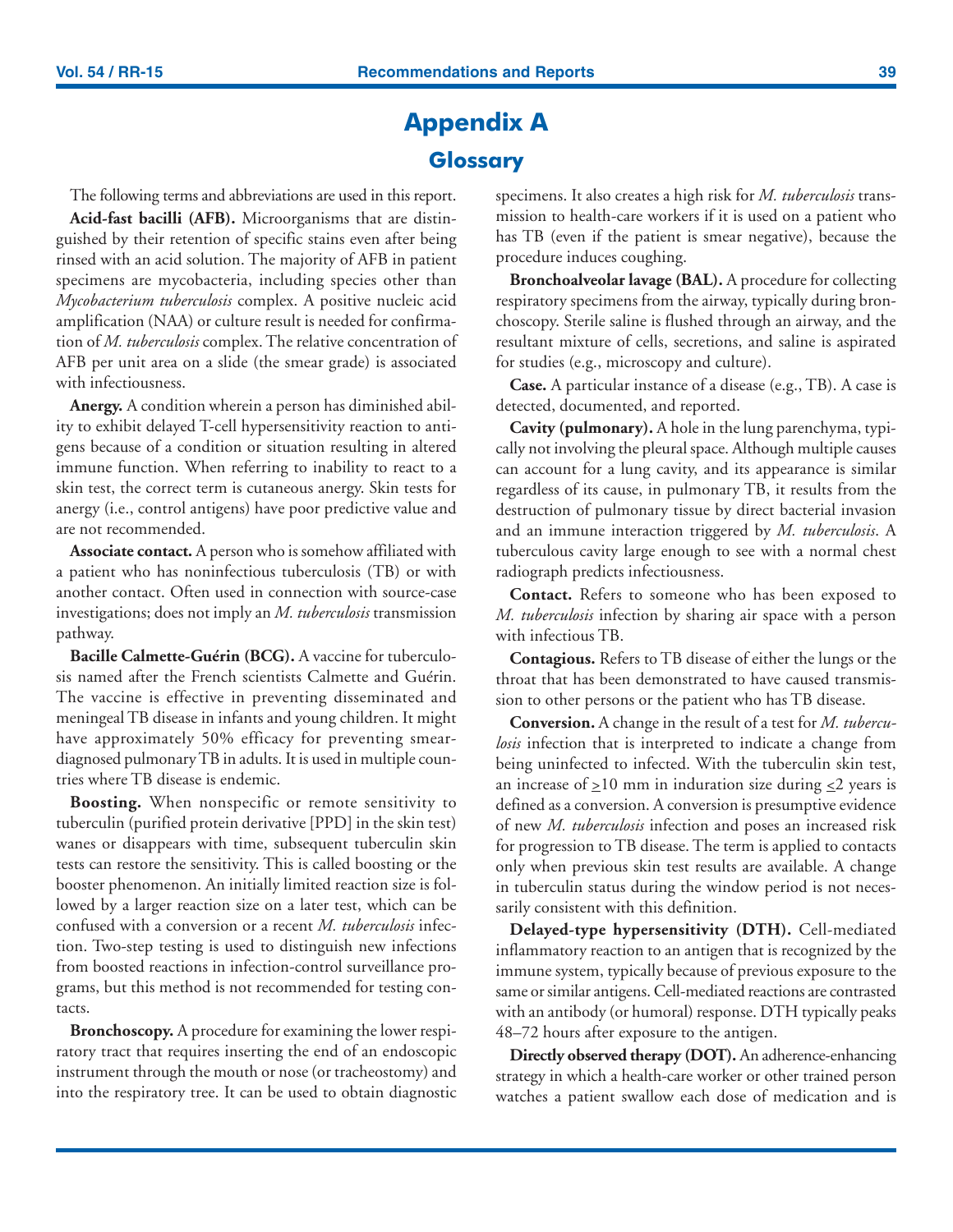accountable to the public health system. DOT is the preferred method of care for all patients with TB disease and is a preferred option for patients under treatment for latent infection.

**Disseminated TB.** See Miliary TB.

**Drug-susceptibility test.** A laboratory determination to assess whether an *M. tuberculosis* complex isolate is susceptible or resistant to anti-TB drugs that are added to mycobacterial growth medium. The results predict whether a specific drug is likely to be effective in treating TB disease caused by that isolate.

**Enabler.** A practical item given to a patient for making adherence (e.g., to treatment or to clinic appointments) easier.

**Exposure.** The condition of being subjected to something (e.g., an infectious agent) that could have an effect. A person exposed to *M. tuberculosis* does not necessarily become infected. Much of the work in a TB contact investigation is dedicated to learning who was exposed and, of these, who became infected.

**Exposure period.** The coincident period when a contact shared the same air space as a person with TB during the infectious period.

**Exposure site.** A location that the index patient visited during the infectious period (e.g., a school, bar, bus, or residence).

**Immunocompromised and immunosuppressed.** Conditions in which at least part of the immune system is functioning at less than normal capacity. According to some style experts, immunocompromised is the broader term, and immunosuppressed is restricted to conditions with iatrogenic causes, including treatments for another condition. Some immunocompromised conditions increase the likelihood that *M. tuberculosis* infection will progress to TB disease. Certain conditions also make TB disease or infection from *M. tuberculosis* more difficult to diagnose because manifestations of TB disease differ, and tests for infection rely on an intact immune system.

**Incentive.** A gift given to patients to encourage or acknowledge their adherence to treatment.

**Index.** The first case or patient that comes to attention as an indicator of a potential public health problem. Contrast with Source.

**Induration.** The firmness in the skin test reaction. Induration is produced by immune-cell infiltration in response to tuberculin antigen that was introduced into the skin. It is measured by palpation transversely, and the result is recorded in millimeters (mm). The measurement is compared to guidelines to determine whether the test result is classified as positive or negative.

**Infection.** A condition in which microorganisms have entered the body and typically have elicited immune responses. *M. tuberculosis* infection might progress to TB disease. The expression *M. tuberculosis* infection includes both latent infection and TB disease. Latent *M. tuberculosis* infection or latent tuberculosis infection (LTBI) is an asymptomatic condition that follows the initial infection; the infection is still present but is dormant (and believed not to be currently progressive or invasive). TB disease is determined by finding anatomic changes caused by advancing infection (e.g., shadows from infiltrates on a chest radiograph) or by noting symptoms (e.g., malaise, feverishness, or cough), and typically by both. Positive culture results for *M. tuberculosis* complex typically are interpreted as both an indication of TB disease and its confirmation, but infecting organisms can be obtained from patients who have no other evidence of disease.

**Infectious.** Refers either to TB disease of the lungs or throat, which has the potential to cause transmission to other persons, or to the patient who has TB disease.

**Isoniazid (INH).** A highly active anti-TB chemotherapeutic agent that is a basis of treatment for TB disease and latent infection.

**Laryngeal TB.** A highly infectious form of TB disease, with erosive, exudative invasion of the larynx.

**Latent** *M. tuberculosis* **infection (or latent tuberculosis infection [LTBI]).** See Infection.

**Mantoux method.** A skin test performed by intradermally injecting 0.1 mL of PPD tuberculin solution into the volar or dorsal surface of the forearm. This is the recommended method for tuberculin skin testing.

**Meningeal TB.** A highly dangerous and difficult-todiagnose form of TB disease with infectious invasion of the tissues covering the brain. Often indolent but uniformly fatal if untreated, at times it is diagnosed too late to save the patient's life or prevent permanent disability.

**Miliary TB.** Sometimes referred to as disseminated TB. A dangerous, and difficult to diagnose, form of rapidly progressing TB disease that extends throughout the body. Uniformly fatal if untreated, sometimes it is diagnosed too late to save a life. Derives its names from a pathognomonic chest radiograph, but certain patients with this condition have normal findings or ordinary infiltrates on the chest radiograph.

**Multidrug-resistant TB (MDR TB).** TB disease caused by an *M. tuberculosis* strain that is resistant to at least INH and rifampin. Treatment regimens for curing MDR TB are long, expensive, and difficult to tolerate. The cure rate depends on the susceptibility of *M. tuberculosis* to alternative chemotherapy.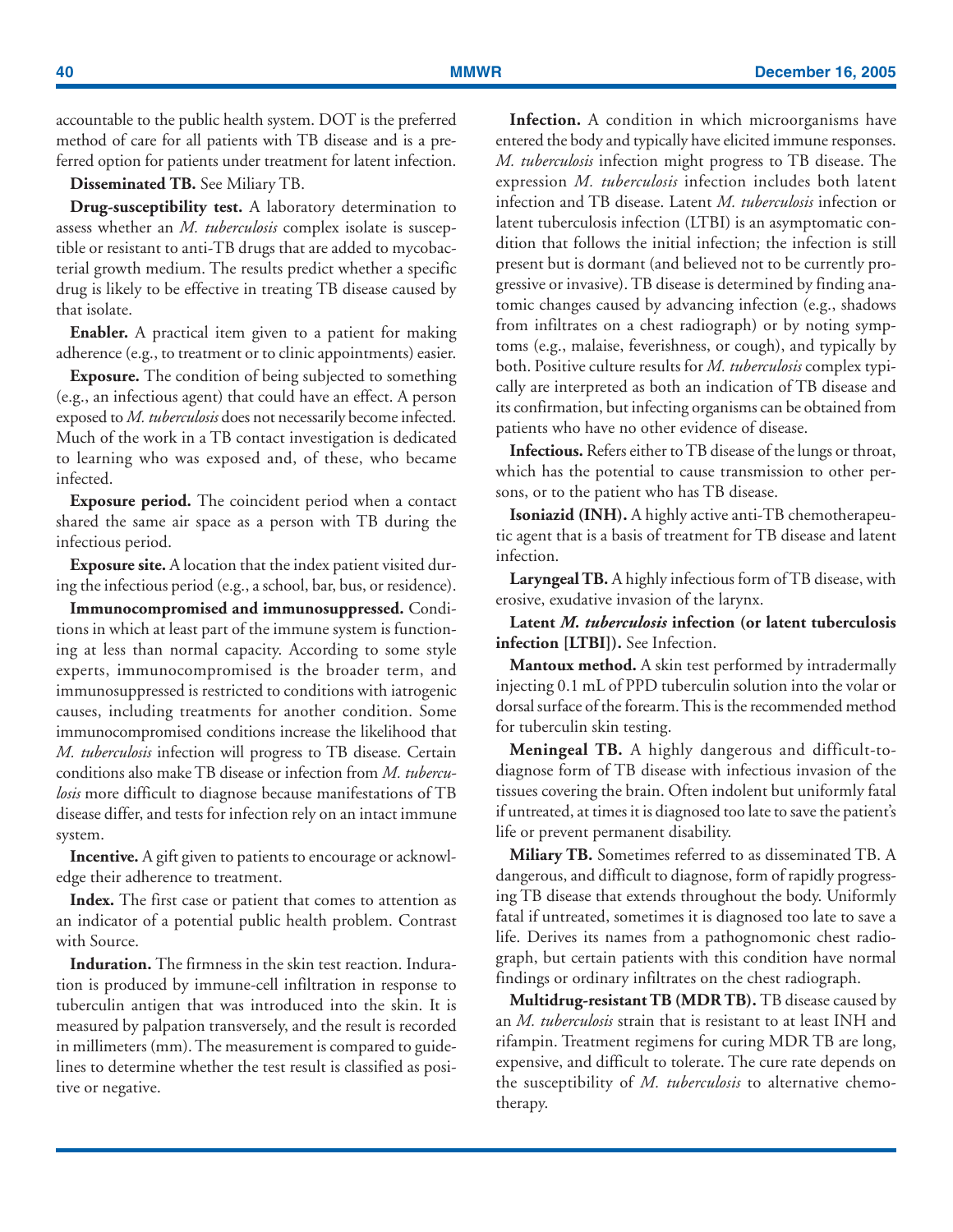*Mycobacterium bovis* **(***M. bovis***).** A member organism of *M. tuberculosis* complex and the causative infectious agent of TB in cattle. It also causes infection and disease in humans, who become infected by consuming unpasteurized dairy products from tuberculous cows. Human *M. bovis* TB disease has certain distinctive characteristics but in practical terms is indistinguishable from human-variant TB. Human pulmonary *M*. *bovis* TB disease probably is transmissible to other humans by the airborne route, and secondary cases can result, especially among vulnerable contacts.

*Mycobacterium tuberculosis* **(***M. tuberculosis***).** The namesake member organism of *M. tuberculosis* complex, and the most common causative infectious agent of TB disease in humans. At times, the species name refers to the entire *M. tuberculosis* complex, which includes *M. bovis* and five other related species.

**Nucleic acid amplification (NAA).** A laboratory method used to target and amplify a single DNA or RNA sequence for detecting and identifying (typically) a microorganism. NAA tests for *M. tuberculosis* complex are sensitive and specific; they can accelerate confirmation of pulmonary TB disease.

**Purified protein derivative (PPD) tuberculin.** A material used in diagnostic tests for *M. tuberculosis* infection. In the United States, PPD solution (5 tuberculin units per 0.1 mL) is approved for administration as an intradermal injection as a diagnostic aid for *M. tuberculosis* infection (latent infection or TB disease). PPD tuberculin also was one of the antigens in the first-generation QuantiFERON-TB test.

**QuantiFERON®-TB test.** An in vitro cytokine assay that detects cell-mediated immune response (see also DTH) to *M. tuberculosis* in heparinized whole blood from venipuncture. This test requires only a single patient encounter, and the result can be ready  $\leq 1$  day. In 2005, QuantiFERON®-TB is being replaced by QuantiFERON®-TB Gold, which has greater specificity because of its synthetic antigens. QuantiFERON®-TB Gold appears capable of distinguishing between the sensitization caused by *M. tuberculosis* infection and that caused by BCG vaccination.

**Radiography.** The diagnostic imaging techniques (including plain-film chest radiographs and computerized tomography) that rely on degrees of X-radiation transmission related to differences in tissue densities.

**Secondary (TB) case.** A new case of TB disease that is attributed to recent (i.e., <2 years) transmission as part of a scenario under investigation. Technically, all cases are secondary, in the sense that they arise from other cases that are contagious.

**Secondary (or "second-generation") transmission.** Transmission of *M. tuberculosis* from persons with secondary cases (see Secondary (TB) case). This creates a chain of transmission, and if secondary transmission is identified as part of a contact investigation, the scenario can be classified as an outbreak.

**Smear.** A laboratory technique for preparing a specimen so bacteria can be visualized microscopically. Material from the specimen is spread onto a glass slide (and typically dried and stained). Smear, stain, and microscopy methods for mycobacteria are specific to this genus (see AFB). The slide can be scanned by light or fluorescent high-power microscopy. These methods require ongoing quality assurance for prompt and reliable results. The results for sputum AFB smears typically are reported as numbers of AFB per high-powered microscopy field, or else as a graded result, from no AFB to 4+ AFB. The quantity of stained organisms is associated with degree of infectiousness.

**Source case or patient.** The case or person that was the original source of infection for secondary cases or contacts. The source case can be, but is not necessarily, the index case.

**Specimen.** Any bodily fluid, secretion, or tissue sent to a laboratory for testing.

**Sputum.** Mucus containing secretions coughed up from within the lungs. Tests of sputum (e.g., smear and culture) can confirm pulmonary TB disease. Sputum is different from saliva or nasal secretions, which are unsatisfactory specimens for detecting TB disease. However, specimens suspected to be inadequate should still be processed because positive cultures can still be obtained and may be the only bacteriologic indication of disease.

**Suspected TB.** A tentative diagnosis of TB that will be confirmed or excluded by subsequent testing. Cases should not remain in this category for >3 months.

**Symptomatic.** A term applied to a patient with healthrelated complaints (i.e., symptoms) that might indicate the presence of disease. At times, the term is applied to a medical condition (e.g., symptomatic pulmonary TB).

**TB disease.** See discussion under Infection.

**Treatment for LTBI.** Treatment that prevents the progression of infection into TB disease.

**Tuberculin.** A precipitate made from a sterile filtrate of *M. tuberculosis* culture medium.

**Tuberculin skin test (TST).** A diagnostic aid for finding *M. tuberculosis* infection. A small dose of tuberculin (see also Mantoux method and PPD) is injected just beneath the surface of the skin by the Mantoux method, and the area is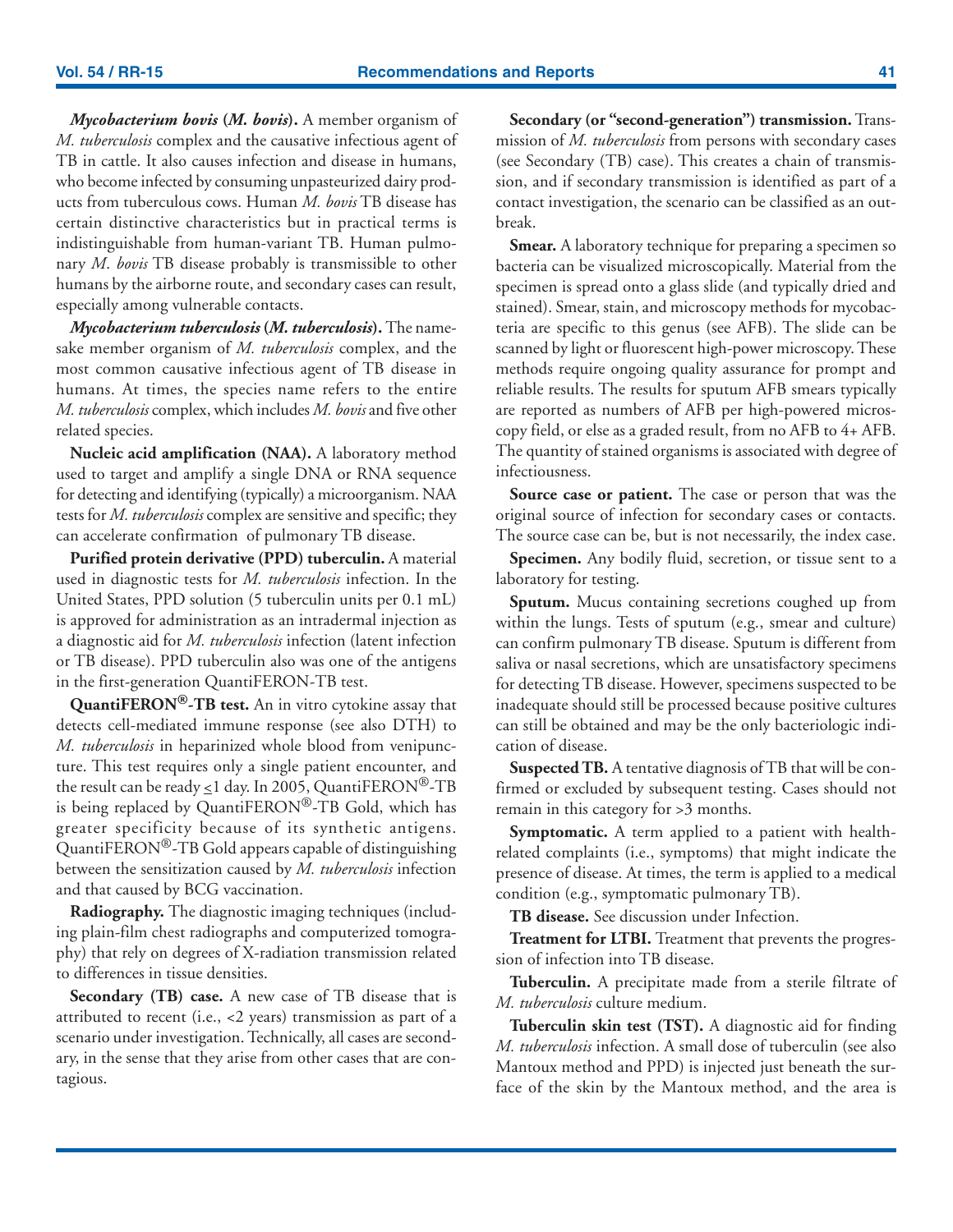examined for induration by palpation 48–72 hours after the injection. Indurated margins should be read transverse (perpendicular) to the long axis of the forearm.

**Tuberculin skin test conversion.** See Conversion.

**Tuberculosis (TB).** A clinically active, symptomatic disease caused by infection with a member of the *M. tuberculosis* complex.

**Two-step (tuberculin) skin test.** A procedure used for baseline skin testing of persons who will periodically receive TSTs (e.g., health-care workers or residents of long-term–care facilities) to reduce the likelihood of mistaking a boosted reaction for a new infection. If an initial TST result is classified as negative, a second test is repeated 1–3 weeks later. If the reaction to the second TST is positive, it probably represents a boosted reaction, indicating that the infection was most likely in the past and not recent. If the second TST is also negative, the person is classified as not being infected. Twostep skin testing has no place in contact investigations or in other circumstances in which ongoing transmission of *M. tuberculosis* is suspected.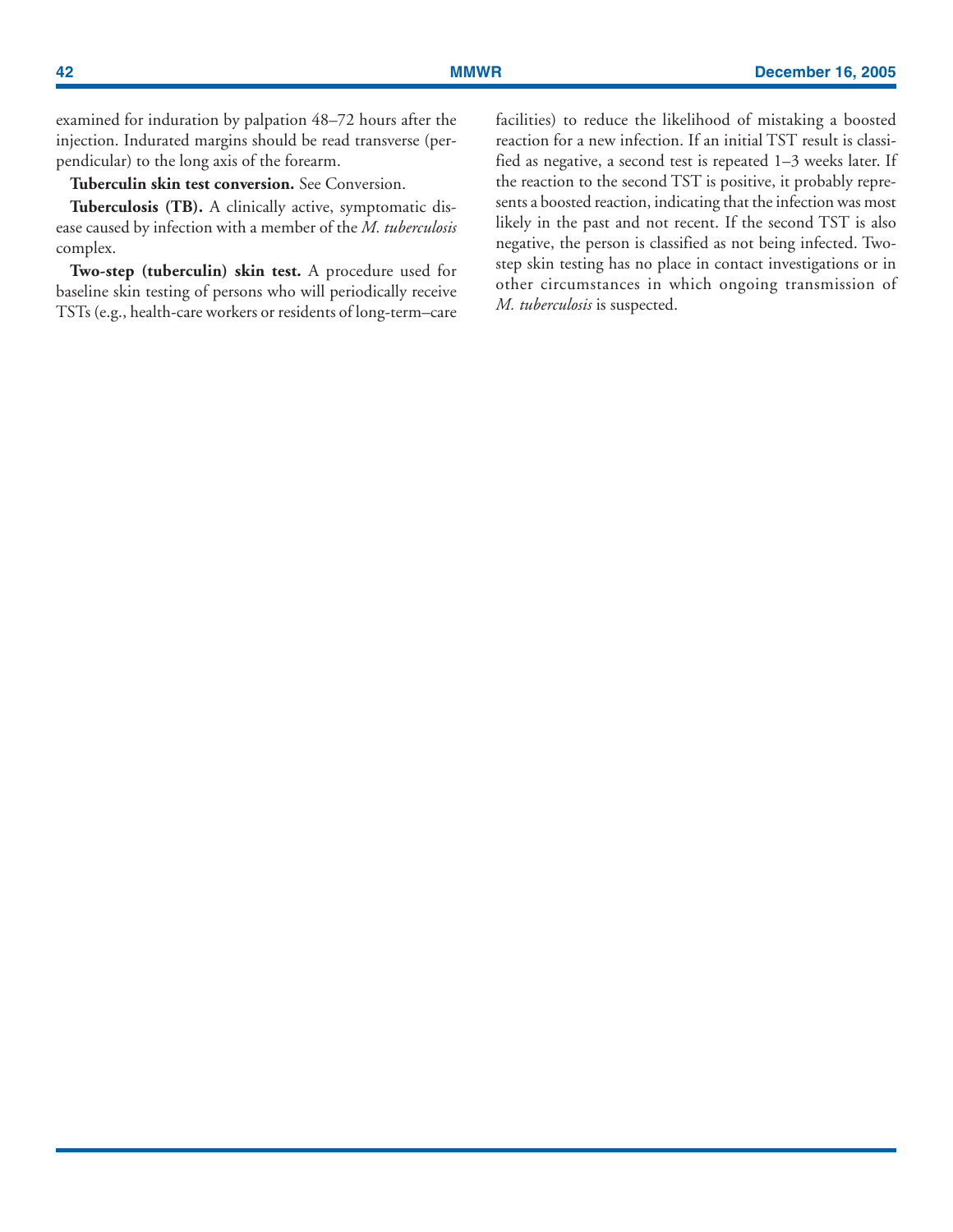# **Appendix B**

# <span id="page-44-0"></span>**Recommendations for the Investigation of Contacts of Persons with Infectious Tuberculosis (TB)**

# **Decision to Initiate a Contact Investigation**

- The features of the TB case under investigation inform decisions about whether to perform a contact investigation (see Figure 1). An investigation (i.e., seeking and evaluating contacts) is recommended for the following forms of suspected or confirmed TB because they are likely to be infectious: pulmonary, laryngeal, or pleural TB disease with 1) pulmonary cavities, 2) respiratory specimens that have acid-fast bacilli (AFB) on microscopy, or 3) both.
- As time and resources permit and as recommended investigations are completed successfully, other pulmonary TB cases may be investigated if they are confirmed by culture of respiratory secretions.
- Pulmonary TB cases without positive mycobacteriology results should not be investigated unless circumstances indicate otherwise (e.g., if mycobacteriologic results are absent because of an error or if a priori information raises suspicion that contacts have been infected).
- The only forms of purely extrapulmonary TB (i.e., cases without pulmonary disease) that should be investigated are laryngeal or pleural disease. For other forms, sourcecase investigations can be considered under special circumstances (see Source-Case Investigations).

# **Investigating the Index Patient and Sites of Transmission**

- Written policies and procedures for these tasks improve uniformity and efficiency.
- Tasks should be assigned to trained and experienced public health workers.
- Interviews should be in the index patient's primary language and be conducted by persons fluent in that language or in conjunction with fluent interpreters.
- The index patient should be interviewed in person (i.e., not by telephone)  $\leq$ 1 business day after notification for cases indicating infectiousness and  $\leq$ 3 business days for others. For patients who have died or who are inaccessible, alternative sources of information regarding contacts should be sought.
- The place of residence for the index patient should be visited  $\leq$  business days of initiating the contact investigation.
- All potential settings for transmission should be visited  $\leq$ 5 working days of initiating the contact investigation.
- The contact list and priority assignments (see Assigning Priorities to Contacts) should be written into an investigative plan.
- Information regarding the index patient should be reassessed at least weekly until drug-susceptibility results are available for the *Mycobacterium tuberculosis* isolate, for 2 months after notification, or until infectiousness has diminished, whichever is longer.
- At 1–2 weeks after the first interview, the index patient should be interviewed again as necessary for clarification and additional information.

# **Assigning Priorities to Contacts**

- Priorities for ranking contacts for investigation are set on the basis of the characteristics of the index patient, the duration and circumstances of exposure, and the vulnerability or susceptibility of the contact to disease progression from *M. tuberculosis* infection.
- The optimal exposure cut-off durations for assigning priorities to contacts have not been determined because available data lack this level of precision. The National Tuberculosis Controllers Association work group did not reach consensus on cut-off durations. On the basis of local experience and adjusting for resource limitations, public health officials should set local standards for the durations of exposure that define high, medium, and low priority.

# **Diagnostic and Public Health Evaluation of Contacts**

# **General**

- Health departments are responsible for ensuring that TB contacts are medically evaluated and treated.
- Communicable disease regulations or laws in certain jurisdictions apply to contacts who are not responsive to requests to be examined. The least restrictive means should be applied first.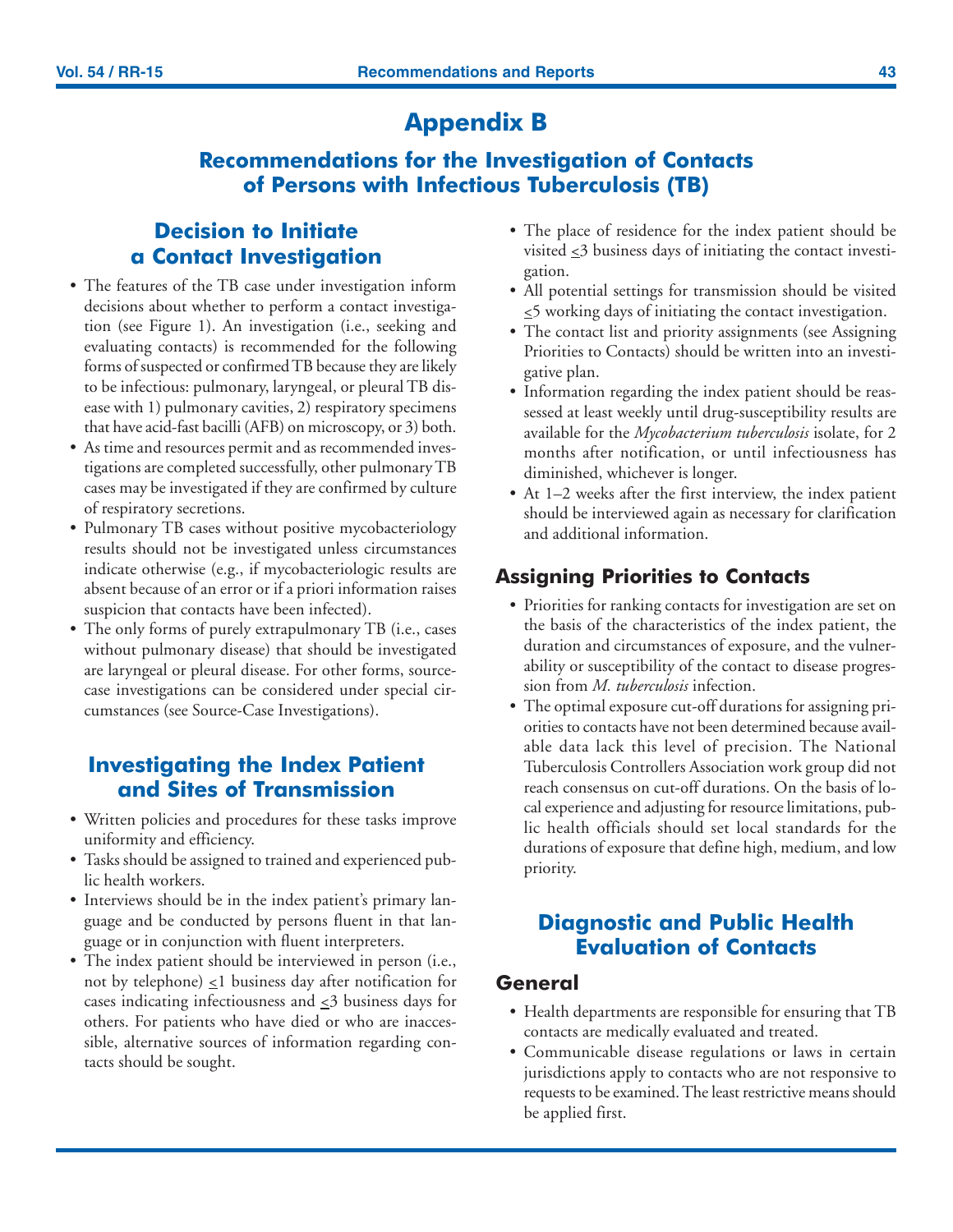- Each high- and medium-priority contact should be assessed initially  $\leq$ 3 working days after being listed.
- Each high- and medium-priority contact should be evaluated medically to determine whether TB disease and latent infection with *M. tuberculosis* are present or absent.
- The same diagnostic methods are recommended for all contacts except when they have medical or constitutional conditions making TB more likely or more difficult to diagnose. A contact's country of origin and Bacille Calmette-Guérin (BCG) vaccination status are not included in algorithms for diagnosis or treatment.

# **Voluntary HIV Counseling, Testing, and Referral**

- Inform all contacts that HIV infection is the greatest known risk factor for TB disease progressing from *M. tuberculosis* infection, and ask whether they have been tested for HIV infection.
- Offer voluntary HIV counseling, testing, and referral to TB contacts who do not know their HIV infection status. Collaboration with HIV-AIDS programs is recommended for establishing systems that are convenient and flexible for patients.
- Voluntary HIV counseling, testing, and referral are recommended for contacts of HIV-infected infectious TB patients.

# **Tuberculin Skin Testing**

- A tuberculin skin test (TST) is recommended for all contacts who do not have a documented prior positive test result or documented prior TB disease. The skin test can be administered at the time of the initial assessment. Highpriority contacts should receive a test  $\leq$  days after they are listed, and medium-priority contacts  $\leq$  14 days.
- A two-step TST as defined for infection control surveillance is not recommended for contact investigations.

# **Evaluation of Children Aged <5 Years**

- Contacts aged <5 years exposed to an infectious index patient are assigned a high priority.
- Contacts aged <5 years should be medically examined and have a chest radiograph regardless of the result of the current or prior skin tests or history of prior TB disease.

# **Evaluation of HIV-infected or Other Immunocompromised Contacts**

- HIV-infected or other immunocompromised contacts are high-priority contacts.
- In addition to a medical history, examination, and a TST, a chest radiograph is recommended for all these contacts. Sputum collection for AFB microscopy and culture is recommended if the contact has symptoms consistent with TB disease or if the chest radiograph has abnormalities that could be caused by TB.

# **Any Contacts Being Evaluated**

- Contacts who have a positive TST result ( $\geq$ 5 mm) should be medically examined, including a chest radiograph, to rule out TB disease. Contacts who have symptoms consistent with TB also should be medically evaluated, including a chest radiograph, to rule out TB, regardless of the results of the skin test, history of a prior positive result, or history of prior TB disease.
- During the infectious period, those high- and mediumpriority contacts who have a negative skin test result <8 weeks after their most recent exposure should have a second skin test 8–10 weeks after that exposure.
- For low-priority contacts, the initial skin test may be delayed until 8–10 weeks after the most recent exposure if the contact does not have symptoms suggestive of TB disease. If the test is administered <8 weeks after the most recent exposure, the decision to give a second, postexposure skin test can be made on a case-by-case basis.

# **Treatment for Contacts with** *M. tuberculosis* **Infection**

- Treating contacts who have latent *M. tuberculosis* infection through completion is a health department responsibility to prevent communicable diseases.
- High- and medium-priority contacts with positive TSTs who come from countries with prevalent TB should be treated, regardless of whether they have had routine BCG vaccination.
- Treatment for latent infection should be offered to all contacts who have a positive tuberculin skin test result, after active TB is excluded. The emphasis of the program should be on completing treatment in high- and mediumpriority contacts.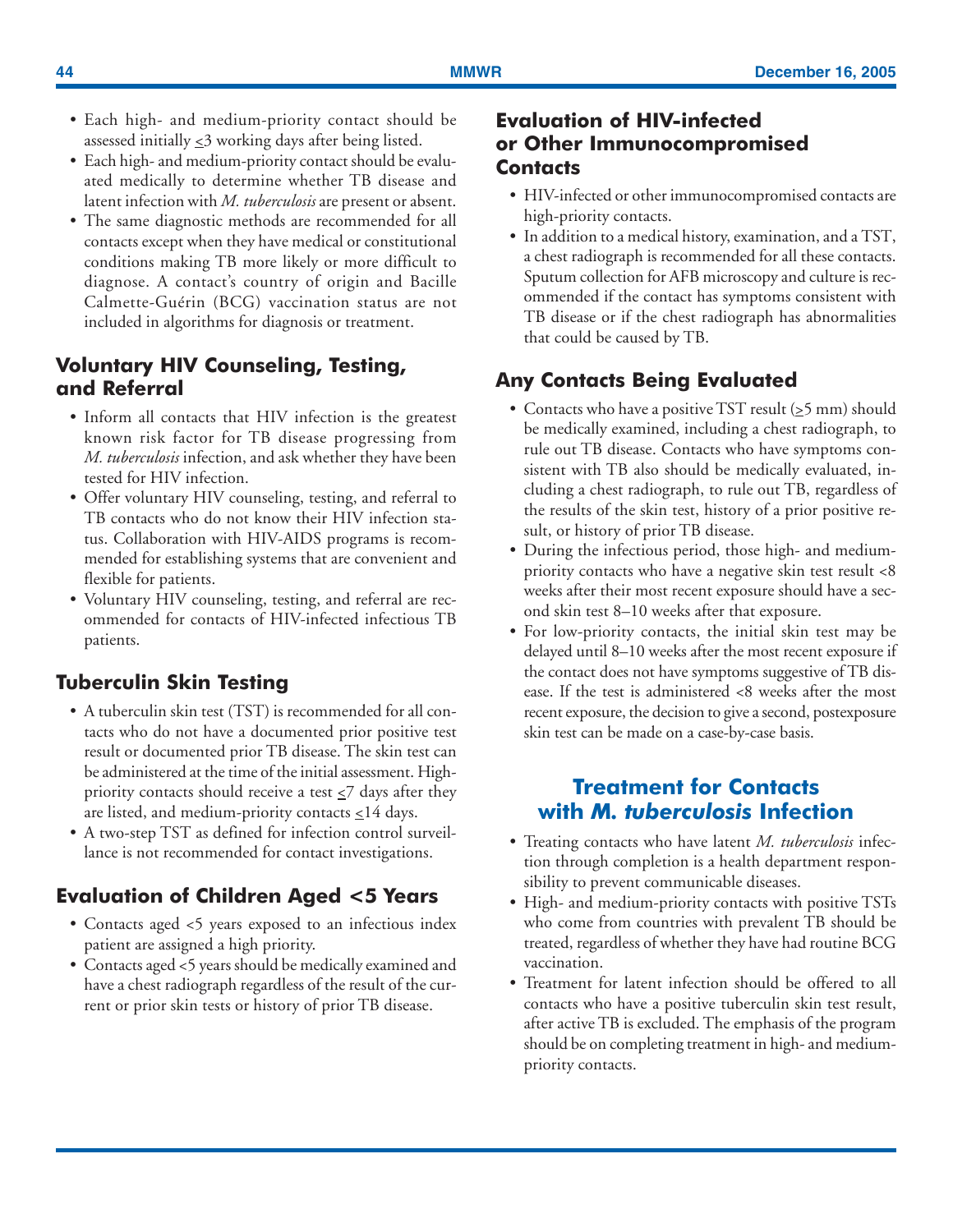- Window-period prophylaxis (see Diagnostic and Public Health Evaluation of Contacts) is recommended as an option for contacts aged <5 years who have a negative skin test result <8 weeks after the end of exposure, after TB disease has been excluded. If a second skin test result 8–10 weeks after the end of exposure is negative, treatment can be stopped.
- A full course of treatment for presumptive *M. tuberculosis* infection is recommended for HIV-infected or otherwise notably immune-suppressed contacts, after TB disease has been excluded, even if skin test results are negative >8 weeks after the end of exposure.
- The decision to treat contacts who have documentation of a previous positive skin test result or TB disease should be made on an individual basis. Treatment is recommended for HIV-infected contacts in this category, even if infection has been treated previously.
- Rifampin treatment is recommended for contacts who, after TB disease has been excluded, have infection presumed to be isoniazid (INH)-resistant, rifampin-susceptible *M. tuberculosis* after exposure to an index patient with such an isolate.
- Expert consultation is recommended for selecting treatment for a latent infection with presumed INH- and rifampin-resistant *M. tuberculosis*. Contacts with such an infection should be monitored with periodic examination for at least 2 years.
- Directly observed therapy (DOT) for latent infection is preferred over self supervised. DOT preference should be assigned to these groups, in this general order:
	- confirmed or suspected TB disease;
	- latent *M. tuberculosis* infection in contacts aged <5 years;
	- latent *M. tuberculosis* infection in contacts who have HIV infection or other conditions that limit immune response to TB;
	- latent *M. tuberculosis* infection in contacts with documented change in tuberculin sensitivity, from a negative to a positive result; and
	- latent *M. tuberculosis* infection in contacts who might not complete treatment because of social or behavioral impediments (e.g., alcohol addiction, chronic mental illness, injection-drug use, unstable housing, unemployment).
- Monitoring for adherence and adverse effects by home visits, pill counts, or clinic appointments monthly or more often is recommended for contacts on self-administered treatment.

• Use of enablers and incentives and establishment of a positive rapport with contacts who are taking treatment are recommended for enhancing adherence.

# **When to Expand a Contact Investigation**

- Inclusion of lower-priority contacts generally is not recommended unless objectives for high- and medium-priority contacts are being met.
- Consider expanding the scope (i.e., number of contacts) of an investigation if any one or more of the following criteria exist:
	- unexpectedly large rate of infection or TB disease in high-priority contacts,
	- evidence of second-generation transmission,
	- TB disease in any contacts who had been assigned low priority,
	- infection in any contacts aged <5 years, and
	- contacts with change in skin test status from negative to positive.
- After reviewing the results from the investigation to date (i.e., for high- and medium-priority contacts), select the additional contacts by extrapolating the risks for infection as shown by the data.
- When results from an investigation indicate that it should be expanded, but resources are insufficient, seeking assistance from the next higher public-health administrative level is recommended.

# **Communicating Through the Media**

- Anticipatory media communication (e.g., with a press release) for large or highly visible TB contact investigations is recommended to capitalize on the opportunity for constructive public communications.
- Coordination of media communications, both within the health department and with collaborating partners outside the health department, improves the clarity and consistency of media messages.
- For efficiency, use of media message templates for contact investigations is recommended.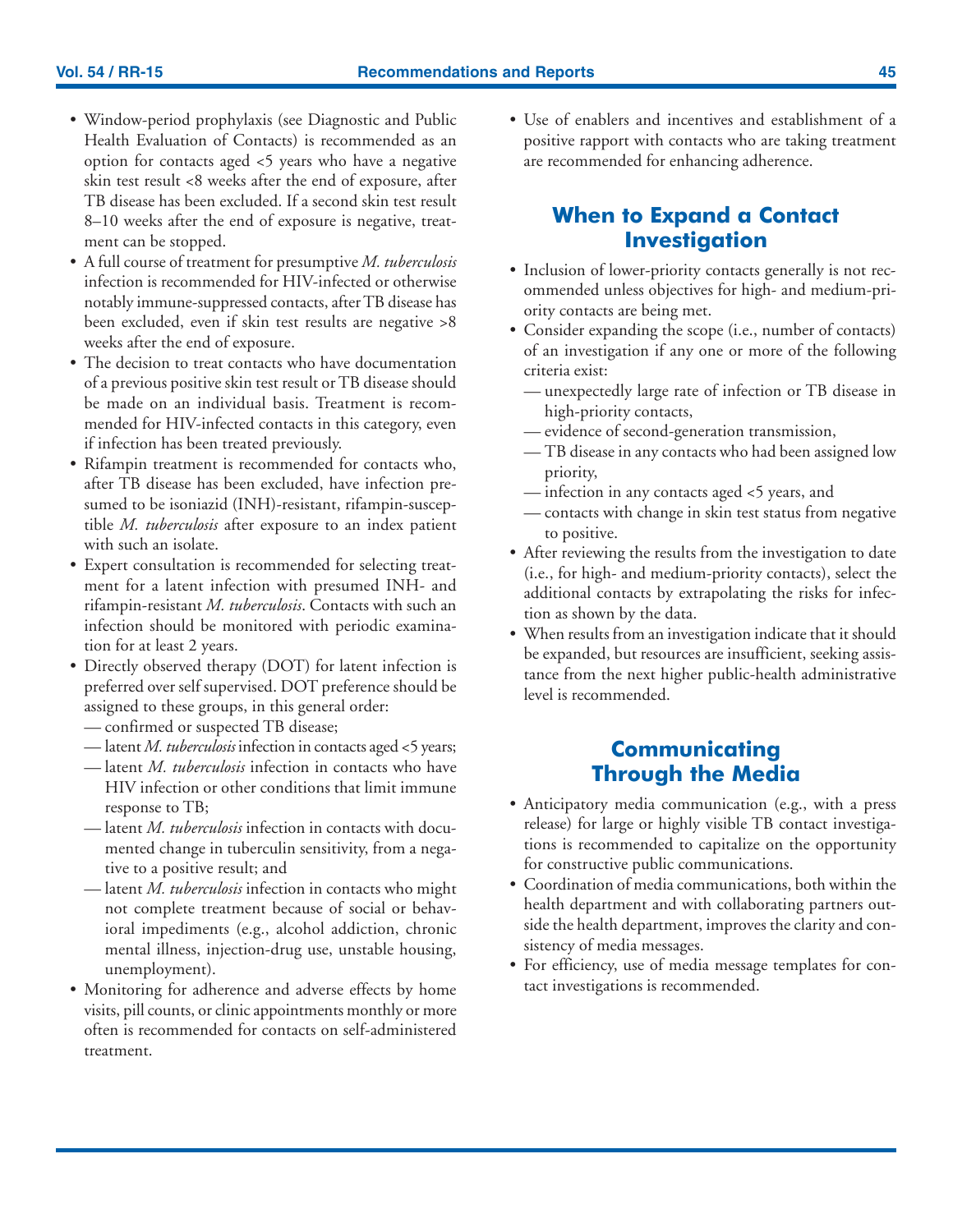# **Data Management and Evaluation of Contact Investigations**

- Collection of specific data elements on index patients and their contacts is recommended. The data elements should permit calculation of program performance indices.
- Data should be collected on standardized (paper or electronic) forms.
- Data definitions and formats for use by persons who collect, use, and interpret contact investigation data are recommended.
- Whenever feasible, data definitions and formats should be standard among jurisdictions.
- Electronic data storage is recommended for quick analysis of interim results.
- Policies for data management and storage are recommended, with assignment of responsibilities.
- Training and policies for data accuracy, completeness, and security are recommended. Part of a staff-person's time should be dedicated to reviewing and monitoring contact investigation data.
- Periodic summarization and review of data are recommended during a particular contact investigation and overall.
- Program evaluation for contact investigation activities, at least annually, is recommended. It is an integral part of TB program responsibility.
- Beyond standard data elements shown in these guidelines, specific additional elements can contribute to local program management.

# **Confidentiality and Consent in Contact Investigations**

- Specific policies for release of confidential information related to contact investigations are recommended. These policies should be consistent with the Privacy Rule of the Health Insurance Portability and Accountability Act of 1996 (HIPAA) and Sections 306 and 308(d) of the Public Health Service Act and be developed in consultation from health department legal counsel. These policies typically include instructions for obtaining consents and for breaking confidentiality when required for public health as authorized by laws.
- Patient confidentiality is a core element integrated with all activities in contact investigations, and training in its laws and practice is recommended for all personnel who participate.
- Discussion with the index patient and contacts regarding their confidentiality beliefs and concerns is recommended. TB control program staff should explain to the index patient the measures that will be taken to maintain confidentiality.
- Preparations for protecting confidentiality are recommended for each site visit during an investigation. Anticipatory discussions with any patients who might be affected contribute to the preparations.
- Confidentiality applies to all private information and medical conditions in addition to TB.

# **Staffing and Training for Contact Investigations**

- Certain functions in contact investigations require state licensure. Delineation of these functions is recommended for preparing personnel position descriptions.
- Specialized functions and related skills are needed during contact investigations; they might be provided by sources outside of the health department (Box 3).
- Preparatory training and detailed on-the-job supervision as each function is encountered by new health department personnel establish the basis for expertise.
- Direct observation by experienced personnel and opportunities for practicing skills are essential when any personnel assume new functions for contact investigations.
- Clerical personnel, receptionists, and managers who help with contact investigations need to understand the overall purpose and methods of contact investigations.
- When sources outside the health department serve essential functions in a contact investigation, the health department is responsible for assessing whether the skills are sufficient and offering training so that the functions are met correctly.

# **Contact Investigations in Special Circumstances**

- A cluster of TB cases (i.e., a presumed outbreak) indicates potential lapses in TB control which should be investigated along with the outbreak. Assistance should be requested if the scope of the investigation exceeds local capacity or disrupts key activities of TB control.
- When secondary TB cases are discovered unexpectedly (e.g., outside of a contact investigation), this indicates a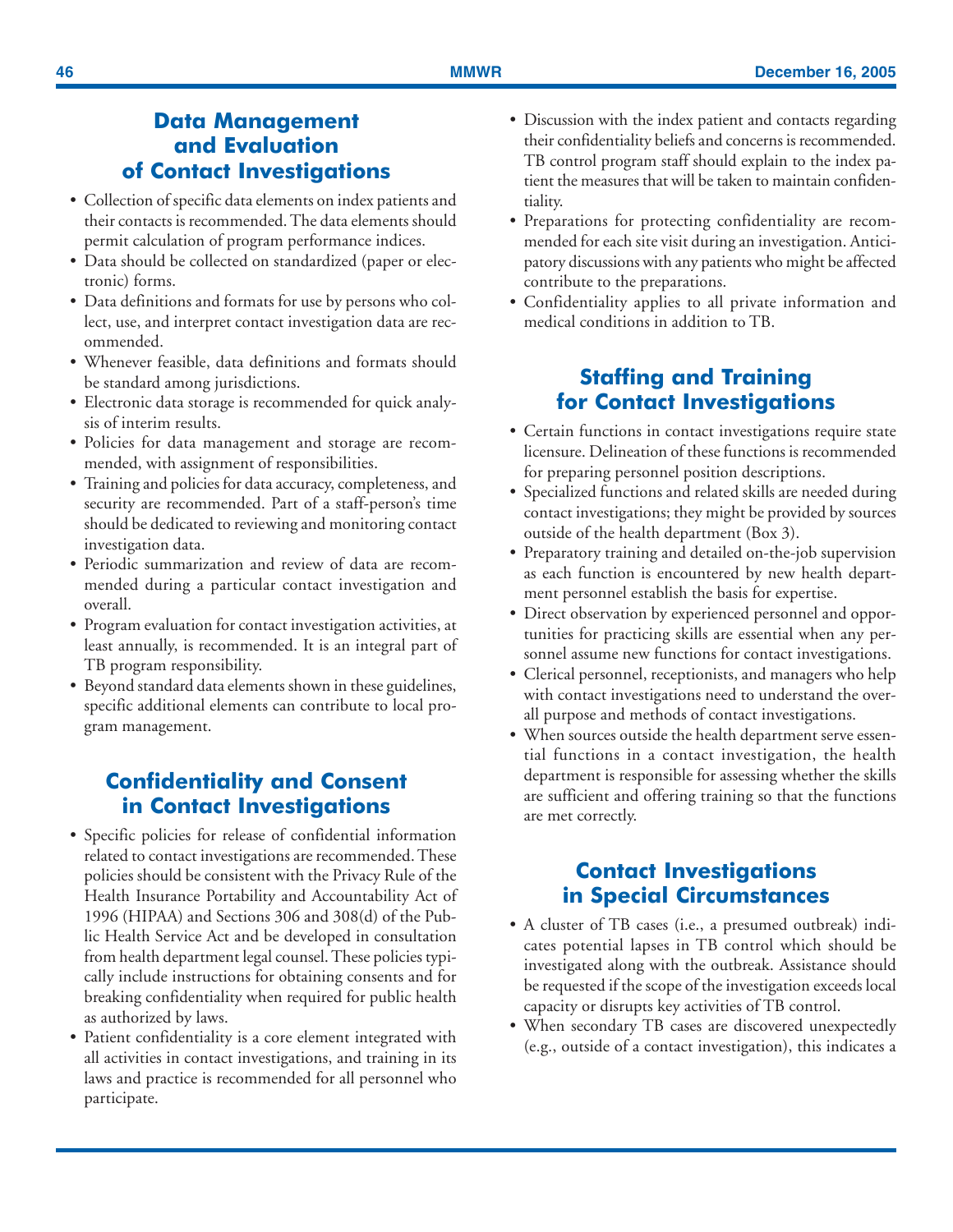potential outbreak. Review of the investigative strategy is recommended.

- When contact investigations include congregate settings, officials or administrators at the setting should be enlisted as collaborators. Access to employee and occupancy rosters should be sought. Sensitivities and needs of the setting and its populace should be accommodated to the extent permitted by good public health practice.
- When few contacts are listed because information cannot be obtained from an index TB patient, alternative or proxy methods, such as interviews in the extended social network, are recommended.
- Contact investigations for multidrug-resistant TB do not require a change in procedures, but the reasons for the drug resistance should be explored.
- Interjurisdictional contact investigations should be planned collaboratively from the inception. Assistance in coordinating such investigation should be sought from the next higher public-health administrative level.
- Unusual exposures to *M. tuberculosis*-complex, such as laboratory accidents or tuberculous animals, should be investigated on site, and contacts should be selected in accordance with the event, in consultation with subjectmatter experts.

# **Source-Case Investigations**

• Source-case investigations are not recommended unless investigations of infectious cases have been successfully completed and program objectives for investigating contagious patients and treating their infected contacts are being met.

- Source-case investigations, if conducted, are recommended for TB disease in children aged <5 years.
- Data on source-case investigations should be reviewed for determining the value of these investigations in the local context.
- Searching for a source of unexplained latent *M. tuberculosis* infection is not recommended, and if conducted, should be reserved for infected children aged <2 years.

# **Other Topics**

# **Cultural Competency**

- Systems for providing culturally and linguistically acceptable care during contact investigations are recommended.
- Training in cultural and linguistic sensitivity is recommended for personnel who conduct contact investigations.

# **Social Network Analysis**

• The methods of social network analysis are recommended for further research. However, certain concepts (e.g., setting-based investigations) are also applicable to current efforts.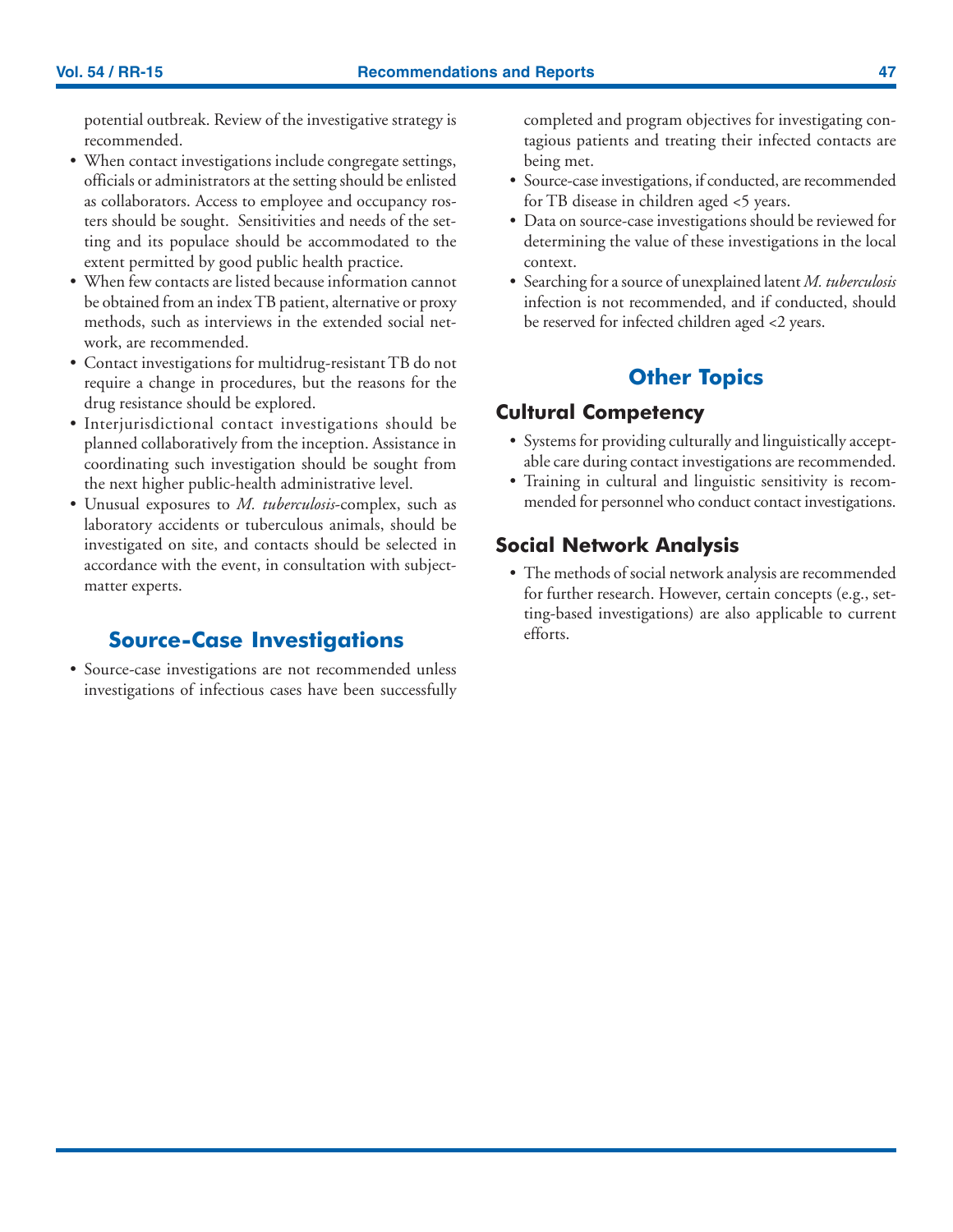<span id="page-49-0"></span>

# Morbidity and Mortality Weekly Report

**Recommendations and Reports December 16, 2005 / Vol. 54 / No. RR-15**

# **Continuing Education Activity Sponsored by CDC**

**Guidelines for the Investigation of Contacts of Persons with Infectious Tuberculosis Recommendations from the National Tuberculosis Controllers Association and CDC EXPIRATION — December 16, 2008**

You must complete and return the response form electronically or by mail by **December 16, 2008**, to receive continuing education credit. If you answer all of the questions, you will receive an award letter for 2.75 hours Continuing Medical Education (CME) credit; 0.25 Continuing Education Units (CEUs); 3.2 contact hours Continuing Nursing Education (CNE) credit; or 2.5 contact hours National Commission for Health Education Credentialing (NCHEC) credit. If you return the form electronically, you will receive educational credit immediately. If you mail the form, you will receive educational credit in approximately 30 days. No fees are charged for participating in this continuing education activity.

### **INSTRUCTIONS**

#### **By Internet**

- 1. Read this *MMWR* (Vol. 54, RR-15), which contains the correct answers to the questions beginning on the next page.
- 2. Go to the *MMWR* Continuing Education Internet site a[t http://www.cdc.](http://www.cdc.gov/mmwr/cme/conted.html) [gov/mmwr/cme/conted.html.](http://www.cdc.gov/mmwr/cme/conted.html)
- 3. Select which exam you want to take and select whether you want to register for CME, CEU, or CNE credit.
- 4. Fill out and submit the registration form.
- 5. Select exam questions. To receive continuing education credit, you must answer all of the questions. Questions with more than one correct answer will instruct you to "Indicate all that apply."
- 6. Submit your answers no later than **December 16, 2008.**
- 7. Immediately print your Certificate of Completion for your records.

**By Mail or Fax**

- 1. Read this *MMWR* (Vol. 54, RR-15), which contains the correct answers to the questions beginning on the next page.
- 2. Complete all registration information on the response form, including your name, mailing address, phone number, and e-mail address, if available.
- 3. Indicate whether you are registering for CME, CEU, or CNE credit.
- 4. Select your answers to the questions, and mark the corresponding letters on the response form. To receive continuing education credit, you must answer all of the questions. Questions with more than one correct answer will instruct you to "Indicate all that apply."
- 5. Sign and date the response form or a photocopy of the form and send no later than **December 16, 2008**, to
	- Fax: 770-488-8555
	- Mail: MMWR CE Credit
		- Division of Scientific Communications
		- Coordinating Center for Health Information and Service, MS K-95 Centers for Disease Control and Prevention
		- 1600 Clifton Rd, N.E.
	- Atlanta, GA 30333
- 6. Your Certificate of Completion will be mailed to you within 30 days.

#### **ACCREDITATION**

**Continuing Medical Education (CME).** CDC is accredited by the Accreditation Council for Continuing Medical Education to provide continuing medical education for physicians. CDC designates this educational activity for a maximum of 2.75 hours in category 1 credit toward the AMA Physician's Recognition Award. Each physician should claim only those hours of credit that he/she actually spent in the educational activity.

**Continuing Education Unit (CEU).** CDC has been approved as an authorized provider of continuing education and training programs by the International Association for Continuing Education and Training. CDC will award 0.25 continuing education units to participants who successfully complete this activity.

**Continuing Nursing Education (CNE).** This activity for 3.2 contact hours is provided by CDC, which is accredited as a provider of continuing education in nursing by the American Nurses Credentialing Center's Commission on Accreditation.

**National Commission for Health Education Credentialing (NCHEC).** CDC is a designated provider of continuing education contact hours in health education by the NCHEC. This program is a designated event through which a certified health education specialist can receive 2.5 category I contact hours in health education. CDC's provider number is GA0082.

> department of health and human services Centers for Disease Control and Prevention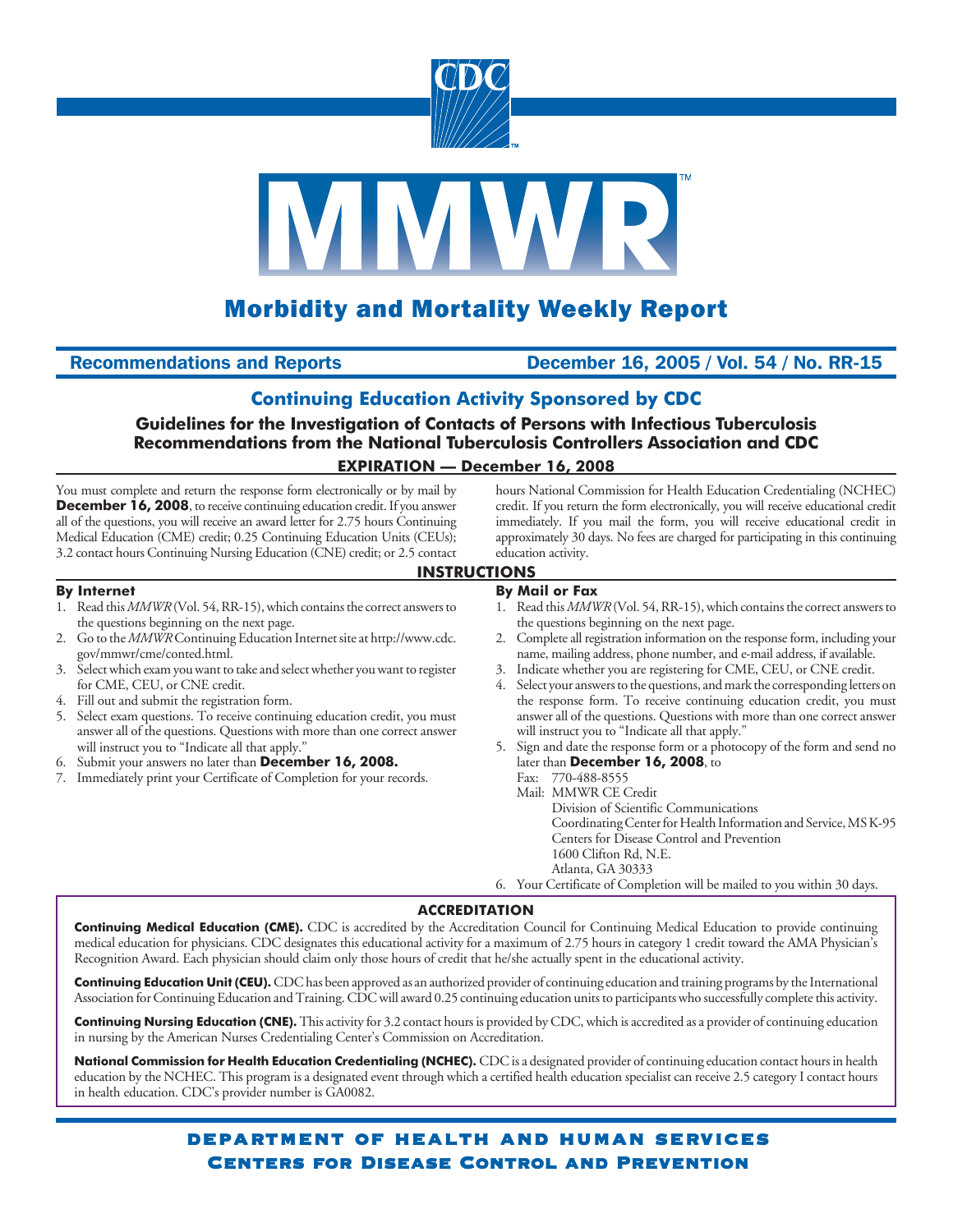#### **Goal and Objectives**

 This report provides expanded guidelines concerning the investigation of tuberculosis (TB) exposure and transmission and prevention of future cases of TB through contact investigations. The goal of this report is to provide standard and comprehensive guidance for this public health activity that will lead to improved outcomes for persons exposed to infectious TB. Upon completion of this educational activity, the reader should be able to 1) discuss when to initiate a contact investigation; 2) discuss how to prioritize the evaluation of contacts; 3) discuss the diagnostic evaluation of contacts, including children aged <5 years old and immunocompromised contacts; 4) discuss the medical treatment of contacts who have latent tuberculosis infection [LTBI]; and 5) discuss when to expand a contact investigation.

#### **To receive continuing education credit, please answer all of the following questions.**

#### **1. What factors predict transmission of TB?**

- A. Anatomical site of disease.
- B. Sputum bacteriology.
- C. Radiographic findings.
- D. Administration of effective treatment.
- E. All of the above.
- **2. The infectious period is usually determined to be 3 months before the diagnosis of TB.**
	- A. True.
	- B. False.
- **3. The most important characteristics of contacts for assigning priority are age and immune status.**
	- A. True.
	- B. False.
- **4. Two-step tuberculin skin tests (TSTs) are recommended for the evaluation of foreign-born contacts.**
	- A. True.
	- B. False.
- **5. Contacts with TST reactions >5 mm should undergo further medical evaluation, including a chest radiograph.**
	- A. True.
	- B. False.
- **6. Which contacts should be considered for window prophylaxis?**
	- A. Children aged <5 years.
	- B. Healthy adults
	- C. Contacts who are immunocompromised.
	- D. College students.
	- E. All of the above.
	- F. A and B.
	- G. A and C.
- **7. Source-case investigations are recommended for adults with TB disease.**
	- A. True.
	- B. False.
- **8. Which best describes your professional activities:**
	- A. Physician.
	- B. Nurse.
	- C. Health educator. D. Office staff.
	- E. Other.

#### **9. I plan to use these recommendations as the basis for…(***Indicate all that apply***.)**

- A. health education materials.
- B. insurance reimbursement policies.
- C. local practice guidelines.
- D. public policy.
- E. other.

#### **10. Overall, the length of the journal report was…**

- A. much too long.
- B. a little too long.
- C. just right.
- D. a little too short.
- E. much too short.
- **11. After reading this report, I am confident I can discuss when to initiate a contact investigation.**
	- A. Strongly agree.
	- B. Agree.
	- C. Undecided.
	- D. Disagree.
	- E. Strongly disagree.
- **12. After reading this report, I am confident I can discuss how to prioritize the evaluation of contacts.**
	- A. Strongly agree.
	- B. Agree.
	- C. Undecided.
	- D. Disagree.
	- E. Strongly disagree.
- **13. After reading this report, I am confident I can discuss the diagnostic evaluation of contacts, including children aged <5 years and immunocompromised contacts.**
	- A. Strongly agree.
	- B. Agree.
	- C. Undecided.
	- D. Disagree.
	- E. Strongly disagree.
- **14. After reading this report, I am confident I can discuss the medical treatment of contacts who have LTBI.**
	- A. Strongly agree.
	- B. Agree.
	- C. Undecided.
	- D. Disagree.
	- E. Strongly disagree.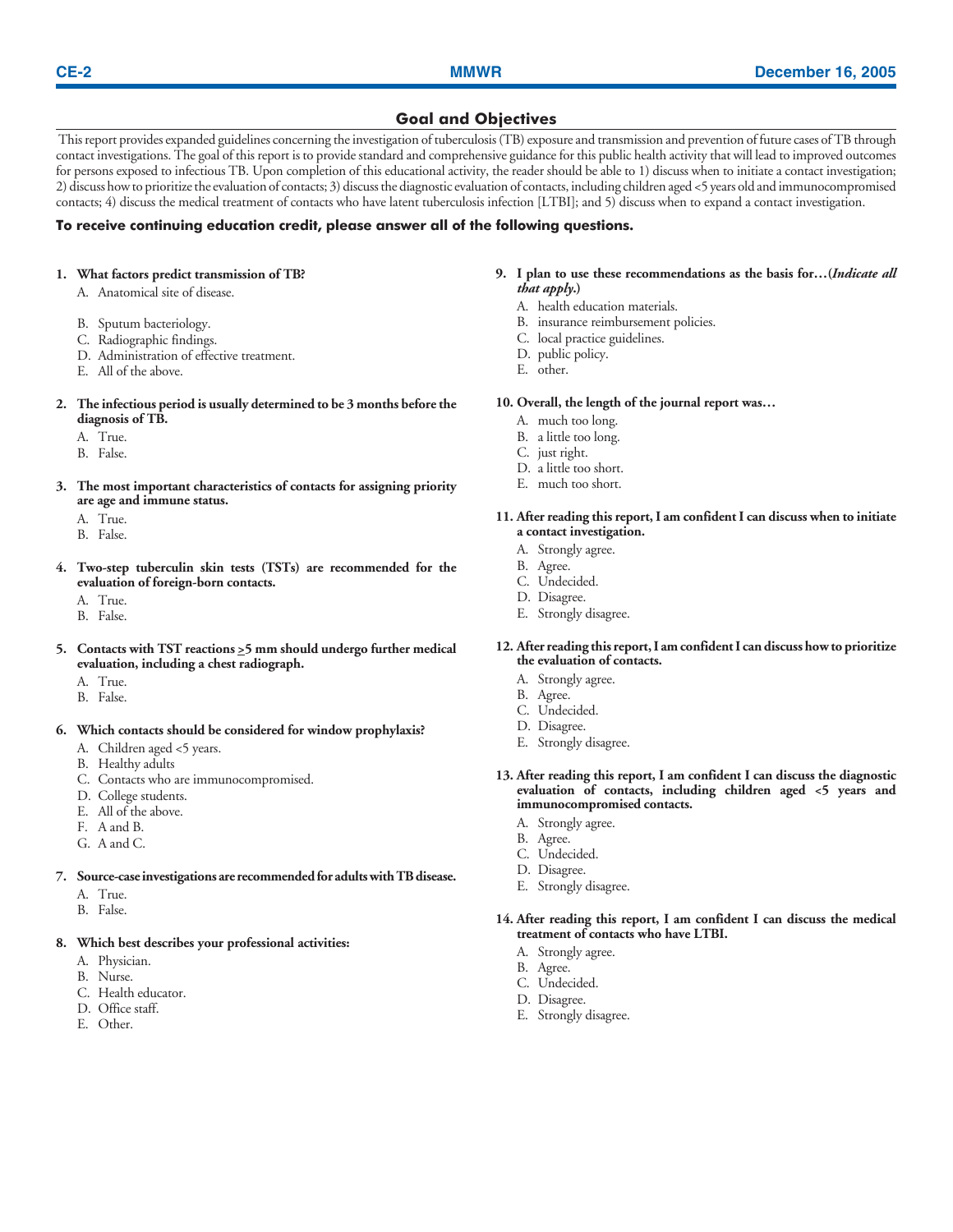#### **15. After reading this report, I am confident I can discuss when to expand a contact investigation.**

- A. Strongly agree.
- B. Agree.
- C. Undecided.
- D. Disagree.
- E. Strongly disagree.

#### **16. The learning outcomes (objectives) were relevant to the goals of this report.**

- A. Strongly agree.
- B. Agree.
- C. Undecided.
- D. Disagree.
- E. Strongly disagree.

#### **17. The instructional strategies (text, tables, boxes, figures, and appendices) used in this report helped me learn the material.**

- A. Strongly agree.
- B. Agree.
- C. Undecided.
- D. Disagree.
- E. Strongly disagree.

### **18. The content was appropriate given the stated objectives of the report.**

- A. Strongly agree.
- B. Agree.
	- C. Undecided.
- D. Disagree.
- E. Strongly disagree.

#### **19. The content expert(s) demonstrated expertise in the subject matter.**

- A. Strongly agree.
- B. Agree.
- C. Undecided.
- D. Disagree.
- E. Strongly disagree.

#### **20. Overall, the quality of the journal report was excellent.**

- A. Strongly agree.
- B. Agree.
- C. Undecided.
- D. Disagree.
- E. Strongly disagree.

#### **21. These recommendations will improve the quality of my practice.**

- A. Strongly agree.
- B. Agree.
- C. Undecided.
- D. Disagree.
- E. Strongly disagree.

1. provide your contragat information (please print or type);<br>
2. indicate your conties of CME, CME for nonphysicians, CEU, or CNE credit;<br>
3. answer all of the test questions;<br>
4. sign and date this form or a photocopy;<br> **MMWR Response Form for Continuing Education Credit** *MMWR* **Response Form for Continuing Education Credit** CME Credit Failure to complete these items can result in a delay or rejection of your application Check One Recommendations from the National Tuberculosis **Recommendations from the National Tuberculosis** 2. indicate your choice of CME, CME for nonphysicians, CEU, or CNE credit; December 16, 2005/Vol. 54/No. RR-15 Guidelines for the Investigation of Contacts **Guidelines for the Investigation of Contacts December 16, 2005/Vol. 54/No. RR-15** of Persons with Infectious Tuberculosis  **of Persons with Infectious Tuberculosis Controllers Association and CDC Controllers Association and CDC** 1. provide your contact information (**please print or type**); 5. submit your answer form by December 16, 2008. education credit, you must To receive continuing education credit, you must Last Name (**print or type**) First Name 4. sign and date this form or a photocopy; 3. answer all of the test questions; for continuing education credit. receive continuing  $\overline{C}$ 

Detach or photocopy

|                                    | Detach or priotocopy.      |                             |                                |              |                                                                                        |                                                         |                                                                                                                                                                                                                                                                                                                                |  |
|------------------------------------|----------------------------|-----------------------------|--------------------------------|--------------|----------------------------------------------------------------------------------------|---------------------------------------------------------|--------------------------------------------------------------------------------------------------------------------------------------------------------------------------------------------------------------------------------------------------------------------------------------------------------------------------------|--|
| CME Credit<br>Check One<br>CME for | nonphysicians<br>Credit    | CNE Credit<br>CEU Credit    | NCHEC Credit                   |              |                                                                                        |                                                         | $\frac{\mu}{\sqrt{2}}$<br>$\equiv$<br>шшшшшшшшшш<br>$\overline{\phantom{0}}$<br>$\overline{a}$<br>ם ם ם ם ם ם ם ם ם<br>O<br>0 0 0 0 0 0 0 0 0 0                                                                                                                                                                                |  |
| First Name                         |                            | Suite<br>$\overline{\circ}$ | Code<br>$\frac{P}{Q}$<br>State | Fax Number   | Fill in the appropriate blocks to indicate your answers. Remember, you must answer all |                                                         | .<br><b>a a a a a a a a a a a a</b><br>$\begin{array}{c} \dot{\varphi} \\ \dot{\varphi} \\ \dot{\varphi} \end{array} \begin{array}{c} \dot{\varphi} \\ \dot{\varphi} \\ \dot{\varphi} \end{array}$<br>8<br>$\overline{\mathbf{a}}$<br>୍ଷ<br><u>଼ି</u><br>4.<br><u>18</u><br>ಔ.<br>র্ম<br>85<br>$\frac{G}{L}$<br>$\overline{1}$ |  |
| Last Name (print or type)          | Street Address or P.O. Box | Apartment                   | là                             | Phone Number | E-Mail Address                                                                         | of the questions to receive continuing education credit | Ш<br>$\frac{1}{2}$<br>шшшшшш<br>$\frac{1}{1}$<br>$\supset$<br><b>△△△△△</b><br>ىب<br>$\frac{1}{2}$<br>O<br>o o o o o o<br>≃<br>ひとひひとひとひとひとひ<br>$\div$                                                                                                                                                                           |  |

#### (Continued on pg CE-4)

Date I Completed Exam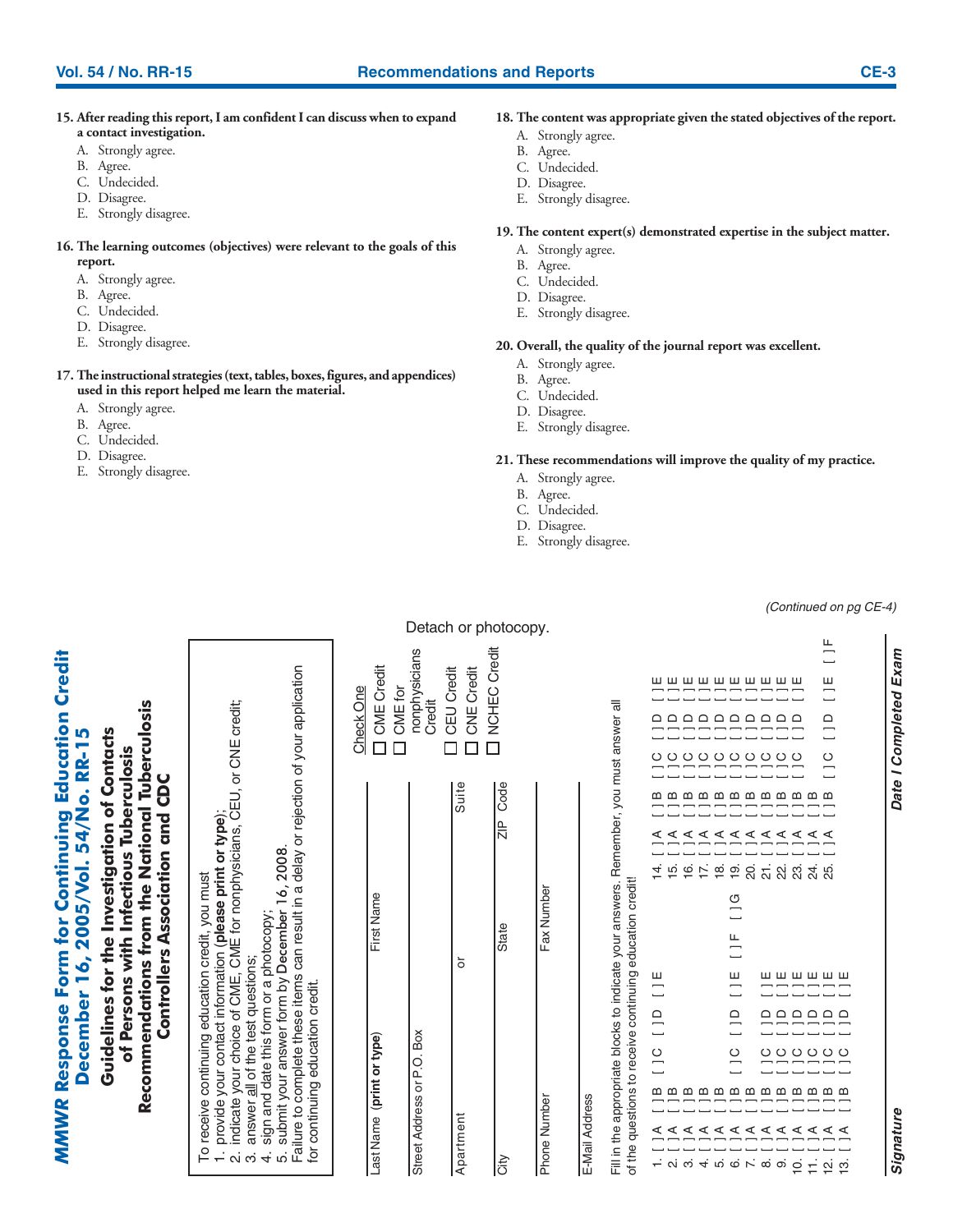- A. Strongly agree.
- B. Agree.
- C. Undecided.
- D. Disagree.
- E. Strongly disagree.
- **23. The** *MMWR* **format was conducive to learning this content.**
	- A. Strongly agree.
	- B. Agree.
	- C. Undecided.
	- D. Disagree.
	- E. Strongly disagree.
- **24. Do you feel this course was commercially biased? (***Indicate yes or no; if yes, please explain in the space provided.***)**
	- A. Yes.
	- B. No.
- **25. How did you learn about the continuing education activity?**
	- A. Internet.
	- B. Advertisement (e.g., fact sheet, *MMWR* cover, newsletter, or journal).
	- C. Coworker/supervisor.
	- D. Conference presentation.
	- E. *MMWR* subscription. F. Other.

**Correct answers for questions 1–7.**  $1.$  E, 2. T, 3. T, 4. F, 3. T, 3. T,  $1.$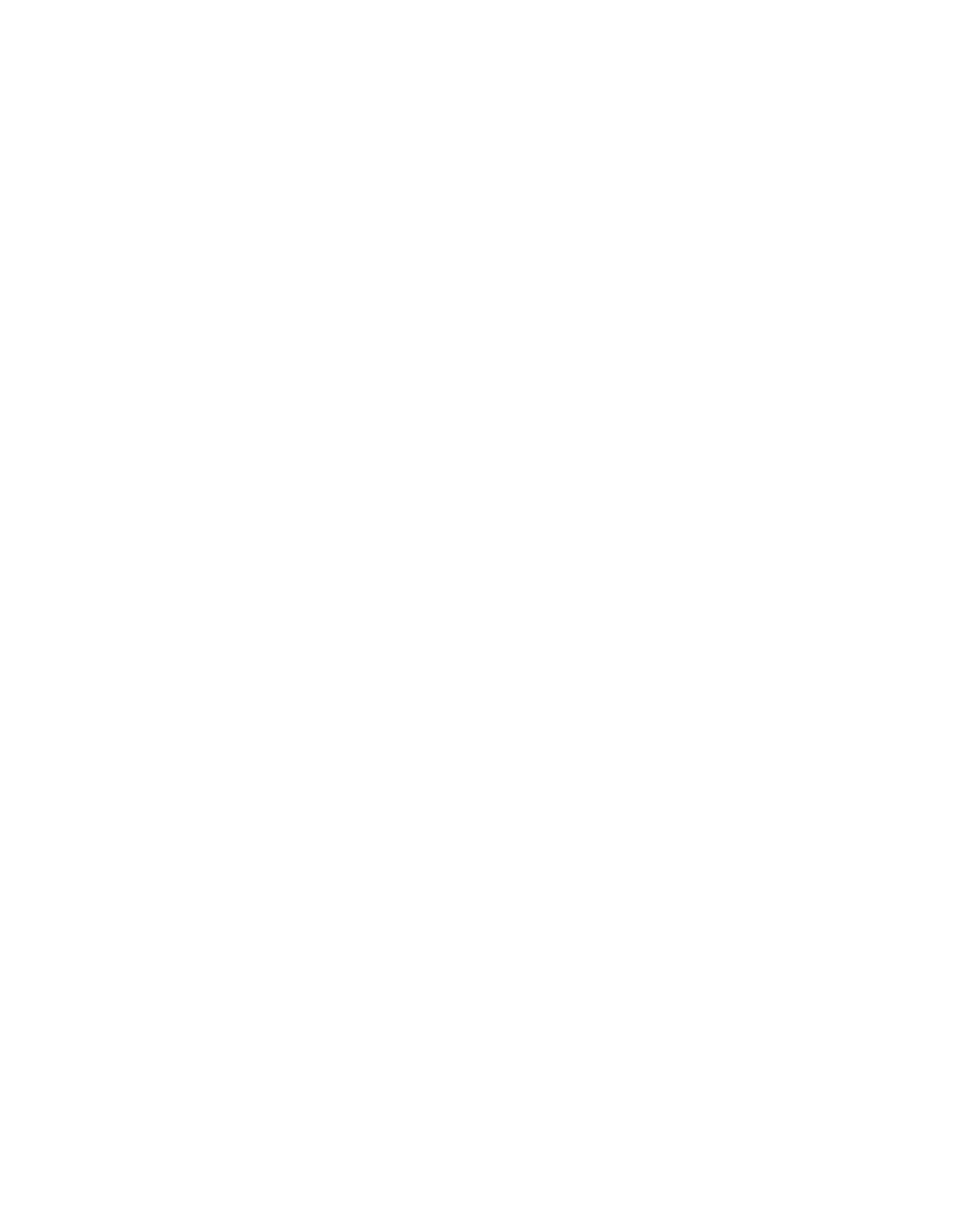# **Guidelines for Using the QuantiFERON®-TB Gold Test for Detecting** *Mycobacterium tuberculosis* **Infection, United States**

Prepared by

Gerald H. Mazurek, MD, John Jereb, MD, Phillip LoBue, MD, Michael F. Iademarco, MD, Beverly Metchock, PhD, Andrew Vernon, MD *Division of Tuberculosis Elimination, National Center for HIV, STD, and TB Prevention*

#### *Summary*

*On May 2, 2005, a new in vitro test, QuantiFERON®-TB Gold (QFT-G, Cellestis Limited, Carnegie, Victoria, Australia), received final approval from the U.S. Food and Drug Administration as an aid for diagnosing* Mycobacterium tuberculosis *infection. This test detects the release of interferon-gamma (IFN-*γ*) in fresh heparinized whole blood from sensitized persons when it is incubated with mixtures of synthetic peptides representing two proteins present in* M. tuberculosis: *early secretory antigenic target–6 (ESAT-6) and culture filtrate protein–10 (CFP-10). These antigens impart greater specificity than is possible with tests using purified protein derivative as the tuberculosis (TB) antigen. In direct comparisons, the sensitivity of QFT-G was statistically similar to that of the tuberculin skin test (TST) for detecting infection in persons with untreated culture-confirmed tuberculosis (TB). The performance of QFT-G in certain populations targeted by TB control programs in the United States for finding latent TB infection is under study. Its ability to predict who eventually will have TB disease has not been determined, and years of observational study of substantial populations would be needed to acquire this information. In July 2005, CDC convened a meeting of consultants and researchers with expertise in the field to review scientific evidence and clinical experience with QFT-G. On the basis of this review and discussion, CDC recommends that QFT-G may be used in all circumstances in which the TST is currently used, including contact investigations, evaluation of recent immigrants, and sequential-testing surveillance programs for infection control (e.g., those for health-care workers). This report provides specific cautions for interpreting negative QFT-G results in persons from selected populations. This report is aimed at public health officials, health-care providers, and laboratory workers with responsibility for TB control activities in the United States.*

### **Background**

On May 2, 2005, a new in vitro test, QuantiFERON<sup>®</sup>-TB Gold (QFT-G, manufactured by Cellestis Limited, Carnegie, Victoria, Australia), received final approval from the U.S. Food and Drug Administration (FDA) as an aid in diagnosing *Mycobacterium tuberculosis* infection, including both latent tuberculosis infection (LTBI) and tuberculosis (TB) disease. This enzyme-linked immunosorbent assay (ELISA) test detects the release of interferon-gamma (IFN-γ) in fresh heparinized whole blood from sensitized persons when it is incubated with mixtures of synthetic peptides simulating two proteins present in *M. tuberculosis*: early secretory antigenic target–6 (ESAT-6) and culture filtrate protein–10 (CFP-10). ESAT-6 and CFP-10 are secreted by all *M. tuberculosis* and pathogenic *M. bovis* strains. Because these proteins are absent from all Bacille Calmette-Guérin (BCG) vaccine strains and from commonly encountered nontuberculous mycobacteria (NTM) except *M. kansasii*, *M. szulgai*, and *M. marinum* (*1*), QFT-G is expected to be more specific for *M. tuberculosis* than tests that use tuberculin purified protein derivative (PPD) as the antigen.

QFT-G represents one type of IFN-γ release assay (IGRA) (*2*). Tests such as QFT-G measure the IFN-γ released by sensitized white blood cells after whole blood is incubated with antigen. Tests such as ELISpot enumerate cells releasing IFN-γ after mononuclear cells recovered from whole blood are incubated with similar antigens. Two IGRAs have been approved by FDA for use in the United States: the original QuantiFERON®-TB test (QFT) and the recently approved QFT-G. The two tests use different antigens to stimulate IFN-γ release, different methods of measurement, and different approaches to test interpretation. QFT was approved as an aid for diagnosing LTBI, whereas QFT-G is approved as an aid for diagnosing both LTBI and TB disease. QFT is no longer commercially available.

The material in this report originated in the National Center for HIV, STD, and TB Prevention, Kevin Fenton, MD, PhD, Director, and the Division of Tuberculosis Elimination, Kenneth G. Castro, MD, Director. **Corresponding address:** CDC/National Center for HIV, STD, and TB Prevention/Division of Tuberculosis Elimination; 1600 Clifton Road, NE, MS E-10, Atlanta, GA 30333. Telephone: 404-639-8120; Fax: 404-639-8604; E-mail: mai9@cdc.gov.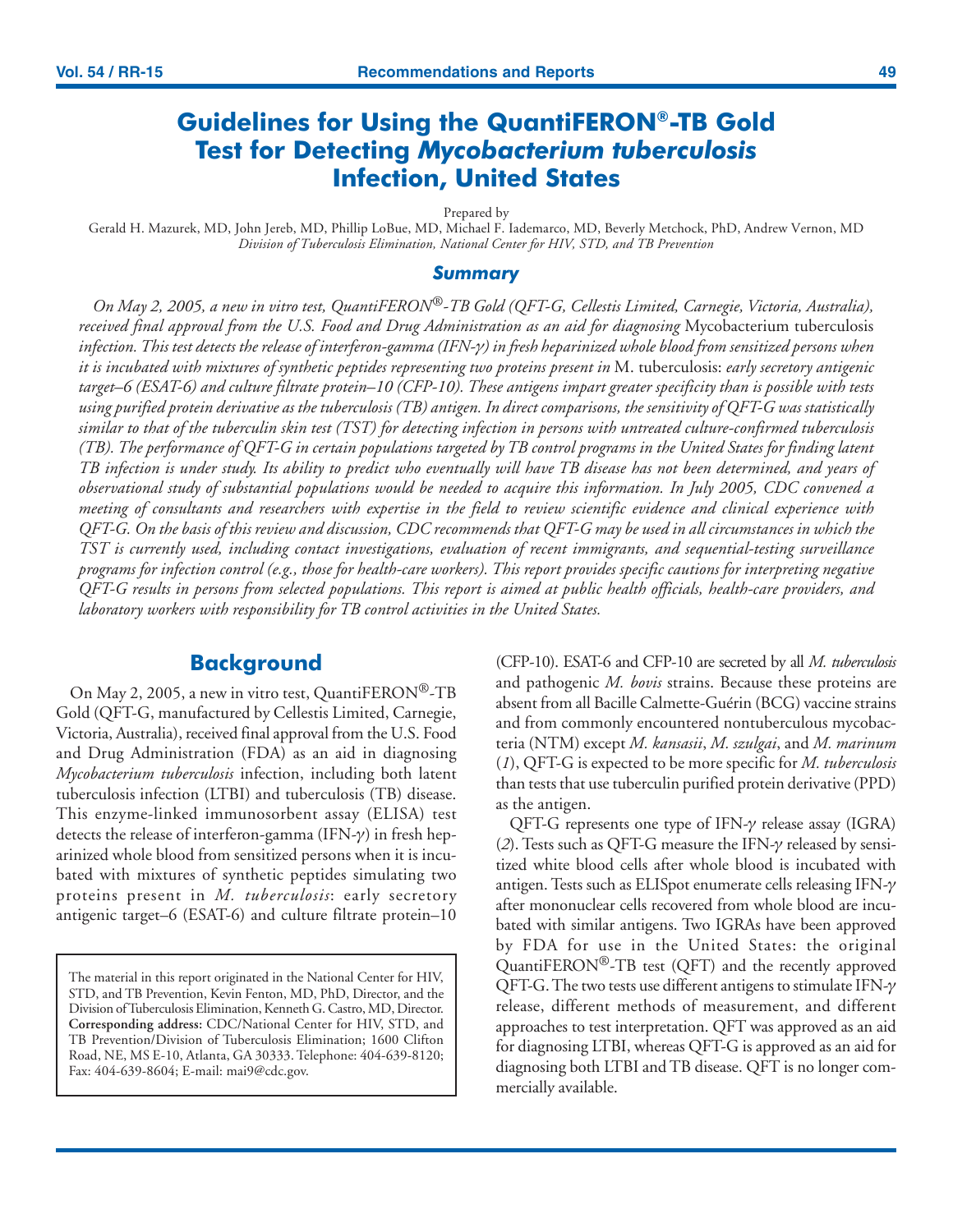<span id="page-55-0"></span>Before QFT was approved in 2001, the tuberculin skin test (TST) was the only test available for detecting LTBI (*3*). QFT-G is intended to replace QFT. QFT-G results can be available <24 hours after testing without the need for a second visit, whereas a TST requires a second encounter to read the result 48–72 hours after administration of the test. As a laboratory-based assay, QFT-G is not subject to biases and errors of TST placement and reading. However, errors in collecting or transporting blood specimens or in running and interpreting the assay can decrease the accuracy of QFT-G. Related to the uncertainty in interpreting a test result, including that of the TST, when the test's measurement approaches a fixed cut-off point, the reproducibility of QFT-G is less when the measured amount of IFN-γ is near the test's cut-off point. Detection of substantial amounts of released IFN- $\gamma$  in the nil sample disallows arriving at a negative test result.

Each of the three tests (TST, QFT, and QFT-G) relies on a different immune response and differs in its relative measures of sensitivity and specificity. The TST assesses in vivo delayedtype hypersensitivity (Type IV), whereas QFT and QFT-G measure in vitro release of IFN-γ. The TST and QFT measure response to PPD, a polyvalent antigenic mixture, whereas QFT-G measures response to a mixture of synthetic peptides simulating two specific antigenic proteins that are present in PPD. The agreement between TST and QFT results in persons at increased risk for LTBI facilitated approval and acceptance of QFT (*3,4*). Results of similar studies using QFT-G testing for persons at increased risk have not been published, but less agreement between TST and QFT-G results is predictable because fewer and more specific antigens are used in QFT-G. QFT-G is not affected by prior BCG vaccination (*1*) and is expected to be less influenced by previous infection with nontuberculous mycobacteria (*5*). TSTs are variably affected by these factors. QFT-G does not trigger an anamnestic response (i.e., boosting) because it does not expose persons to antigen. Injection of PPD for the TST can boost subsequent TST responses, primarily in persons who have been infected with NTM or vaccinated with BCG. Compared with the TST, QFT-G might be less affected by boosting from a previous TST.

Assessment of the accuracy of QFT-G and other indirect tests for *M. tuberculosis* infection (including TSTs) is hampered by the lack of confirmatory tests to diagnose LTBI and culturenegative TB disease (*6*). This lack is partially addressed by observing the proportion of negative tests among persons who are unlikely to have *M. tuberculosis* infection because they lack risks (this approach approximates specificity); by observing the proportion positive among persons with culture-confirmed TB disease (this approach approximates sensitivity); and by determining factors associated with discordance between a new test and the TST. One limitation of the first approach is that certain persons who have no recognized risks might be infected with *M. tuberculosis*, which causes specificity to be underestimated. A broad limitation is that the TST and any newer tests might not perform the same for detecting LTBI as they do for detecting *M. tuberculosis* infection during TB disease. For example, reduction of in vitro IFN-γ release has been attributed to suppressive cytokines associated with TB disease (*7*). When comparing an IGRA with a TST, variations in methods also must be considered (e.g., use of different antigens or riskstratified cut-off points for interpreting results).

Studies assessing QFT-G with these approximation methods have been published (*5,8,9*). A specificity of 98.1% was reported in 216 BCG-vaccinated Japanese nursing students who were entering their training and who were at low risk for *M. tuberculosis* infection, and a sensitivity of 89.0% was reported in 118 patients with culture-confirmed TB (*5*). However, QFT-G results were derived slightly differently than the methods approved by FDA. In another study (*8*), QFT-G was compared with TST by using two tuberculin units of RT-23 (*8,10*). In a group of 99 healthy, BCG-vaccinated medical students in Korea, the specificity of QFT-G was 96%, compared with 49% for the TST. Among 54 patients with pulmonary TB disease, the sensitivity of the QFT-G was 81%, compared with 78% for the TST (*8*). QFT-G and the TST were compared in an unselected population of 318 hospitalized patients (*9*). QFT-G had greater sensitivity for TB disease (67%) than did TST (33%), but indeterminate QFT-G responses were common (21%) among patients with negative TST results, the majority of whom were thought to be immunocompromised or immunosuppressed.

The antigens or laboratory methods in other studies have varied (*2*). Although the findings are informative, how QFT-G will perform in the same circumstances is unknown. In an investigation of contacts in a high school in Denmark in which a student had infectious TB, the same ELISA used with QFT-G was employed, but with recombinant ESAT-6 and CFP-10 antigens used rather than the mixtures of synthetic peptides used with QFT-G (*11*). The IGRA used in that study agreed well with the TST in non-BCG–vaccinated contacts. BCGvaccinated contacts were not skin tested, but their IGRA results closely paralleled those for the nonvaccinated contacts, which suggested that BCG vaccination was not affecting the results of this IGRA.

### **Methodology**

During July 11–12, 2005, CDC convened a meeting in Atlanta, Georgia, of consultants and researchers with expertise in the field to review studies and assess experience with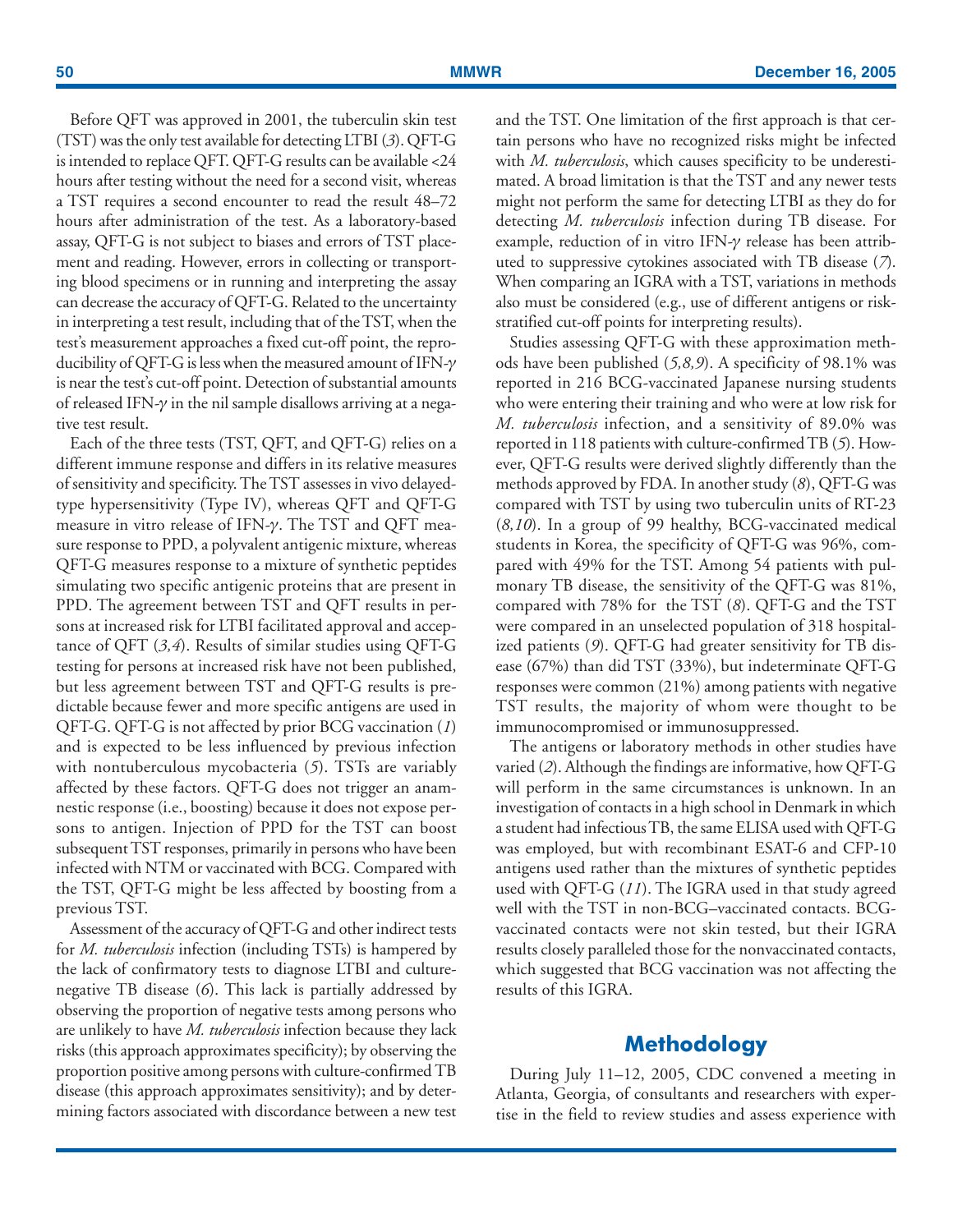<span id="page-56-0"></span>QFT-G. Unpublished data from studies of QFT-G were considered in preparing these guidelines. Expert consultants (see Membership List), researchers, TB control public health practitioners, and representatives of FDA, other federal agencies, and the manufacturer reviewed the evolving data on QFT-G. Data from ongoing studies evaluating QFT-G in U.S. Navy recruits, correctional facility inmates, persons with suspected TB disease, contacts of persons suspected to have TB disease, and health care workers were reviewed. For developing these guidelines, CDC considered the scientific evidence and the opinions of the consultants. Their opinions did not represent endorsement from their organizations.

This report provides interim guidance for use and interpretation of QFT-G. Confirming or excluding TB disease and assessing the probability of LTBI require a combination of epidemiologic, historic, physical, and diagnostic findings that should be considered when interpreting QFT-G results. This report is intended to assist public health officials, clinicians, and laboratorians in their efforts to understand the use of QFT-G for TB control.

### **Indications for QFT-G**

FDA approved QFT-G as an in vitro diagnostic aid using peptide mixtures simulating ESAT-6 and CFP-10 proteins to stimulate cells in heparinized whole blood. Detection of IFN-γ by ELISA is used to identify in vitro responses to ESAT-6 and CFP-10 that are associated with *M. tuberculosis* infection (*12*). From a medical and public health perspective, QFT-G testing is indicated for diagnosing infection with *M. tuberculosis*, including both TB disease and LTBI. Whenever *M. tuberculosis* infection or disease is being diagnosed by any method,

the optimal approach includes coordination with the local or regional public health TB control program.

# **How QFT-G Testing is Performed and Interpreted**

Instructions for the QFT-G assay are in the package insert (*13*). Aliquots of heparinized whole blood are incubated with the test antigens for 16–24 hours. The blood must be incubated with the test antigens  $\leq$ 12 hours after collection. Test kits include two mixtures of synthetic peptides representing ESAT-6 and CFP-10 as test antigens, phytohemaglutinin (a mitogen used as a positive assay control), and saline (used as a nil sample to measure the background level of IFN-γ). After incubation, the concentration of IFN- $\gamma$  in the plasma is determined by ELISA by using the reagents included in the test kit. The amount of IFN-γ released is determined by subtracting the amount in the nil from the amount in the ESAT-6, CFP-10, or mitogen-stimulated plasma. QFT-G test results can be calculated by using software provided by the manufacturer. This report provides guidelines for interpreting test results (Table). Laboratory reports should include interpretation of QFT-G test results and indicate the concentration of IFN-γ in each plasma sample.

### **Cautions and Limitations**

Certain limitations of QFT-G are similar to those of the TST, but these limitations have not been studied extensively for QFT-G. Whereas the sensitivity of QFT-G for detecting *M. tuberculosis* infection in persons with untreated culture-

| ESAT-6-nil <sup>§</sup> or CFP-10-nil <sup>¶</sup> or both | Nil   | Mitogen-nil** | <b>QFT-G result</b> | Interpretation                                                                                                                                                                                |
|------------------------------------------------------------|-------|---------------|---------------------|-----------------------------------------------------------------------------------------------------------------------------------------------------------------------------------------------|
| $>0.35$ IU/mL <sup>††</sup> and $>50\%$ above nil          | Any   | Any           | Positive            | Mycobacterium tuberculosis infection likely                                                                                                                                                   |
| $<$ 0.35 IU/mL                                             | < 0.7 | >0.5          | Negative            | M. tuberculosis infection unlikely but cannot be excluded,<br>especially when illness is consistent with TB <sup>§§</sup> disease and<br>likelihood of progression to TB disease is increased |
| $<$ 0.35 IU/mL                                             | Any   | < 0.5         | Indeterminate       | QFT-G results cannot be interpreted as a result of low mitogen<br>response                                                                                                                    |
| <50% above nil                                             | >0.7  | Any           | Indeterminate       | QFT-G results cannot be interpreted as a result of high<br>background response                                                                                                                |

**TABLE. Interpretation of QFT-G\* results, from IFN-**γ**† concentrations in test samples**

\* QuantiFERON<sup>®</sup>-TB Gold test.<br><sup>†</sup> Interferon-gama.

 $§$  The IFN-γ concentration in blood incubated with a mixture of synthetic peptides simulating early secretory antigenic target–6 (ESAT-6) minus the IFN-γ concentration in blood incubated with saline.

¶ The IFN-γ concentration in blood incubated with a mixture of synthetic peptides simulating culture filtrate protein–10 (CFP-10) minus the IFN-γ concentration in blood incubated with saline.

\*\* IFN-γ concentration in blood incubated with mitogen minus the IFN-γ concentration in blood incubated with saline.

†† International units per mL. §§ Tuberculosis.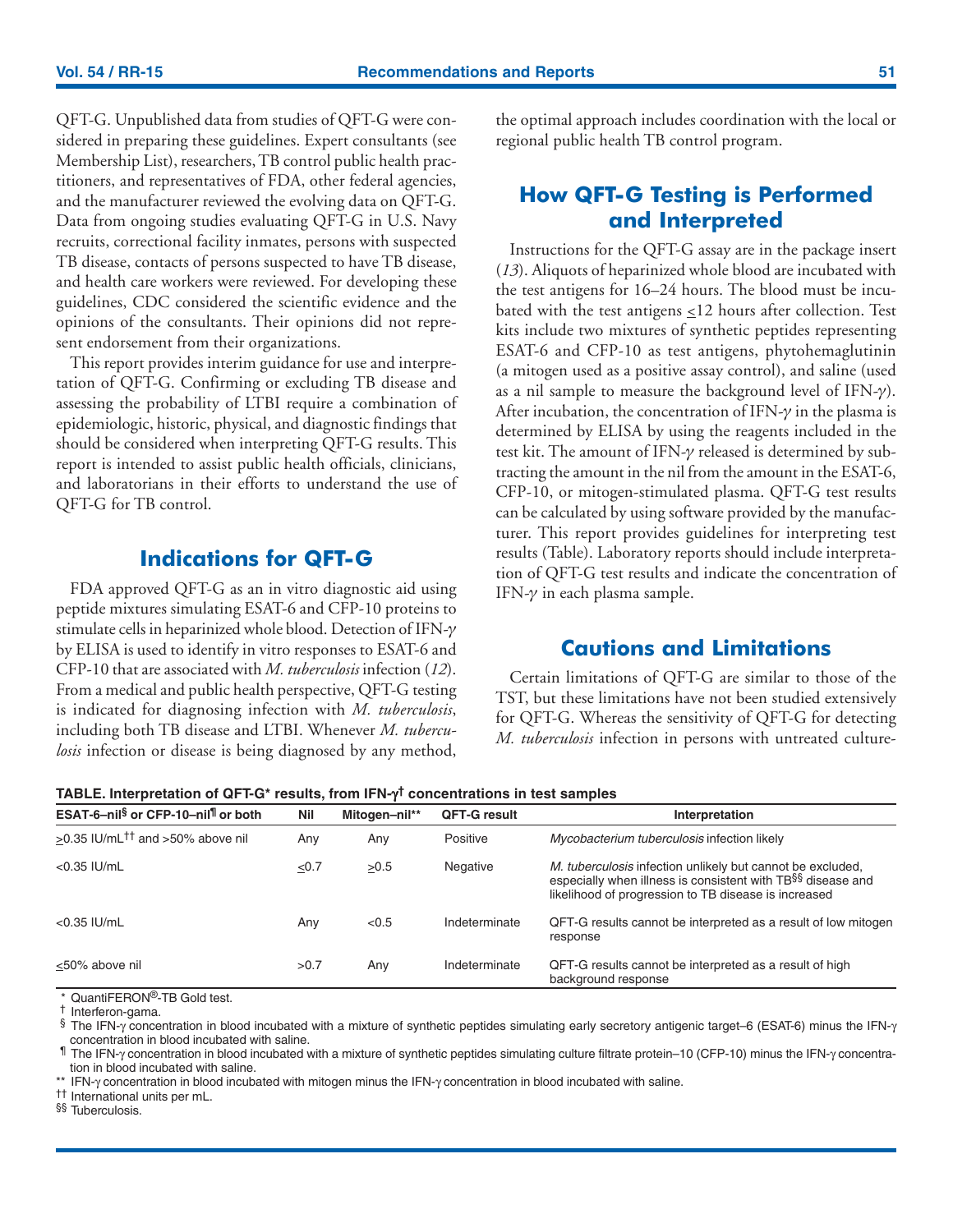<span id="page-57-0"></span>confirmed TB is approximately 80% in published studies (*5,8*), its sensitivity for particular groups of TB patients (e.g., young children and immunocompromised patients) has not been determined.

QFT-G sensitivity for LTBI might be less than that of the TST, although the lack a confirmatory test makes this difficult to assess. Estimating the sensitivity of any indirect test for LTBI by testing patients who have TB disease might be inaccurate because of differences between these conditions. The ability of QFT-G to predict risk for LTBI progressing subsequently to TB disease has not been determined.

QFT-G, as with the TST, cannot differentiate infection associated with TB disease from LTBI. A diagnosis of LTBI requires that TB disease be excluded by medical evaluation, which should include checking for suggestive symptoms and signs, a chest radiograph, and, when indicated, examination of sputum or other clinical samples for the presence of *M. tuberculosis*.

Similar to any other diagnostic test, the predictive value of QFT-G results depends on the prevalence of *M. tuberculosis* infection in the population being tested. Each QFT-G result and its interpretation should be considered in conjunction with other epidemiologic, historic, physical, and diagnostic findings.

As with a negative TST result, negative QFT-G results should not be used alone to exclude *M. tuberculosis* infection in persons with symptoms or signs suggestive of TB disease. The presence of symptoms or signs suggestive of TB disease increases the likelihood that *M. tuberculosis* infection is present, and these circumstances decrease the predictive value of a negative QFT-G or TST result. Medical evaluation of such persons should include a history and physical examination, chest radiograph, bacteriologic studies, serology for human immunodeficiency virus (HIV), and, when indicated, other tests or studies.

The performance of QFT-G, in particular its sensitivity and its rate of indeterminate results, has not been determined in persons who, because of impaired immune function, are at increased risk for *M. tuberculosis* infection progressing to TB disease. Impaired immune function can be caused by HIV infection or acquired immunodeficiency syndrome (AIDS); current treatment with immunosuppressive drugs including highdose corticosteroids, tumor necrosis factor-alpha (TNF- $\alpha$ ) antagonists, and drugs used for managing organ transplantation; selected hematologic disorders (e.g., myeloproliferative disorders, leukemias, and lymphomas); specific malignancies (e.g., carcinoma of the head, neck, or lung); diabetes; silicosis; and chronic renal failure (*6*). Each of these conditions or treatments is known or suspected to decrease responsiveness to the TST, and they also might decrease production of IFN- $\gamma$  in the QFT-G assay. Consequently, as with a negative TST result, negative QFT-G results alone might not be sufficient to exclude *M. tuberculosis* infection in these persons.

Published data are relatively limited concerning the use of QFT-G among persons recently exposed to TB (e.g., contacts) and other populations at high risk for LTBI. No published data document the performance of QFT-G in children aged <17 years.

With any of the testing methods, persons who have a negative test result can still have LTBI. Those who have a negative result but who are likely to have LTBI and who are at greater risk for severe illness or poor outcomes if TB disease occurs might need treatment or closer monitoring for disease (*6*). Potential examples include close contacts who are aged <5 years, those who are immunocompromised because of HIV infection, or those who will undergo treatment with TNF- $\alpha$ antagonists (which increase the risk for progression from LTBI to TB disease) (*14–16*).

QFT-G has practical limitations that include the need to draw blood and to ensure its receipt in a qualified laboratory in time for testing. The blood must be incubated with the test antigens  $\leq$ 12 hours after collection, while the lymphocytes are viable. After the blood is incubated with antigens for 16–24 hours, plasma must be collected and either properly stored or tested promptly by ELISA. Collecting the required 5-mL blood sample from younger children might not be possible or acceptable.

# **Additional Considerations and Recommendations in the Use of QFT-G in Testing Programs**

QFT-G can be used in all circumstances in which the TST is used, including contact investigations, evaluation of recent immigrants who have had BCG vaccination, and TB screening of health-care workers and others undergoing serial evaluation for *M. tuberculosis* infection. QFT-G usually can be used in place of (and not in addition to) the TST.

A positive QFT-G result should prompt the same public health and medical interventions as a positive TST result. No reason exists to follow a positive QFT-G result with a TST. Persons who have a positive QFT-G result, regardless of symptoms or signs, should be evaluated for TB disease before LTBI is diagnosed. At a minimum, a chest radiograph should be examined for abnormalities consistent with TB disease. Additional medical evaluation would depend on clinical judgment on the basis of findings from history (including exposure to infectious TB), physical examination, and chest radiography. HIV counseling, testing, and referral is recommended because HIV infection increases the suspicion for TB and the urgency of treating LTBI. After TB has been excluded, treatment of LTBI should be considered (*6*).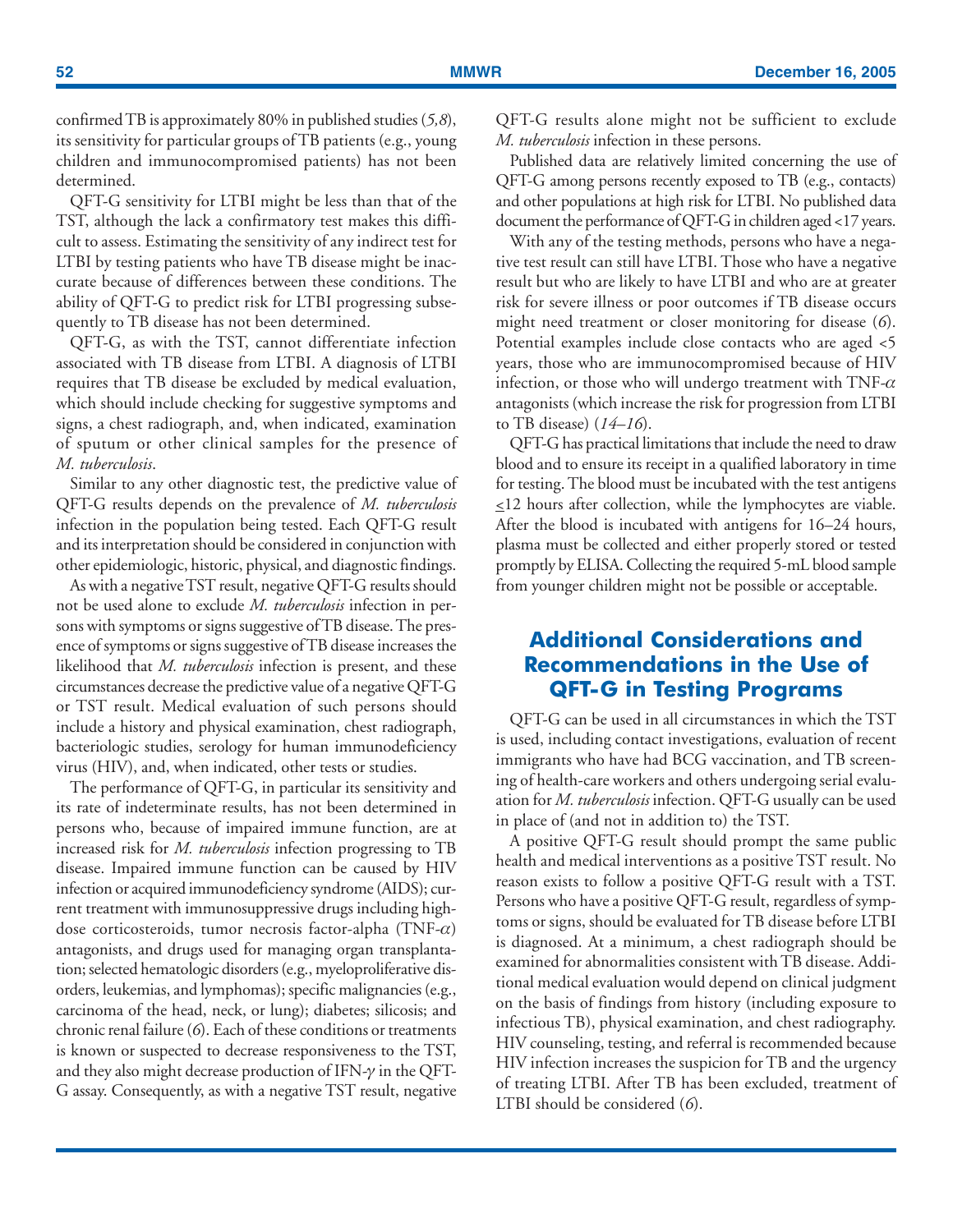The majority of healthy adults who have negative QFT-G results are unlikely to have *M. tuberculosis* infection and do not require further evaluation. However, for persons with recent contact with persons who have infectious TB, negative QFT-G results should be confirmed with a repeat test performed 8–10 weeks after the end of exposure, as is recommended for a negative TST result. Studies to determine the best time to retest contacts with negative QFT-G results have not been reported. Until more information is available, the timing of QFT-G testing should be the same as that used for the TST (*17,18*).

When "window period" prophylaxis (i.e., treatment for presumed LTBI) is indicated for contacts aged <5 years or severely immunocompromised persons who are exposed to highly contagious TB, repeat testing for LTBI is recommended 8–10 weeks after contact has ended (*18*). With either TST or QFT-G, negative results of the test at the end of the window period should be interpreted by considering all available epidemiologic, historic, clinical, physical, and diagnostic information, including the findings for the other contacts in the investigation. A full course of treatment should be considered even with a negative result from either test at the end of the window period when the rate of *M. tuberculosis* transmission to other contacts was high or when a false-negative result is suspected because of a medical condition (*18*).

A greater rate of positive results has been reported with TST than with QFT-G in persons with and without recognized risks for *M. tuberculosis* infection, except for patients who have culture-confirmed TB disease (*5,8*). This tendency might be explained by either greater specificity with QFT-G, greater sensitivity with TST, or both. For this reason, all information must be considered when making treatment decisions for persons with increased risk for progression from LTBI to TB or in whom TB disease is associated with increased risk for severe illness or poor outcomes.

An indeterminate QFT-G result does not provide useful information regarding the likelihood of *M. tuberculosis* infection. The optimal follow-up of persons with indeterminate QFT-G results has not been determined. The options are to repeat QFT-G with a newly obtained blood specimen, administer a TST, or do neither. For persons with an increased likelihood of *M. tuberculosis* infection who have an indeterminate QFT-G result, administration of a second test, either QFT-G or TST, might be prudent. The potential for TST to cause boosting and the need for two-step testing in settings conducting serial testing should be considered. For persons who are unlikely to have *M. tuberculosis* infection, no further tests are necessary after an indeterminate QFT-G result. Laboratories should report the reason that the QFT-G result was indeterminate (e.g., high background levels of IFN- $\gamma$  in the nil sample or inadequate response to mitogen). In one report, inadequate response to mitogen was associated with immunosuppressive conditions (*9*).

As with the TST, if TB disease is suspected, additional diagnostic evaluations should be performed before or at the same time as the QFT-G and should not be delayed while awaiting QFT-G results. These evaluations should include chest radiography, bacteriologic studies, serology for HIV, and, as indicated by the illness, additional tests and studies. At present, as with the TST, the results of indirect tests for *M. tuberculosis* (e.g., QFT-G) usually would not influence the selection of additional tests and studies in such patients.

TB control programs can use QFT-G for investigating contacts of persons with potentially infectious TB disease. Because QFT-G does not require a second visit to complete, test results probably will be available from a greater percentage of contacts than would be available using TST. Because of its greater specificity, QFT-G is expected to indicate a smaller proportion of contacts as infected than the TST would indicate. Public health resources that previously were devoted to completion of testing can instead be concentrated on full evaluation and complete treatment of contacts who have positive QFT-G results. In contrast to the TST, initial QFT-G testing of contacts will not boost subsequent test results, which avoids uncertainty about interpreting follow-up results. However, QFT-G might be less sensitive for LTBI than the TST, and its ability to predict subsequent development of TB disease is undetermined.

QFT-G might represent a cost-effective alternative to the TST in testing programs which are part of the TB infection control program in institutions such as health care settings, correctional facilities, or homeless shelters. In these settings, false-positive reactions to the TST pose a problem. This problem is compounded in settings with BCG-vaccinated persons born in countries where TB is prevalent. Follow-up visits for reading the TST also pose substantial operational challenges; the second visit for reading requires extra effort and leads to inefficiency. The greater specificity of the QFT-G and the requirement for only one visit are compelling advantages. General recommendations on the use of QFT-G as part of the infection control program in health-care settings have been included in the most recent revision of the TB infection control guidelines (*19*). In situations with serial testing for *M. tuberculosis* infection, initial two-step testing, which is necessary with the TST, is unnecessary with QFT-G and is not recommended.

TB control programs or institutions that elect to use QFT-G should consult and collaborate with laboratories in their system to ensure that specimens are properly obtained, handled, and processed prior to and after arrival in the laboratory.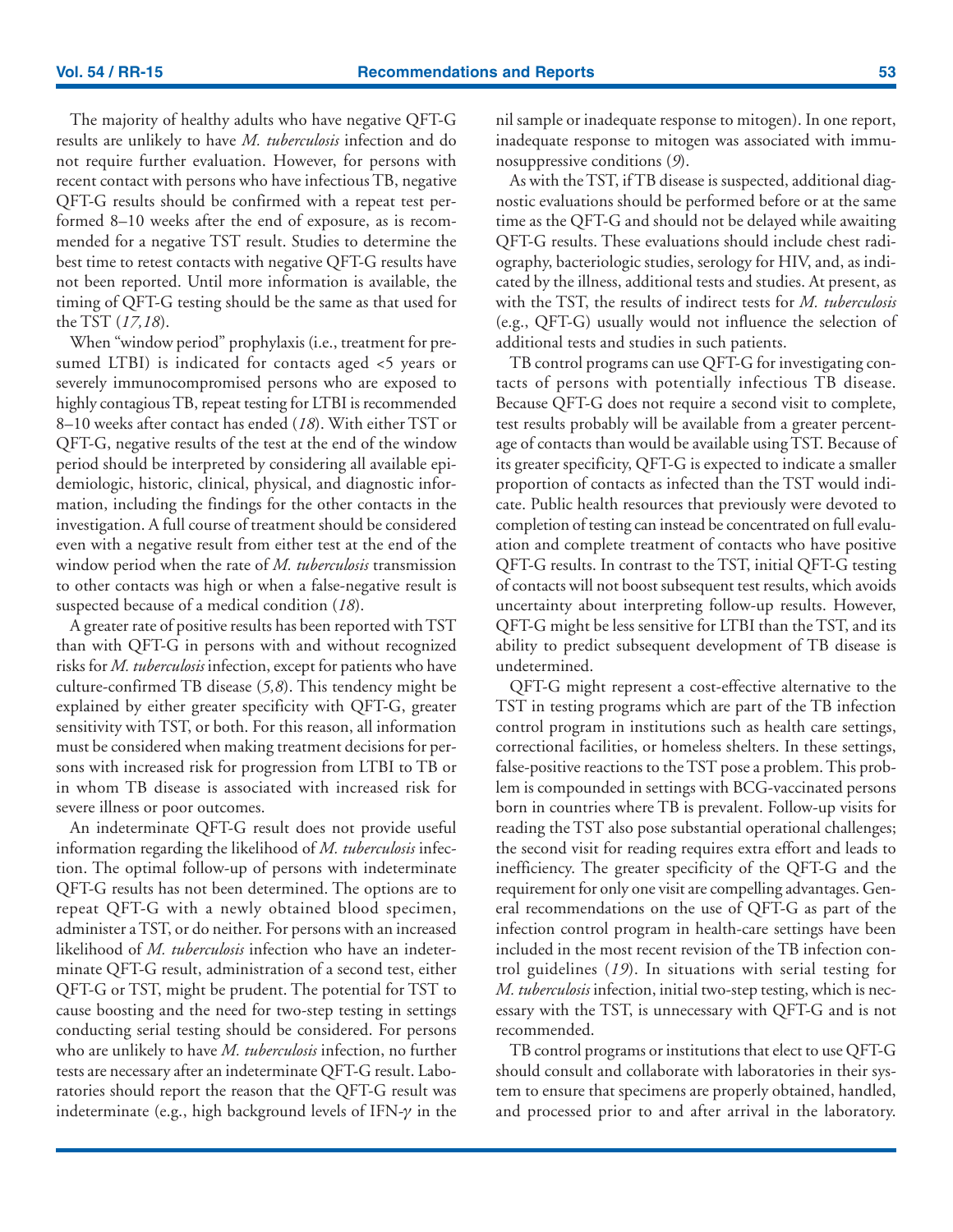<span id="page-59-0"></span>Information concerning the assay is in the package insert (*13*). Training of laboratory staff will be necessary. Certain facilities might elect to refer specimens for testing. The Clinical Laboratory Improvement Amendments (CLIA) regulations for quality systems of all phases of the total testing process (preanalytic, analytic, and post-analytic) and for general laboratory systems must be followed, including, but not limited to, the requirements for test system, equipment, instruments, reagents, materials and supplies (42 CFR Part 493.1252), and the establishment or verification of performance specifications (42 CFR Part 493.1253) (*20*). In addition, under CLIA, documentation of all quality systems, including laboratory proficiency and staff competency, is required.

# **Future Research Needs**

Additional studies to assess the performance of the QFT-G test under program conditions should be conducted. Further research is needed regarding use of QFT-G in multiple clinical circumstances. Studies of test performance should assess specificity, sensitivity, reproducibility, and association of test results with risk for infection and risk for progressing to TB disease. Comparisons among different IGRAs and TSTs are encouraged. Questions to be addressed include the following:

- performance of QFT-G in young children, especially those aged <5 years;
- performance of QFT-G in persons with impaired immune systems, including persons with HIV/AIDS, those who will be treated with TNF- $\alpha$  antagonists, and others;
- performance and practicality of use of QFT-G in substantial numbers of persons who undergo periodic screening;
- determination of the subsequent incidence of TB disease after LTBI has been either diagnosed or excluded with QFT-G;
- length of time between exposure, establishment of infection, and emergence of a positive QFT-G test result;
- economic evaluation and decision analysis comparing QFT-G with TST;
- changes in QFT-G results during therapy for both LTBI and TB disease;
- ability of QFT-G to detect reinfection after treatment for both LTBI and TB disease; and
- performance of QFT-G in targeted testing programs (e.g., for recent immigrants from high-incidence countries) and contact investigations.

In collaboration with FDA and the manufacturer, CDC will establish mechanisms for postmarketing surveillance. Providers should use FDA's MedWatch (available at http://www. accessdata.fda.gov/scripts/medwatch) to report instances of a contact having all of the following criteria:

- a negative QFT-G or TST result >6 weeks after the end of exposure,
- culture-confirmed TB disease <2 years after the end of exposure, and
- an *M. tuberculosis* isolate that has a genotype identical to that of the presumed source case.

Certain instances consistent with these criteria might require further study of the circumstances. However, reliance on postmarketing surveillance is not a substitute for research targeted at the above-noted questions. Research in these areas and others should therefore be conducted through prospective studies.

The optimal methods for ensuring quality in laboratory implementation of QFT-G testing should be determined. Educational materials are needed that can be widely disseminated to educate physicians regarding the use of the QFT-G assay. CDC will work with partners and the manufacturer to ensure the development of such materials.

Other IGRA tests and test formats might become available in the United States over the next several years (*21,22*). Users of any of these products should anticipate the need for periodic modifications in practice, with resulting improvements in utility of these testing technologies.

#### **Acknowledgments**

The following persons and groups provided vital assistance in the preparation of this report: Sandra Monique Arend, MD, PhD, Leiden University Medical Center, Leiden, The Netherlands; Antonino Catanzaro, MD, University of California San Diego and Cellestis, San Diego, California; Raymond Chinn, MD, Hospital Infection Control Professional Advisory Committee representative to the Advisory Committee for the Elimination of Tuberculosis, Atlanta, Georgia; Charles L. Daley, MD, Michael D. Iseman, MD, National Jewish Medical and Research Center, Denver, Colorado; Kimberly Field, MSN, Washington State Department of Health, Tumwater, Washington and the National Tuberculosis Controllers Association; Nobuyuki Harada, PhD, Kazue Higuchi, PhD, Research Institute of Tuberculosis, Japan Anti-Tuberculosis Association, Tokyo, Japan; C. Robert Horsburg, MD, Boston University School of Public Health, Boston, Massachusetts; Madhukar Pai, MD, PhD, University of California, Berkeley and San Francisco, California; Luca Richeldi, MD, PhD, University of Modena and Reggio Emilia, Modena, Italy; Jason E. Stout, MD, Duke University, Durham, North Carolina; Michael Tapper, MD, Lenox Hill Hospital, New York, New York; Paul Vinton, MBBS, Royal Melbourne Hospital and Monash Medical Centre, Melbourne, Australia; David Warshauer, PhD, Association of Public Health Laboratories, Washington, District of Columbia; Tony Radford, PhD, James Rothel, PhD, Mark Boyle, Cellestis Limited, Carnegie, Australia; Steve M. Ostroff, MD, Department of Health and Human Services, Honolulu, Hawaii; In vitro Diagnostic Device Evaluation and Safety, Center for Devices and Radiological Health, Food and Drug Administration, Washington, District of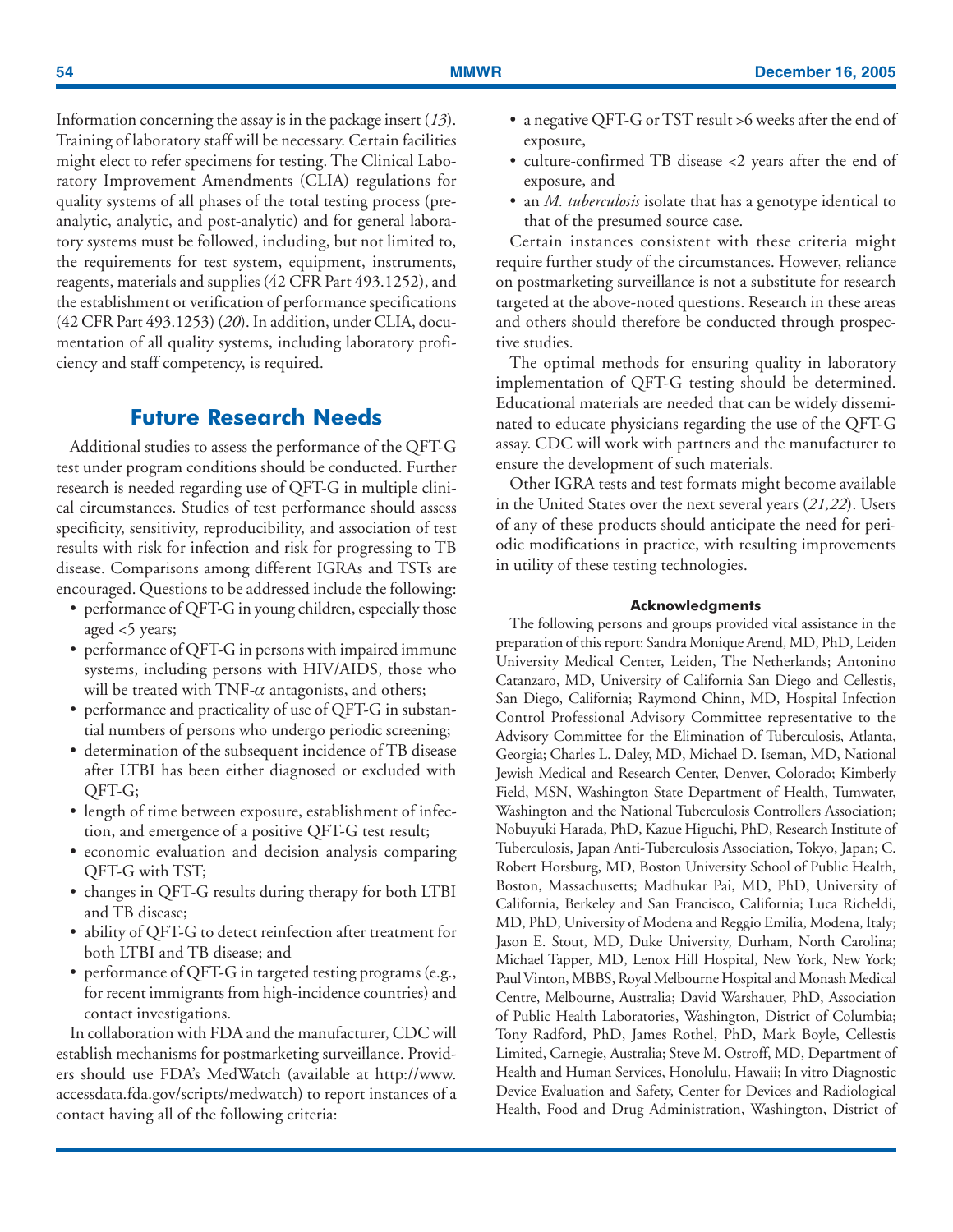Columbia; Adelisa L. Panlilio, MD, Division of Health Care Quality Promotion, National Center for Infectious Diseases; David N. Weisman, MD, Division of Respiratory Disease Studies, National Institute for Occupational Safety and Health; Division of Laboratory Systems, National Center for Health Marketing; Terrence L. Chorba, MD, Ronald O. Valdiserri, MD, National Center for HIV, STD, and TB Elimination; Division of Tuberculosis Elimination, National Center for HIV, STD, and TB Prevention, CDC, Atlanta, Georgia.

#### **References**

- 1. Andersen P, Munk ME, Pollock JM, Doherty, TM. Specific immunebased diagnosis of tuberculosis. Lancet 2000;356:1099–104.
- 2. Pai M, Riley LW, Colford JM Jr. Interferon-γ assays in the immunodiagnosis of tuberculosis: a systematic review. Lancet Infect Dis 2004;4:761–76.
- 3. CDC. Guidelines for using the QuantiFERON®-TB test for diagnosing latent *Mycobacterium tuberculosis* infection. MMWR 2003;52 (No. RR-2):15–8.
- 4. Mazurek GH, LoBue PA, Daley CL, et al. Comparison of a wholeblood interferon  $\gamma$  assay with tuberculin skin testing for detecting latent *Mycobacterium tuberculosis* infection. JAMA 2001;286:1740–7.
- 5. Mori T, Sakatani M, Yamagishi F, et al. Specific detection of tuberculosis infection: an interferon-γ–based assay using new antigens. Am J Respir Crit Care Med 2004;170:59–64.
- 6. CDC. Targeted tuberculin testing and treatment of latent tuberculosis infection. MMWR 2000;49(No. RR-6):1–54.
- 7. Hirsch CS, Toossi Z, Othieno C, et al. Depressed T-cell interferon-γ responses in pulmonary tuberculosis: analysis of underlying mechanisms and modulation with therapy. J Infect Dis 1999;180:2069–73.
- 8. Kang YA, Lee HW, Yoon HI, et al. Discrepancy between the tuberculin skin test and the whole-blood interferon γ assay for the diagnosis of latent tuberculosis infection in an intermediate tuberculosis-burden country. JAMA 2005;293:2756–61.
- 9. Ferrara G, Losi M, Meacci M, et al. Routine hospital use of a commercial whole blood interferon-γ assay for tuberculosis infection. Am J Respir Crit Care Med 2005;172:631–5.
- 10. Comstock GV, Edwards LB, Philip RN, Winn WA. A comparison in the United States of America of two tuberculins, PPD-S and RT 23. Bull World Health Organ 1964;31:161–70.
- 11. Brock I, Weldingh K, Lillebaek T, Follmann F, Andersen P. Comparison of tuberculin skin test and new specific blood test in tuberculosis contacts. Am J Respir Crit Care Med 2004;170:65–9.
- 12. Food and Drug Administration. PMA final decisions rendered for December 2004. Washington, DC: Food and Drug Administration; 2004. Available at [http://www.fda.gov/cdrh/pma/pmadec04.html.](http://www.fda.gov/cdrh/pma/pmadec04.html)
- 13. Cellestis. QuantiFERON®-TB Gold package insert. Available at http:// www.cellestis.com/IRM/contentAU/gold/Gold\_PackageInsert.pdf.
- 14. American Thoracic Society, CDC, and Infectious Diseases Society of America. Treatment of tuberculosis, MMWR 2003;52(No. RR-11):1–74.
- 15. Rigaud M, Borkowsky W. Tuberculosis in children. In: Rom WN, Garay SM, Bloom BR, eds. Tuberculosis. 2nd ed. Philadelphia, PA: Lippincott Williams and Wilkins; 2004:609–24.
- 16. CDC. Tuberculosis associated with blocking agents against tumor necrosis factor-alpha—California, 2002–2003. MMWR 2004;53:683–6.
- 17. Menzies D. Interpretation of repeated tuberculin tests: boosting, conversion, and reversion. Am J Respir Crit Care Med 1999;159:15–21.
- 18. CDC. Guidelines for the investigation of contacts of persons with infectious tuberculosis: recommendations from the National Tuberculosis Controllers Association and CDC. MMWR 2005;54(No. RR-17):1–47.
- 19. CDC. Guidelines for preventing the transmission of *Mycobacterium tuberculosis* in health-care settings, 2005. MMWR 2005;54(in press).
- 20. US Health Care Financing Administration. Clinical Laboratory Improvement Amendments: current CLIA regulations. Available at [http://www.phppo.cdc.gov/clia/regs/toc.aspx.](http://www.phppo.cdc.gov/clia/regs/toc.aspx)
- 21. Pai M, Gokhale K, Joshi R, et al. *Mycobacterium tuberculosis* infection in health care workers in rural India: comparison of a whole-blood interferon γ assay with tuberculin skin testing. JAMA 2005;293:2746–55.
- 22. Ewer K, Deeks J, Alvarez L, et al. Comparison of T-cell-based assay with tuberculin skin test for diagnosis of *Mycobacterium tuberculosis* infection in a school tuberculosis outbreak. Lancet 2003;361:1168–73.

#### **CDC Expert Consultation on QuantiFERON®-TB Gold Membership List, July 11–12, 2005**

**Chair:** Neil Schluger, MD, Columbia University, New York City, New York.

**Members:** John Bernardo, MD, Boston University School of Medicine, Boston, Massachusetts; Henry Blumberg, MD, PhD, Emory University School of Medicine, Atlanta, Georgia; Nancy Warren, PhD, Association of Public Health Laboratories, Washington, DC; Masae Kawamura, MD, San Francisco Department of Public Health, San Francisco, California; David Lewinsohn, MD, PhD, Oregon Health and Science University, Portland, Oregon; Edward Nardell, MD, Harvard School of Public Health, Cambridge, Massachusetts; Tanya Oemig, National Tuberculosis Controllers' Association, Smyrna, Georgia; Randall Reves, MD, Denver Public Health Department, Denver, Colorado; Stephen Kralovic, MD, Veterans Administration, Cincinnati, Ohio; Rachel Stricof, MPH, Association for Professionals in Infection Control and Epidemiology, Albany, New York; Gail Woods, MD, University of Arkansas for Medical Sciences, Little Rock, Arkansas.